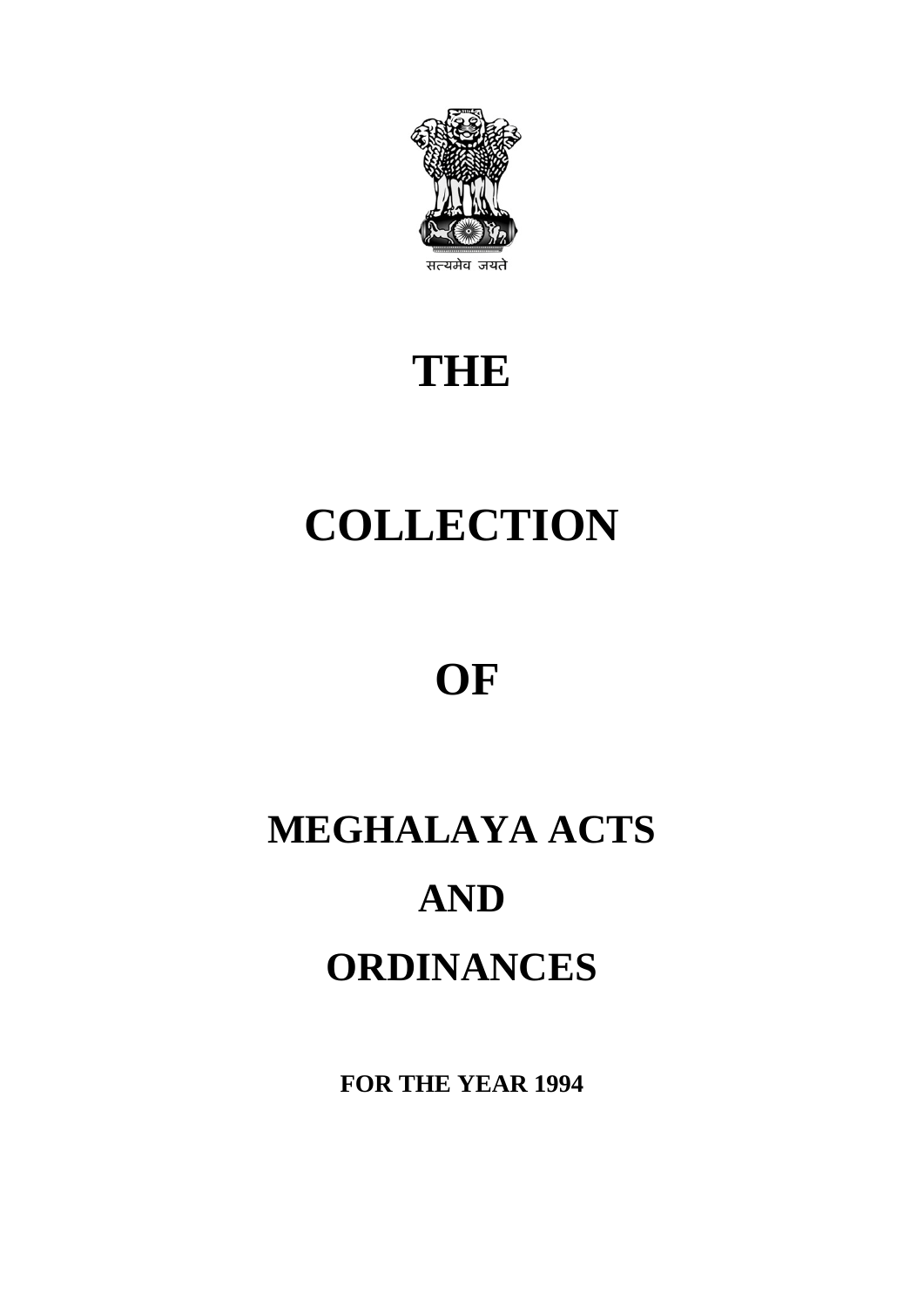#### **CONTENT**

| S1.<br>No.        | <b>Name of the Acts</b>                                                                     | <b>Acts No</b><br>& Year | <b>Pages</b> |
|-------------------|---------------------------------------------------------------------------------------------|--------------------------|--------------|
| 1.                | The Meghalaya Nursing Home (Licensing $\&$<br>Registration) Act No. 1, 1993                 | 1 of 1994                | $1 - 6$      |
| 2.                | The Meghalaya Appropriation (No. I), Act No.2, 1994                                         | 2 of 1994                | $7 - 28$     |
| 3.                | The Meghalaya Appropriation (Vote-on-Account) Act<br>No. 3, 1994.                           | 3 of 1994                | 29-46        |
| 4.                | The Meghalaya Appropriation (No. II), Act No. 4, 1994                                       | 4 of 1994                | $47 - 64$    |
| 5.                | The Meghalaya Finance Act No. 5,1994                                                        | 5 of 1994                | $65 - 70$    |
| 6.                | The Meghalaya taking over of the District Council<br>Lower Primary Schools, Act No.6, 1994. | 6 of 1994                | $71 - 74$    |
| 7.                | The Meghalaya Electricity Duty (Amendment) Act,<br>1994.                                    | 7 of 1994                | 75           |
| 8.                | The Meghalaya Appropriation (No. III), Act No. 8, 1994 8 of 1994                            |                          | $76 - 95$    |
| 9.                | The Meghalaya Medical Council Act No.9,1994                                                 | 9 of 1994                | $96 - 102$   |
| <b>S1.</b><br>No. | <b>Ordinances</b>                                                                           | Ordinance<br>No & Year   | <b>Pages</b> |
| 1.                | The Preventive Detention Ordinance No. 1, 1994                                              | 1 of 1994                | 103-108      |
| 2.                | The Meghalaya Medical Council Ordinance No. 2,<br>1994                                      | 2 of 1994                | 109-110      |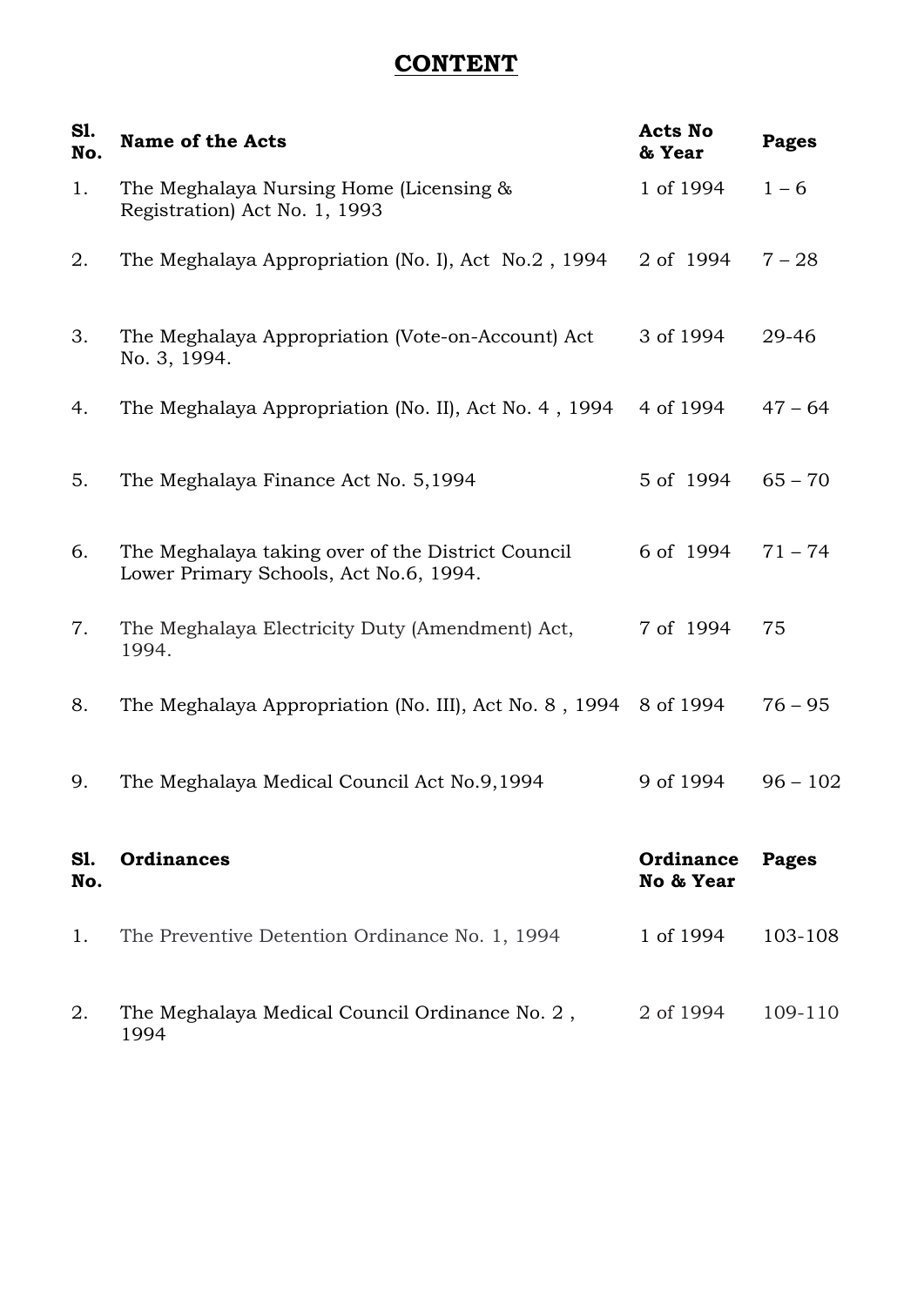#### MEGHALAYA ACT 1 OF 1994

#### THE MEGHALAYA NURSING HOMES (LICENSING AND REGISTERATION) ACT, 1993

(As passed by the Meghalaya Legislative Assembly)

[Received the Assent of the Government on the  $29<sup>th</sup>$  January, 1994]

(Published in the *Gazette of Meghalaya*, Extraordinary issue, dated 31<sup>st</sup> January, 1994)

#### An

#### Act

To regulate the setting up of private Hospitals, Nursing Homes and other centres catering to diagnostic, investigative and other health care services.

Be it enacted by the Legislature of the State of Meghalaya in the Forty-fourth Year of the Republic of India as follows:-

| Short title, extent,<br>commencement and<br>application | 1              | (1) This Act may be called the Meghalaya Nursing Homes<br>(Licensing and Registration) Act, 1993<br>(2) It extends to the whole of the State of Meghalaya<br>(3) It shall come into force on such date as the State<br>Government may, by notification in the Official Gazette,<br>appoint.<br>(4) It shall apply to all Nursing Homes other than Nursing<br>Homes setup by the Central Government or the<br>Government of any State                                                                                                           |
|---------------------------------------------------------|----------------|------------------------------------------------------------------------------------------------------------------------------------------------------------------------------------------------------------------------------------------------------------------------------------------------------------------------------------------------------------------------------------------------------------------------------------------------------------------------------------------------------------------------------------------------|
| Definitions                                             | $\overline{2}$ | In this Act, unless the context otherwise requires-<br>(a) 'Act' means the Meghalaya Nursing Homes (Licensing<br>and Registration) Act, 1993<br>(b) 'Authority' means the Meghalaya Licensing<br>and<br>Registering Authority constituted under section 4;<br>(c) 'Licence' means a licence referred to in section B;<br>(d) 'Prescribed' means prescribed by rules;<br>(e) 'Rules' means rules made under this Act;<br>(f) 'Section' means a section of the Act;<br>(g) 'State Government' means the Government of the State<br>of Meghalaya. |
| Meaning of the term<br>'Nursing Home'                   | 3              | For the purpose of this Act the term 'Nursing Home' shall<br>include-<br>(a) A general hospital, a maternity hospital and a dispensary;<br>(b) An institution or centre by whatever name called where<br>physically or mentally sick, injured or infirm persons are<br>admitted either as in-patients or out-patients for treatment<br>with or without aid of operative procedures; and                                                                                                                                                        |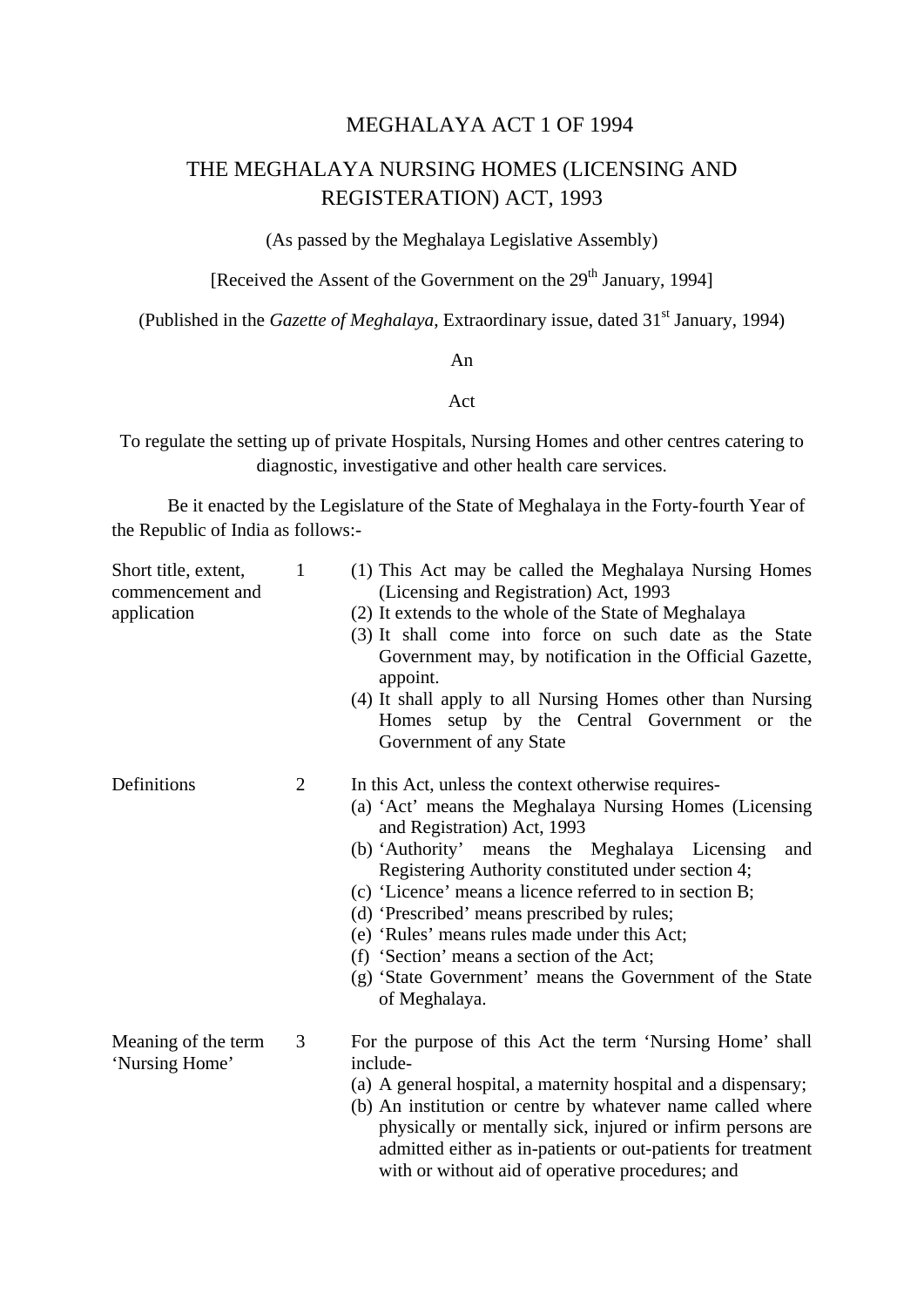- (c) A clinic catering to radiological, biological and other diagnostic or investigative services with the aid of laboratory or other medical equipments.
- 
- Constitution of a 4 (1) The State Government may, by notification in the Official licensing and Gazette, constitute an Authority to be called the Registering Authority Meghalaya Nursing Homes Licensing and Registering Authority consisting of the following persons, namely:-

#### **Chair-person**

i) The Director of Health Services (Medical Institutions) of the State;

#### **Vice-Chair-person**

ii) The Additional Director of Health Services (incharge, Maternity and Child Health and Family Welfare) of the State;

#### **Members**

- iii) The Chief Executive Member of the Autonomous District Council concerned or his representative.
- iv) The chairman of the Municipal Board concerned or, if the office is vacant, the Chief Executive Officer thereof;
- v) One medical expert and one environmental expert both of whom shall be appointed by the State Government; and
- vi) The Joint Director of Health Services (Medical Institutions) of the State Government who shall be the Member Secretary.

 **Explanation:** the word 'concerned' in items (iii) and (iv) shall qualify the Autonomous District Council, or the Municipal Board, as the case may be, having jurisdiction over the area in which a nursing home is proposed to be set up.

- (2) The Authority may, if it considers necessary, for dealing with any special issue before it, invite any person(s) to attend any meeting but such person shall not be deemed to be a member of the Authority nor shall he have a voting right.
- (3) No act or proceeding of the Authority shall be invalid on the ground merely of the existence of any vacancy or defect in the constitution of the Authority.
- (4) Notwithstanding anything contained in this Act, the State Government may at any time reconstitute the Authority or replace any member thereof.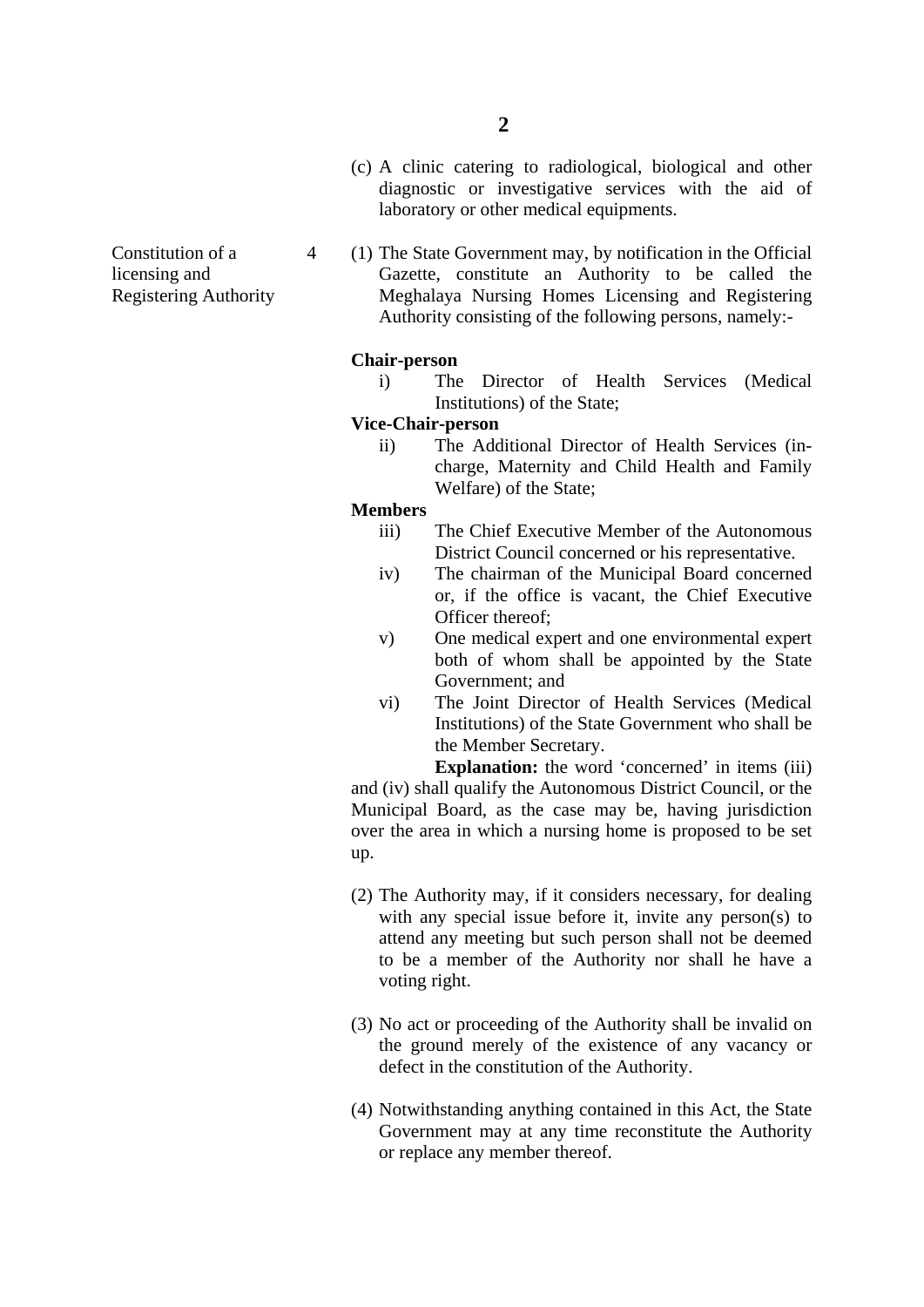| Jurisdiction and<br>Quorum                                 | 5      | (1) The jurisdiction of the Authority shall extend over the<br>entire State of Meghalaya.<br>(2) The quorum for any meeting of the Authority shall be<br>four including the Chairperson                                                                                                                                                                                                                                                                                                                                                                                   |
|------------------------------------------------------------|--------|---------------------------------------------------------------------------------------------------------------------------------------------------------------------------------------------------------------------------------------------------------------------------------------------------------------------------------------------------------------------------------------------------------------------------------------------------------------------------------------------------------------------------------------------------------------------------|
|                                                            | 6      | The Authority shall have an office and all correspondence<br>and orders emanating from the office of the Authority<br>shall be authenticated under the signature of the Member<br>Secretary.                                                                                                                                                                                                                                                                                                                                                                              |
| Powers, duties and<br>functions of the<br>Authority        | $\tau$ | Without derogation to any law for the time being in force<br>and without prejudice to the generality of its power and<br>functions the Authority shall-<br>(a) Receive applications for grant of licences or for<br>registration of nursing homes;<br>(b) Scrutinize the applications and call for further<br>information or particulars from the applicants or from<br>any other person or authority as may be required;<br>(c) Consider the application and pass orders; and<br>(d) Do such other things as are necessary or incidental for<br>the purpose of this Act; |
| Restriction in setting up<br><b>Nursing Homes</b>          | 8      | On and from the appointed date no person shall set up<br>nursing home except under a valid licence granted by the<br>Authority and no nursing home shall run without it having<br>been registered in accordance with the provisions of this<br>Act;                                                                                                                                                                                                                                                                                                                       |
|                                                            |        | Provided that in the case of nursing home in<br>existence immediately before the appointed date the<br>person who has set it up or otherwise is the proprietor or<br>owner of such a nursing home shall, within a period of<br>three months there from, apply to the Authority for a<br>licence and for registration of the nursing home.                                                                                                                                                                                                                                 |
|                                                            |        | <b>Explanation-</b> For the purpose of this section 'person'<br>includes a body, group or association of individuals, an<br>organisations, a firm or society whether registered or not,<br>and a company.                                                                                                                                                                                                                                                                                                                                                                 |
| Application for a<br>licence and for<br>registration       | 9      | An application for grant of a licence and for registration of<br>a nursing home shall be made in such form and manner as<br>may be prescribed.                                                                                                                                                                                                                                                                                                                                                                                                                            |
| Renewal of a licence<br>and certificate of<br>registration | 10     | The licence and the certificate of registration shall<br>renewed in such manners as may be prescribed                                                                                                                                                                                                                                                                                                                                                                                                                                                                     |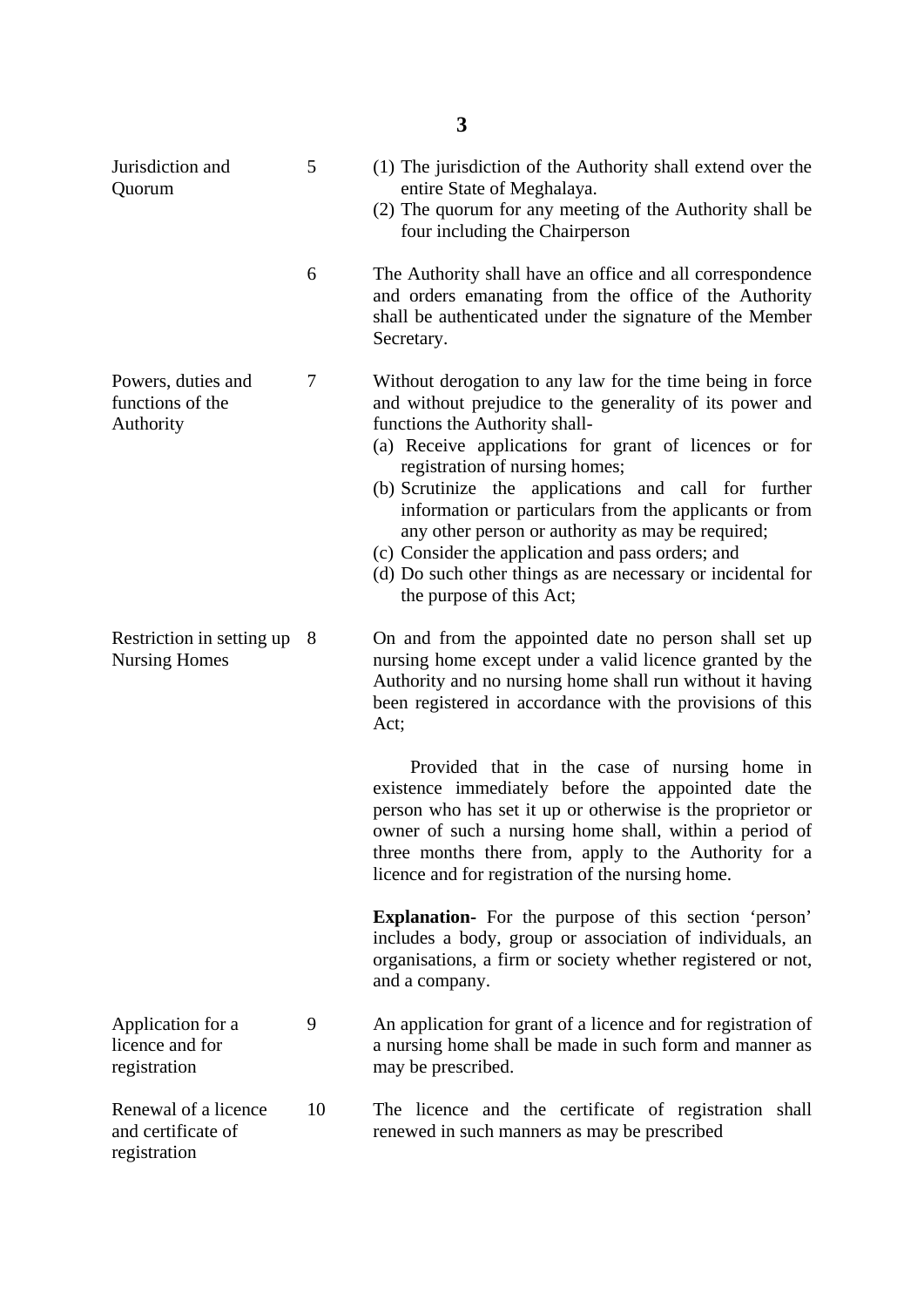| Processing of<br>application              | 11 | (1) On receipt of an application the Authority may, if it is<br>satisfied after causing such enquiry as may be<br>necessary to be made and after following the criteria<br>as may be prescribed grant a licence or, as the case<br>may be, register a nursing home or, for reasons to be<br>recorded in writing, refuse to grant a licence or to<br>register a nursing home:<br>Provided that no order refusing to grant a licence<br>or to register a nursing home shall be passed unless the<br>applicant has been given an opportunity of being heard.<br>(2) In cases where grant of a licence is refused it shall not<br>be necessary for the nursing home to the registered.                                                                                                                                                                                                                                                                                                                         |
|-------------------------------------------|----|------------------------------------------------------------------------------------------------------------------------------------------------------------------------------------------------------------------------------------------------------------------------------------------------------------------------------------------------------------------------------------------------------------------------------------------------------------------------------------------------------------------------------------------------------------------------------------------------------------------------------------------------------------------------------------------------------------------------------------------------------------------------------------------------------------------------------------------------------------------------------------------------------------------------------------------------------------------------------------------------------------|
| Directions                                | 12 | The Authority may, from time to time, give directions in<br>regards to matter pertaining to nursing homes and the<br>licensee as also the person referred to in the proviso to<br>section 8 shall comply with such directions                                                                                                                                                                                                                                                                                                                                                                                                                                                                                                                                                                                                                                                                                                                                                                              |
| Inspection                                | 13 | The authority may, from time to time, cause inspection of<br>nursing homes and the record kept therein to satisfy itself<br>that the nursing home is run in accordance with items and<br>conditions of the licence and that its directions are<br>complied with and the licensee and the officer in charge of<br>the nursing home, by whatever name called, shall afford<br>all reasonable opportunity to the Authority or to any<br>person deputed by it to conduct the inspection and shall<br>furnish all information as may be called for.                                                                                                                                                                                                                                                                                                                                                                                                                                                             |
| Cancellation or<br>suspension of licence. | 14 | (1) If the Authority is satisfied that a licensee has violated<br>any of the terms and conditions of the licence or any<br>of the directions it has given or has contravened any of<br>the provisions of this Act or the rules the Authority<br>may order cancellation or suspension of the licence of<br>such period as it may think fit and on such cancellation<br>the certificate of registration shall stand withdrawn:<br>Provided that before a licence is cancelled the<br>licensee shall be given an opportunity to be heard.<br>(2) On the cancellation or suspension of the licence under<br>sub-section (1) no person shall be freshly admitted in<br>the nursing home either as an in-patient or an out-<br>patient;<br>Provided that a person already admitted in a<br>nursing home before the licence is cancelled or, as the<br>case may be, suspended shall continue to be treated<br>therein until he is discharge of the last of such persons the<br>nursing home shall be closed down. |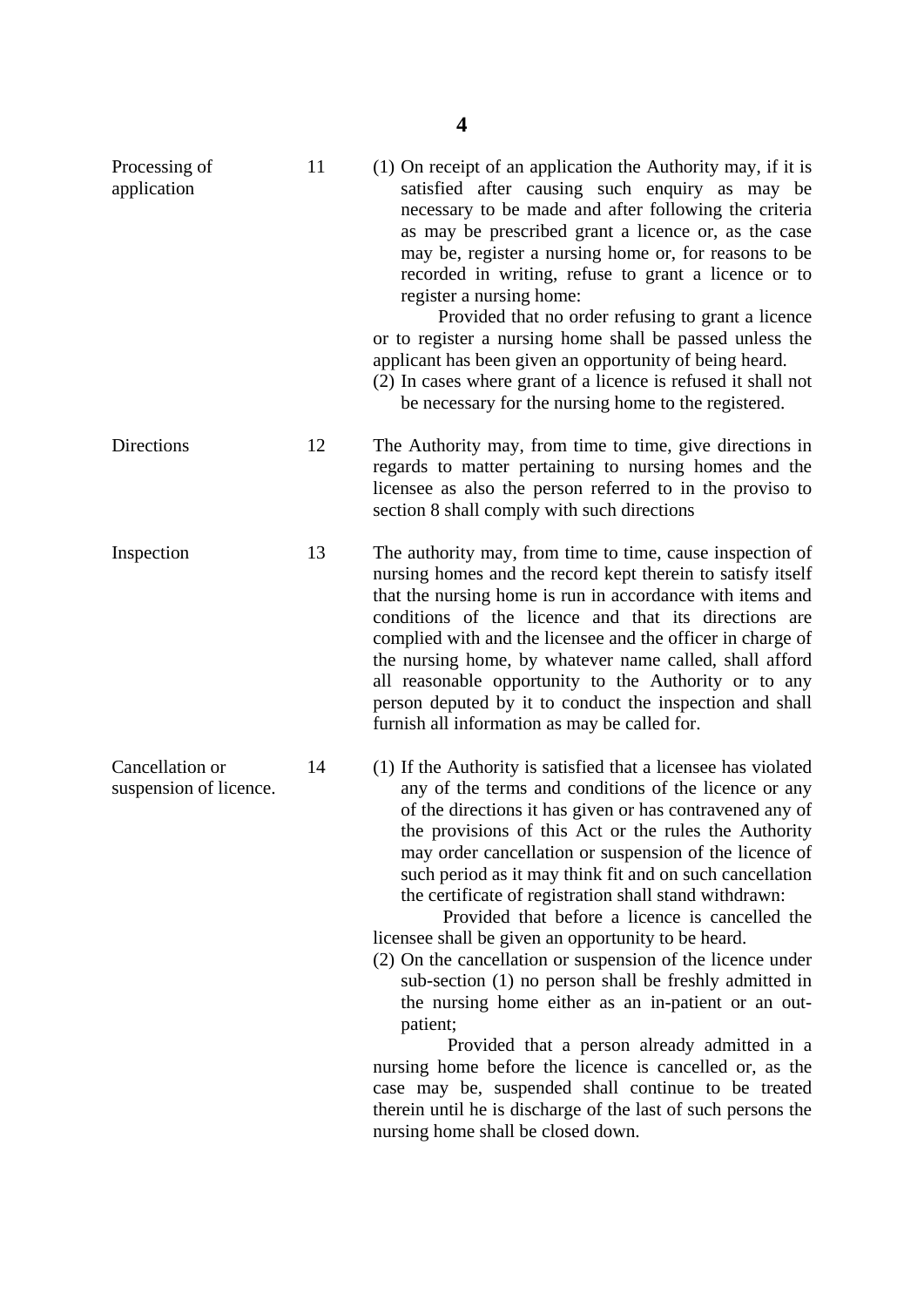| Appeals                              | 15 | (1) Any person aggrieved by an order of the Authority<br>refusing to grant a licence or to register a nursing<br>home under section 11 or cancelling or suspending a<br>licence under section 14 may make an appeal to a<br>Board (herein after referred to as the Appellate Board)<br>consisting of the Commissioner and Secretary Health<br>and Family Welfare and two other experts in the field<br>of medical science, to be nominated by the State<br>Government which such period as may be prescribed.<br>(2) The Appellate Board shall, after considering the<br>appeal and, if necessary, after hearing the aggrieved<br>person, pass orders and its orders shall be final and<br>binding.                                                                                                                                                                                                                                                              |
|--------------------------------------|----|------------------------------------------------------------------------------------------------------------------------------------------------------------------------------------------------------------------------------------------------------------------------------------------------------------------------------------------------------------------------------------------------------------------------------------------------------------------------------------------------------------------------------------------------------------------------------------------------------------------------------------------------------------------------------------------------------------------------------------------------------------------------------------------------------------------------------------------------------------------------------------------------------------------------------------------------------------------|
| Offences and penalties               | 16 | Whoever contravenes any of the provisions of this Act or<br>the rules framed there under shall be guilty of an offence<br>and in addition to his licence being cancelled or suspended<br>shall be punishable, for-<br>(a) A major offence, with a fine which shall not be less<br>than twenty thousand but which may extend up to one<br>lakh of rupees and in the case of a continuing<br>contravention with an additional fine which may<br>extend up to one thousand of rupees for every day the<br>contravention continues; and<br>(b) A minor offence, with a fine which shall not be less<br>than five hundred but which may extend up to two<br>thousand of rupees and in the cases of a continuing<br>contravention with an additional fine which may<br>extend up to fifty of rupees for every day the<br>contravention continues.<br><b>Explanation:</b> 'Major offence' and 'minor offence' shall<br>have the meanings as may be prescribed for them. |
| Offence by a company                 | 17 | Where an offence has been committed by a company<br>every person who at the time the offence was committed<br>were directly in charge of or were responsible to the<br>company for the conduct of its business shall be deemed<br>to be guilty of the offence and shall be liable to be<br>proceeded against and punished accordingly.                                                                                                                                                                                                                                                                                                                                                                                                                                                                                                                                                                                                                           |
|                                      |    | <b>Explanation:</b> For the purpose of this section, 'company'<br>included a firm, society, association or group of persons<br>by whatever name called.                                                                                                                                                                                                                                                                                                                                                                                                                                                                                                                                                                                                                                                                                                                                                                                                          |
| Taking cognizance of<br>any offence. | 18 | No court shall take cognizance of any offence punishable<br>under this Act except on a complaint made by the<br>Authority or by an officer or person authorised by it in this                                                                                                                                                                                                                                                                                                                                                                                                                                                                                                                                                                                                                                                                                                                                                                                    |

behalf.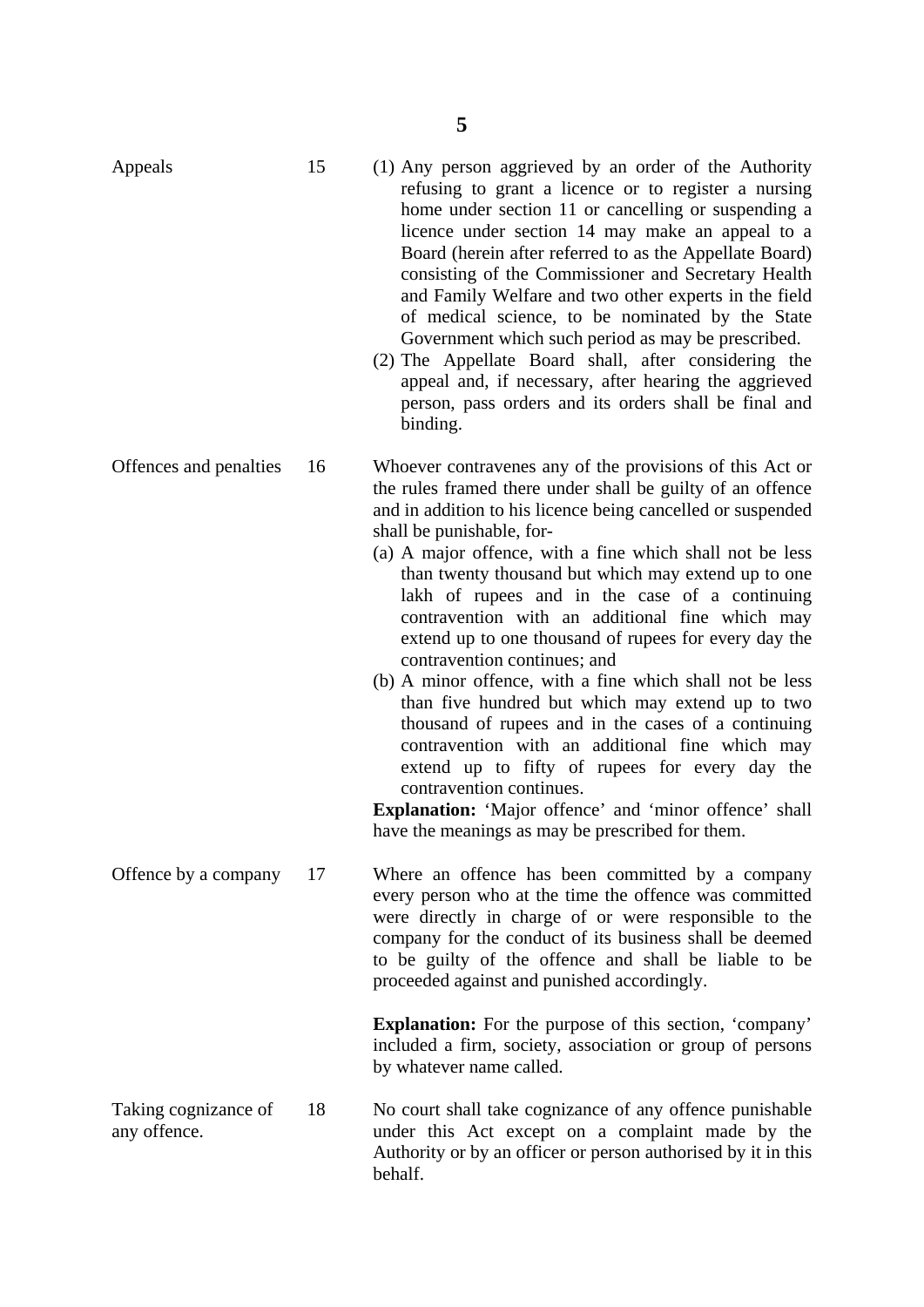| <b>Public Servant</b>           | 19 | The Chairperson and every member of the Authority and<br>every officer or person exercising his functions on its<br>behalf shall be deemed to be public servant within the<br>meaning of section 21 of the Indian Penal Code, 1860.                                                                                                                                                                                                                                                                                                                                                                                                                                                                                                                                                                                                                                                                                                                                                                          |
|---------------------------------|----|--------------------------------------------------------------------------------------------------------------------------------------------------------------------------------------------------------------------------------------------------------------------------------------------------------------------------------------------------------------------------------------------------------------------------------------------------------------------------------------------------------------------------------------------------------------------------------------------------------------------------------------------------------------------------------------------------------------------------------------------------------------------------------------------------------------------------------------------------------------------------------------------------------------------------------------------------------------------------------------------------------------|
| Power to remove<br>difficulties | 20 | If any difficulty arises in giving effect to the provisions of<br>this Act or in the interpretation of any of its provisions the<br>State Government may, within the ambit of the Act, by<br>order remove the difficulty or interpret the provision and<br>such order shall be final and binding.                                                                                                                                                                                                                                                                                                                                                                                                                                                                                                                                                                                                                                                                                                            |
| Power to make rules             | 21 | (1) The State Government may, by notification in the<br>Official gazette and subject to the conditions of<br>previous publication, make rules for carrying out the<br>purposes of this Act.<br>(2) In particular and without prejudice to the generality of<br>the foregoing powers such rules may provide for all or<br>any of the following matters, namely:-<br>(a) The principles and criteria for granting a licence or<br>for registration of a nursing home;<br>(b) The terms and conditions of a licence;<br>(c) The form of application for a licence and for<br>registration of a nursing home;<br>(d) The form of the periodical returns and statistics to<br>be submitted by the licensee to the Authority;<br>(e) The mode of holding meetings and the conduct of<br>business by the Authority;<br>(f) The fees payable for applying for a licence and for<br>registration of a nursing home and for renewal of<br>the same; and<br>(g) Any other matter which is required to be<br>prescribed. |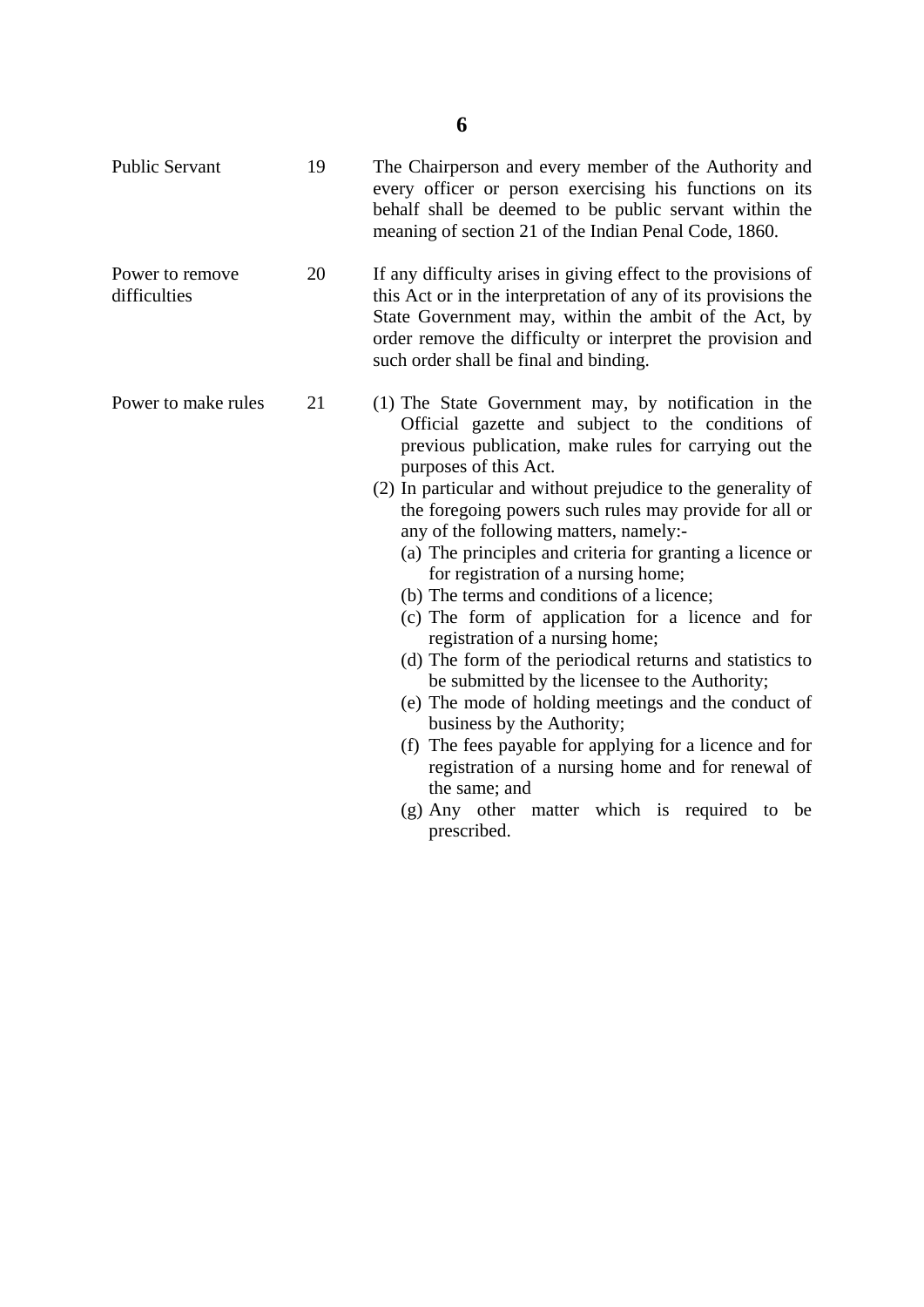#### MEGHALAYA ACT 2 OF 1994

#### The Meghalaya Appropriation (No. 1) Act, 1994

(As passed by the Meghalaya Legislative Assembly)

(Received the Assent of the Government on the 23rd March, 1994)

(Published in the *Gazette of Meghalaya*, Extraordinary, issued dated 23rd March, 1994)

An

#### Act

To authorise payment and appropriation of certain further sums from and out of the Consolidated Fund of Meghalaya for the services of the Financial Year 1993-94

Be it enacted by the Legislature of the State of Meghalaya in the Forty-fifth Year of the Republic of India as follows:-

| Short title                                                                                | 1 | This Act may be called the Meghalaya Appropriation<br>(No. I) Act, 1994                                                                                                                                                                                                                                                                                                                                                                                                     |
|--------------------------------------------------------------------------------------------|---|-----------------------------------------------------------------------------------------------------------------------------------------------------------------------------------------------------------------------------------------------------------------------------------------------------------------------------------------------------------------------------------------------------------------------------------------------------------------------------|
| Withdrawal of Rs.<br>15,30,49,066 from and out of<br>the Consolidated Fund of<br>Meghalaya | 2 | From and out of the Consolidated Fund of Meghalaya<br>there may be paid and applied sums not exceeding<br>those specified in column (3) of the Schedule<br>amounting in the aggregate to the sum of rupees<br>fifteen crores, thirty lakhs forty-nine thousand, sixty-<br>six towards defraying the several charges which will<br>come in the course of payment during the financial<br>year 1993-94 in respect of the services specified in<br>column (2) of the Schedule. |
| Appropriation                                                                              | 3 | The sums authorised to be withdrawn from and out of<br>the Consolidated Fund of Meghalaya by this Act,<br>shall be appropriated for the services and purposes<br>expressed in the scheduled in relation to the said<br>years.                                                                                                                                                                                                                                               |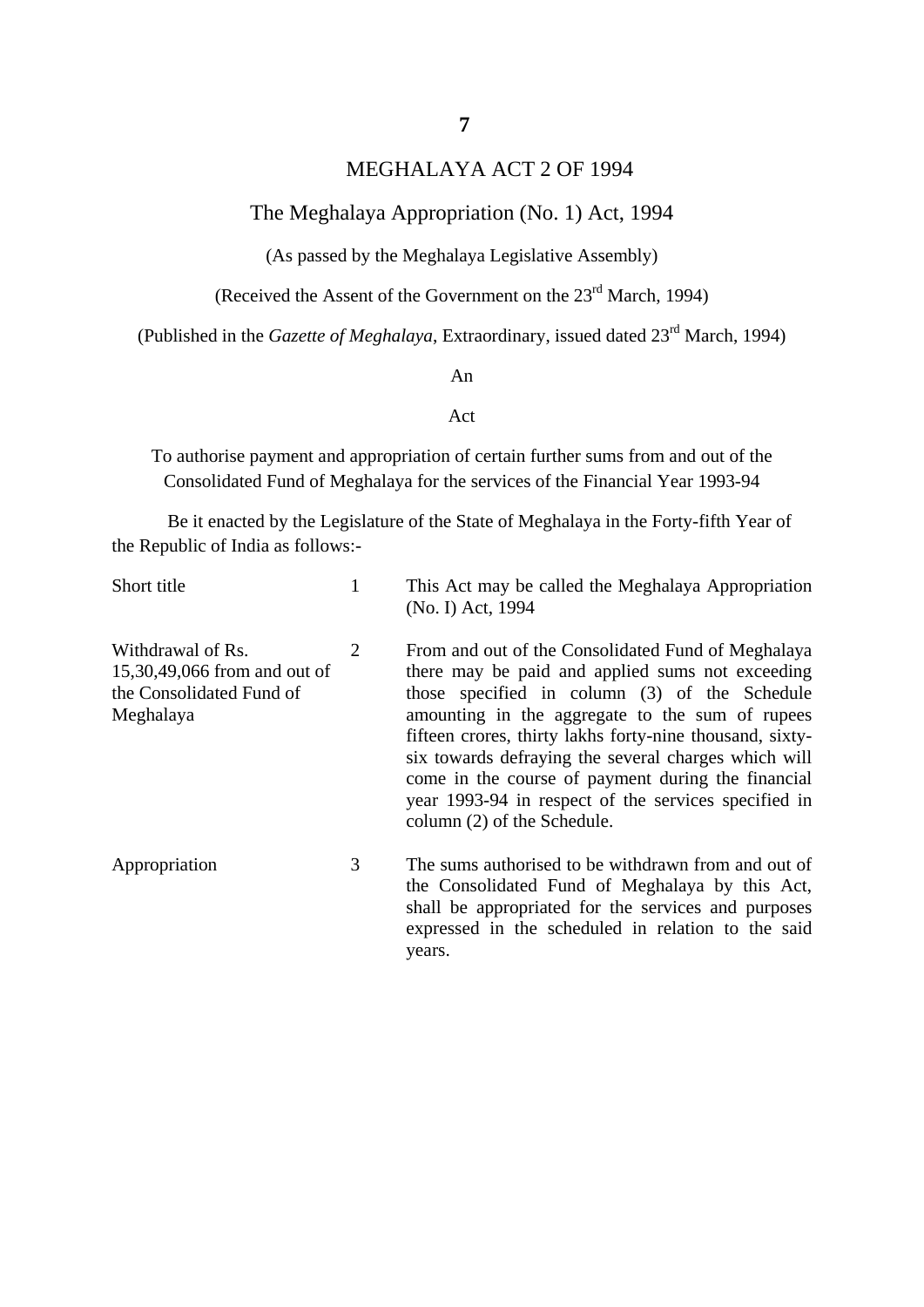## SCHEDULE

#### (See Section 2 and 3)

| (1)                 | (2)                                                                                                                                          |                    |                             | (3)                                    |             |
|---------------------|----------------------------------------------------------------------------------------------------------------------------------------------|--------------------|-----------------------------|----------------------------------------|-------------|
| Grant No.           | Services and Purposes<br>(Major Heads)                                                                                                       |                    |                             | Sums not exceeding                     |             |
|                     |                                                                                                                                              |                    | Voted by<br>the<br>Assembly | Charged on<br>the Consolidated<br>Fund | Total       |
|                     |                                                                                                                                              |                    | Rs.                         | Rs.                                    | Rs.         |
| 1.                  | 2011-Parliamentary/State/Union<br>Territory legislature<br>2058-Stationery and Printing<br>4058-Capital Outlay on printing<br>and Stationery | Revenue<br>Capital | 5, 12, 272                  | $\ldots$                               | 5, 12, 272  |
| 2012-Governor<br>2. |                                                                                                                                              | Revenue            |                             |                                        |             |
| etc.                | 3. 2013-Council of Ministers<br>2070-Other Administrative Services,                                                                          | $\angle$ Revenue   | 15, 14, 352                 |                                        | 15, 14, 352 |
|                     | 4. 2014-Administration of<br>Justice                                                                                                         | Revenue            | $\cdots$                    | 7,23,500                               | 7,23,500    |
| 5. 2015-Elections   |                                                                                                                                              | Revenue            | 50,00,000                   |                                        | 50,00,000   |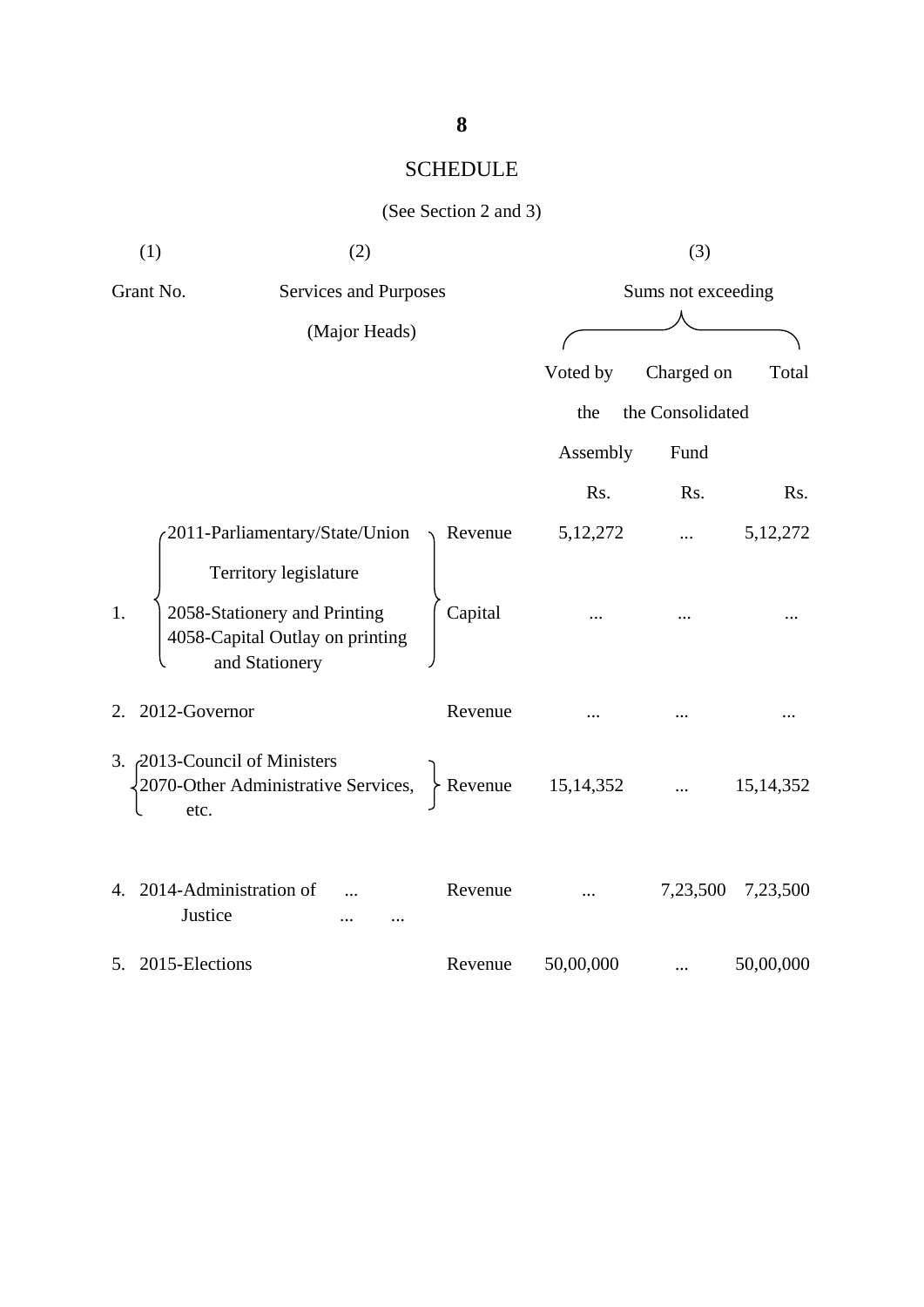|          | (1)<br>(2)                                                                                                          |                    |                    | (3)              |          |
|----------|---------------------------------------------------------------------------------------------------------------------|--------------------|--------------------|------------------|----------|
|          | Grant No.<br>Services and Purposes                                                                                  |                    | Sums not exceeding |                  |          |
|          | (Major Heads)                                                                                                       |                    |                    |                  |          |
|          |                                                                                                                     |                    | Voted by           | Charged on       | Total    |
|          |                                                                                                                     |                    | the                | the Consolidated |          |
|          |                                                                                                                     |                    | Assembly           | Fund             |          |
|          |                                                                                                                     |                    | Rs.                | Rs.              | Rs.      |
|          | 2029-Land Revenue                                                                                                   |                    | $\ddotsc$          |                  |          |
|          | 2245-Relief on account of Natural                                                                                   |                    |                    |                  |          |
|          | Calamities                                                                                                          |                    |                    |                  |          |
|          | 2250-Other Social Services                                                                                          | Revenue            |                    |                  |          |
|          | 3475-Other Social Economic                                                                                          |                    |                    |                  |          |
| 6.       | Services<br>6225-Loans for Welfare of<br><b>Scheduled Castes, Scheduled</b><br>Tribes and other Backward<br>Classes |                    |                    |                  |          |
|          | 6250-Loans for Other Social<br>Services                                                                             | Capital            |                    |                  |          |
|          | 6401-Loans for Crop Husbandry                                                                                       |                    |                    |                  |          |
| 7.<br>8. | 2030-Stamps and Registration<br>2039-State Excise                                                                   | Revenue<br>Revenue | 89,857             |                  | 89,857   |
|          | 2040-Sales Tax                                                                                                      |                    |                    |                  |          |
| 9.       | 2045-Other Taxes and Duties on<br><b>Commodities and Services</b>                                                   | Revenue            | 1,13,794           |                  | 1,13,794 |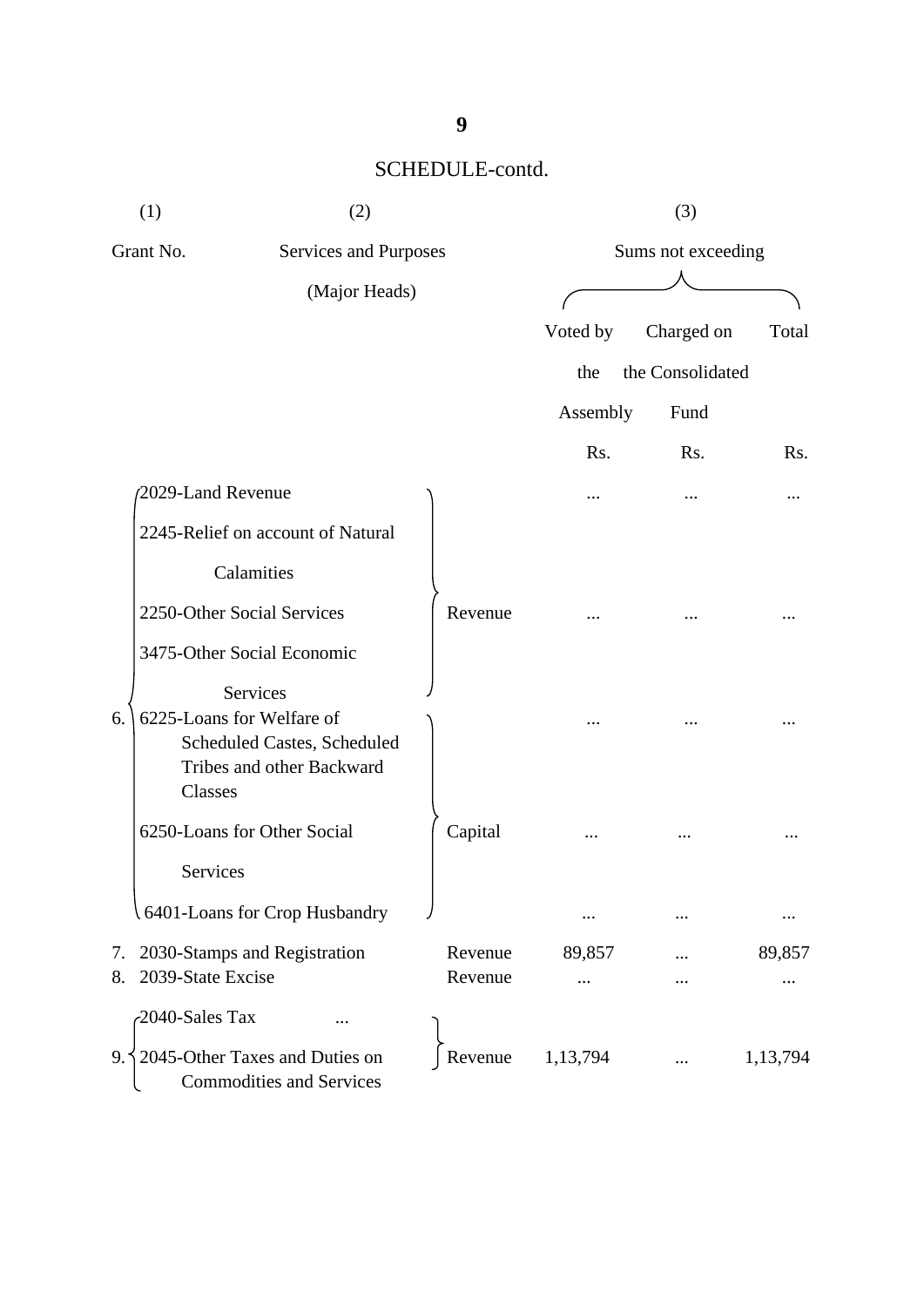| (1)       | (2)                                                                                                 |           | (3)                |           |  |  |
|-----------|-----------------------------------------------------------------------------------------------------|-----------|--------------------|-----------|--|--|
| Grant No. | Services and Purposes                                                                               |           | Sums not exceeding |           |  |  |
|           | (Major Heads)                                                                                       |           |                    |           |  |  |
|           |                                                                                                     | Voted by  | Charged on         | Total     |  |  |
|           |                                                                                                     | the       | the Consolidated   |           |  |  |
|           |                                                                                                     | Assembly  | Fund               |           |  |  |
|           |                                                                                                     | Rs.       | Rs.                | Rs.       |  |  |
|           | 2041-Taxes on vehicles                                                                              |           |                    |           |  |  |
|           | 2070-Other Administrative<br>Revenue<br>Services-Purchase & Mainte-                                 | 42,53,012 |                    | 42,53,012 |  |  |
| 10.       | nance of Transport<br>3055-Road Transport<br>5053-Capital Outlay on Civil                           |           |                    |           |  |  |
|           | Aviation<br>5055-Capital Outlay on Roads<br>Capital<br>Transport                                    |           |                    |           |  |  |
|           | 2045-Other Taxes and Duties on<br><b>Commodities and Services-II</b><br>Inspectorate of Electricity |           |                    |           |  |  |
|           | 2501-Special Programme for<br>Revenue<br>Rural Development-Integra-                                 | 59,36,000 |                    | 59,36,000 |  |  |
| 11.       | ted Rural Energy Programme<br>2801-Power<br>2810-Non-Conventional Sources                           |           |                    |           |  |  |
|           | of Energy<br>6801-Loans for Power Projects<br>Capital                                               |           |                    |           |  |  |
| 12.       | 2047-Other Fiscal Services<br>Revenue                                                               |           |                    |           |  |  |
|           | 2048-Appropriation for reduction<br>Revenue<br>or avoidance of Debt                                 |           |                    |           |  |  |
|           | 2049-Interest Payments<br>Revenue                                                                   |           |                    |           |  |  |
|           | 2051-Public Services Commission<br>Revenue                                                          |           | 2,78,000           | 2,78,000  |  |  |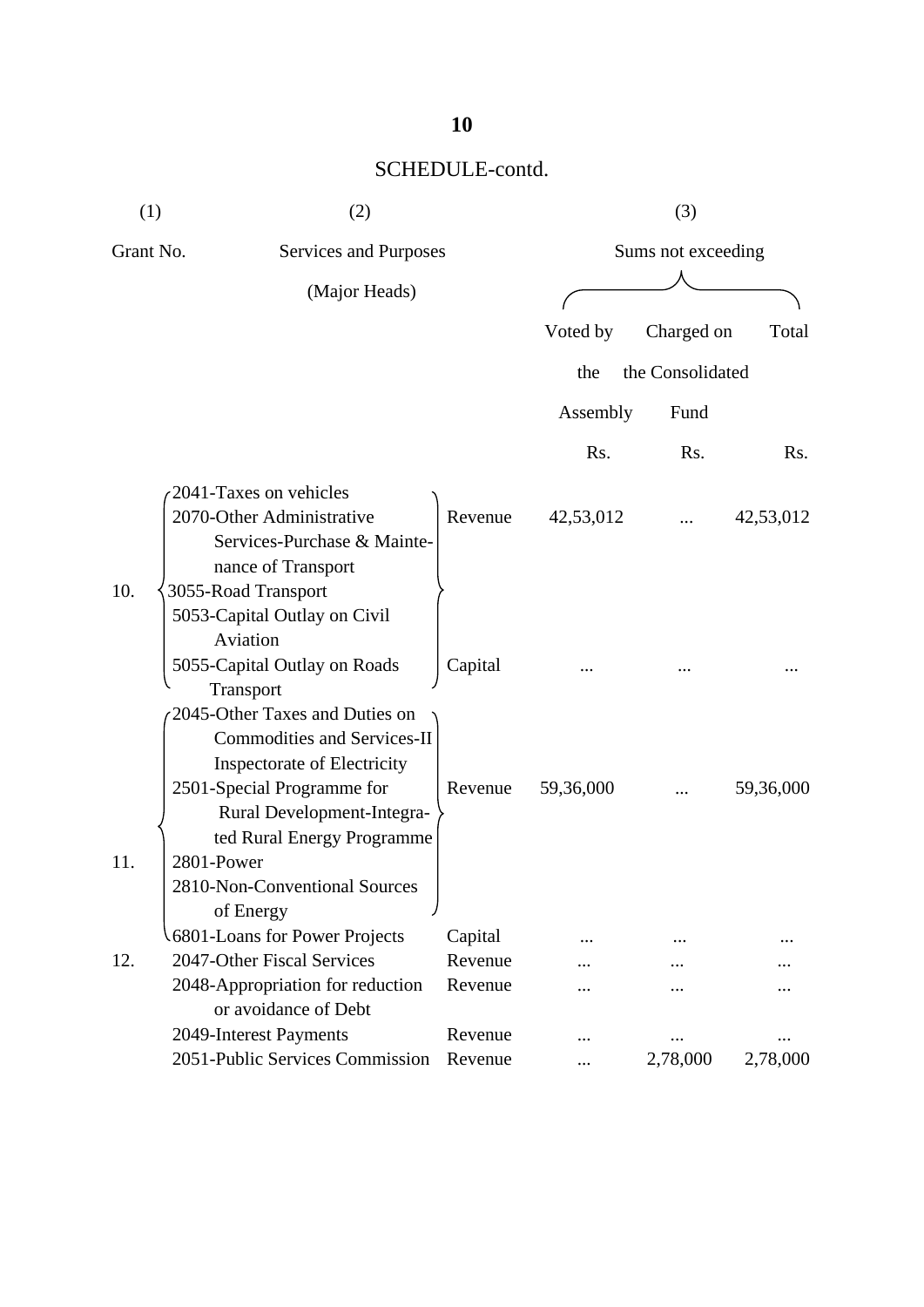|     | (1)                                                        | (2)                          |         |             | (3)                |             |  |  |
|-----|------------------------------------------------------------|------------------------------|---------|-------------|--------------------|-------------|--|--|
|     | Grant No.                                                  | Services and Purposes        |         |             | Sums not exceeding |             |  |  |
|     |                                                            | (Major Heads)                |         |             |                    |             |  |  |
|     |                                                            |                              |         | Voted by    | Charged on         | Total       |  |  |
|     |                                                            |                              |         | the         | the Consolidated   |             |  |  |
|     |                                                            |                              |         | Assembly    | Fund               |             |  |  |
|     |                                                            |                              |         | Rs.         | Rs.                | Rs.         |  |  |
|     | 2052-Secretariat General Services                          |                              |         |             |                    |             |  |  |
|     | 2251-Secretariat Social Services                           |                              | Revenue | 2,51,500    |                    | 2,51,500    |  |  |
|     | 3451-Secretariat-Economic                                  |                              |         |             |                    |             |  |  |
| 13. | Services                                                   |                              |         |             |                    |             |  |  |
|     | 5275-Capital Outlay on other                               |                              | Capital |             |                    |             |  |  |
|     | <b>Communication Services</b>                              |                              |         |             |                    |             |  |  |
|     | 14. 2053-District Administration                           |                              | Revenue |             |                    |             |  |  |
|     | 15. 2054-Treasury and Accounts<br>Administration           |                              | Revenue |             |                    |             |  |  |
|     | 2055-Police                                                |                              |         |             |                    |             |  |  |
|     | 2070-Other Administrative                                  |                              |         |             |                    |             |  |  |
|     | Control                                                    | Services-Fire Protection and |         |             |                    |             |  |  |
| 16. | 2216-Housing-01-Government<br><b>Residential Buildings</b> |                              | Revenue | 1,89,97,750 |                    | 1,89,97,750 |  |  |
|     | 4059-Capital Outlay on Public                              |                              |         |             |                    |             |  |  |
|     | Works (Police)                                             |                              |         |             |                    |             |  |  |
|     | 4216-Capital Outlay on Housing                             |                              | Capital |             |                    |             |  |  |
|     | (Police)                                                   |                              |         |             |                    |             |  |  |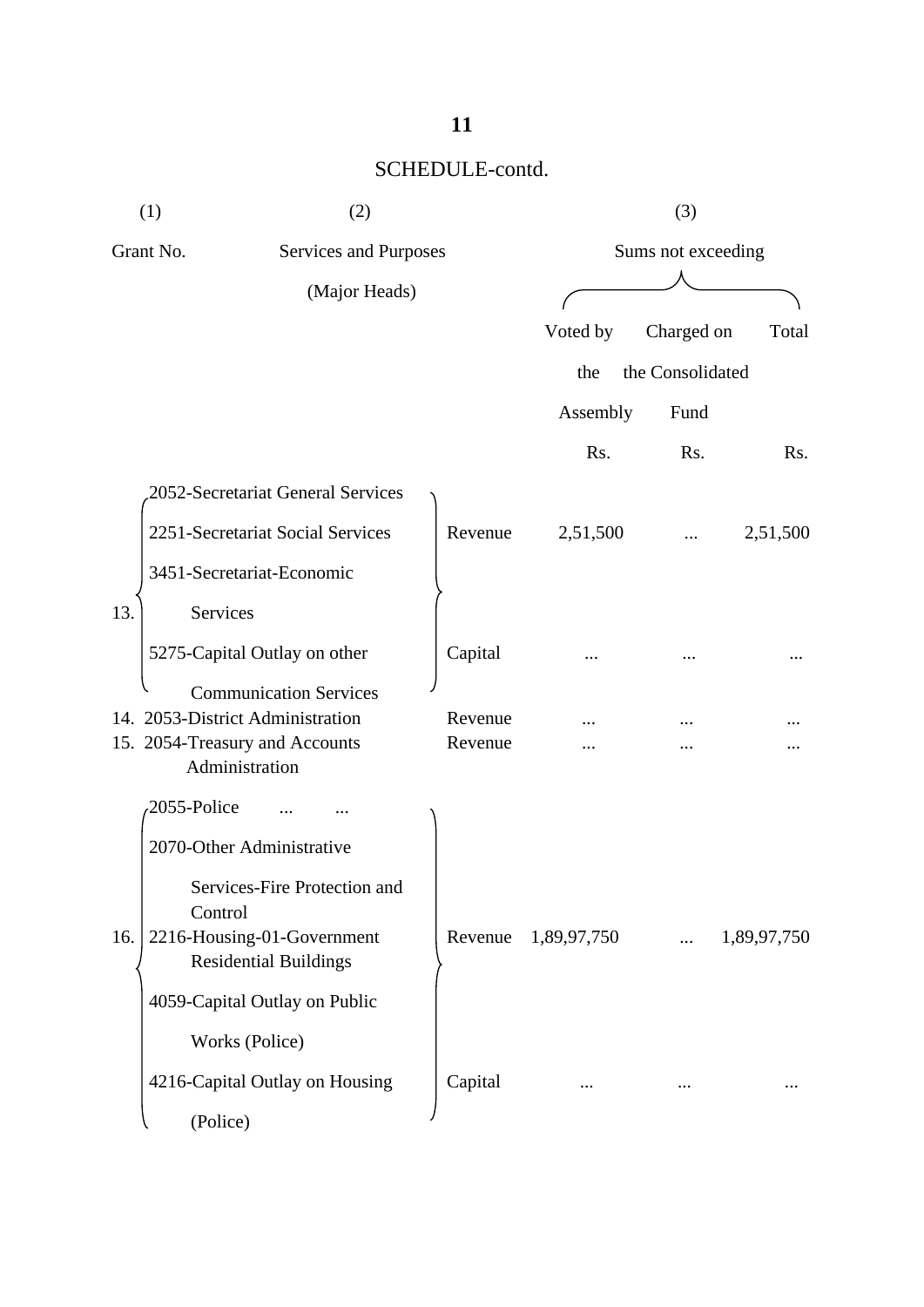| (1)                 | (2)                                                            |         |          | (3)                |       |  |
|---------------------|----------------------------------------------------------------|---------|----------|--------------------|-------|--|
| Grant No.           | Services and Purposes                                          |         |          | Sums not exceeding |       |  |
|                     | (Major Heads)                                                  |         |          |                    |       |  |
|                     |                                                                |         | Voted by | Charged on         | Total |  |
|                     |                                                                |         | the      | the Consolidated   |       |  |
|                     |                                                                |         | Assembly | Fund               |       |  |
|                     |                                                                |         | Rs.      | Rs.                | Rs.   |  |
| $-2056$ -Jails      | $\cdots$                                                       | Revenue |          |                    |       |  |
|                     | $17\frac{1}{2}$ 4059-Capital Outlay on Public<br>Works (Jails) | Capital |          |                    |       |  |
|                     | 2058-Stationery and Printing                                   | Revenue |          |                    |       |  |
|                     | 4058-Capital Outlay on Stationery                              |         |          |                    |       |  |
| 18.<br>and Printing |                                                                |         |          |                    |       |  |
|                     | 4216-Capital Outlay on Housing-01                              | Capital |          |                    |       |  |
|                     | <b>Government Residential</b>                                  |         |          |                    |       |  |
| <b>Buildings</b>    |                                                                |         |          |                    |       |  |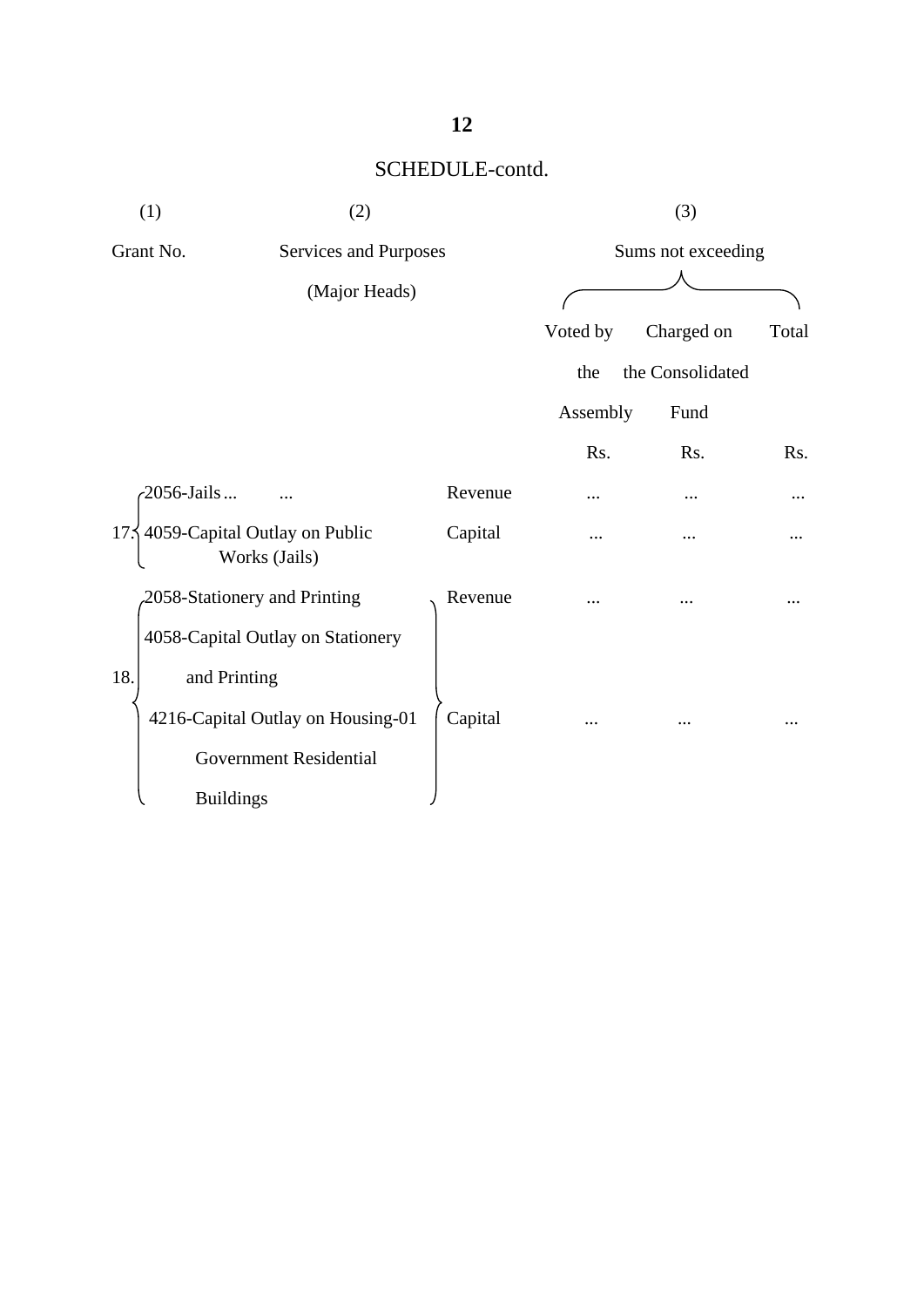| (1)<br>(2) |                                      |         | (3)                |                  |       |  |
|------------|--------------------------------------|---------|--------------------|------------------|-------|--|
|            | Grant No.<br>Services and Purposes   |         | Sums not exceeding |                  |       |  |
|            | (Major Heads)                        |         |                    |                  |       |  |
|            |                                      |         | Voted by           | Charged on       | Total |  |
|            |                                      |         | the                | the Consolidated |       |  |
|            |                                      |         | Assembly           | Fund             |       |  |
|            |                                      |         | Rs.                | Rs.              | Rs.   |  |
|            | 2052-Secretariat-General Services-II |         |                    |                  |       |  |
|            | -Public works Department             |         |                    |                  |       |  |
|            | Secretariat                          |         |                    |                  |       |  |
|            | 2059-Public Works                    |         |                    |                  |       |  |
|            | 2202-General Education               |         |                    |                  |       |  |
|            | 2203-Technical Education Buildings   |         |                    |                  |       |  |
| 19.        | 2204-Sports etc, Buildings           | Revenue |                    |                  |       |  |
|            | 2205-Art and Culture                 |         |                    |                  |       |  |
|            | 22010-Medical and Public Health      |         |                    |                  |       |  |
|            | 2216-Housing-01-Government           |         |                    |                  |       |  |
|            | Residential Buildings (in-charge-    |         |                    |                  |       |  |
|            | P.W.D                                |         |                    |                  |       |  |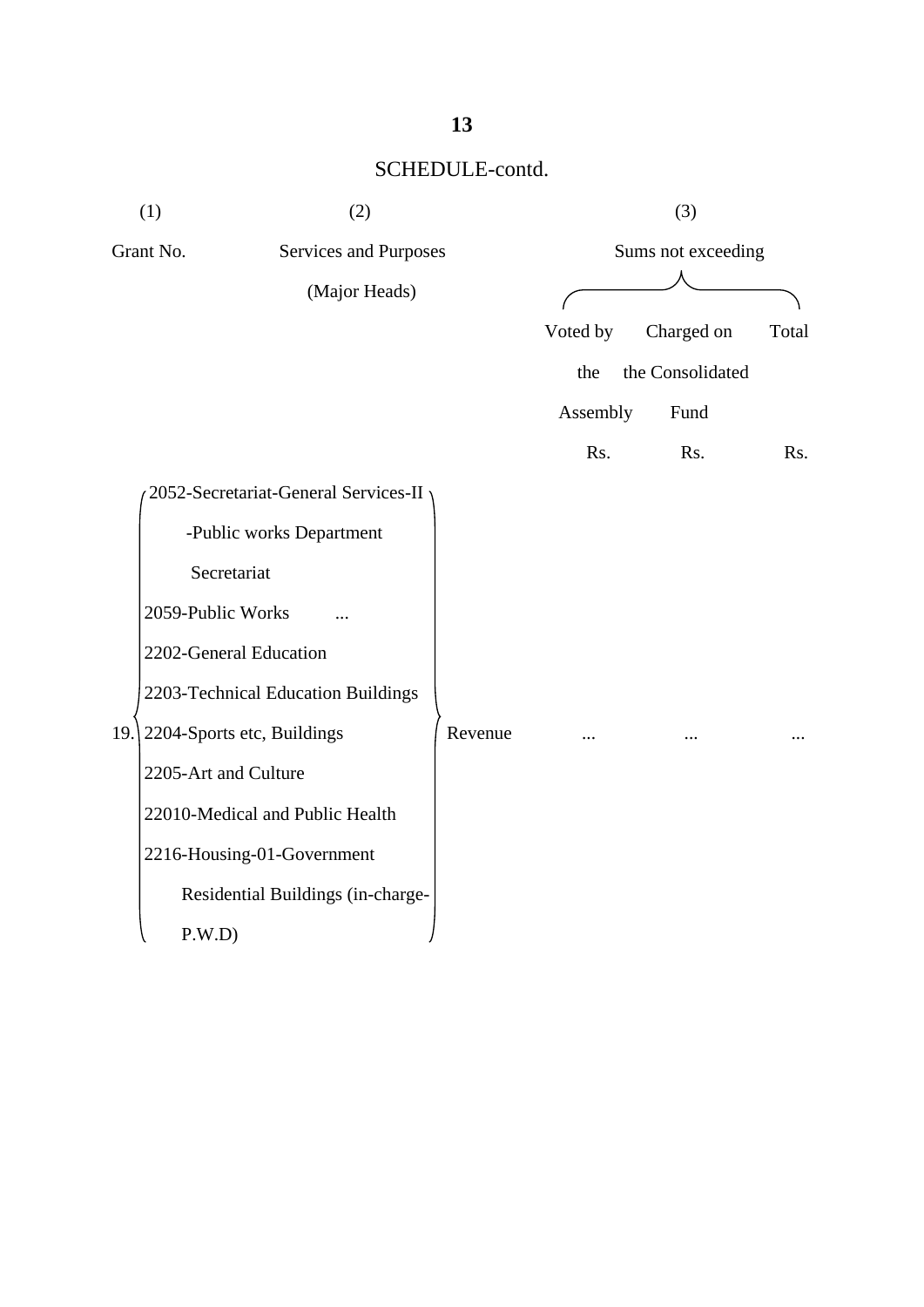| (1) | (2)                                 |         |                    | (3)              |           |  |
|-----|-------------------------------------|---------|--------------------|------------------|-----------|--|
|     | Grant No.<br>Services and Purposes  |         | Sums not exceeding |                  |           |  |
|     | (Major Heads)                       |         |                    |                  |           |  |
|     |                                     |         | Voted by           | Charged on       | Total     |  |
|     |                                     |         | the                | the Consolidated |           |  |
|     |                                     |         | Assembly           | Fund             |           |  |
|     |                                     |         | Rs.                | Rs.              | Rs.       |  |
|     | 4059-Capital Outlay on Public Works |         |                    |                  |           |  |
|     | 4202-Capital Outlay on Education,   |         |                    |                  |           |  |
|     | Sports etc                          |         |                    |                  |           |  |
|     | 4210-Capital Outlay on Medical      |         |                    |                  |           |  |
|     | and Public Health                   |         |                    |                  |           |  |
|     | 19.4216-Capital Outlay on Housing   |         |                    |                  |           |  |
|     | -01-Government Residential          |         |                    |                  |           |  |
|     | Buildings (in-charge P.W.D)         | Capital | 25,00,000          |                  | 25,00,000 |  |
|     | 4403-Capital Outlay on Animal       |         |                    |                  |           |  |
|     | Husbandry                           |         |                    |                  |           |  |
|     | 4404-Capital Outlay on Dairy        |         |                    |                  |           |  |
|     | Development                         |         |                    |                  |           |  |
|     | 2070-Other Administrative Services  | Revenue | 47,75,000          |                  | 47,75,000 |  |
| 20  | -I-Civil Defence and Home Guards    |         |                    |                  |           |  |
|     | 4059-Capital Outlay on Public Works | Capital |                    |                  |           |  |
|     | (Civil Defence and Home Guards)     |         |                    |                  |           |  |

## **14**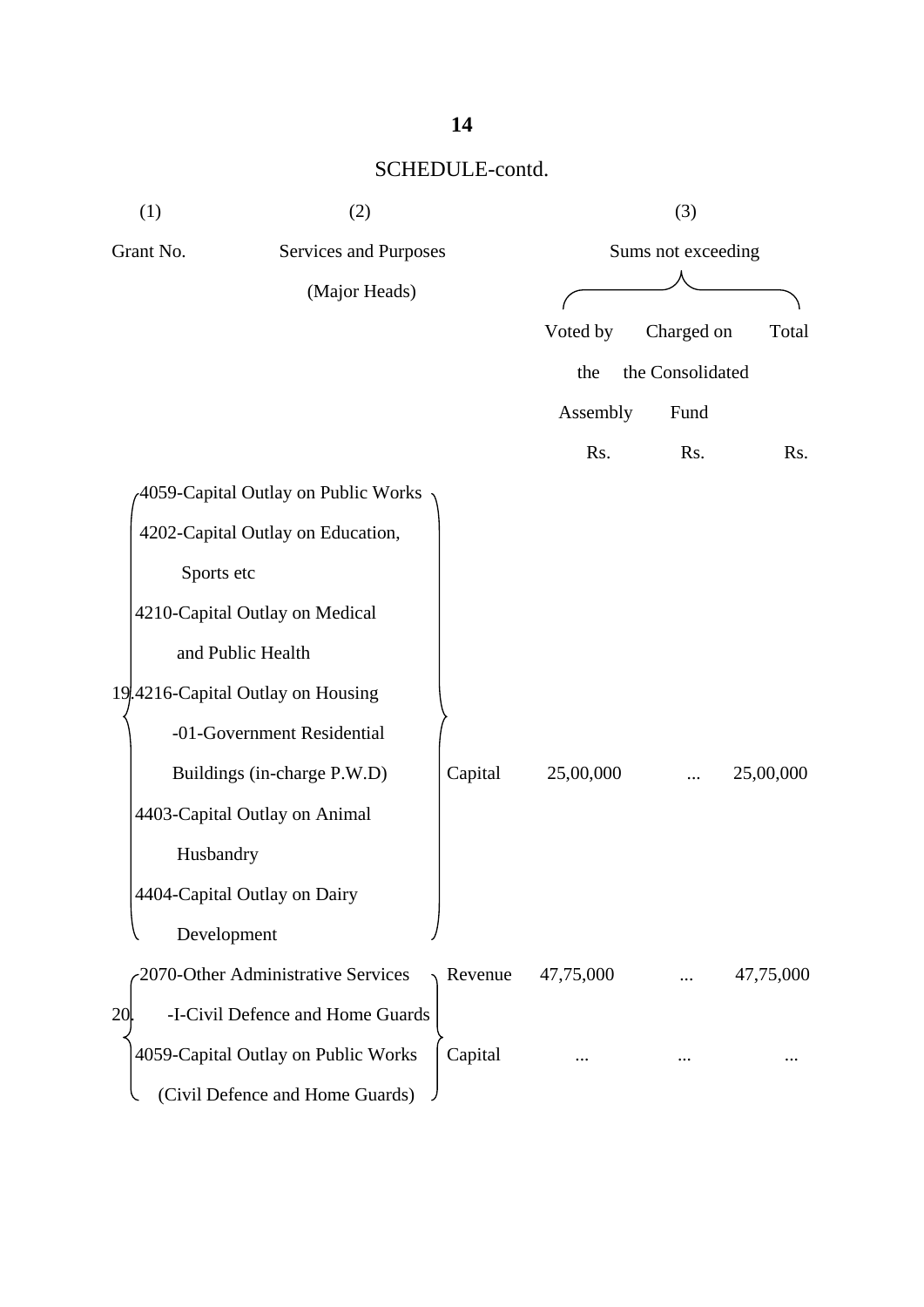|     | (1)                                                               | (2)                                                                                                                            |         |                                   | (3)              |             |  |
|-----|-------------------------------------------------------------------|--------------------------------------------------------------------------------------------------------------------------------|---------|-----------------------------------|------------------|-------------|--|
|     | Grant No.                                                         | Services and Purposes                                                                                                          |         | Sums not exceeding                |                  |             |  |
|     |                                                                   | (Major Heads)                                                                                                                  |         |                                   |                  |             |  |
|     |                                                                   |                                                                                                                                |         | Voted by                          | Charged on       | Total       |  |
|     |                                                                   |                                                                                                                                |         | the                               | the Consolidated |             |  |
|     |                                                                   |                                                                                                                                |         | Assembly                          | Fund             |             |  |
|     |                                                                   |                                                                                                                                |         |                                   |                  |             |  |
|     |                                                                   |                                                                                                                                |         | Rs.                               | Rs.              | Rs.         |  |
|     | <b>Services</b><br>2202-General Education                         | 2075-Miscellaneous General Ser-<br>vices-104-Pension and Awards<br>in consideration of Distinguish<br>2203-Technical Education |         |                                   |                  |             |  |
| 21. | 2205-Art and Culture<br>2236-Nutrition<br>3454-Census, Survey and | 2204-Sports and Youth Services<br>3425-Other Scientific Research                                                               | Revenue | 1,54,95,000 17,21,970 1,72,16,970 |                  |             |  |
|     | <b>Statistics</b>                                                 | 4202-Capital Outlay on Education,<br>Sports, Art and Culture<br>6202-Loans for Education, Art<br>and Culture                   | Capital |                                   |                  |             |  |
|     |                                                                   | 2070-Other Administrative Ser-<br>vices-IV-Guest Houses,<br>Government Hostels, etc                                            |         |                                   |                  |             |  |
| 22. |                                                                   | 2216-Housing-01-Government                                                                                                     | Revenue | 25, 17, 599                       |                  | 25, 17, 599 |  |
|     |                                                                   | <b>Residential Buildings</b><br>4059-Total Outlay on Public<br>Works (i/c GAD)                                                 | Capital |                                   |                  |             |  |
| 23. |                                                                   | 2070-Other Administrative Services                                                                                             | Revenue | 44,000                            |                  | 44,000      |  |
|     | 24. 2071-Pensions and other                                       | -V-Training, Vigilance, Admi-<br>nistration of Citizenship Act, etc                                                            | Revenue |                                   |                  |             |  |
|     | <b>Retirements Benefits</b>                                       |                                                                                                                                |         |                                   |                  |             |  |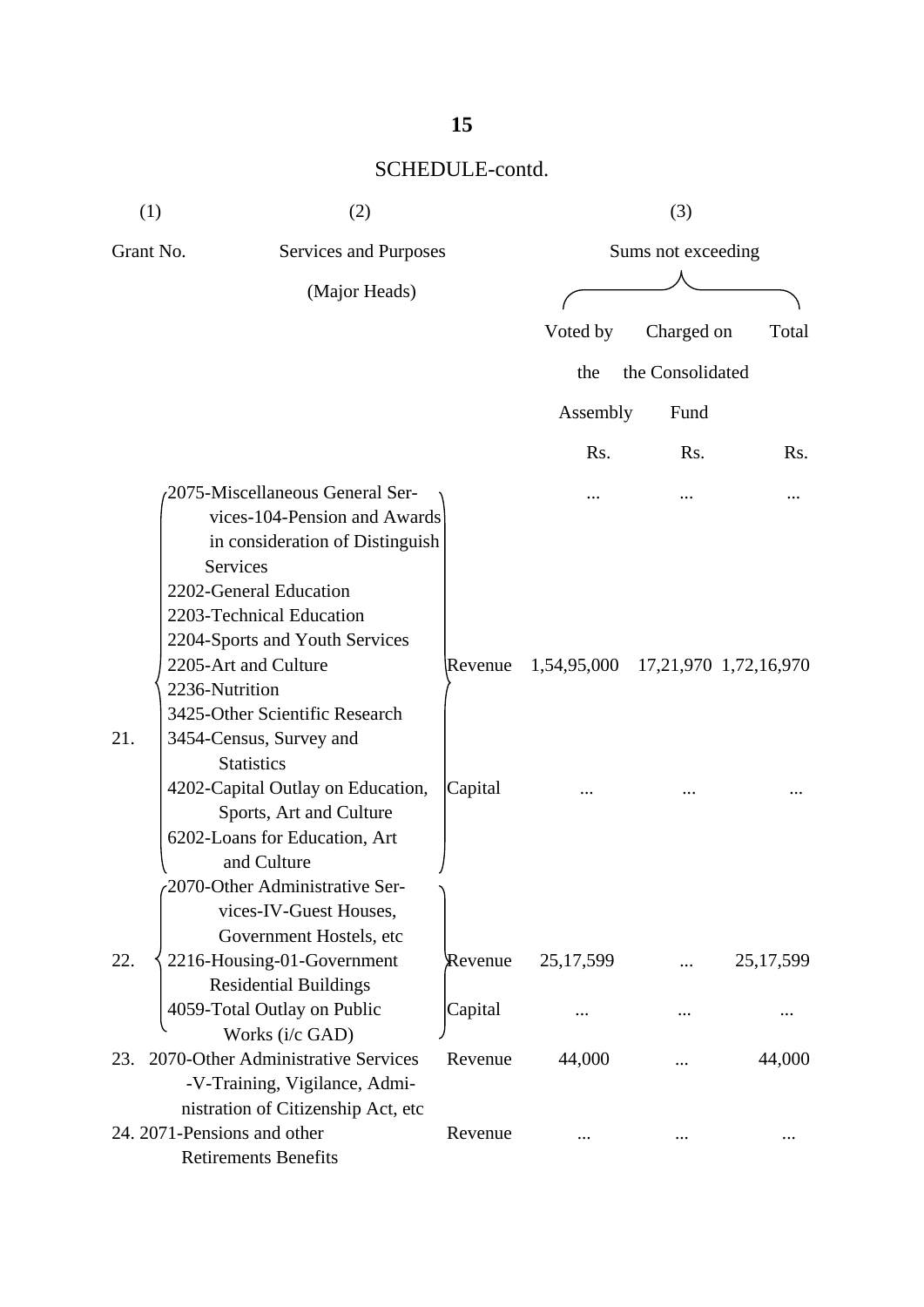|     | (1)                          | (2)                                                      |         | (3)                |                  |           |
|-----|------------------------------|----------------------------------------------------------|---------|--------------------|------------------|-----------|
|     | Grant No.                    | Services and Purposes                                    |         | Sums not exceeding |                  |           |
|     |                              | (Major Heads)                                            |         |                    |                  |           |
|     |                              |                                                          |         | Voted by           | Charged on       | Total     |
|     |                              |                                                          |         | the                | the Consolidated |           |
|     |                              |                                                          |         | Assembly           | Fund             |           |
|     |                              |                                                          |         | Rs.                | Rs.              | Rs.       |
|     |                              | 2070-Other Administrative Services-VI                    |         |                    |                  |           |
| 25, | -State Lotteries<br>Services | 2075-Miscellaneous General                               | Revenue |                    |                  |           |
|     |                              | 2210-Medical and Public Health                           |         |                    |                  |           |
|     | 2211-Family Welfare          |                                                          | Revenue | 26,54,000          |                  | 26,54,000 |
|     |                              | 4210-Capital Outlay on Medical                           |         |                    |                  |           |
| 26. |                              | and Public Health                                        |         |                    |                  |           |
|     |                              | 4216-Capital Outlay on Family                            | Capital | 17,00,000          |                  | 17,00,000 |
|     | Welfare                      |                                                          |         |                    |                  |           |
|     |                              | 2215-Water Supply and Sanitation                         |         |                    |                  |           |
|     | 2216-Housing                 |                                                          | Revenue |                    |                  |           |
|     |                              | 27.4215-Capital Outlay on Water<br>Supply and Sanitation |         |                    |                  |           |
|     |                              | 4216-Capital Outlay on Housing-01                        | Capital | $\cdots$           |                  |           |
|     |                              | Government Residential Buildings                         |         |                    |                  |           |
|     | 6215-Loans for Water         |                                                          |         |                    |                  |           |
|     |                              | Supply and Sanitation                                    |         |                    |                  |           |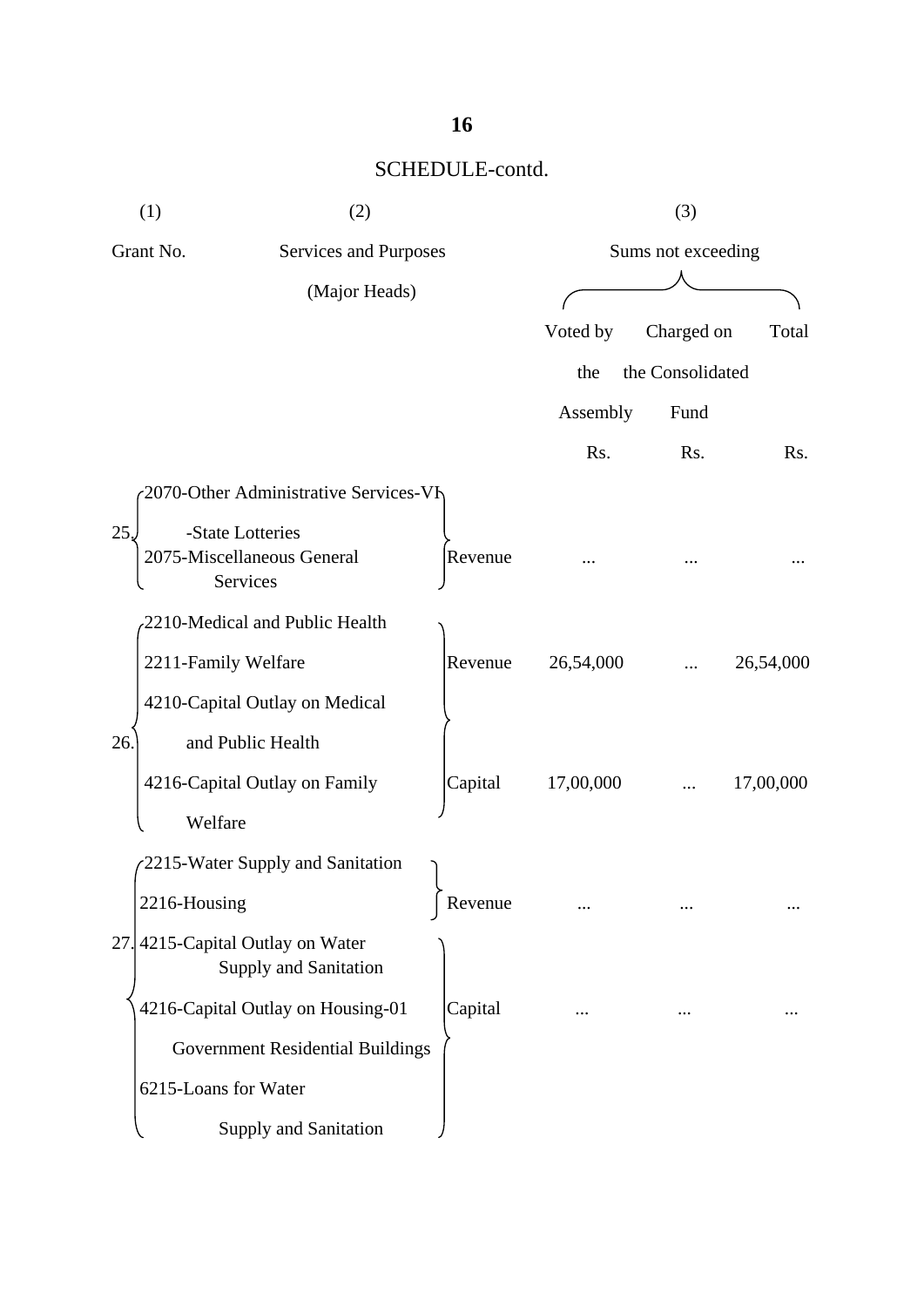|     | (2)<br>(1)                                                                                                                                                                       |         |                    |           | (3)              |           |
|-----|----------------------------------------------------------------------------------------------------------------------------------------------------------------------------------|---------|--------------------|-----------|------------------|-----------|
|     | Grant No.<br>Services and Purposes                                                                                                                                               |         | Sums not exceeding |           |                  |           |
|     | (Major Heads)                                                                                                                                                                    |         |                    |           |                  |           |
|     |                                                                                                                                                                                  |         |                    | Voted by  | Charged on       | Total     |
|     |                                                                                                                                                                                  |         |                    | the       | the Consolidated |           |
|     |                                                                                                                                                                                  |         |                    | Assembly  | Fund             |           |
|     |                                                                                                                                                                                  |         |                    | Rs.       | Rs.              | Rs.       |
|     | 2216-Housing                                                                                                                                                                     | Revenue |                    |           |                  |           |
| 28. | 4216-Capital Outlay on Housing                                                                                                                                                   |         |                    |           |                  |           |
|     | 6216-Loans for Housing                                                                                                                                                           | Capital |                    |           |                  |           |
|     | 29. 2217-Urban Development<br>4216-Capital Outlay on Housing                                                                                                                     | Revenue |                    |           |                  |           |
|     | 4217-Capital Outlay on Urban                                                                                                                                                     | Capital |                    |           |                  |           |
| 30. | Development<br>2220-Information and Publicity<br>31. $\angle$ 2230-Labour and Employment                                                                                         | Revenue |                    |           |                  |           |
|     | -01-Labour<br>2230-Labour and Employment<br>-01-Labour-(A)-Inspectorate<br>of Factories and Steam Boilers<br>2230-Labour and Employment-02-<br><b>Employment and 03-Training</b> | Revenue |                    | 64,000    |                  | 64,000    |
|     | 3456-Civil Supplies                                                                                                                                                              |         |                    |           |                  |           |
|     | 2408-Food Storage and Warehousing                                                                                                                                                | Revenue |                    | 16,75,000 |                  | 16,75,000 |
| 32  | 4408-Capital Outlay on Food<br>Storage and Warehousing                                                                                                                           | Capital |                    |           |                  |           |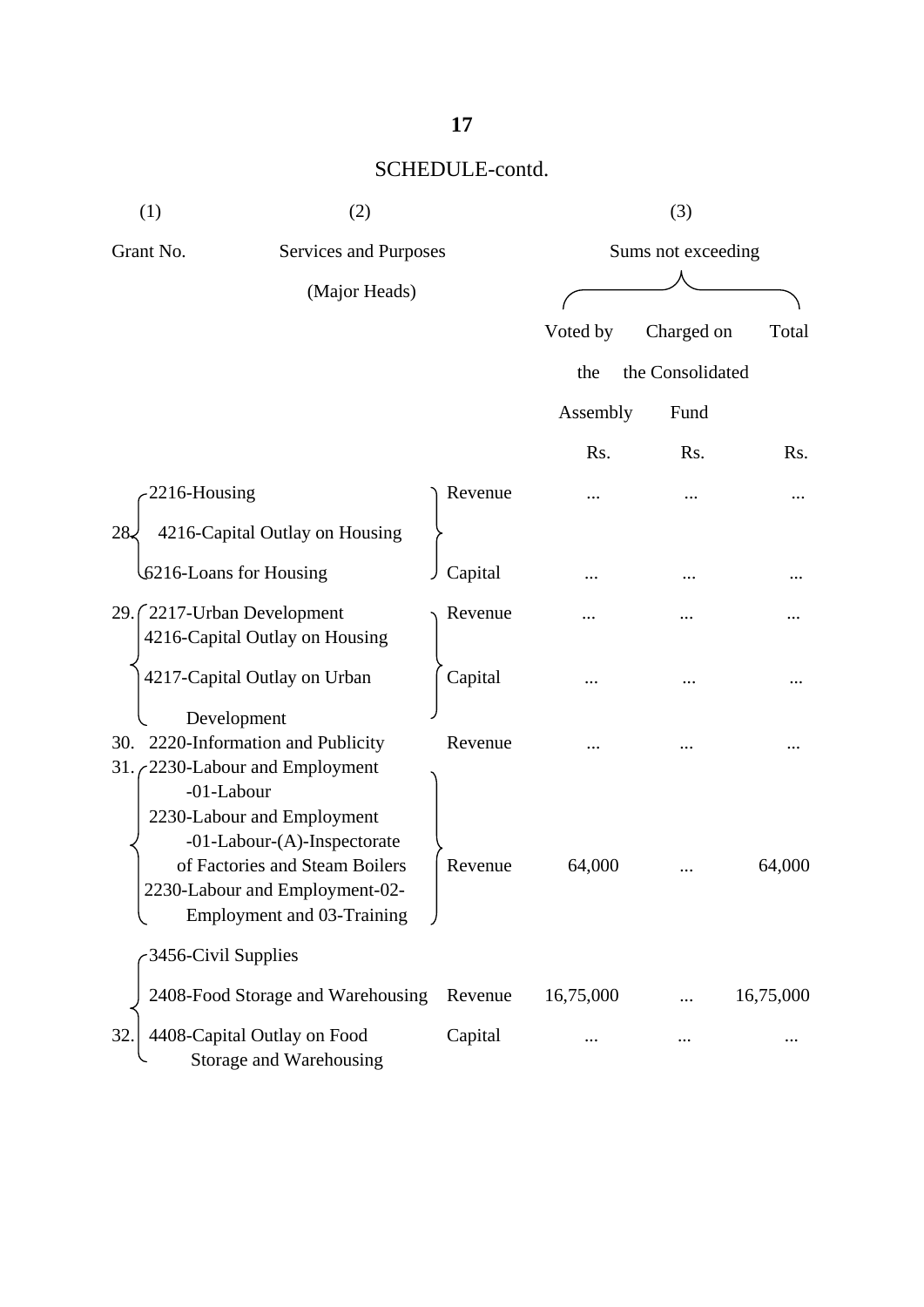| (1)                                | (2)                                                                 |                    |             | (3)              |             |
|------------------------------------|---------------------------------------------------------------------|--------------------|-------------|------------------|-------------|
| Grant No.<br>Services and Purposes |                                                                     | Sums not exceeding |             |                  |             |
|                                    | (Major Heads)                                                       |                    |             |                  |             |
|                                    |                                                                     |                    | Voted by    | Charged on       | Total       |
|                                    |                                                                     |                    | the         | the Consolidated |             |
|                                    |                                                                     |                    | Assembly    | Fund             |             |
|                                    |                                                                     |                    | Rs.         | Rs.              | Rs.         |
| 33.1                               | 2235-Social Security and Welfare<br>-01-Rehabilitation              | Revenue            |             |                  |             |
|                                    | 6235-Loans for Social Security                                      | Capital            |             |                  |             |
|                                    | and Welfare-60-Other Social<br>Security and Welfare Program-<br>mes |                    |             |                  |             |
|                                    | 2225-Welfare of Scheduled Tribes                                    | Revenue            | 1,00,00,000 |                  | 1,00,00,000 |
|                                    | and Other Backward Classes                                          |                    |             |                  |             |
| 34.                                | 2235-Social Security and Welfare                                    |                    |             |                  |             |
|                                    | 2236-Nutrition (Social Welfare)                                     |                    |             |                  |             |
|                                    | 4059-Capital Outlay on Public                                       | Capital            |             |                  |             |
|                                    | Works (Social Welfare)                                              |                    |             |                  |             |
|                                    | 2235- Social Security and Welfare                                   |                    |             |                  |             |
|                                    | -60-Other Social Security and                                       | Revenue            | 1,24,092    |                  | 1,24,092    |
|                                    | <b>Welfare Programmes</b>                                           |                    |             |                  |             |
| 35.                                | 6235-Loans for Social Security and                                  |                    |             |                  |             |
|                                    | Welfare-60-Other Social Security                                    | Capital            |             |                  |             |
|                                    | and Welfare Programmes                                              |                    |             |                  |             |

#### **18**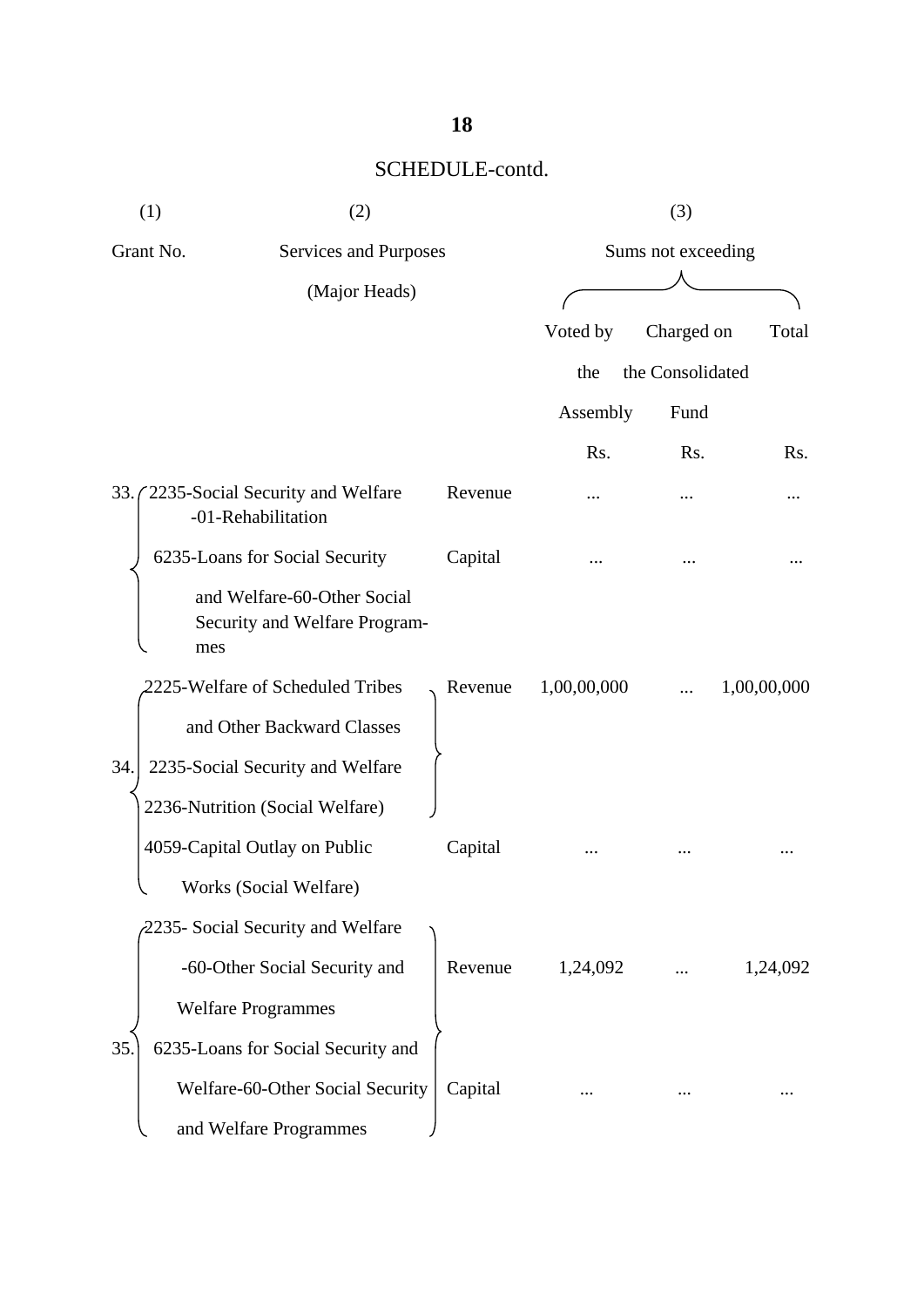| (1)                            | (2)                                                                                               |                |                    | (3)              |        |  |
|--------------------------------|---------------------------------------------------------------------------------------------------|----------------|--------------------|------------------|--------|--|
| Grant No.                      | Services and Purposes                                                                             |                | Sums not exceeding |                  |        |  |
|                                | (Major Heads)                                                                                     |                |                    |                  |        |  |
|                                |                                                                                                   |                | Voted by           | Charged on       | Total  |  |
|                                |                                                                                                   |                | the                | the Consolidated |        |  |
|                                |                                                                                                   |                | Assembly           | Fund             |        |  |
|                                |                                                                                                   |                | Rs.                | Rs.              | Rs.    |  |
|                                | 2235- Social Security and Welfare                                                                 |                |                    |                  |        |  |
|                                | E-60-Other Social Security and                                                                    | Revenue        | 50,000             |                  | 50,000 |  |
|                                | <b>Welfare Programmes</b>                                                                         |                |                    |                  |        |  |
| 36<br>services                 | 2075-Miscellaneous General Services<br>-104-Pension & Awards in<br>consideration of distinguished |                |                    |                  |        |  |
| 37. 2250-Other Social Services |                                                                                                   | Revenue        |                    |                  |        |  |
| Offices                        | 38. 3451-Secretariat Economic Services<br>-II-Planning Board and attached                         | Revenue        |                    |                  |        |  |
| 39. (2425-Co-operation         |                                                                                                   | <b>Revenue</b> |                    |                  |        |  |
| 4425-Capital Outlay on         |                                                                                                   |                |                    |                  |        |  |
| Co-operation                   |                                                                                                   |                |                    |                  |        |  |
|                                | 4435-Capital Outlay of other                                                                      | Capital        |                    |                  |        |  |
|                                | <b>Agricultural Programmes</b>                                                                    |                |                    |                  |        |  |
|                                | 6425-Loans for Co-operation                                                                       |                |                    |                  |        |  |
|                                | -2552-North Eastern Areas                                                                         | Revenue        |                    |                  |        |  |
|                                | 40. 4552-Capital Outlay on North<br><b>Eastern Areas</b>                                          |                |                    |                  |        |  |
|                                | 6552-Loans for North Eastern Areas                                                                | Capital        |                    |                  |        |  |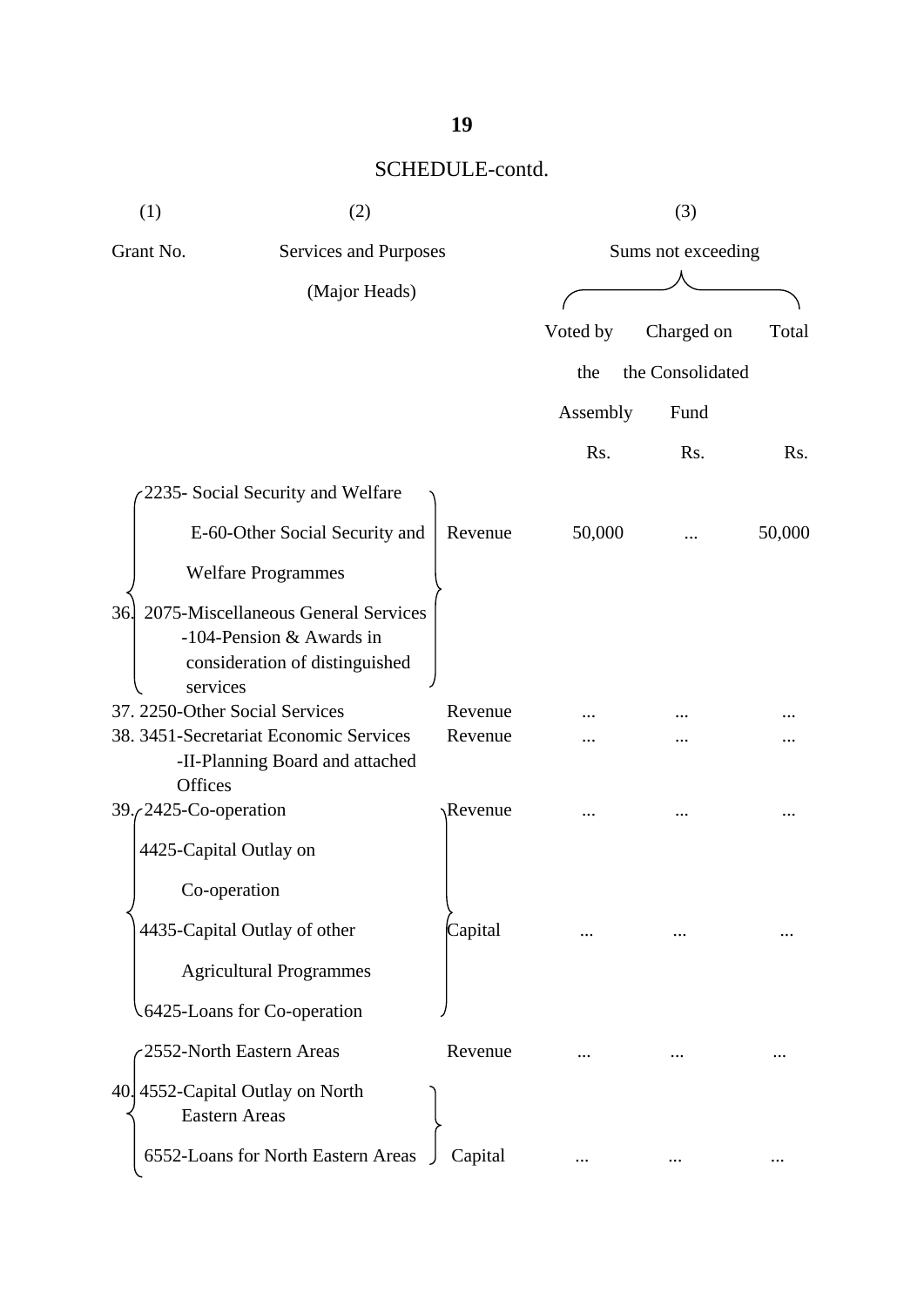| (1)                       | (2)                                                                   |         | (3)                |                  |           |  |
|---------------------------|-----------------------------------------------------------------------|---------|--------------------|------------------|-----------|--|
| Grant No.                 | Services and Purposes<br>(Major Heads)                                |         | Sums not exceeding |                  |           |  |
|                           |                                                                       |         |                    |                  |           |  |
|                           |                                                                       |         | Voted by           | Charged on       | Total     |  |
|                           |                                                                       |         | the                | the Consolidated |           |  |
|                           |                                                                       |         | Assembly           | Fund             |           |  |
|                           |                                                                       |         | Rs.                | Rs.              | Rs.       |  |
|                           | 41. 3454-Census, Surveys and Statistics<br>-02-Surveys and Statistics | Revenue |                    |                  |           |  |
| and Measure               | $42f$ 3475-Other General Economic<br>Services-Regulation of Weight    | Revenue |                    |                  |           |  |
|                           | 2216-Housing-01-Government                                            |         |                    |                  |           |  |
|                           | <b>Residential Buildings</b>                                          |         |                    |                  |           |  |
| 2401-Crop Husbandry       |                                                                       |         |                    |                  |           |  |
|                           | 2408-Food Storage and Warehousing                                     |         |                    |                  |           |  |
|                           | 2415-Agricultural Research and                                        | Revenue | 85,82,000          |                  | 85,82,000 |  |
| Education                 |                                                                       |         |                    |                  |           |  |
|                           | 2435-Other Agricultural Programmes                                    |         |                    |                  |           |  |
| 43. 2702-Minor Irrigation |                                                                       |         |                    |                  |           |  |
|                           | 2250-Other Social Services                                            |         |                    |                  |           |  |
|                           | 4401-Capital Outlay on Crop Husbandry                                 |         |                    |                  |           |  |
|                           | 4702-Capital Outlay on Minor Irrigation                               |         |                    |                  |           |  |
|                           | 4416-Investment in Agricultural Financial                             |         |                    |                  |           |  |
| Institutions              |                                                                       | Capital |                    |                  |           |  |
|                           | 6401-Loans for Crop Husbandry                                         |         |                    |                  |           |  |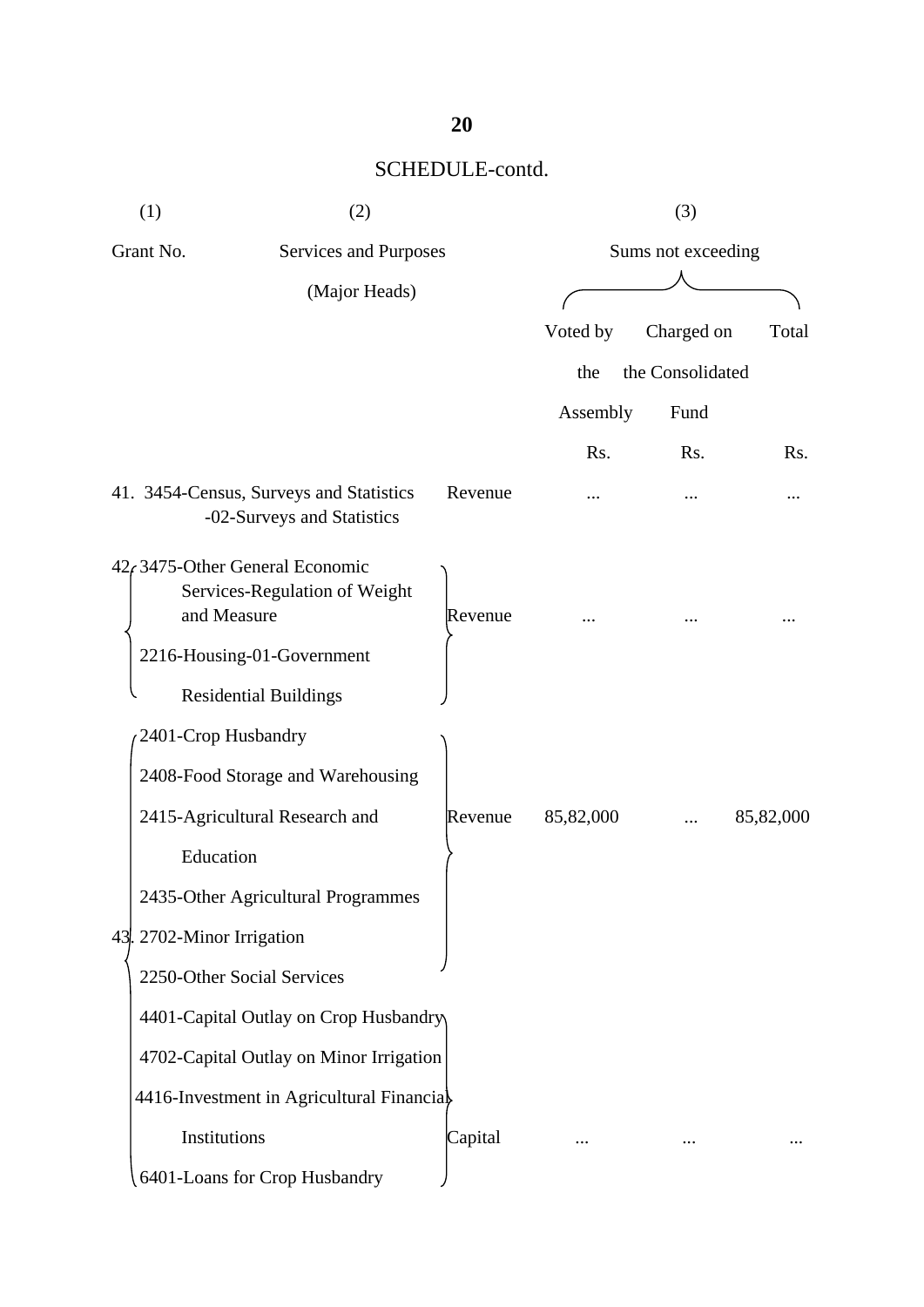| (1)                                | (2)                                                                             |         |                    | (3)              |       |  |
|------------------------------------|---------------------------------------------------------------------------------|---------|--------------------|------------------|-------|--|
| Grant No.<br>Services and Purposes |                                                                                 |         | Sums not exceeding |                  |       |  |
|                                    | (Major Heads)                                                                   |         |                    |                  |       |  |
|                                    |                                                                                 |         | Voted by           | Charged on       | Total |  |
|                                    |                                                                                 |         | the                | the Consolidated |       |  |
|                                    |                                                                                 |         | Assembly           | Fund             |       |  |
|                                    |                                                                                 |         | Rs.                | Rs.              | Rs.   |  |
|                                    | 2701-Medium Irrigation-II-under                                                 |         |                    |                  |       |  |
|                                    | <b>Embankment and Drainage Wing</b><br>P.W.D Medium Irrigation Projects Revenue |         |                    |                  |       |  |
|                                    | 2711-Irrigation, Navigation Drainage                                            |         |                    |                  |       |  |
|                                    | and Flood Control Projects                                                      |         |                    |                  |       |  |
| 44.<br>Irrigation                  | 4701-Capital Outlay on Medium                                                   |         |                    |                  |       |  |
|                                    | 4711-Capital Outlay on Flood                                                    | Capital |                    |                  |       |  |
|                                    | <b>Control Projects</b>                                                         |         |                    |                  |       |  |
|                                    | 2402-Soil and Water Conservation                                                |         |                    |                  |       |  |
|                                    | 45 2415-Agricultural Research and<br>Education                                  |         |                    |                  |       |  |
|                                    | 2216-Housing-01-Government                                                      | Revenue |                    |                  |       |  |
|                                    | <b>Residential Buildings</b>                                                    |         |                    |                  |       |  |
|                                    | 46. $\frac{2501}{\text{Special Programs}}$ Frogrammes for Rural<br>Development  | Revenue |                    |                  |       |  |
|                                    | 6402-Loans for Soil and Water Con-                                              | Capital |                    |                  |       |  |
| servation                          |                                                                                 |         |                    |                  |       |  |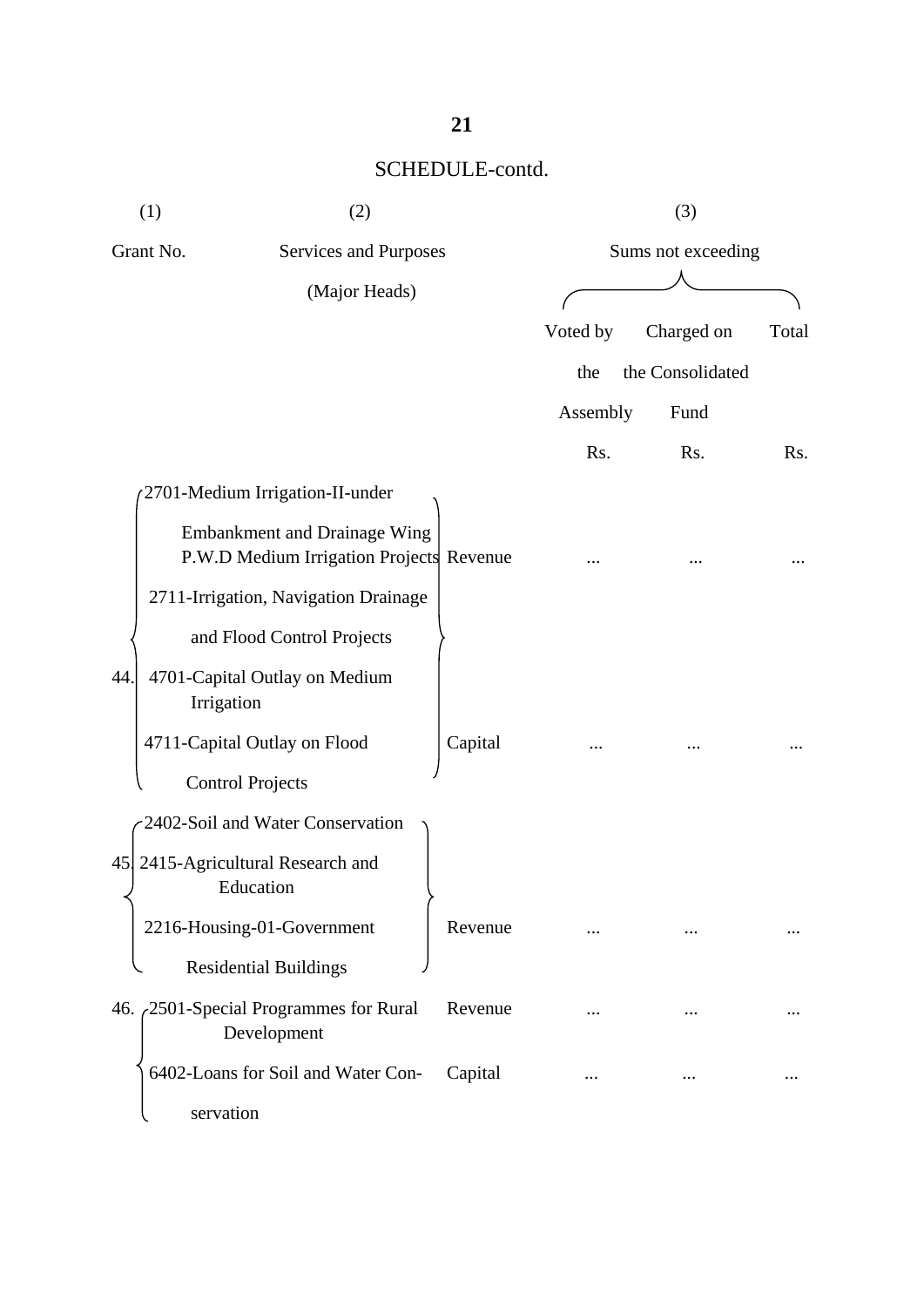| (1)<br>(2) |                                                     |                                                                                              | (3)                |          |                  |       |
|------------|-----------------------------------------------------|----------------------------------------------------------------------------------------------|--------------------|----------|------------------|-------|
|            | Grant No.<br>Services and Purposes<br>(Major Heads) |                                                                                              | Sums not exceeding |          |                  |       |
|            |                                                     |                                                                                              |                    | Voted by | Charged on       | Total |
|            |                                                     |                                                                                              |                    |          |                  |       |
|            |                                                     |                                                                                              |                    | the      | the Consolidated |       |
|            |                                                     |                                                                                              |                    | Assembly | Fund             |       |
|            |                                                     |                                                                                              |                    | Rs.      | Rs.              | Rs.   |
|            | 2403-Animal Husbandry                               |                                                                                              |                    |          |                  |       |
|            |                                                     | 2415-Agricultural Research and                                                               |                    |          |                  |       |
|            |                                                     | <b>Education (Animal Husbandry)</b>                                                          | Revenue            |          |                  |       |
|            |                                                     | 2216-Housing-01-Government                                                                   |                    |          |                  |       |
|            |                                                     | <b>Residential Buildings</b>                                                                 |                    |          |                  |       |
| 47.        |                                                     | 4059-Capital Outlay on Public                                                                |                    |          |                  |       |
|            | Works                                               |                                                                                              |                    |          |                  |       |
|            |                                                     | 4403-Capital Outlay on Animal                                                                | Capital            |          |                  |       |
|            | Husbandry                                           |                                                                                              |                    |          |                  |       |
|            |                                                     | 6403-Loans for Animal Husbandry                                                              |                    |          |                  |       |
|            | $\sqrt{2404}$ -Dairy Development                    |                                                                                              |                    |          |                  |       |
| 48.        | Education                                           | 2216-Housing-01-Government<br><b>Residential Buildings</b><br>2415-Agricultural Research and | Revenue            |          | $\cdots$         |       |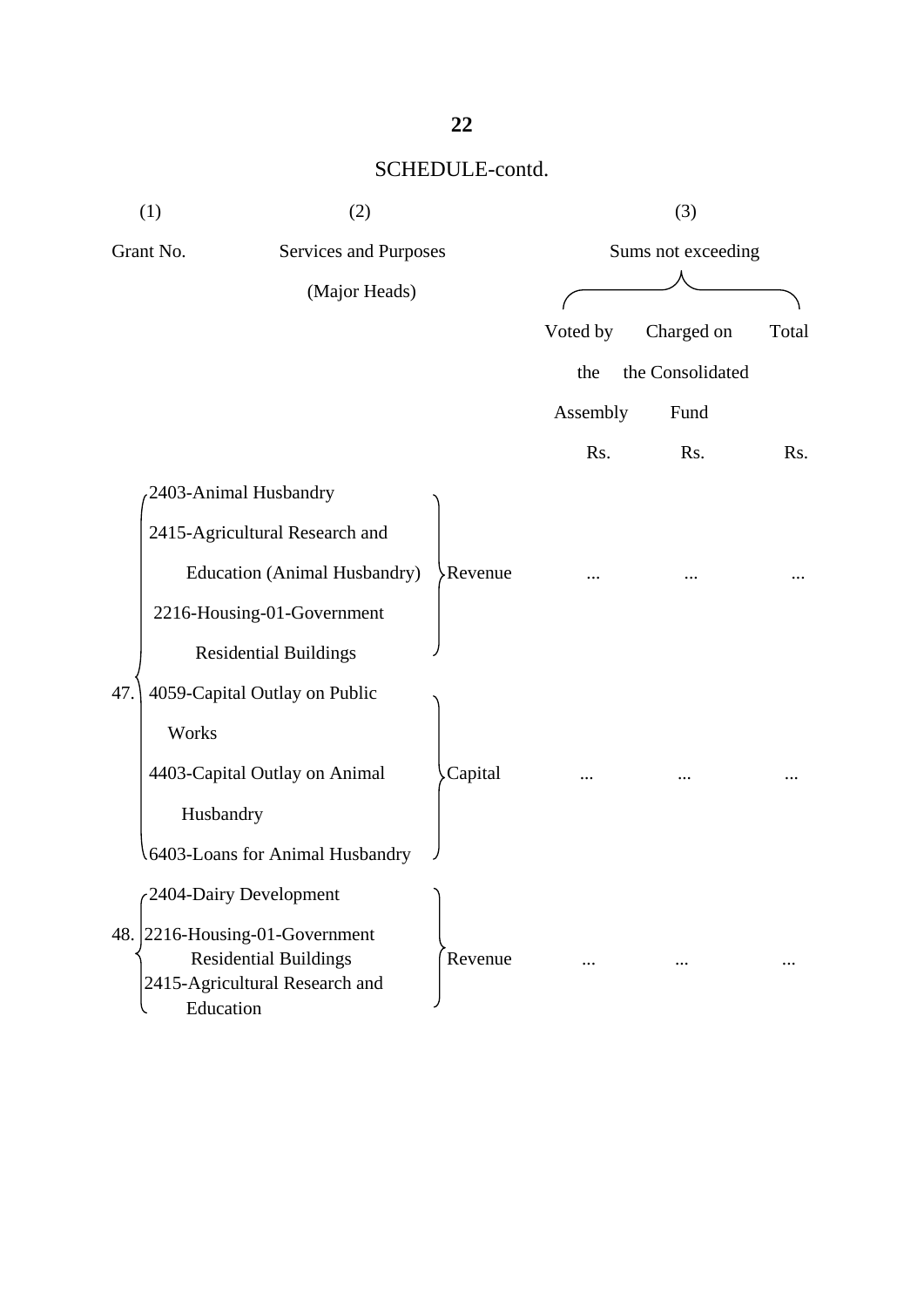|           | (1)                                                                                                       | (2)           |                       | (3)      |                    |          |  |  |
|-----------|-----------------------------------------------------------------------------------------------------------|---------------|-----------------------|----------|--------------------|----------|--|--|
| Grant No. |                                                                                                           |               | Services and Purposes |          | Sums not exceeding |          |  |  |
|           |                                                                                                           | (Major Heads) |                       |          |                    |          |  |  |
|           |                                                                                                           |               |                       | Voted by | Charged on         | Total    |  |  |
|           |                                                                                                           |               |                       | the      | the Consolidated   |          |  |  |
|           |                                                                                                           |               |                       | Assembly | Fund               |          |  |  |
|           |                                                                                                           |               |                       | Rs.      | Rs.                | Rs.      |  |  |
|           | 2405-Fisheries                                                                                            |               |                       |          |                    |          |  |  |
| 49.       | 2415-Agricultural Research and<br>Education<br>2216-Housing-01-Government<br><b>Residential Buildings</b> |               | Revenue               |          |                    |          |  |  |
|           | 4216-Capital Outlay on Housing                                                                            |               |                       |          |                    |          |  |  |
|           | 4405-Capital Outlay on Fisheries                                                                          |               | Capital               |          |                    |          |  |  |
|           | 2406-Forestry and Wild Life                                                                               |               |                       |          |                    |          |  |  |
| 50.       | 2415-Agricultural Research and<br>Education                                                               |               | Revenue               | 5,48,300 |                    | 5,48,300 |  |  |
|           | 4406-Capital Outlay on Forests                                                                            |               | Capital               |          |                    |          |  |  |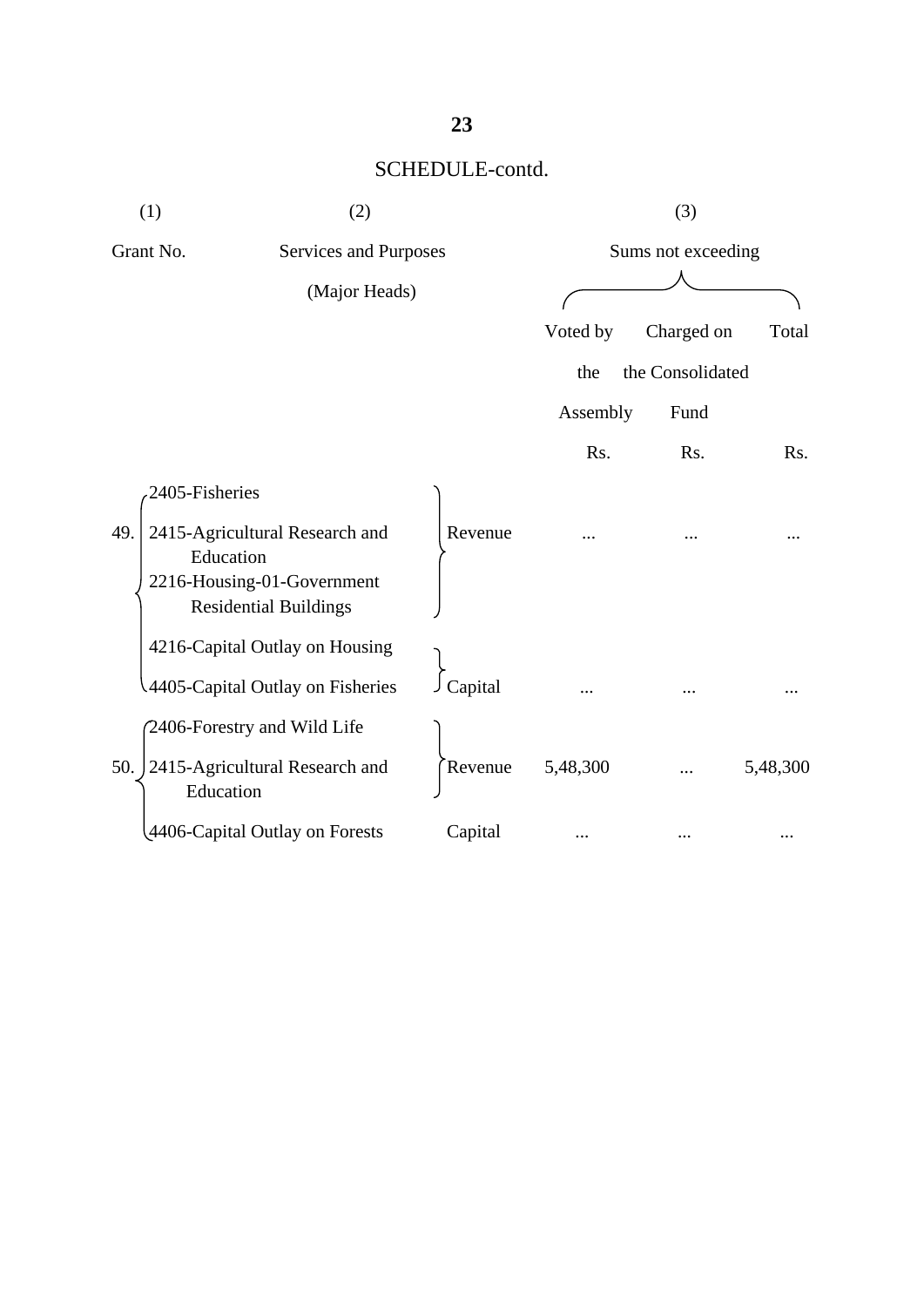| (1)                                | (2)                                                           |  |         |             | (3)                |             |
|------------------------------------|---------------------------------------------------------------|--|---------|-------------|--------------------|-------------|
| Grant No.<br>Services and Purposes |                                                               |  |         |             | Sums not exceeding |             |
|                                    | (Major Heads)                                                 |  |         |             |                    |             |
|                                    |                                                               |  |         | Voted by    | Charged on         | Total       |
|                                    |                                                               |  |         | the         | the Consolidated   |             |
|                                    |                                                               |  |         | Assembly    | Fund               |             |
|                                    |                                                               |  |         | Rs.         | Rs.                | Rs.         |
|                                    | 2515-Other Rural Development                                  |  |         |             |                    |             |
|                                    | Programmes                                                    |  |         |             |                    |             |
|                                    | 2216-Housing-01-Government                                    |  |         |             |                    |             |
|                                    | <b>Residential Buildings</b>                                  |  |         |             |                    |             |
|                                    | 2236-Nutrition                                                |  | Revenue | 3,51,42,500 |                    | 3,51,42,500 |
|                                    | 2401-Crop Husbandry                                           |  |         |             |                    |             |
|                                    | $51/2501$ -Special Programmes for<br><b>Rural Development</b> |  |         |             |                    |             |
|                                    | 2505-Rural Employment                                         |  |         |             |                    |             |
|                                    | 4216-Capital Outlay on Housing                                |  |         |             |                    |             |
|                                    | 4515-Capital Outlay on Rural                                  |  |         |             |                    |             |
|                                    | Development                                                   |  | Capital |             |                    |             |
|                                    | 6515-Loans for other Rural                                    |  |         |             |                    |             |
|                                    | <b>Development Programmes</b>                                 |  |         |             |                    |             |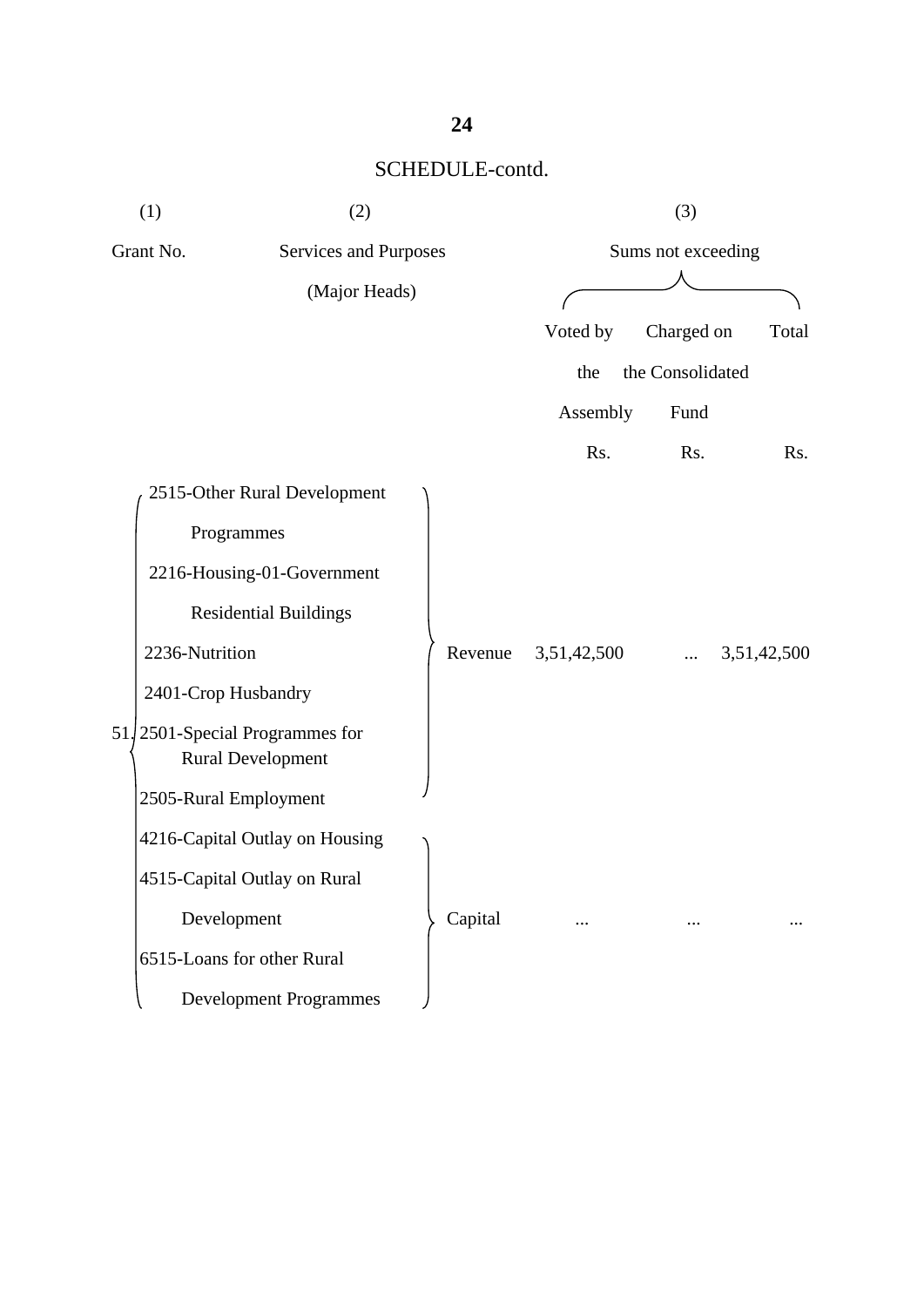| (1)<br>(2) |                                                        |                       | (3)      |                    |       |  |  |
|------------|--------------------------------------------------------|-----------------------|----------|--------------------|-------|--|--|
|            | Grant No.                                              | Services and Purposes |          | Sums not exceeding |       |  |  |
|            | (Major Heads)                                          |                       |          |                    |       |  |  |
|            |                                                        |                       | Voted by | Charged on         | Total |  |  |
|            |                                                        |                       | the      | the Consolidated   |       |  |  |
|            |                                                        |                       | Assembly | Fund               |       |  |  |
|            |                                                        |                       | Rs.      | Rs.                | Rs.   |  |  |
|            | 2852-Industries                                        | Revenue               |          |                    |       |  |  |
| 52.        | 4885-Capital Outlay on Industries<br>and Mineral       |                       |          |                    |       |  |  |
|            | 6885-Loans for other Engineering                       |                       |          |                    |       |  |  |
|            | Industries                                             |                       |          |                    |       |  |  |
|            | 4860-Capital Outlay on Consumer                        | Capital               |          |                    |       |  |  |
|            | Industries                                             |                       |          |                    |       |  |  |
|            | 6885-Loans for other Industries and                    |                       |          |                    |       |  |  |
|            | <b>Minerals</b>                                        |                       |          |                    |       |  |  |
|            | 2851-Village and Small Industries                      | Revenue               |          |                    |       |  |  |
|            | 2216-Housing-01-Government                             |                       |          |                    |       |  |  |
| 53.        | 4851-Capital Outlay on Village<br>and Small Industries |                       |          |                    |       |  |  |
|            | 6851-Loans for Village and Small<br>Industries         | Capital               |          |                    |       |  |  |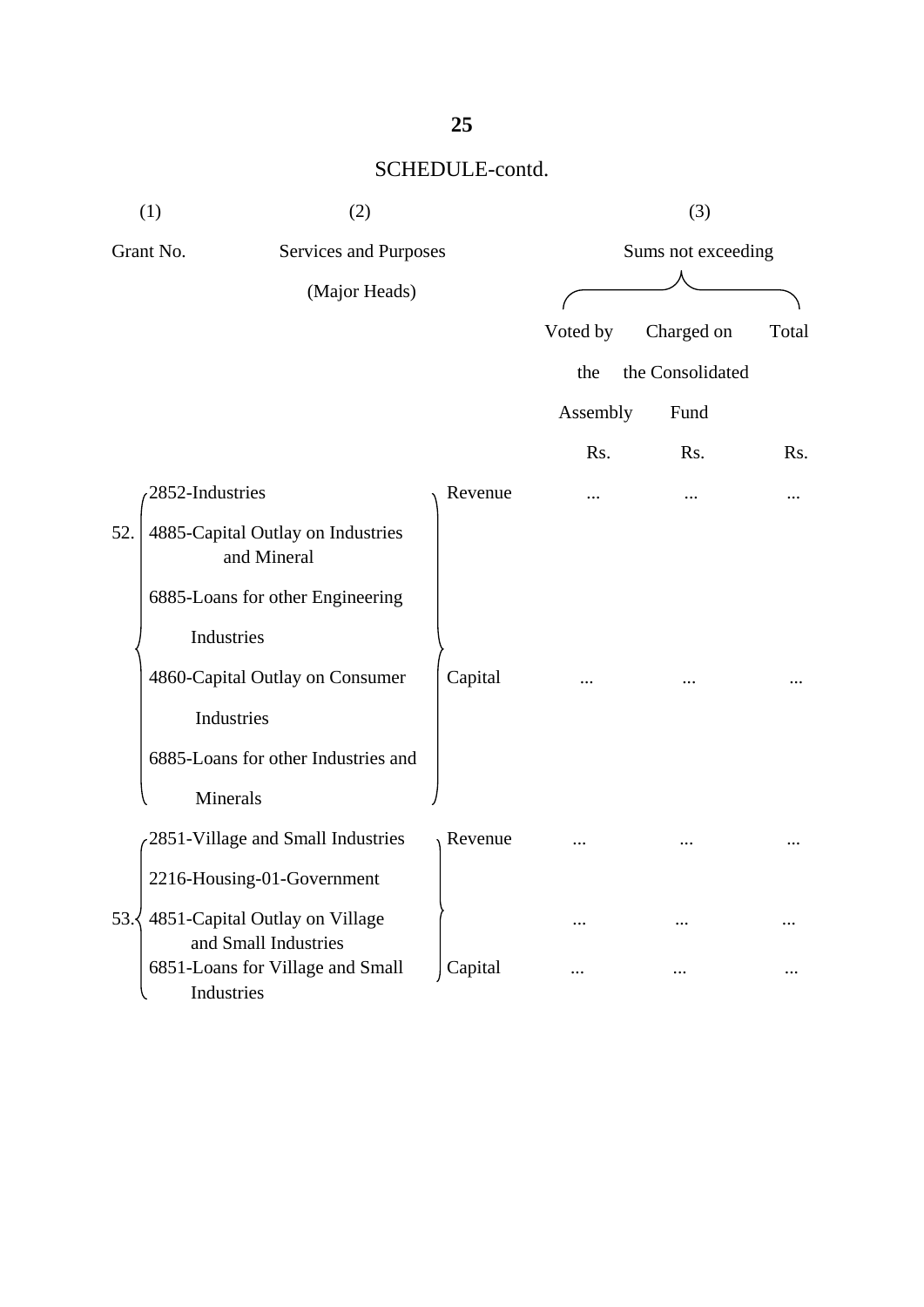|     | (1)<br>(2)                                                                                             |          | (3)                |                  |          |  |
|-----|--------------------------------------------------------------------------------------------------------|----------|--------------------|------------------|----------|--|
|     | Grant No.<br>Services and Purposes                                                                     |          | Sums not exceeding |                  |          |  |
|     | (Major Heads)                                                                                          |          |                    |                  |          |  |
|     |                                                                                                        | Voted by | Charged on         | Total            |          |  |
|     |                                                                                                        |          | the                | the Consolidated |          |  |
|     |                                                                                                        |          | Assembly           | Fund             |          |  |
|     |                                                                                                        |          | Rs.                | Rs.              | Rs.      |  |
|     | 2851-Village and Small Industries                                                                      | Revenue  | 2,00,000           |                  | 2,00,000 |  |
|     | 2216-Housing-01-Government                                                                             |          |                    |                  |          |  |
|     | <b>Residential Buildings</b>                                                                           |          |                    |                  |          |  |
|     | 54\4216-Capital Outlay on Housing-01-<br>Government Residential Building                               |          |                    |                  |          |  |
|     | 4851-Capital Outlay on Village                                                                         | Capital  | 3,00,000           |                  | 3,00,000 |  |
|     | and Small Industries                                                                                   |          |                    |                  |          |  |
|     | 2853-Non-Ferrous Mining and                                                                            | Revenue  | 68,400             |                  | 68,400   |  |
|     | Metallurgical Industries-02-<br>Regulation and development of<br>Mines                                 |          |                    |                  |          |  |
|     | 4216-Capital Outlay on Housing-01                                                                      |          |                    |                  |          |  |
| 55. | <b>Government Residential</b>                                                                          |          |                    |                  |          |  |
|     | <b>Buildings</b>                                                                                       |          |                    |                  |          |  |
|     | 4853-Capital Outlay on Non-Ferrous<br>Mining and Metallurgical<br><b>Industries Non-Ferrous Metals</b> | Capital  |                    |                  |          |  |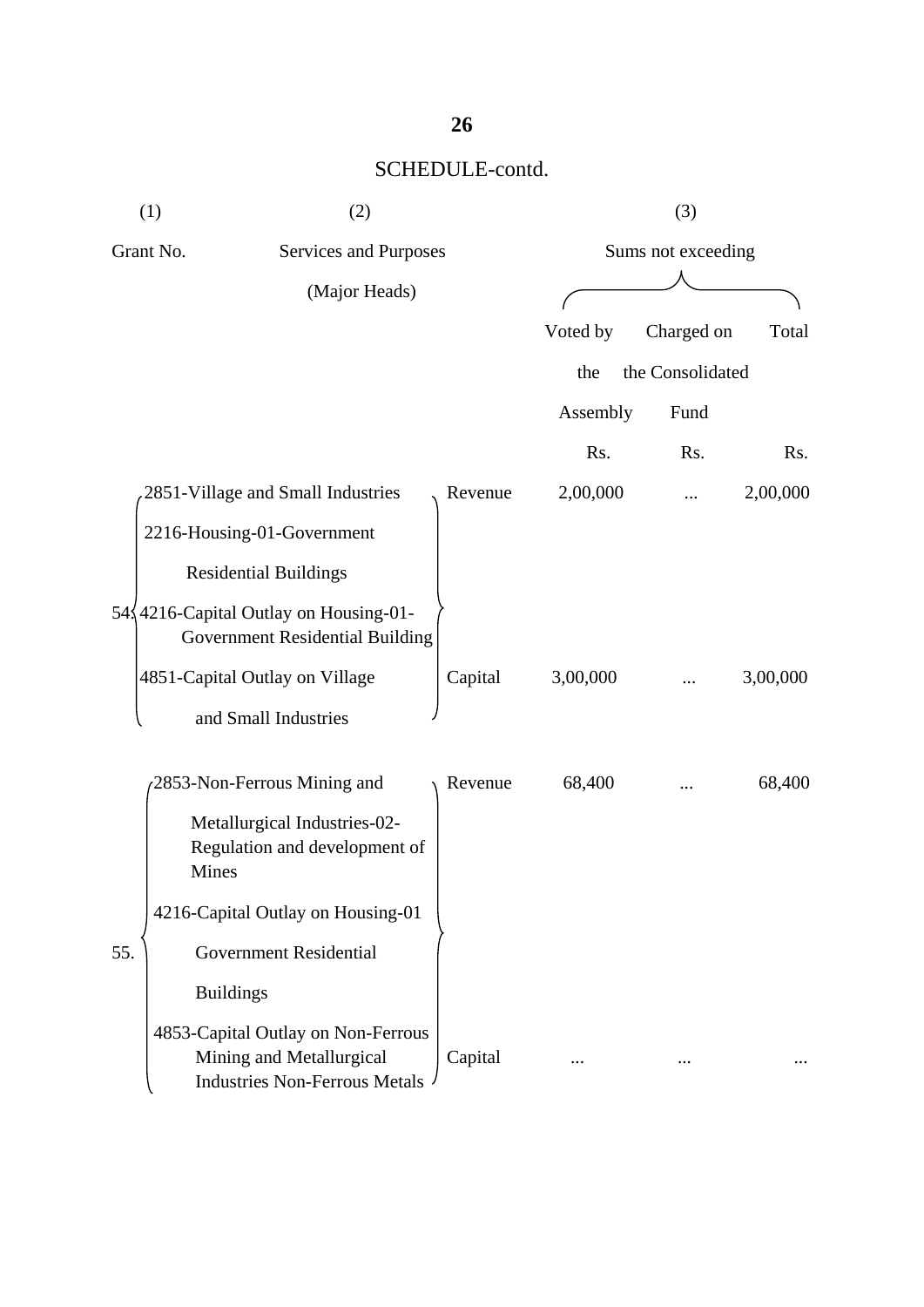| (1)<br>(2)                                     |                                                                                                                    |         | (3)<br>Sums not exceeding |                  |             |  |
|------------------------------------------------|--------------------------------------------------------------------------------------------------------------------|---------|---------------------------|------------------|-------------|--|
| Grant No.<br>Services and Purposes             |                                                                                                                    |         |                           |                  |             |  |
|                                                | (Major Heads)                                                                                                      |         |                           |                  |             |  |
|                                                |                                                                                                                    |         | Voted by                  | Charged on       | Total       |  |
|                                                |                                                                                                                    |         | the                       | the Consolidated |             |  |
|                                                |                                                                                                                    |         | Assembly                  | Fund             |             |  |
|                                                |                                                                                                                    |         |                           |                  |             |  |
|                                                |                                                                                                                    |         | Rs.                       | Rs.              | Rs.         |  |
| 56. 3054-Roads and Bridges                     |                                                                                                                    | Revenue |                           |                  |             |  |
|                                                | 5054-Capital Outlay on Roads                                                                                       | Capital | 2,71,90,768               | 90,168           | 2,71,90,168 |  |
| and Bridges                                    |                                                                                                                    |         |                           |                  |             |  |
| 3452-Tourism                                   |                                                                                                                    | Revenue |                           |                  |             |  |
|                                                | 4059-Capital Outlay on Public                                                                                      |         |                           |                  |             |  |
|                                                | Works (Tourism)<br>57 5275 - Capital Outlay on other<br><b>Communication Services</b>                              | Capital |                           |                  |             |  |
| 7452-Loans for Tourism                         | 5452-Capital Outlay on Tourism                                                                                     |         |                           |                  |             |  |
|                                                |                                                                                                                    |         |                           |                  |             |  |
|                                                | 58. 3606-Aid Materials and Equipment                                                                               | Revenue |                           |                  |             |  |
| (Charged)                                      | 6003-Internal Debt. Of the State<br>Government (Charged)<br>6004-Loans and Advances from<br>the Central Government | Capital |                           |                  |             |  |
| 59. 5465-Investment in General<br>Institutions | <b>Financial and Training</b>                                                                                      | Capital |                           |                  |             |  |
|                                                | 7610-Loans to Government                                                                                           | Capital |                           |                  |             |  |
| Servants etc<br>60. 7615-Miscellaneous Loans   |                                                                                                                    | Capital |                           |                  |             |  |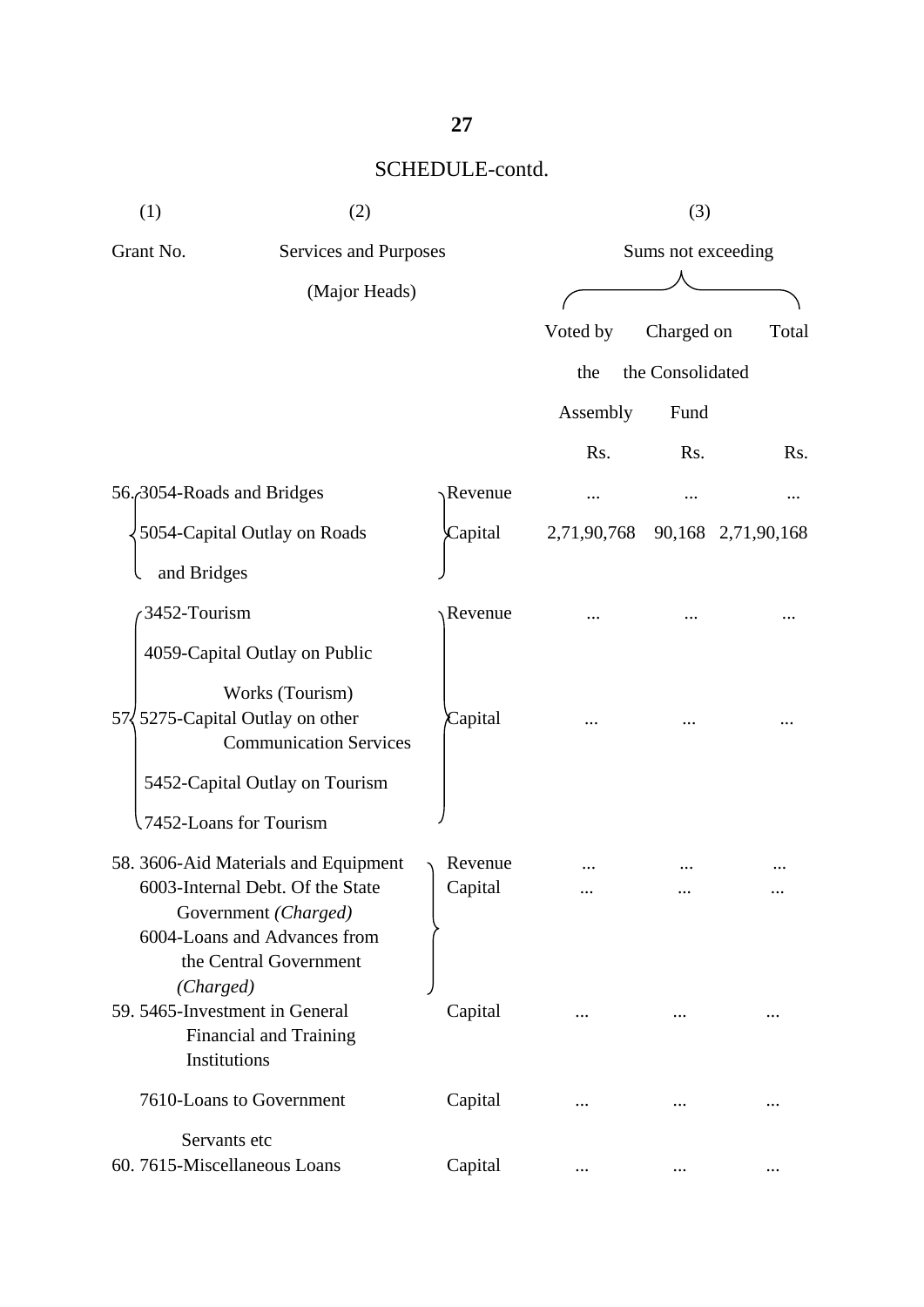| SCHEDULE-contd. |                                               |         |                                     |                  |          |  |  |
|-----------------|-----------------------------------------------|---------|-------------------------------------|------------------|----------|--|--|
| (1)             | (2)                                           |         | (3)                                 |                  |          |  |  |
| Grant No.       | Services and Purposes                         |         | Sums not exceeding                  |                  |          |  |  |
|                 | (Major Heads)                                 |         |                                     |                  |          |  |  |
|                 |                                               |         | Voted by                            | Charged on       | Total    |  |  |
|                 |                                               |         | the                                 | the Consolidated |          |  |  |
|                 |                                               |         | Assembly                            | Fund             |          |  |  |
|                 |                                               |         | R <sub>s</sub> .                    | Rs.              | $\rm Rs$ |  |  |
|                 | 61.7810-Inter-State Settlement                | Capital | $\cdots$                            | $\ddotsc$        | $\cdots$ |  |  |
|                 | 62. 7999-Appropriation to Contingency<br>Fund | Capital | $\cdots$                            | $\ddotsc$        | $\cdots$ |  |  |
|                 | Total                                         |         | 15,02,35,428 28,13,638 15,30,49,066 |                  |          |  |  |

## **28**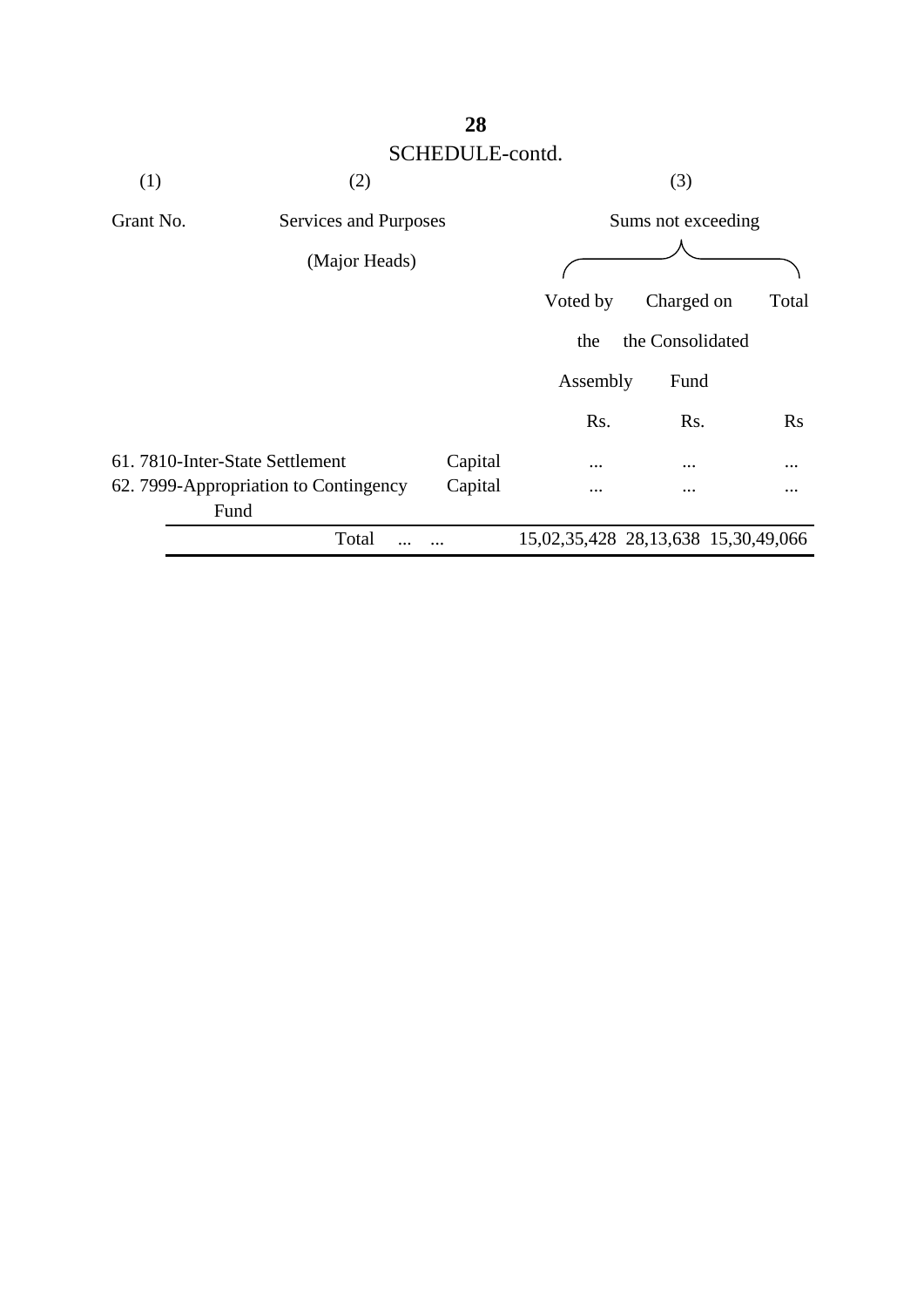#### MEGHALAYA ACT 3 OF 1994

#### The Meghalaya Appropriation (Vote-on-Account) Act, 1994

#### (As passed by the Meghalaya Legislative Assembly)

(Received the Assent of the Government on the  $30<sup>th</sup>$  March, 1994)

(Published in the *Gazette of Meghalaya*, Extraordinary, issue dated  $30<sup>th</sup>$  March, 1994)

#### An

#### Act

To provide for the withdrawal of certain sums from and out of the Consolidated Fund of Meghalaya for the Services of a part of the financial year 1994-95

Be it enacted by the Legislature of the State of Meghalaya in the Forty-fifth Year of the Republic of India as follows:-

| Short title and<br>Commencement                                                                                                | 1 | Act may be called the Meghalaya<br>$(1)$ This<br>Appropriation (Vote-on-Account) Act, 1994<br>(2) It shall come into force on the first day of April<br>1994                                                                                                                                                                                                                                                                                                                                                                             |
|--------------------------------------------------------------------------------------------------------------------------------|---|------------------------------------------------------------------------------------------------------------------------------------------------------------------------------------------------------------------------------------------------------------------------------------------------------------------------------------------------------------------------------------------------------------------------------------------------------------------------------------------------------------------------------------------|
| Withdrawal of Rs.<br>1,94,49,43,900 from and out<br>of the Consolidated Fund of<br>Meghalaya for the financial<br>year 1994-95 | 2 | From and out of the Consolidated Fund of Meghalaya<br>there may be withdrawn sums not exceeding those<br>specified in column (3) of the Schedule amounting in<br>the aggregate to the sum of rupees one hundred ninety<br>four crores, forty nine lakhs forty-three thousand, nine<br>hundred towards defraying the several charges which<br>will come in the course of payment during the period<br>of three months beginning on the first day of April,<br>1994 in respect of the services specified in column (2)<br>of the Schedule. |
| Appropriation                                                                                                                  | 3 | The sums authorised to be withdrawn from and out of<br>the Consolidated Fund of Meghalaya by this Act,<br>shall be appropriated for the services and purposes<br>expressed in the scheduled in relation to the Financial<br>Year 1994-95                                                                                                                                                                                                                                                                                                 |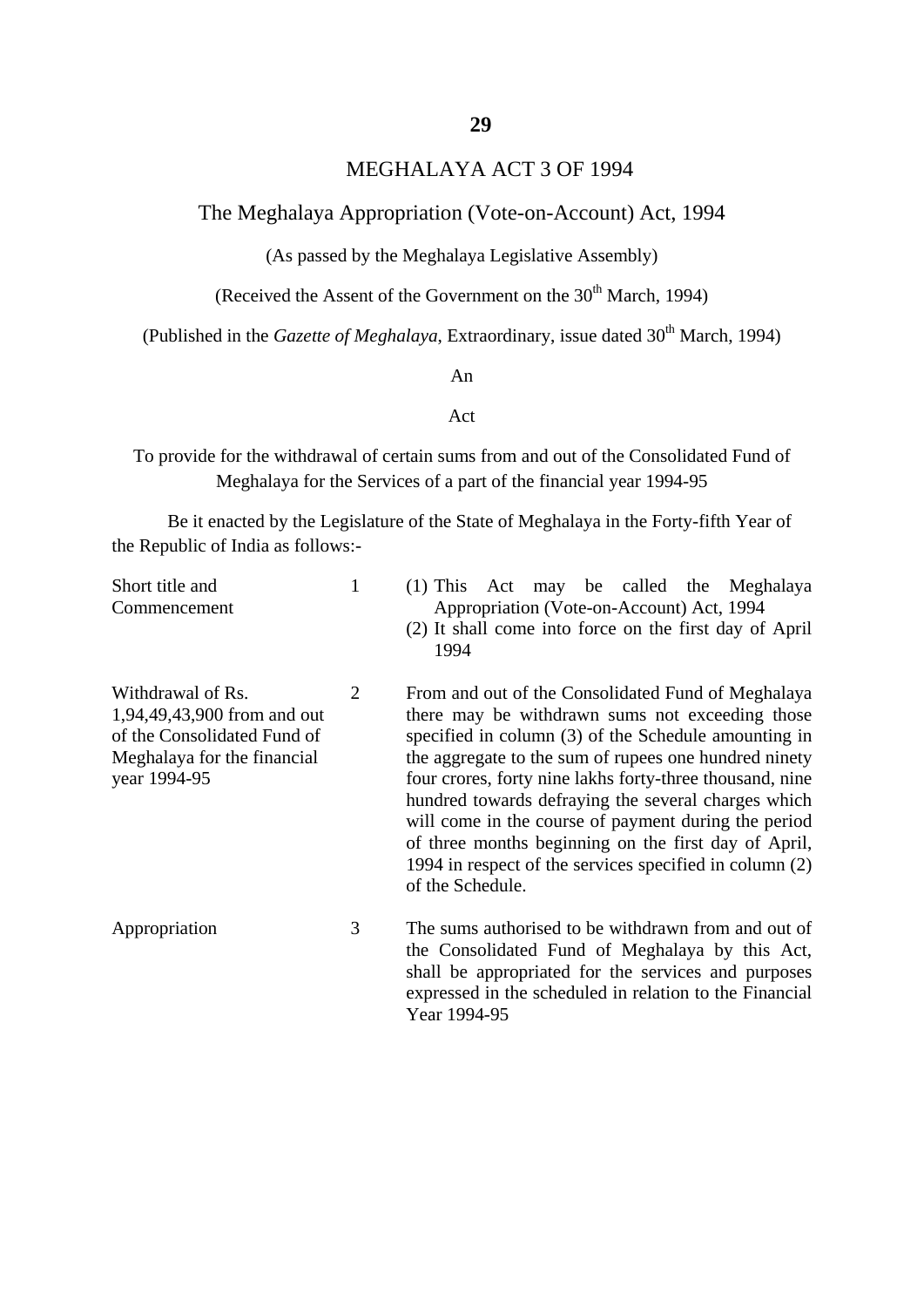## SCHEDULE

#### (See Section 2 and 3)

|                                                     | (1)<br>(2)                                     |                                                                                            | (3)                |                    |                             |                                        |                                |
|-----------------------------------------------------|------------------------------------------------|--------------------------------------------------------------------------------------------|--------------------|--------------------|-----------------------------|----------------------------------------|--------------------------------|
| Grant No.<br>Services and Purposes<br>(Major Heads) |                                                |                                                                                            | Sums not exceeding |                    |                             |                                        |                                |
|                                                     |                                                |                                                                                            |                    |                    | Voted by<br>the<br>Assembly | Charged on<br>the Consolidated<br>Fund | Total                          |
|                                                     |                                                |                                                                                            |                    |                    | Rs.                         | Rs.                                    | R <sub>s</sub> .               |
| 1.                                                  | 2058-Stationery and Printing<br>and Stationery | 2011-Parliamentary/State/Union<br>Territory legislature<br>4058-Capital Outlay on printing |                    | Revenue<br>Capital | 60,98,000<br>2,25,000       |                                        | 2,27,000 63,25,000<br>2,25,000 |
| 2.                                                  | 2012-Governor                                  |                                                                                            |                    | Revenue            | 6,250                       | 21,93,750                              | 22,00,000                      |
| 3.                                                  | 2013-Council of Ministers<br>etc.              | 2070-Other Administrative Services, Revenue                                                |                    |                    | 32,21,500                   |                                        | 32,21,500                      |
| 4.                                                  | 2014-Administration of<br>Justice              | .                                                                                          |                    | Revenue            | 26,83,250                   | 5,66,750                               | 32,50,500                      |
|                                                     | 5. 2015-Elections                              |                                                                                            |                    | Revenue            | 95,72,500                   | .                                      | 95,72,500                      |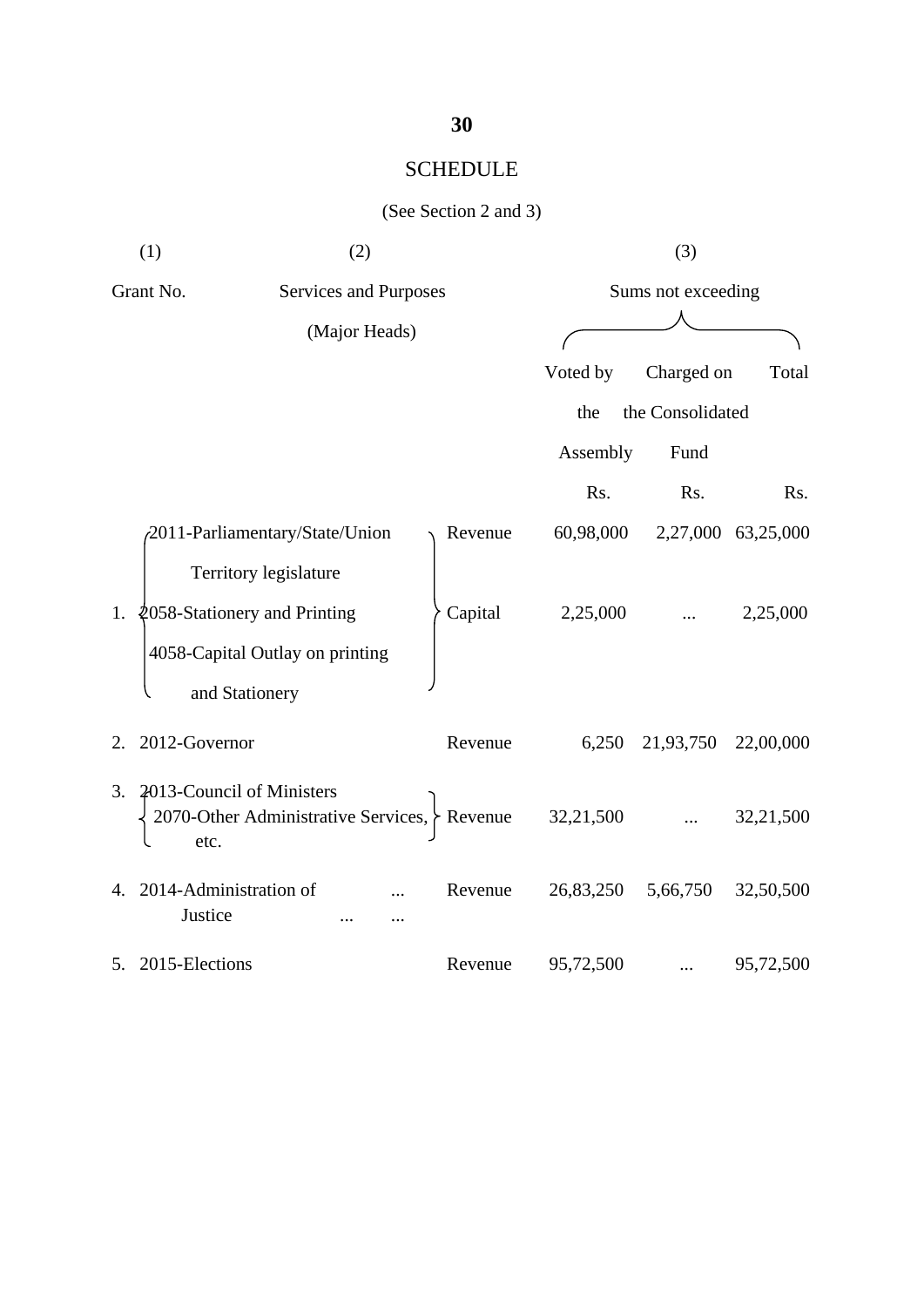|                                    | (1)<br>(2)                                                                                                          |                    | (3)<br>Sums not exceeding |                  |                       |  |
|------------------------------------|---------------------------------------------------------------------------------------------------------------------|--------------------|---------------------------|------------------|-----------------------|--|
| Grant No.<br>Services and Purposes |                                                                                                                     |                    |                           |                  |                       |  |
|                                    | (Major Heads)                                                                                                       |                    |                           |                  |                       |  |
|                                    |                                                                                                                     |                    | Voted by                  | Charged on       | Total                 |  |
|                                    |                                                                                                                     |                    | the                       | the Consolidated |                       |  |
|                                    |                                                                                                                     |                    | Assembly                  | Fund             |                       |  |
|                                    |                                                                                                                     |                    | Rs.                       | Rs.              | Rs.                   |  |
|                                    | 2029-Land Revenue                                                                                                   |                    |                           |                  |                       |  |
|                                    | 2245-Relief on account of Natural                                                                                   |                    |                           |                  |                       |  |
|                                    | Calamities                                                                                                          |                    |                           |                  |                       |  |
|                                    | 2250-Other Social Services                                                                                          | Revenue            | 1,04,77,500               |                  | 1,04,77,500           |  |
|                                    | 3475-Other Social Economic                                                                                          |                    |                           |                  |                       |  |
| 6.                                 | <b>Services</b><br>6225-Loans for Welfare of<br>Scheduled Castes, Scheduled<br>Tribes and other Backward<br>Classes |                    |                           |                  |                       |  |
|                                    | 6250-Loans for Other Social                                                                                         | Capital            | 2,500                     |                  | 2,500                 |  |
|                                    | Services                                                                                                            |                    |                           |                  |                       |  |
|                                    | 6401-Loans for Crop Husbandry                                                                                       |                    |                           |                  |                       |  |
| 7.<br>8.                           | 2030-Stamps and Registration<br>2039-State Excise                                                                   | Revenue<br>Revenue | 4,87,500<br>31,25,000     |                  | 4,87,500<br>31,25,000 |  |
|                                    | 2040-Sales Tax                                                                                                      |                    |                           |                  |                       |  |
| 9.                                 | 2045-Other Taxes and Duties on<br><b>Commodities and Services</b>                                                   | Revenue            | 31, 34, 750               |                  | 31, 34, 750           |  |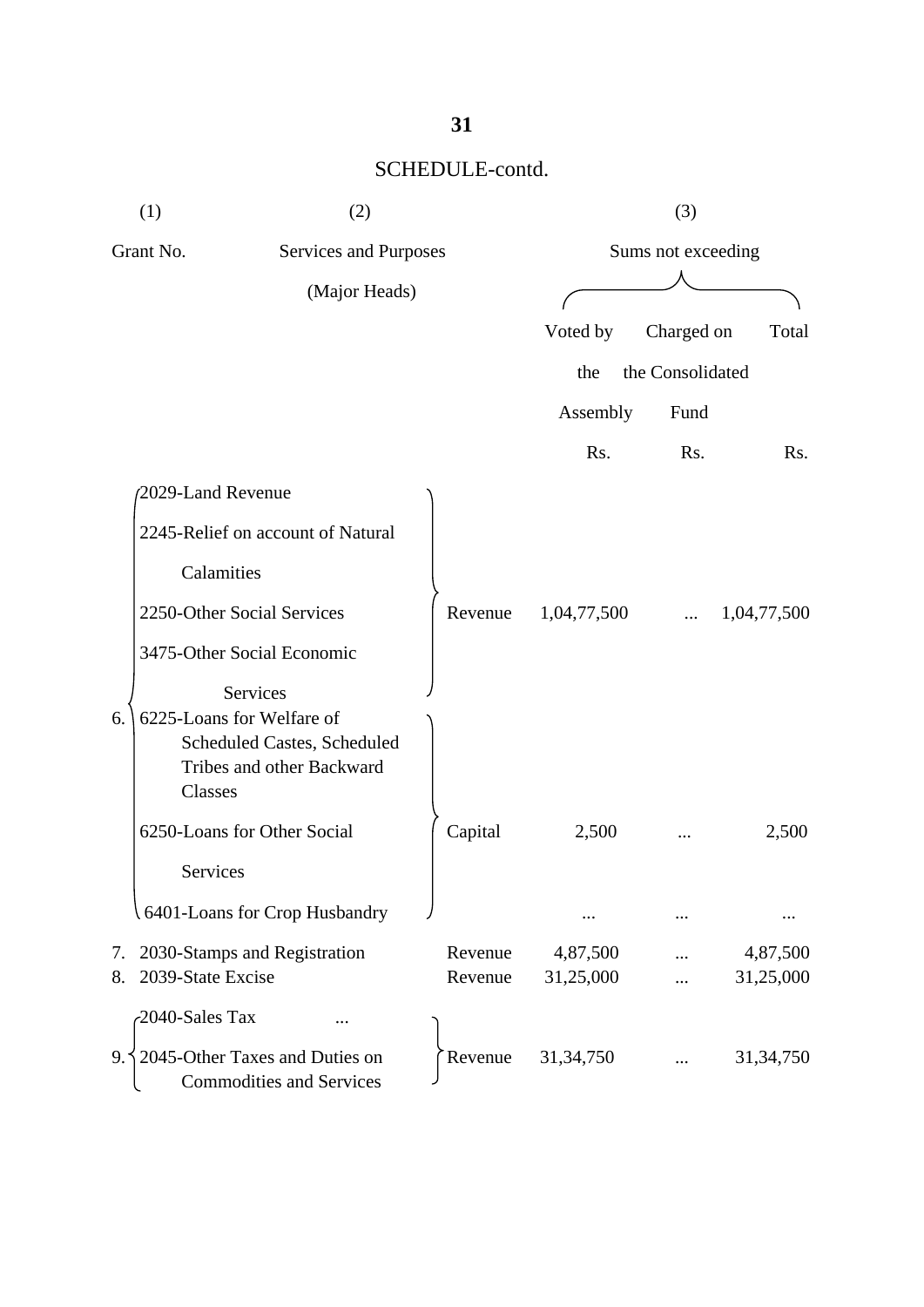| (1)       | (2)                                                                                |                    | (3)                 |                  |                           |  |
|-----------|------------------------------------------------------------------------------------|--------------------|---------------------|------------------|---------------------------|--|
| Grant No. | Services and Purposes                                                              | Sums not exceeding |                     |                  |                           |  |
|           | (Major Heads)                                                                      |                    |                     |                  |                           |  |
|           |                                                                                    |                    | Voted by            | Charged on       | Total                     |  |
|           |                                                                                    |                    | the                 | the Consolidated |                           |  |
|           |                                                                                    |                    | Assembly            | Fund             |                           |  |
|           |                                                                                    |                    | Rs.                 | Rs.              | Rs.                       |  |
|           |                                                                                    |                    |                     |                  |                           |  |
|           | 2041-Taxes on vehicles<br>2070-Other Administrative<br>Services-Purchase & Mainte- | Revenue            | 1,04,00,500         |                  | 1,04,00,500               |  |
|           | nance of Transport                                                                 |                    |                     |                  |                           |  |
| 10.       | 3055-Road Transport<br>5055-Capital Outlay on Roads                                | Capital            | 90,75,000           |                  | 90,75,000                 |  |
|           | Transport                                                                          |                    |                     |                  |                           |  |
|           | 2045-Other Taxes and Duties on<br><b>Commodities and Services</b>                  |                    |                     |                  |                           |  |
|           | 2501-Special Programme for                                                         | Revenue            | 2,25,18,750         |                  | 2,25,18,750               |  |
| 11.       | <b>Rural Development</b><br>2801-Power                                             |                    |                     |                  |                           |  |
|           | 2810-Non-Conventional Sources                                                      |                    |                     |                  |                           |  |
|           | of Energy                                                                          |                    |                     |                  |                           |  |
|           | 6801-Loans for Power Projects                                                      | Capital            | 6,25,00,000         |                  | 6,25,00,000               |  |
| 12.       | 2047-Other Fiscal Services                                                         | Revenue            | 1,37,500            |                  | 1,37,500                  |  |
|           | 2048-Appropriation for reduction<br>or avoidance of Debt                           | Revenue            |                     |                  |                           |  |
|           | 2049-Interest Payments                                                             | Revenue            |                     |                  | 10,36,22,400 10,36,22,400 |  |
|           | 2051-Public Services Commission Revenue                                            |                    |                     | 8,82,500         | 8,82,500                  |  |
|           | 2052-Secretariat General Services                                                  |                    |                     |                  |                           |  |
|           | 2251-Secretariat Social Services                                                   |                    | Revenue 2,98,93,500 |                  | 2,98,93,500               |  |
| 13.       | 3451-Secretariat-Economic<br>Services                                              |                    |                     |                  |                           |  |
|           | 5275-Capital Outlay on other                                                       | Capital            |                     |                  |                           |  |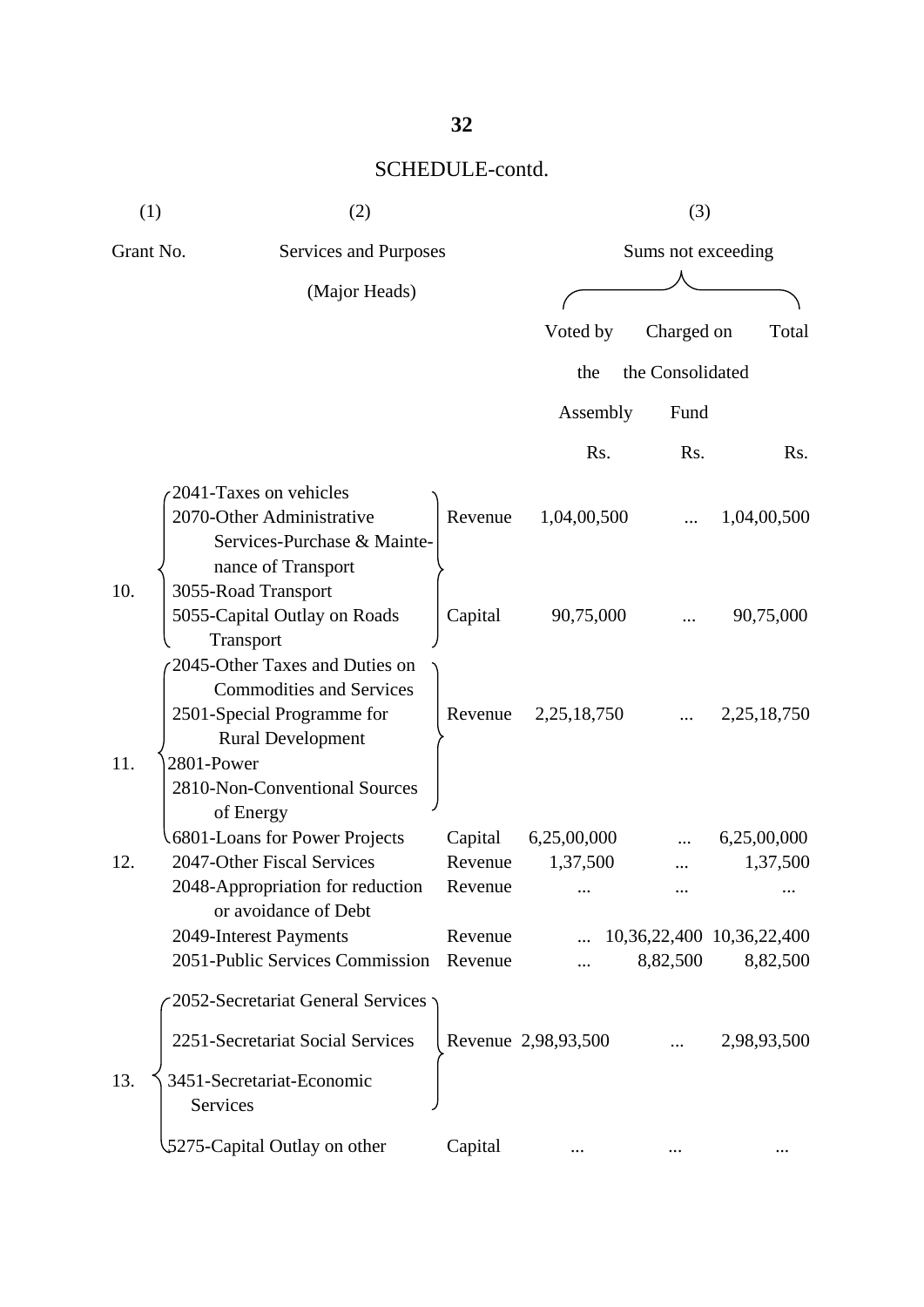|                                                     | (1)                                                                                                           | (2)                               |                                                     |                        | (3)              |                        |
|-----------------------------------------------------|---------------------------------------------------------------------------------------------------------------|-----------------------------------|-----------------------------------------------------|------------------------|------------------|------------------------|
| Grant No.<br>Services and Purposes<br>(Major Heads) |                                                                                                               |                                   |                                                     | Sums not exceeding     |                  |                        |
|                                                     |                                                                                                               |                                   |                                                     |                        |                  |                        |
|                                                     |                                                                                                               |                                   |                                                     | Voted by               | Charged on       | Total                  |
|                                                     |                                                                                                               |                                   |                                                     | the                    | the Consolidated |                        |
|                                                     |                                                                                                               |                                   |                                                     | Assembly               | Fund             |                        |
|                                                     |                                                                                                               |                                   |                                                     | Rs.                    | Rs.              | Rs.                    |
|                                                     | 14. 2053-District Administration<br>15. 2054-Treasury and Accounts<br>Administration                          |                                   | Revenue<br>Revenue                                  | 80,75,000<br>50,00,000 |                  | 80,75,000<br>50,00,000 |
| 16.                                                 | 2055-Police<br>2070-Other Administrative<br>Control<br>2216-Housing<br>4059-Capital Outlay on Public<br>Works | Services-Fire Protection and      | Revenue 41, 10, 44, 22, 500 25, 000 10, 44, 47, 500 |                        |                  |                        |
|                                                     | 4216-Capital Outlay on Housing                                                                                |                                   | Capital                                             | 22,50,000              |                  | 22,50,000              |
|                                                     | -2056-Jails                                                                                                   |                                   | Revenue                                             | 33,62,250              |                  | 33,62,250              |
|                                                     | 17.5 4059-Capital Outlay on Public<br>Works                                                                   |                                   | Capital                                             |                        |                  |                        |
|                                                     | 2058-Stationery and Printing                                                                                  |                                   | Revenue                                             | 75,00,000              |                  | 75,00,000              |
| 18.                                                 | and Printing                                                                                                  | 4058-Capital Outlay on Stationery |                                                     |                        |                  |                        |
|                                                     |                                                                                                               | 4216-Capital Outlay on Housing    | Capital                                             | 7,50,000               |                  | 7,50,000               |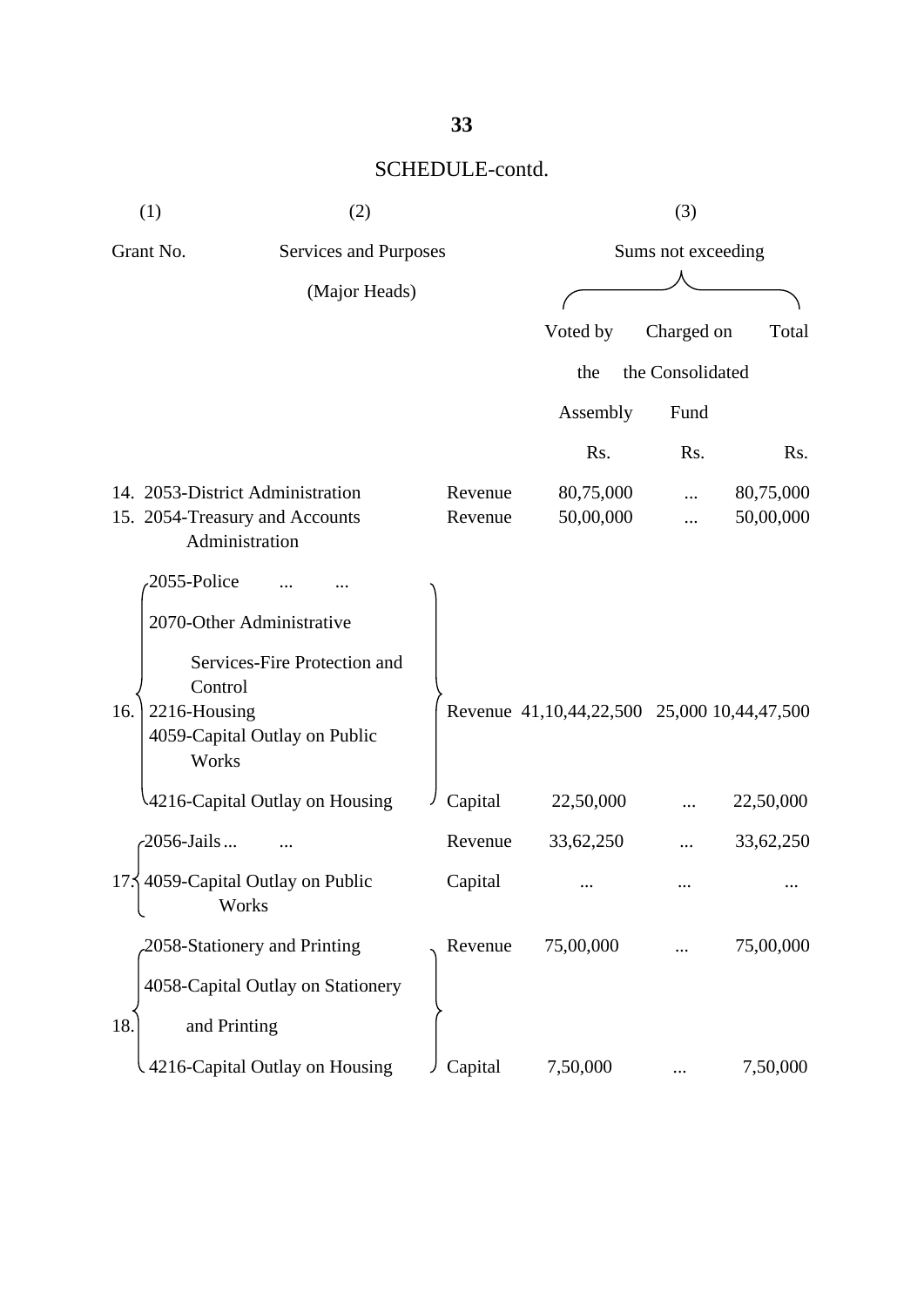| (1)<br>(2)                         |                                     |         | (3)         |                    |             |  |
|------------------------------------|-------------------------------------|---------|-------------|--------------------|-------------|--|
| Grant No.<br>Services and Purposes |                                     |         |             | Sums not exceeding |             |  |
|                                    | (Major Heads)                       |         |             |                    |             |  |
|                                    |                                     |         | Voted by    | Charged on         | Total       |  |
|                                    |                                     |         | the         | the Consolidated   |             |  |
|                                    |                                     |         | Assembly    | Fund               |             |  |
|                                    |                                     |         | Rs.         | Rs.                | Rs.         |  |
|                                    | 2052-Secretariat-General Services   |         |             |                    |             |  |
|                                    | 2059-Public Works                   | Revenue | 5,58,96,000 |                    | 5,58,96,000 |  |
|                                    | 2203-Technical Education            |         |             |                    |             |  |
|                                    | 2204-Sports and Youth Services      |         |             |                    |             |  |
|                                    | 2205-Art and Culture                |         |             |                    |             |  |
|                                    | 2216-Housing                        |         |             |                    |             |  |
|                                    | 4059-Capital Outlay on Public Works |         |             |                    |             |  |
|                                    | 4202-Capital Outlay on Education,   |         |             |                    |             |  |
| 19.                                | Art and Culture                     |         |             |                    |             |  |
|                                    | 4210-Capital Outlay on Medical      |         |             |                    |             |  |
|                                    | and Public Health                   |         |             |                    |             |  |
|                                    | 4216-Capital Outlay on Housing      | Capital | 3,62,50,000 |                    | 3,62,50,000 |  |
|                                    | 4403-Capital Outlay on Animal       |         |             |                    |             |  |
|                                    | Husbandry                           |         |             |                    |             |  |
|                                    | 4404-Capital Outlay on Dairy        |         |             |                    |             |  |
|                                    | Development                         |         |             |                    |             |  |

#### **34**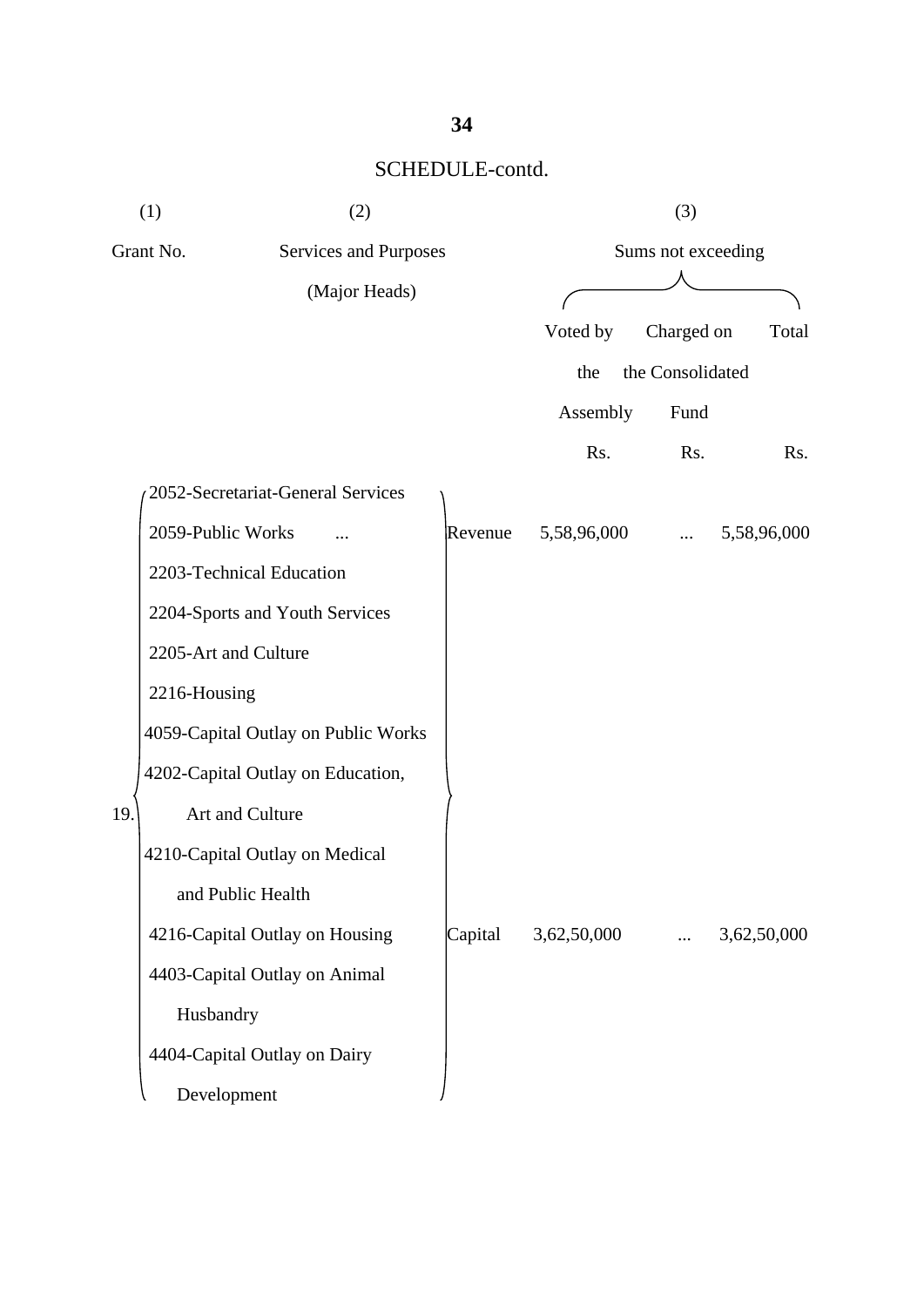|             | (1)<br>(2)                         |                                                     |         | (3)                  |                  |                 |  |  |  |
|-------------|------------------------------------|-----------------------------------------------------|---------|----------------------|------------------|-----------------|--|--|--|
|             | Grant No.<br>Services and Purposes |                                                     |         | Sums not exceeding   |                  |                 |  |  |  |
|             |                                    | (Major Heads)                                       |         |                      |                  |                 |  |  |  |
|             |                                    |                                                     |         | Voted by             | Charged on       | Total           |  |  |  |
|             |                                    |                                                     |         | the                  | the Consolidated |                 |  |  |  |
|             |                                    |                                                     |         | Assembly             | Fund             |                 |  |  |  |
|             |                                    |                                                     |         | Rs.                  | Rs.              | Rs.             |  |  |  |
|             |                                    | 20-2070-Other Administrative Services etc., Revenue |         | 1,23,72,500          | $\cdots$         | 1,23,72,500     |  |  |  |
|             |                                    | 4059-Capital Outlay on Public Works JCapital        |         |                      |                  |                 |  |  |  |
|             |                                    | 2075-Miscellaneous General Services                 |         |                      |                  |                 |  |  |  |
|             |                                    | 2202-General Education                              |         |                      |                  |                 |  |  |  |
|             |                                    | 2203-Technical Education                            |         |                      |                  |                 |  |  |  |
|             |                                    | 2204-Sports and Youth Services                      |         |                      |                  |                 |  |  |  |
|             | 2205-Art and Culture               |                                                     |         | Revenue 26,24,65,000 |                  | 26, 24, 65, 000 |  |  |  |
|             | 2236-Nutrition                     |                                                     |         |                      |                  |                 |  |  |  |
|             |                                    | 3425-Other Scientific Research                      |         |                      |                  |                 |  |  |  |
| $2^{\circ}$ | <b>Statistics</b>                  | 3454-Census, Survey and                             |         |                      |                  |                 |  |  |  |
|             |                                    | 4202-Capital Outlay on Education,                   | Capital | 32,50,000            |                  | 32,50,000       |  |  |  |
|             |                                    | Art and Culture                                     |         |                      |                  |                 |  |  |  |
|             |                                    | 4204-Capital Outlay on Education,                   |         |                      |                  |                 |  |  |  |
|             |                                    | Sports, Art and Culture                             |         |                      |                  |                 |  |  |  |
|             |                                    | 6202-Loans for Education, Art                       |         |                      |                  |                 |  |  |  |
|             | and Culture                        |                                                     |         |                      |                  |                 |  |  |  |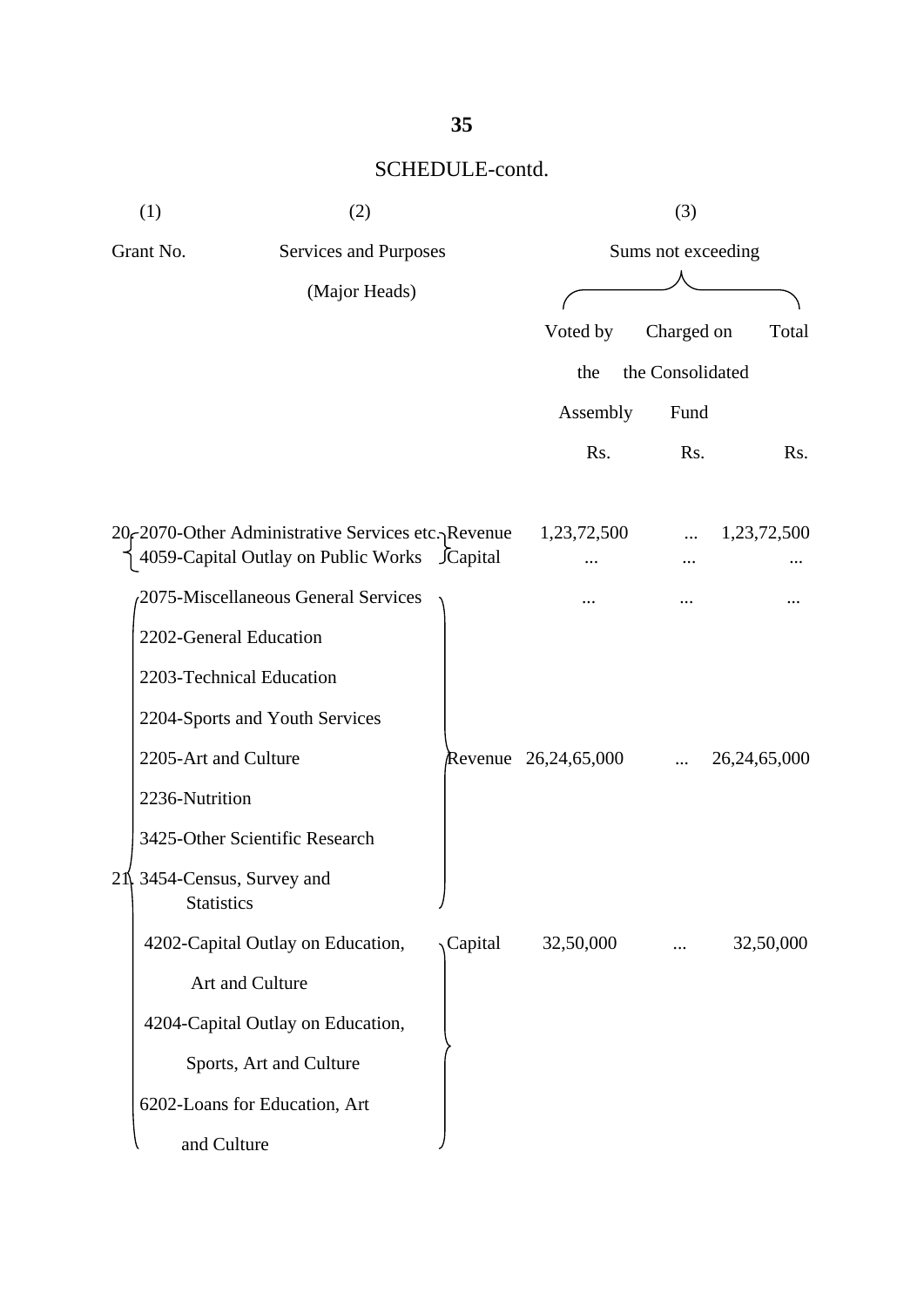|     | (1)                                        | (2)                                                |          |                     | (3)                |             |  |  |
|-----|--------------------------------------------|----------------------------------------------------|----------|---------------------|--------------------|-------------|--|--|
|     | Grant No.<br>Services and Purposes         |                                                    |          |                     | Sums not exceeding |             |  |  |
|     | (Major Heads)                              |                                                    |          |                     |                    |             |  |  |
|     |                                            |                                                    |          | Voted by            | Charged on         | Total       |  |  |
|     |                                            |                                                    |          | the                 | the Consolidated   |             |  |  |
|     |                                            |                                                    |          | Assembly            | Fund               |             |  |  |
|     |                                            |                                                    |          | Rs.                 | Rs.                | Rs.         |  |  |
|     |                                            | 22, 2070-Other Administrative Services etc         |          |                     |                    |             |  |  |
|     | 2216-Housing                               |                                                    | JRevenue | 60,60,000           |                    | 60,60,000   |  |  |
|     |                                            | 23. 2070-Other Administrative Services etc Revenue |          | 18,09,000           |                    | 18,09,000   |  |  |
|     |                                            | 24. 2071-Pension and other Retirement              | Revenue  | 1,87,58,750         |                    | 1,87,58,750 |  |  |
|     | <b>Benefits</b>                            |                                                    |          |                     |                    |             |  |  |
|     | 25. 2075-Miscellaneous General<br>Services |                                                    | Revenue  | 3,32,500            |                    | 3,32,500    |  |  |
|     |                                            | 2210-Medical and Public Health                     |          |                     |                    |             |  |  |
|     | 2211-Family Welfare                        |                                                    | Revenue  | 9,18,46,500         |                    | 9,18,46,500 |  |  |
|     |                                            | 4210-Capital Outlay on Medical                     |          |                     |                    |             |  |  |
| 26. | and Public Health                          |                                                    |          |                     |                    |             |  |  |
|     | 4216-Capital Outlay on Family              |                                                    | Capital  | 1,01,25,000         |                    | 1,01,25,000 |  |  |
|     | Welfare                                    |                                                    |          |                     |                    |             |  |  |
|     |                                            | 2215-Water Supply and Sanitation                   |          |                     |                    |             |  |  |
|     | 2216-Housing                               |                                                    |          | Revenue 4,53,07,500 |                    | 4,53,07,500 |  |  |
|     | 27. 4215-Capital Outlay on Water           | Supply and Sanitation                              |          |                     |                    |             |  |  |
|     |                                            | 4216-Capital Outlay on Housing                     | Capital  | 6,80,37,500         |                    | 6,80,37,500 |  |  |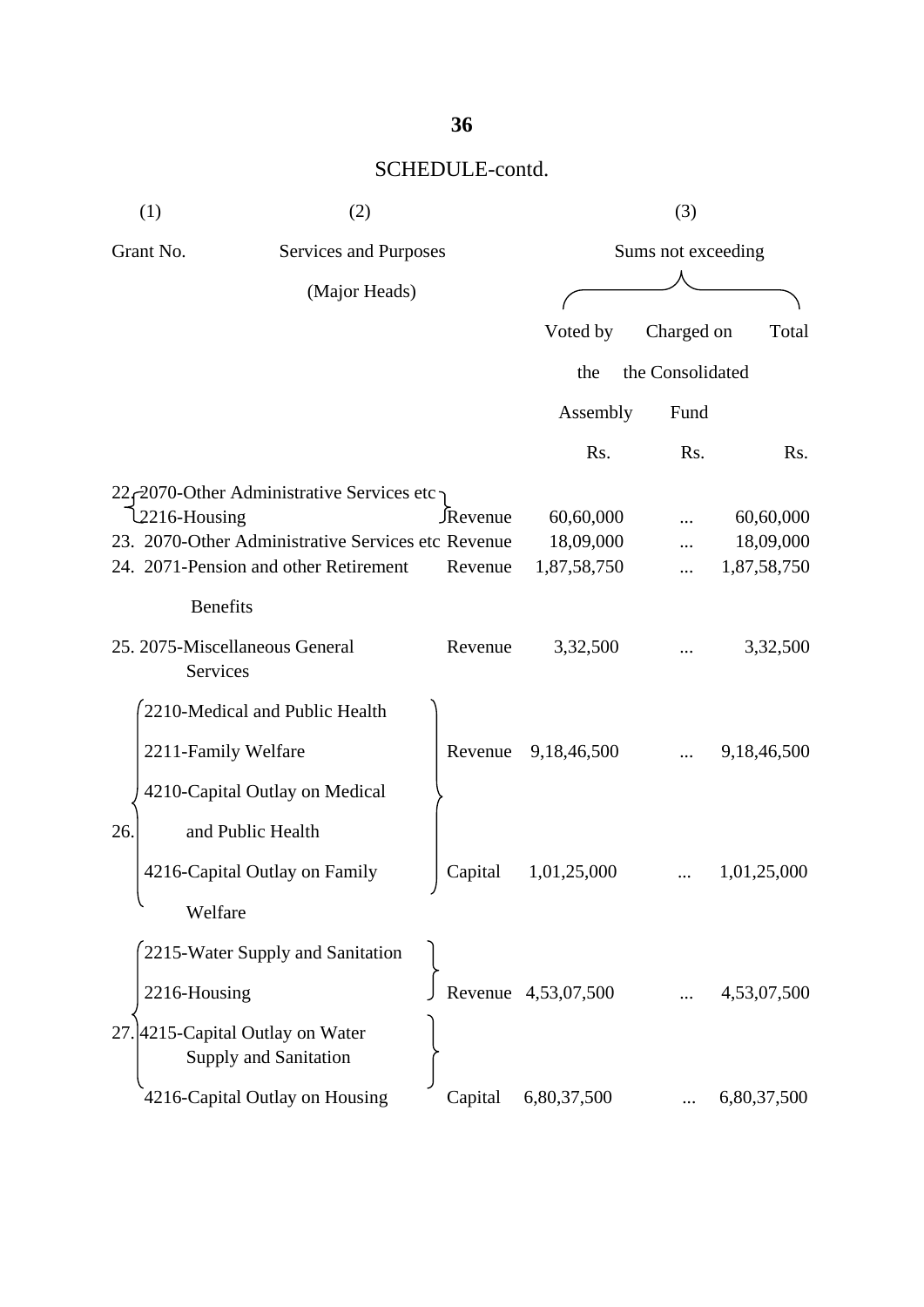| (1)<br>(2)      |                                                          | (3)                              |  |         |                    |  |                  |             |  |
|-----------------|----------------------------------------------------------|----------------------------------|--|---------|--------------------|--|------------------|-------------|--|
|                 | Grant No.<br>Services and Purposes                       |                                  |  |         | Sums not exceeding |  |                  |             |  |
|                 |                                                          | (Major Heads)                    |  |         |                    |  |                  |             |  |
|                 |                                                          |                                  |  |         | Voted by           |  | Charged on       | Total       |  |
|                 |                                                          |                                  |  |         | the                |  | the Consolidated |             |  |
|                 |                                                          |                                  |  |         | Assembly           |  | Fund             |             |  |
|                 |                                                          |                                  |  |         | Rs.                |  | Rs.              | Rs.         |  |
|                 | $-2216$ -Housing                                         |                                  |  | Revenue | 60,21,250          |  |                  | 60,21,250   |  |
| 28 <sub>5</sub> | 4216-Capital Outlay on Housing                           |                                  |  |         |                    |  |                  |             |  |
|                 | 6216-Loans for Housing                                   |                                  |  | Capital | 32,66,250          |  |                  | 32,66,250   |  |
|                 | 29. (2216-Housing                                        |                                  |  |         |                    |  |                  |             |  |
|                 | 2217-Urban Development<br>4216-Capital Outlay on Housing |                                  |  | Revenue | 2,24,75,000        |  |                  | 2,24,75,000 |  |
|                 | 4217-Capital Outlay on Urban                             |                                  |  | Capital | 78,75,000          |  |                  | 78,75,000   |  |
|                 | Development                                              |                                  |  |         |                    |  |                  |             |  |
| 30.             | 2220-Information and Publicity                           |                                  |  | Revenue | 43,00,000          |  |                  | 43,00,000   |  |
| 31.             | 2230-Labour and Employment                               |                                  |  | Revenue | 78,50,000          |  |                  | 78,50,000   |  |
|                 | 3456-Civil Supplies                                      |                                  |  | Revenue | 38,95,250          |  |                  | 38,95,250   |  |
| 32.             | 4408-Capital Outlay on Food                              | Storage and Warehousing          |  | Capital |                    |  |                  |             |  |
| 33.             |                                                          | 2235-Social Security and Welfare |  | Revenue |                    |  |                  |             |  |
|                 | 6235-Loans for Social Security                           |                                  |  | Capital |                    |  |                  |             |  |
|                 | and Welfare                                              |                                  |  |         |                    |  |                  |             |  |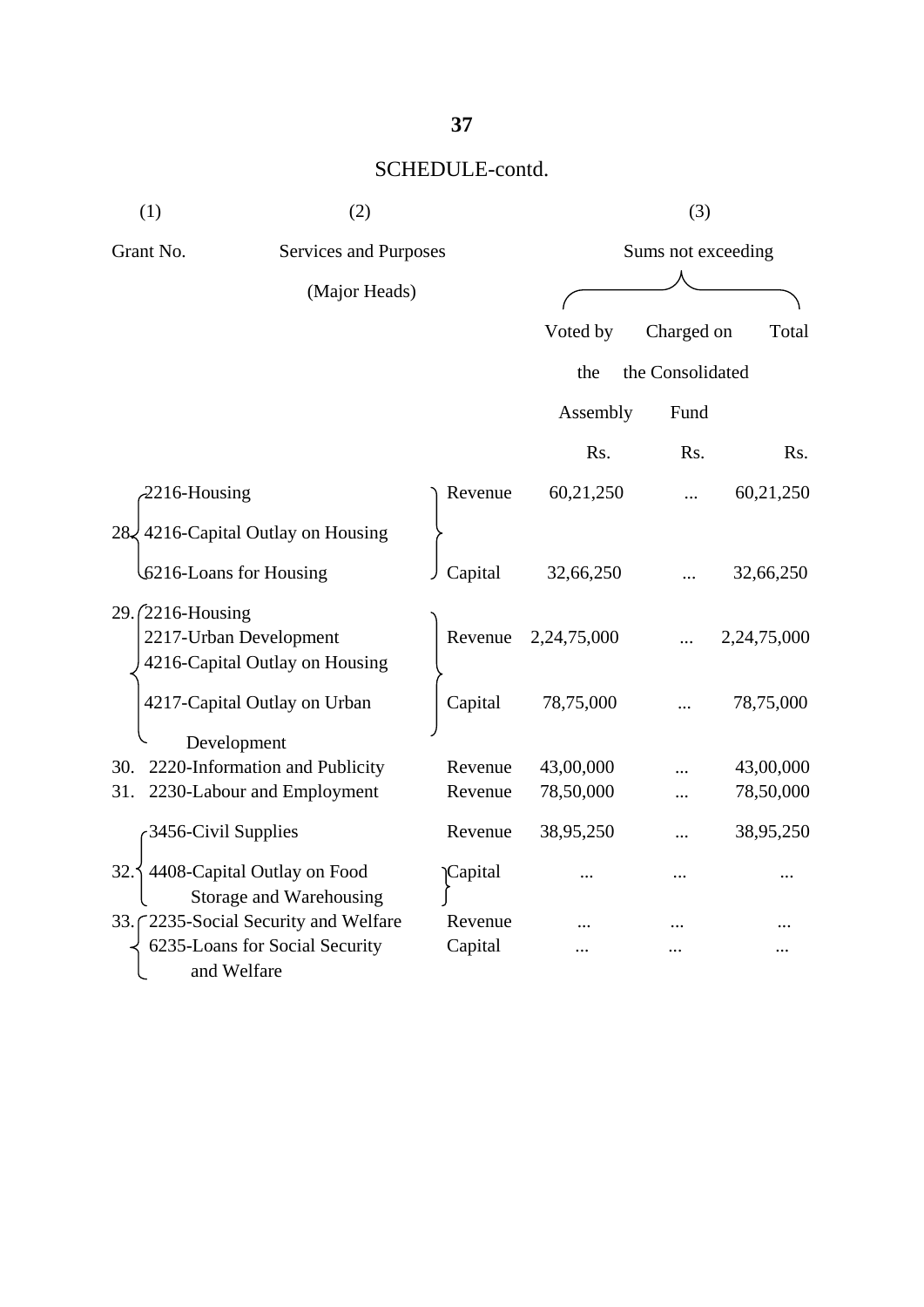| (1)                            | (2)                                                                                      |         |             | (3)                |             |  |  |  |
|--------------------------------|------------------------------------------------------------------------------------------|---------|-------------|--------------------|-------------|--|--|--|
| Grant No.                      | Services and Purposes                                                                    |         |             | Sums not exceeding |             |  |  |  |
|                                | (Major Heads)                                                                            |         |             |                    |             |  |  |  |
|                                |                                                                                          |         | Voted by    | Charged on         | Total       |  |  |  |
|                                |                                                                                          |         | the         | the Consolidated   |             |  |  |  |
|                                |                                                                                          |         | Assembly    | Fund               |             |  |  |  |
|                                |                                                                                          |         | Rs.         | Rs.                | Rs.         |  |  |  |
|                                | 2225-Welfare of S.CS., S.T.S and                                                         | Revenue | 3,41,44,000 |                    | 3,41,44,000 |  |  |  |
|                                | <b>Other Backward Classes</b>                                                            |         |             |                    |             |  |  |  |
|                                | 2235- Social Security and Welfare                                                        |         |             |                    |             |  |  |  |
| 34./2236-Nutrition<br>Works    | 4059-Capital Outlay on Public                                                            | Capital | 2,81,000    |                    | 1,81,000    |  |  |  |
|                                | 4235--Capital Outlay on Social<br>Security and Welfare                                   |         |             |                    |             |  |  |  |
|                                | 35. 2235- Social Security and Welfare                                                    | Revenue | 2,07,500    |                    | 2,07,500    |  |  |  |
|                                | 36. <sub>c</sub> 2075-Miscellaneous General Services<br>2234-Social Security and Welfare | Revenue | 2,46,250    | .                  | 2,46,250    |  |  |  |
| 37. 2250-Other Social Services |                                                                                          | Revenue | 10,000      |                    | 10,000      |  |  |  |
|                                | 38. 3451-Secretariat Economic Services                                                   | Revenue | 60,88,250   |                    | 60,88,250   |  |  |  |
| 39./2425-Co-operation          |                                                                                          | Revenue | 1,02,48,750 |                    | 1,02,48,750 |  |  |  |
| 4425-Capital Outlay on         |                                                                                          |         |             |                    |             |  |  |  |
| Co-operation                   |                                                                                          |         |             |                    |             |  |  |  |
| 4435-Capital Outlay of other   |                                                                                          | Capital | 1,10,55,000 |                    | 1,10,55,000 |  |  |  |
|                                | <b>Agricultural Programmes</b>                                                           |         |             |                    |             |  |  |  |
| 6425-Loans for Co-operation    |                                                                                          |         |             |                    |             |  |  |  |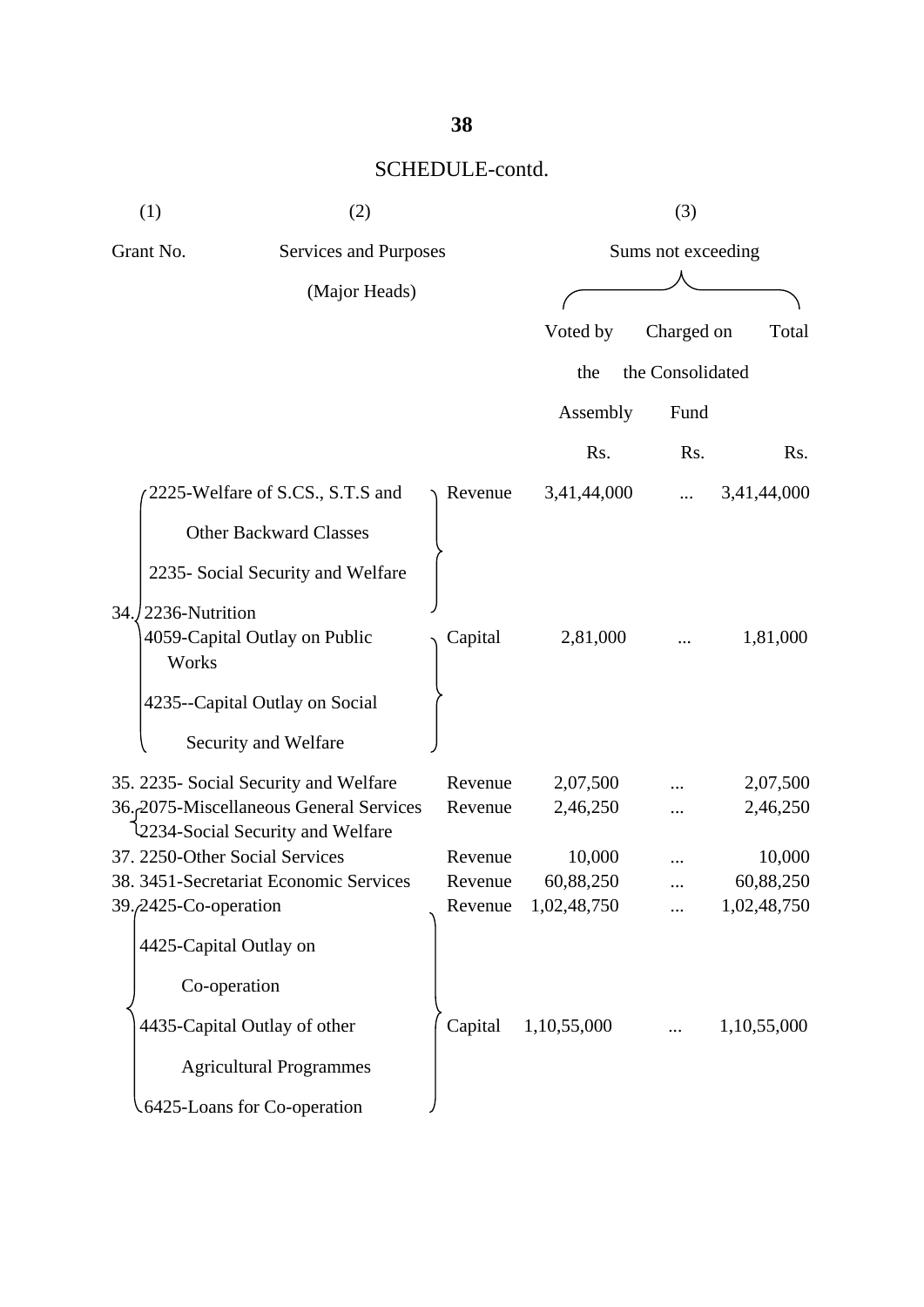| (1)                                   | (2)                                                       |         |             | (3)                |             |  |  |
|---------------------------------------|-----------------------------------------------------------|---------|-------------|--------------------|-------------|--|--|
| Grant No.                             | Services and Purposes                                     |         |             | Sums not exceeding |             |  |  |
|                                       | (Major Heads)                                             |         |             |                    |             |  |  |
|                                       |                                                           |         | Voted by    | Charged on         | Total       |  |  |
|                                       |                                                           |         | the         | the Consolidated   |             |  |  |
|                                       |                                                           |         | Assembly    | Fund               |             |  |  |
|                                       |                                                           |         | Rs.         | Rs.                | Rs.         |  |  |
| 40. 2552-North Eastern Areas          |                                                           | Revenue | 12,00,000   |                    | 12,00,000   |  |  |
| <b>Eastern Areas</b>                  | (Special Areas Programme)<br>4552-Capital Outlay on North | Capital | 2,27,50,000 |                    | 2,27,50,000 |  |  |
|                                       | 41. 3454-Census, Surveys and Statistics                   | Revenue | 34, 34, 750 |                    | 34, 34, 750 |  |  |
| $42f$ 2216-Housing<br><b>Services</b> | 3475-Other General Economic                               | Revenue | 13,76,750   |                    | 13,76,750   |  |  |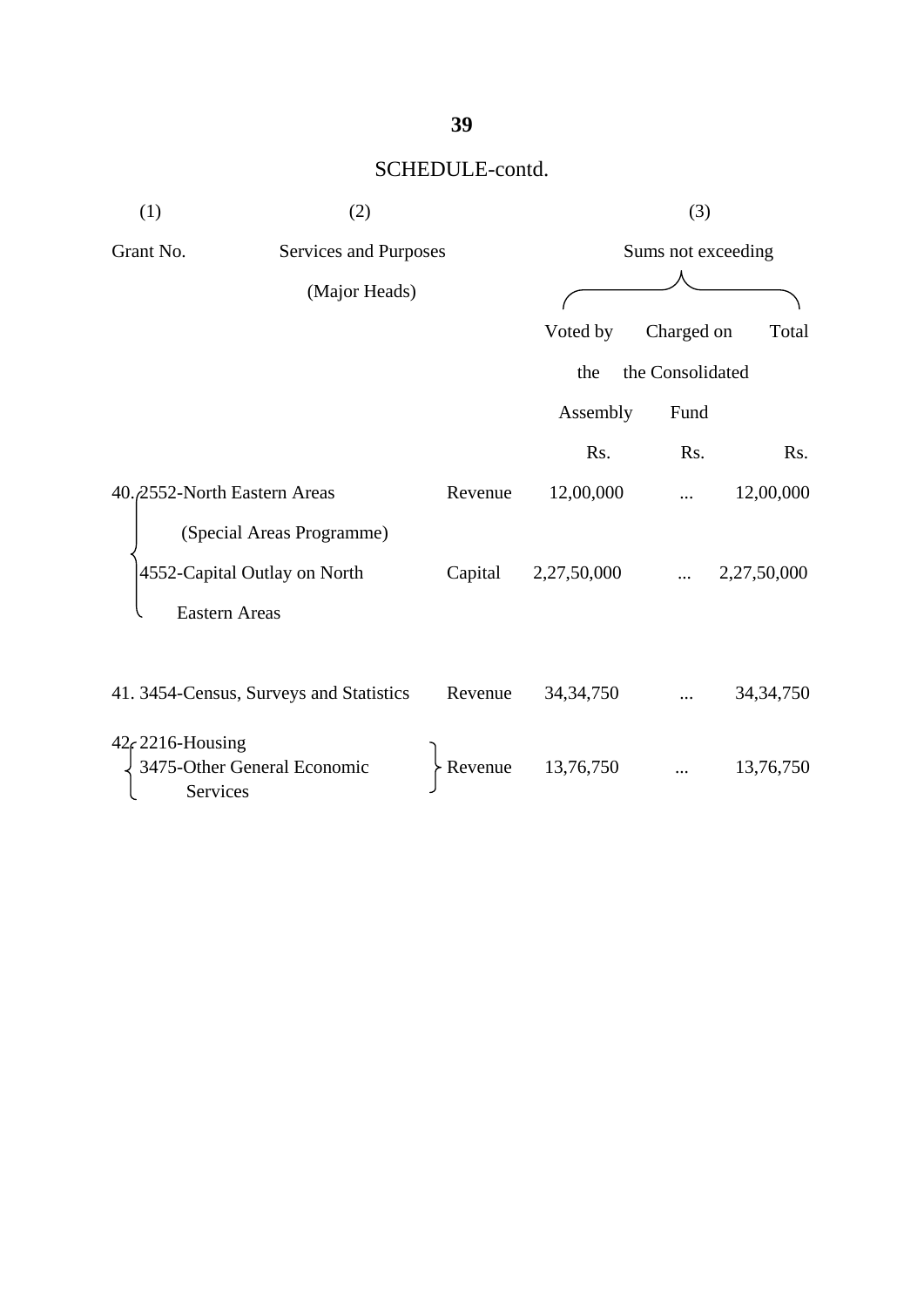| (1)                                                         | (2)                   |         |              | (3)                |              |  |
|-------------------------------------------------------------|-----------------------|---------|--------------|--------------------|--------------|--|
| Grant No.                                                   | Services and Purposes |         |              | Sums not exceeding |              |  |
|                                                             | (Major Heads)         |         |              |                    |              |  |
|                                                             |                       |         | Voted by     | Charged on         | Total        |  |
|                                                             |                       |         | the          | the Consolidated   |              |  |
|                                                             |                       |         | Assembly     | Fund               |              |  |
|                                                             |                       |         | Rs.          | Rs.                | Rs.          |  |
| 2216-Housing                                                |                       |         |              |                    |              |  |
| 2401-Crop Husbandry                                         |                       |         |              |                    |              |  |
| 2408-Food Storage and Warehousing                           |                       |         |              |                    |              |  |
| 2415-Agricultural Research and                              |                       | Revenue | 10,46,86,000 |                    | 10,46,86,000 |  |
| Education                                                   |                       |         |              |                    |              |  |
| 2435-Other Agricultural Programmes                          |                       |         |              |                    |              |  |
| 43. 2702-Minor Irrigation<br>4216-Capital Outlay on Housing |                       |         |              |                    |              |  |
| 4401-Capital Outlay on Crop Husban-                         |                       |         |              |                    |              |  |
| dry                                                         |                       |         |              |                    |              |  |
| 4416-Investment in Agricultural                             |                       | Capital | 1,40,75,000  |                    | 1,40,75,000  |  |
| <b>Financial Institutions</b>                               |                       |         |              |                    |              |  |
| 4702-Capital Outlay on Minor Irrigation                     |                       |         |              |                    |              |  |
| 4702-Capital Outlay on Irrigation                           |                       |         |              |                    |              |  |
| 6401-Loans for Crop Husbandry                               |                       |         |              |                    |              |  |

#### **40**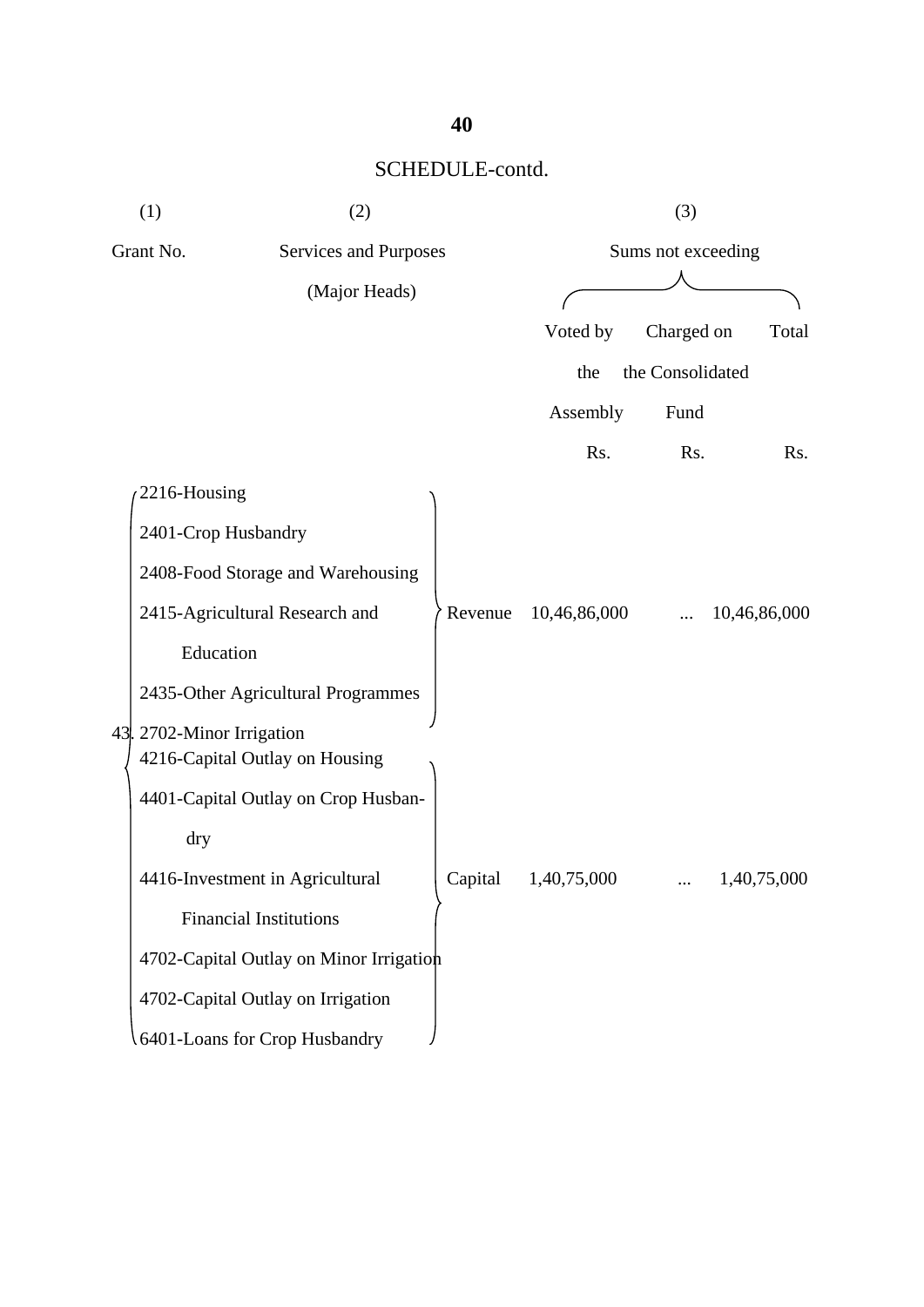| (1)                | (2)                                                                                                                                                     |         | (3)                 |                    |             |  |  |
|--------------------|---------------------------------------------------------------------------------------------------------------------------------------------------------|---------|---------------------|--------------------|-------------|--|--|
| Grant No.          | Services and Purposes                                                                                                                                   |         |                     | Sums not exceeding |             |  |  |
|                    | (Major Heads)                                                                                                                                           |         |                     |                    |             |  |  |
|                    |                                                                                                                                                         |         | Voted by            | Charged on         | Total       |  |  |
|                    |                                                                                                                                                         |         |                     |                    |             |  |  |
|                    |                                                                                                                                                         |         | the                 | the Consolidated   |             |  |  |
|                    |                                                                                                                                                         |         | Assembly            | Fund               |             |  |  |
|                    |                                                                                                                                                         |         | Rs.                 | Rs.                | Rs.         |  |  |
| 2711-Flood Control | 44./2701-Medium Irrigation-II-under<br><b>Embankment and Drainage Wing</b><br>P.W.D Medium Irrigation Projects Revenue<br>4701-Capital Outlay on Medium |         | 10,15,000           |                    | 10,15,000   |  |  |
| Irrigation         | 4711-Capital Outlay on Flood<br><b>Control Projects</b>                                                                                                 | Capital | 89,50,000           |                    | 89,50,000   |  |  |
| $2216$ -Housing    | 2402-Soil and Water Conservation<br>45 2415-Agricultural Research and                                                                                   |         | Revenue 3,93,75,250 |                    | 3,93,75,250 |  |  |
|                    | Education<br>46. 2501-Special Programmes for Rural<br>Development                                                                                       | Revenue | 80,75,500           |                    | 80,75,500   |  |  |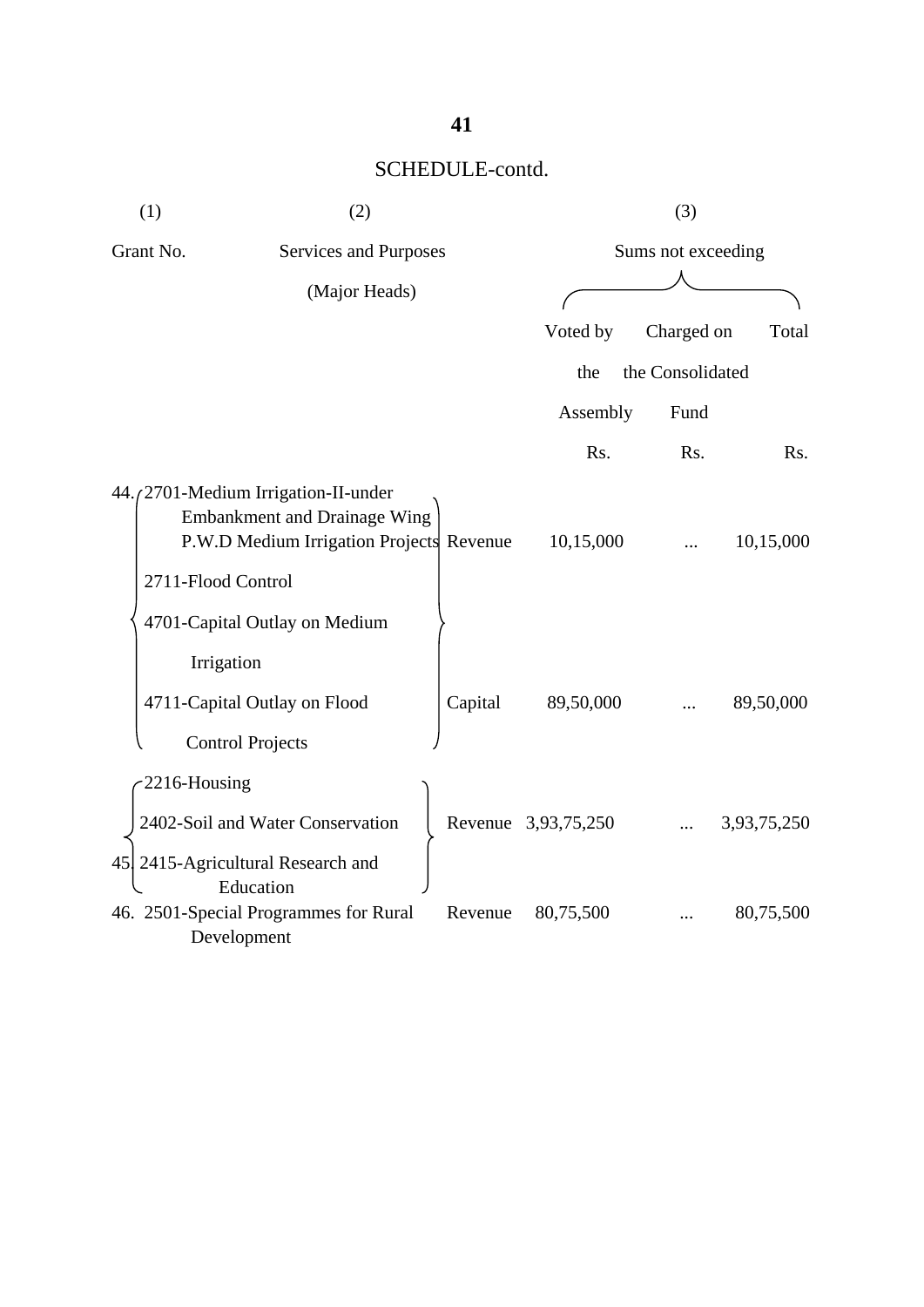|     | (1)<br>(2)                                                                    |         |             |                    | (3)         |  |  |  |
|-----|-------------------------------------------------------------------------------|---------|-------------|--------------------|-------------|--|--|--|
|     | Grant No.<br>Services and Purposes                                            |         |             | Sums not exceeding |             |  |  |  |
|     | (Major Heads)                                                                 |         |             |                    |             |  |  |  |
|     |                                                                               |         | Voted by    | Charged on         | Total       |  |  |  |
|     |                                                                               |         | the         | the Consolidated   |             |  |  |  |
|     |                                                                               |         | Assembly    | Fund               |             |  |  |  |
|     |                                                                               |         | Rs.         | Rs.                | Rs.         |  |  |  |
|     | 2216-Housing                                                                  |         |             |                    |             |  |  |  |
|     | 2403-Animal Husbandry                                                         |         |             |                    |             |  |  |  |
|     | 2415-Agricultural Research and                                                | Revenue | 2,99,49,500 |                    | 2,99,49,500 |  |  |  |
|     | Education                                                                     |         |             |                    |             |  |  |  |
| 47  | 4059-Capital Outlay on Public                                                 |         |             |                    |             |  |  |  |
|     | Works                                                                         |         |             |                    |             |  |  |  |
|     | 4403-Capital Outlay on Animal                                                 | Capital | 50,000      |                    | 50,000      |  |  |  |
|     | Husbandry                                                                     |         |             |                    |             |  |  |  |
|     | 6403-Loans for Animal Husbandry                                               |         |             |                    |             |  |  |  |
|     | 2216-Housing                                                                  |         |             |                    |             |  |  |  |
|     | 48. 2404-Dairy Development<br>2415-Agricultural Research and<br>Education     | Revenue | 55,33,000   |                    | 55,33,000   |  |  |  |
|     | 2216-Housing                                                                  |         |             |                    |             |  |  |  |
|     | 2405-Fisheries                                                                |         |             |                    |             |  |  |  |
| 49. | 2415-Agricultural Research and<br>Education<br>4216-Capital Outlay on Housing | Revenue | 68,07,500   |                    | 68,07,500   |  |  |  |
|     | 4405-Capital Outlay on Fisheries                                              | Capital | 2,00,000    |                    | 2,00,000    |  |  |  |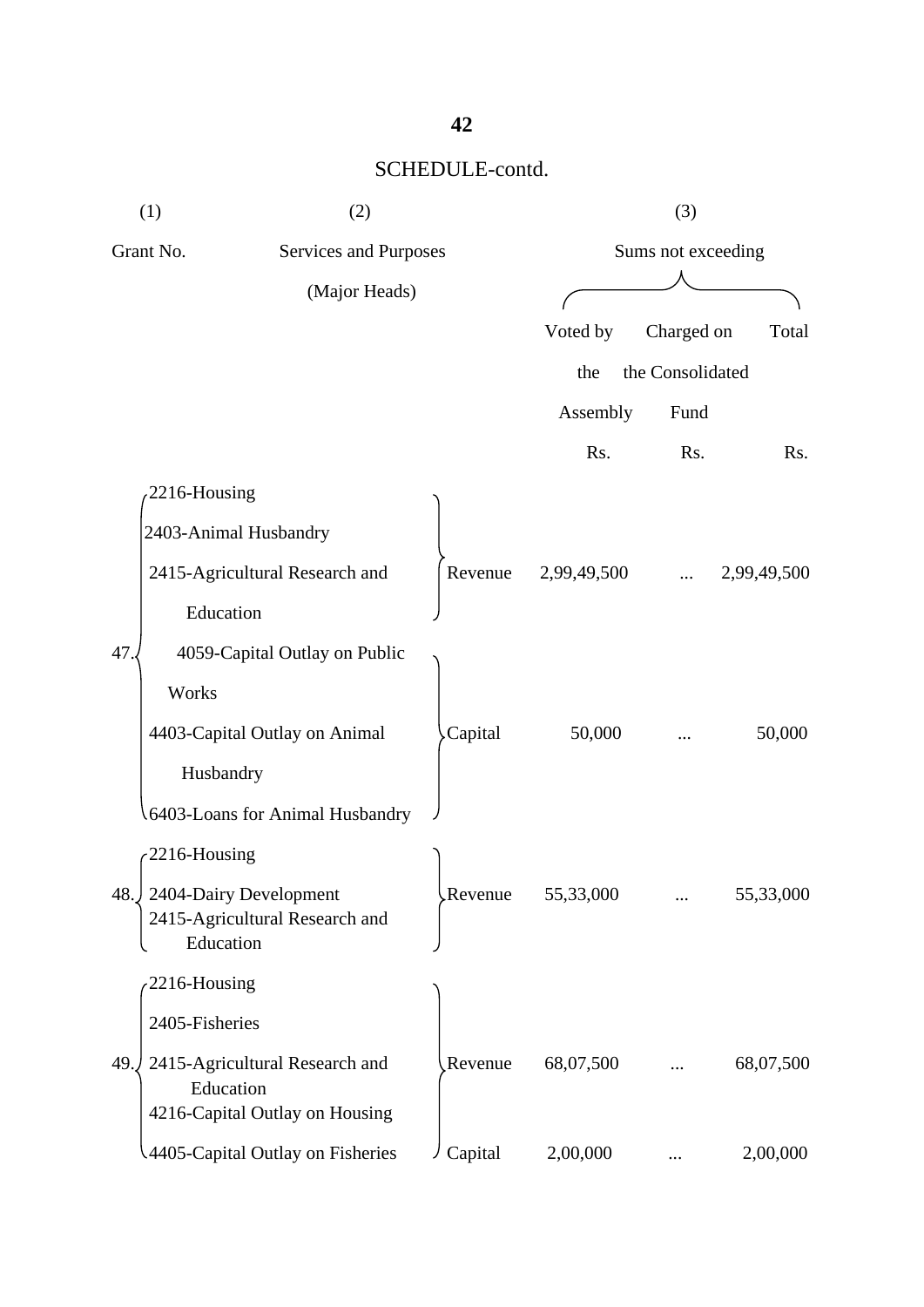|     | (1)                                        | (2)                             |  |         |             | (3)                |             |  |  |  |
|-----|--------------------------------------------|---------------------------------|--|---------|-------------|--------------------|-------------|--|--|--|
|     | Grant No.<br>Services and Purposes         |                                 |  |         |             | Sums not exceeding |             |  |  |  |
|     |                                            | (Major Heads)                   |  |         |             |                    |             |  |  |  |
|     |                                            |                                 |  |         | Voted by    | Charged on         | Total       |  |  |  |
|     |                                            |                                 |  |         | the         | the Consolidated   |             |  |  |  |
|     |                                            |                                 |  |         | Assembly    | Fund               |             |  |  |  |
|     |                                            |                                 |  |         | Rs.         | Rs.                | Rs.         |  |  |  |
|     | 2406-Forestry and Wild Life                |                                 |  |         |             |                    |             |  |  |  |
| 50. | Education                                  | 2415-Agricultural Research and  |  | Revenue | 6,93,87,500 | $\cdots$           | 6,93,87,500 |  |  |  |
|     |                                            | 4406-Capital Outlay on Forestry |  | Capital | 6,25,000    |                    | 6,25,000    |  |  |  |
|     | and Wild Life                              |                                 |  |         |             |                    |             |  |  |  |
|     | 2216-Housing                               |                                 |  |         |             |                    |             |  |  |  |
|     | 2236-Nutrition                             |                                 |  |         |             |                    |             |  |  |  |
|     | 2401-Crop Husbandry                        |                                 |  |         |             |                    |             |  |  |  |
|     | 2501-Special Programmes for                |                                 |  |         |             |                    |             |  |  |  |
|     | <b>Rural Development</b>                   |                                 |  | Revenue | 5,66,40,250 |                    | 5,66,40,250 |  |  |  |
|     | 2505-Rural Employment                      |                                 |  |         |             |                    |             |  |  |  |
| 51/ | 2515-Other Rural Development<br>Programmes |                                 |  |         |             |                    |             |  |  |  |
|     | 2216-Capital Outlay on Housing             |                                 |  |         |             |                    |             |  |  |  |
|     | 4515-Capital Outlay on Rural               |                                 |  |         |             |                    |             |  |  |  |
|     | Development                                |                                 |  | Capital | 33,20,000   |                    | 33,20,000   |  |  |  |
|     | 6515-Loans for other Rural                 |                                 |  |         |             |                    |             |  |  |  |
|     |                                            | <b>Development Programmes</b>   |  |         |             |                    |             |  |  |  |

# **43**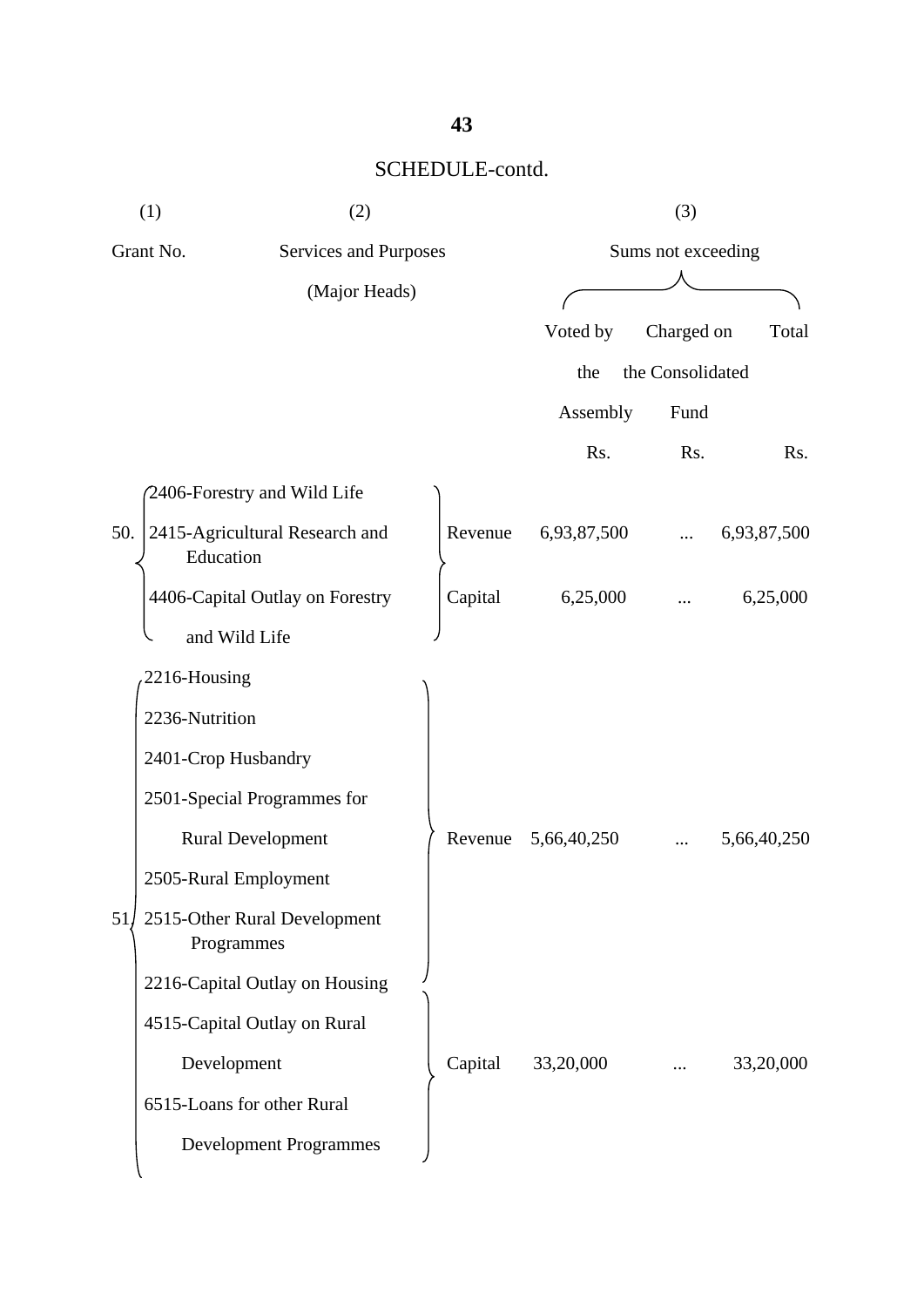| (1)<br>(2) |                                                                                                          |         | (3)                 |                  |             |  |  |  |
|------------|----------------------------------------------------------------------------------------------------------|---------|---------------------|------------------|-------------|--|--|--|
|            | Grant No.<br>Services and Purposes                                                                       |         | Sums not exceeding  |                  |             |  |  |  |
|            | (Major Heads)                                                                                            |         |                     |                  |             |  |  |  |
|            |                                                                                                          |         | Voted by            | Charged on       | Total       |  |  |  |
|            |                                                                                                          |         | the                 | the Consolidated |             |  |  |  |
|            |                                                                                                          |         | Assembly            | Fund             |             |  |  |  |
|            |                                                                                                          |         | Rs.                 | Rs.              | Rs.         |  |  |  |
|            | 2852-Industries                                                                                          | Revenue | 32,25,000           |                  | 32,25,000   |  |  |  |
| 52.        | 4854-Capital Outlay on Cement<br>and Non-Metallic Mineral                                                |         |                     |                  |             |  |  |  |
|            | 4885- Capital Outlay on Industries                                                                       |         |                     |                  |             |  |  |  |
|            | and Minerals                                                                                             |         |                     |                  |             |  |  |  |
|            | 4860-Capital Outlay on Consumer                                                                          | Capital | 1,87,50,000         | $\cdots$         | 1,87,50,000 |  |  |  |
|            | Industries                                                                                               |         |                     |                  |             |  |  |  |
|            | 6885-Loans for other Industries and                                                                      |         |                     |                  |             |  |  |  |
|            | Minerals                                                                                                 |         |                     |                  |             |  |  |  |
|            | 2216-Housing                                                                                             |         |                     |                  |             |  |  |  |
|            | 2851-Village and Small Industries                                                                        |         | Revenue 1,07,02,500 |                  | 1,07,02,500 |  |  |  |
| 53.        | 4851-Capital Outlay on Village<br>and Small Industries<br>6851-Loans for Village and Small<br>Industries | Capital | 2,72,500            |                  | 2,72,500    |  |  |  |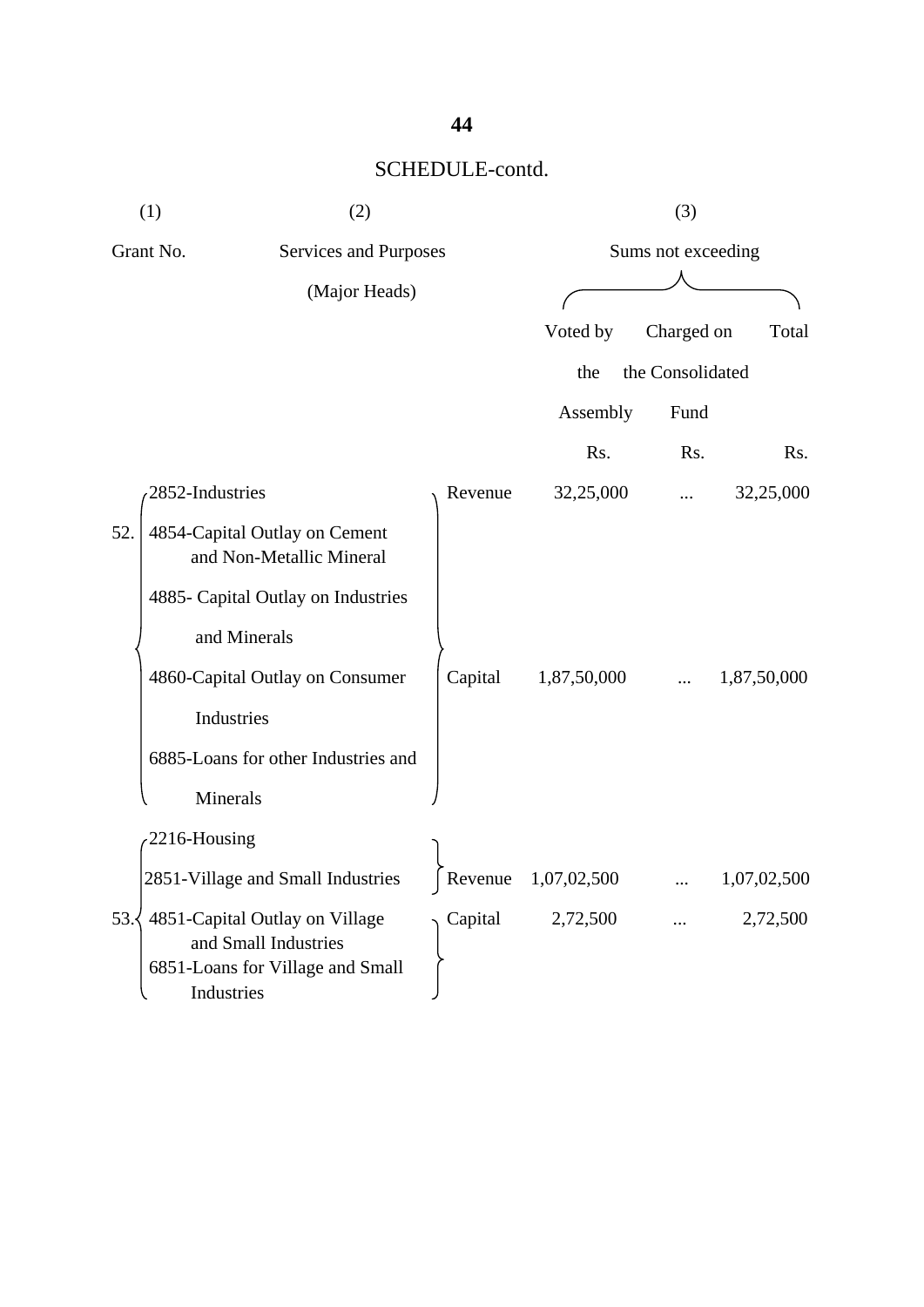|        | (1)                                                | (2)                                                        |  |                                 | (3)                |  |            |                  |                             |
|--------|----------------------------------------------------|------------------------------------------------------------|--|---------------------------------|--------------------|--|------------|------------------|-----------------------------|
|        | Grant No.                                          | Services and Purposes                                      |  |                                 | Sums not exceeding |  |            |                  |                             |
|        |                                                    | (Major Heads)                                              |  |                                 |                    |  |            |                  |                             |
|        |                                                    |                                                            |  |                                 | Voted by           |  | Charged on |                  | Total                       |
|        |                                                    |                                                            |  |                                 | the                |  |            | the Consolidated |                             |
|        |                                                    |                                                            |  |                                 | Assembly           |  | Fund       |                  |                             |
|        |                                                    |                                                            |  |                                 | Rs.                |  | Rs.        |                  | Rs.                         |
|        | 2216-Housing                                       |                                                            |  |                                 |                    |  |            |                  |                             |
|        |                                                    | 2851-Village and Small Industries                          |  | Revenue                         | 1,77,63,250        |  |            |                  | 1,77,63,250                 |
|        |                                                    | 4216-Capital Outlay on Housing                             |  |                                 |                    |  |            |                  |                             |
| 54.    | 4851-Capital Outlay on Village<br>Industries       | and Small Industries<br>6851-Loans for Village and Small   |  | Capital                         | 39,75,000          |  |            |                  | 39,75,000                   |
|        | 2853-Non-Ferrous Mining and                        |                                                            |  | Revenue                         | 54,50,000          |  |            |                  | 54,50,000                   |
| $55\%$ |                                                    | Metallurgical Industries<br>4216-Capital Outlay on Housing |  |                                 |                    |  |            |                  |                             |
|        | 4853-Capital Outlay on Mining<br>and Metallurgical |                                                            |  | Capital                         | 38,00,000          |  |            |                  | 38,00,000                   |
| 56.    | 3054-Roads and Bridges                             | 5054-Capital Outlay on Roads                               |  | Revenue<br>Capital 13,01,75,000 | 6,48,75,000        |  |            |                  | 6,48,75,000<br>13,01,75,000 |
|        | and Bridges                                        |                                                            |  |                                 |                    |  |            |                  |                             |
|        | 3452-Tourism                                       |                                                            |  | Revenue                         | 32,00,000          |  |            |                  | 32,00,000                   |
|        | 4059-Capital Outlay on Public                      |                                                            |  |                                 |                    |  |            |                  |                             |
|        | Works<br>$57\sqrt{5275}$ -Capital Outlay on other  | <b>Communication Services</b>                              |  | Capital                         | 68,25,000          |  |            |                  | 68,25,000                   |
|        |                                                    | 5452-Capital Outlay on Tourism                             |  |                                 |                    |  |            |                  |                             |
|        | 7452-Loans for Tourism                             |                                                            |  |                                 |                    |  |            |                  |                             |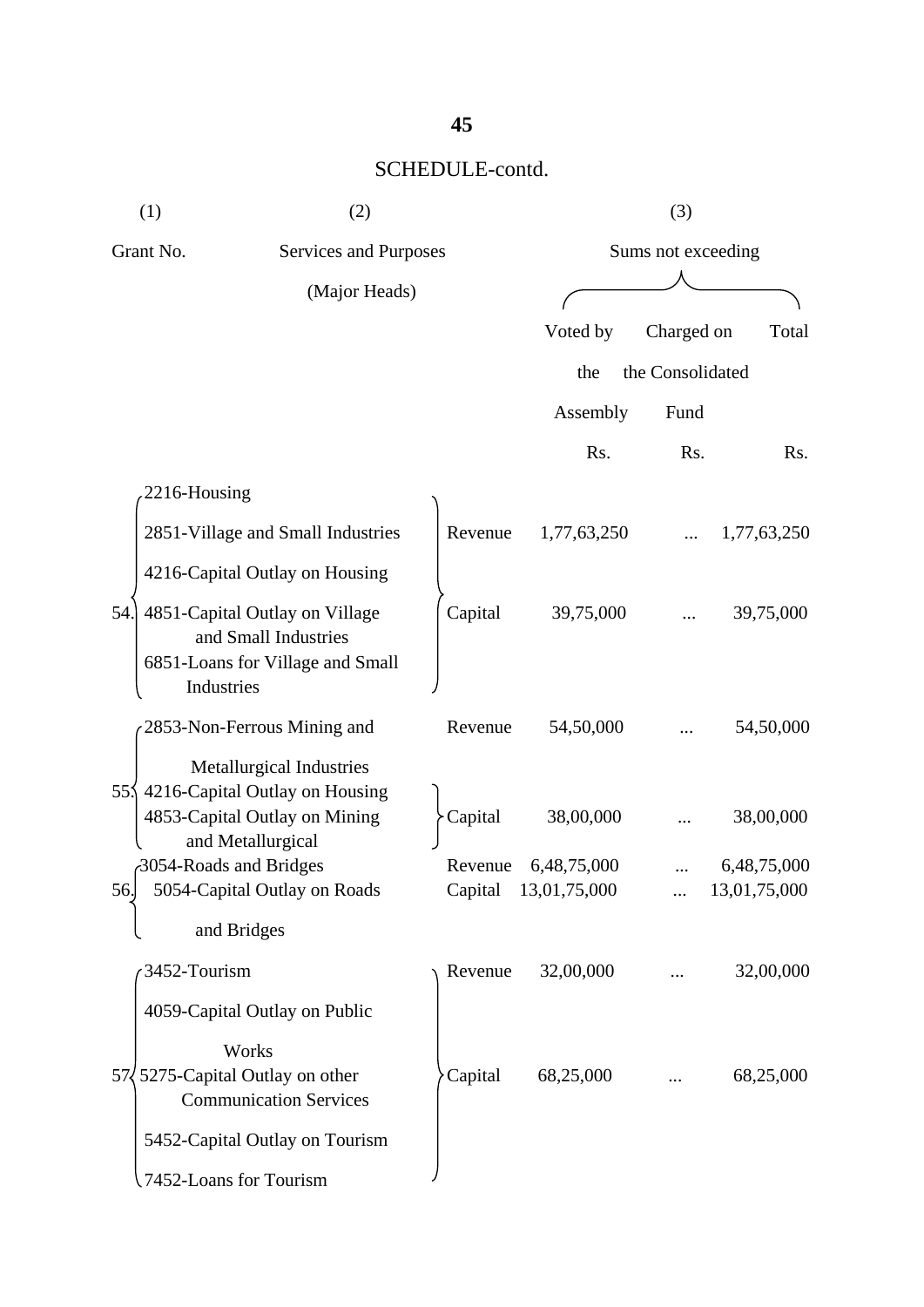| (1)       | (2)                                                    |         | (3)                                      |            |                               |  |  |
|-----------|--------------------------------------------------------|---------|------------------------------------------|------------|-------------------------------|--|--|
| Grant No. | Services and Purposes                                  |         | Sums not exceeding                       |            |                               |  |  |
|           | (Major Heads)                                          |         |                                          |            |                               |  |  |
|           |                                                        |         | Voted by                                 | Charged on | Total                         |  |  |
|           |                                                        |         | the Consolidated<br>the                  |            |                               |  |  |
|           |                                                        |         | Assembly                                 | Fund       |                               |  |  |
|           |                                                        |         | Rs.                                      | Rs.        | Rs.                           |  |  |
|           | 58. 3606-Aid Materials and Equipments                  | Revenue |                                          |            |                               |  |  |
|           | 59. 5465-Investment in General                         | Capital |                                          |            |                               |  |  |
|           | <b>Financial and Training</b><br>Institutions          |         |                                          |            |                               |  |  |
|           | 6003-Internal Debt. Of the State<br>Government         | Capital | 10,60,80,250                             |            | 10,60,80,250                  |  |  |
|           | 6004-Loans and Advances from<br>the Central Government | Capital |                                          |            | 3, 34, 57, 500 3, 34, 57, 500 |  |  |
|           | 60. 7610-Loans to Government<br>Servants etc           | Capital | 1,62,50,000                              |            | 1,62,50,000                   |  |  |
|           | 61.7615-Miscellaneous Loans                            | Capital |                                          |            |                               |  |  |
|           | 62. 7810-Inter-State Settlement                        | Capital |                                          |            |                               |  |  |
|           | 63. 7999-Appropriation to Contingency<br>Fund          | Capital |                                          |            |                               |  |  |
|           | Total                                                  |         | 169,78,88,750 24,70,55,150 194,49,43,900 |            |                               |  |  |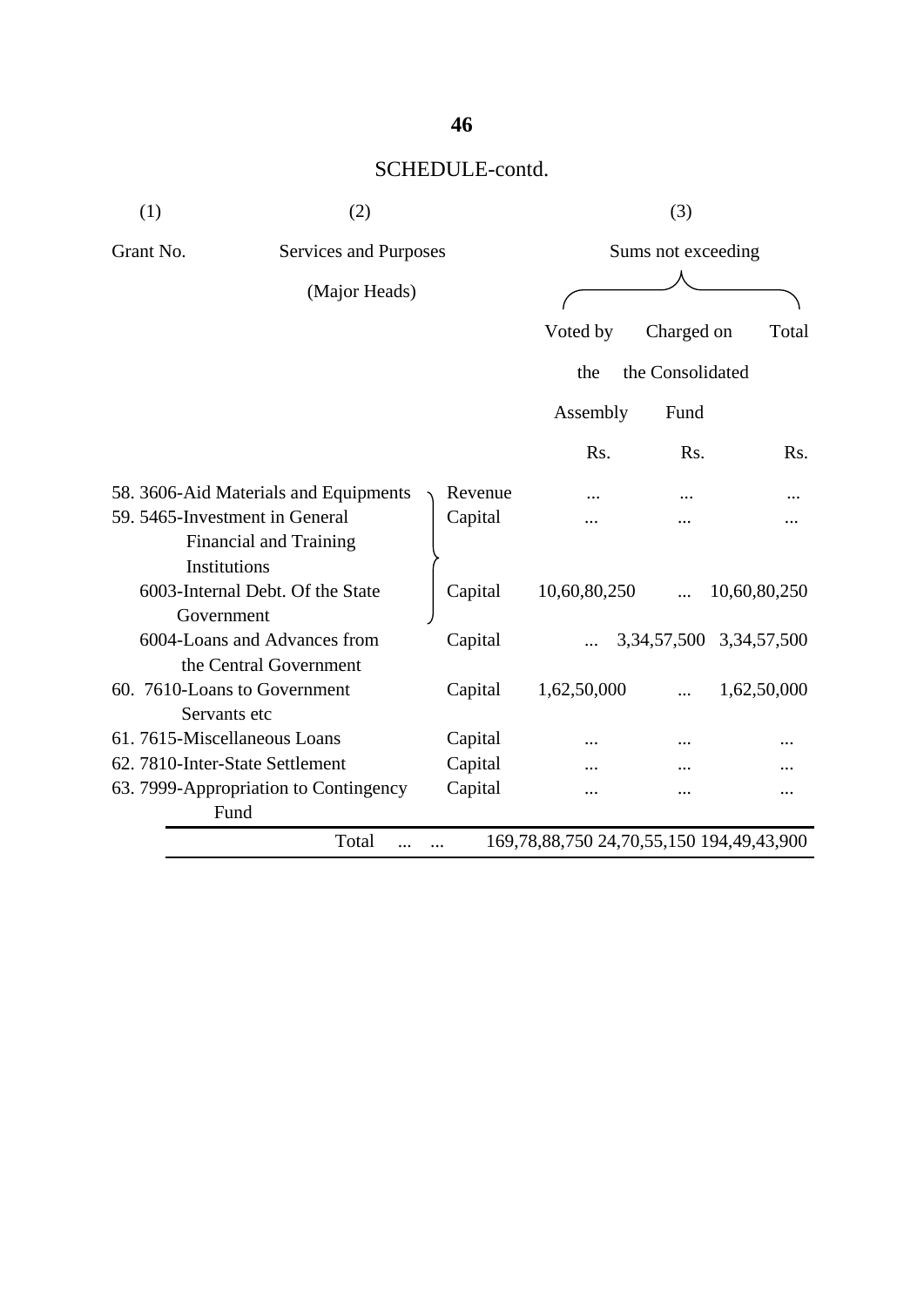#### MEGHALAYA ACT 4 OF 1994

#### The Meghalaya Appropriation (No. II) Act, 1994

(As passed by the Meghalaya Legislative Assembly)

(Received the Assent of the Government on the  $17<sup>th</sup>$  May, 1994)

(Published in the *Gazette of Meghalaya*, Extraordinary, issue dated  $17<sup>th</sup>$  May, 1994)

#### An

#### Act

To authorise payment and appropriation of certain sums from and out of the Consolidated Fund of Meghalaya for the Services of a part of the financial year ending on the thirty first day of March, 1995

Be it enacted by the Legislature of the State of Meghalaya in the Forty-fifth Year of the Republic of India as follows:-

| Short title and<br>Commencement                                                                                               | 1 | (1) This Act may be called the Meghalaya<br>Appropriation (No. II) Act, 1994<br>(2) It shall deemed to have come into force on the<br>first day of April 1994                                                                                                                                                                                                                                                                                                                                                                                                                                                                                                              |
|-------------------------------------------------------------------------------------------------------------------------------|---|----------------------------------------------------------------------------------------------------------------------------------------------------------------------------------------------------------------------------------------------------------------------------------------------------------------------------------------------------------------------------------------------------------------------------------------------------------------------------------------------------------------------------------------------------------------------------------------------------------------------------------------------------------------------------|
| Withdrawal of Rs.<br>777,97,75,600 from and out<br>of the Consolidated Fund of<br>Meghalaya for the financial<br>year 1994-95 | 2 | From and out of the Consolidated Fund of Meghalaya<br>there may be paid and applied sums not exceeding<br>those specified in column (3) of the Schedule<br>amounting in the aggregate to the sum specified in<br>column (3) of the Scheduled to the Meghalaya<br>Appropriation (Vote-on-Account) Act, 1994 to the<br>sums of rupees seven hundred seventy seven crores,<br>ninety seven lakhs seventy five thousand, six hundred<br>towards defraying the several charges which will<br>come in the course of payment during the financial<br>year ending on the thirty first day of march, 1995 in<br>respect of the services specified in column (2) of the<br>Schedule. |
| Appropriation                                                                                                                 | 3 | The sums authorised to be drawn from and out of the<br>Consolidated Fund of Meghalaya by this Act, shall be<br>appropriated for the services and purposes expressed<br>in the schedule in relation to the said year.                                                                                                                                                                                                                                                                                                                                                                                                                                                       |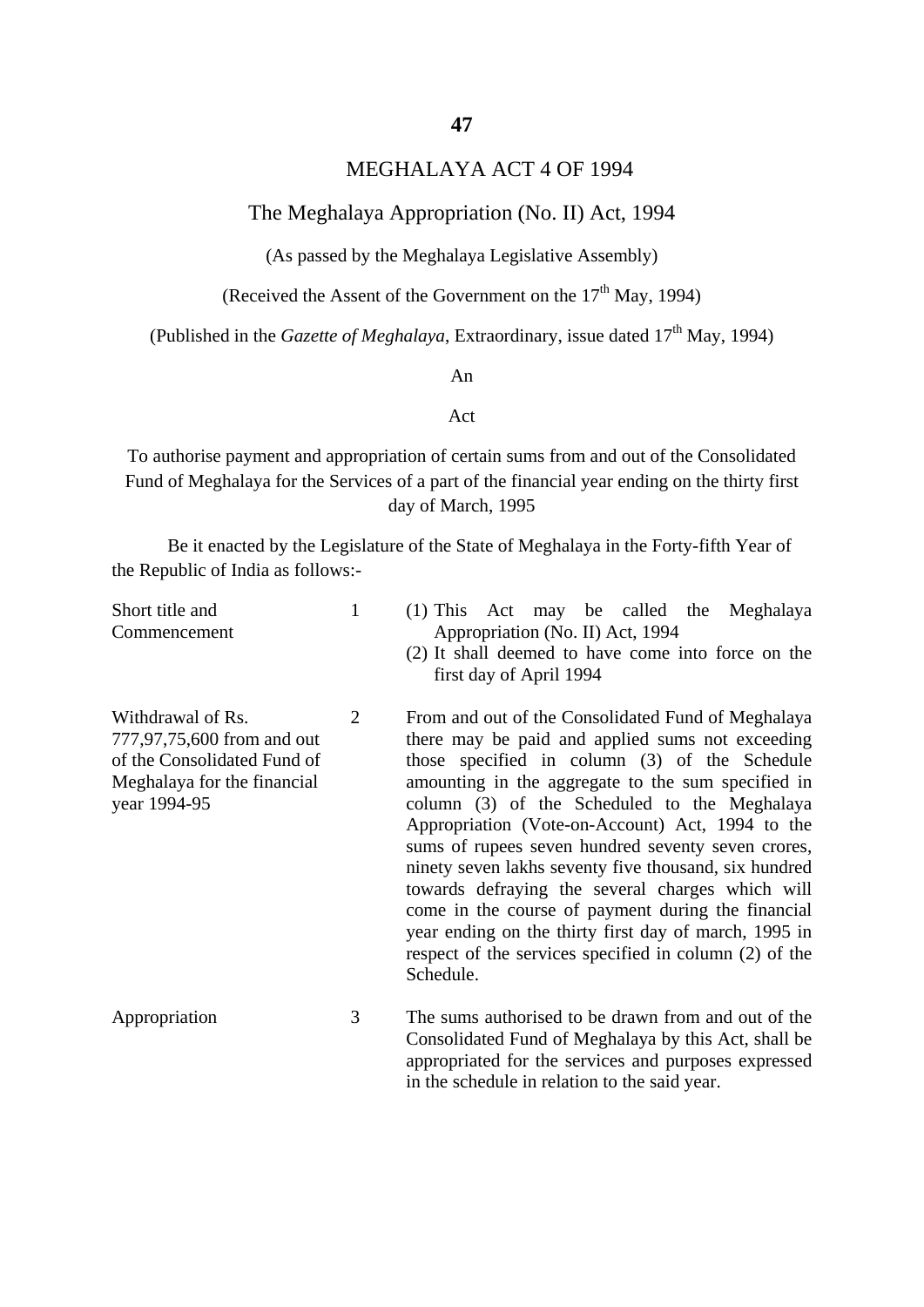#### SCHEDULE

#### (See Section 2 and 3)

| (1)                  | (2)                                                                                                                                          |                    |                                              | (3)                                    |                     |  |  |
|----------------------|----------------------------------------------------------------------------------------------------------------------------------------------|--------------------|----------------------------------------------|----------------------------------------|---------------------|--|--|
| Grant No.            | Services and Purposes<br>(Major Heads)                                                                                                       |                    |                                              | Sums not exceeding                     |                     |  |  |
|                      |                                                                                                                                              |                    | Voted by<br>the<br>Assembly                  | Charged on<br>the Consolidated<br>Fund | Total               |  |  |
|                      |                                                                                                                                              |                    | Rs.                                          | Rs.                                    | R <sub>s</sub> .    |  |  |
| 1.                   | 2011-Parliamentary/State/Union<br>Territory legislature<br>2058-Stationery and Printing<br>4058-Capital Outlay on printing<br>and Stationery | Revenue<br>Capital | 2,43,92,000 9,08,000 2,53,00,000<br>9,00,000 |                                        | 9,00,000            |  |  |
| 2012-Governor<br>2.  |                                                                                                                                              | Revenue            | 25,000                                       |                                        | 87,75,000 88,00,000 |  |  |
| etc.                 | 3. $\zeta$ 2013-Council of Ministers<br>2070-Other Administrative Services,                                                                  |                    | Revenue $1,28,86,000$                        |                                        | 1,28,86,000         |  |  |
|                      | 4. 2014-Administration of<br>Justice                                                                                                         | Revenue            | 1,97,33,000 22,67,000 1,30,00,000            |                                        |                     |  |  |
| 2015-Elections<br>5. |                                                                                                                                              | Revenue            | 3,82,90,000                                  |                                        | 3,82,90,000         |  |  |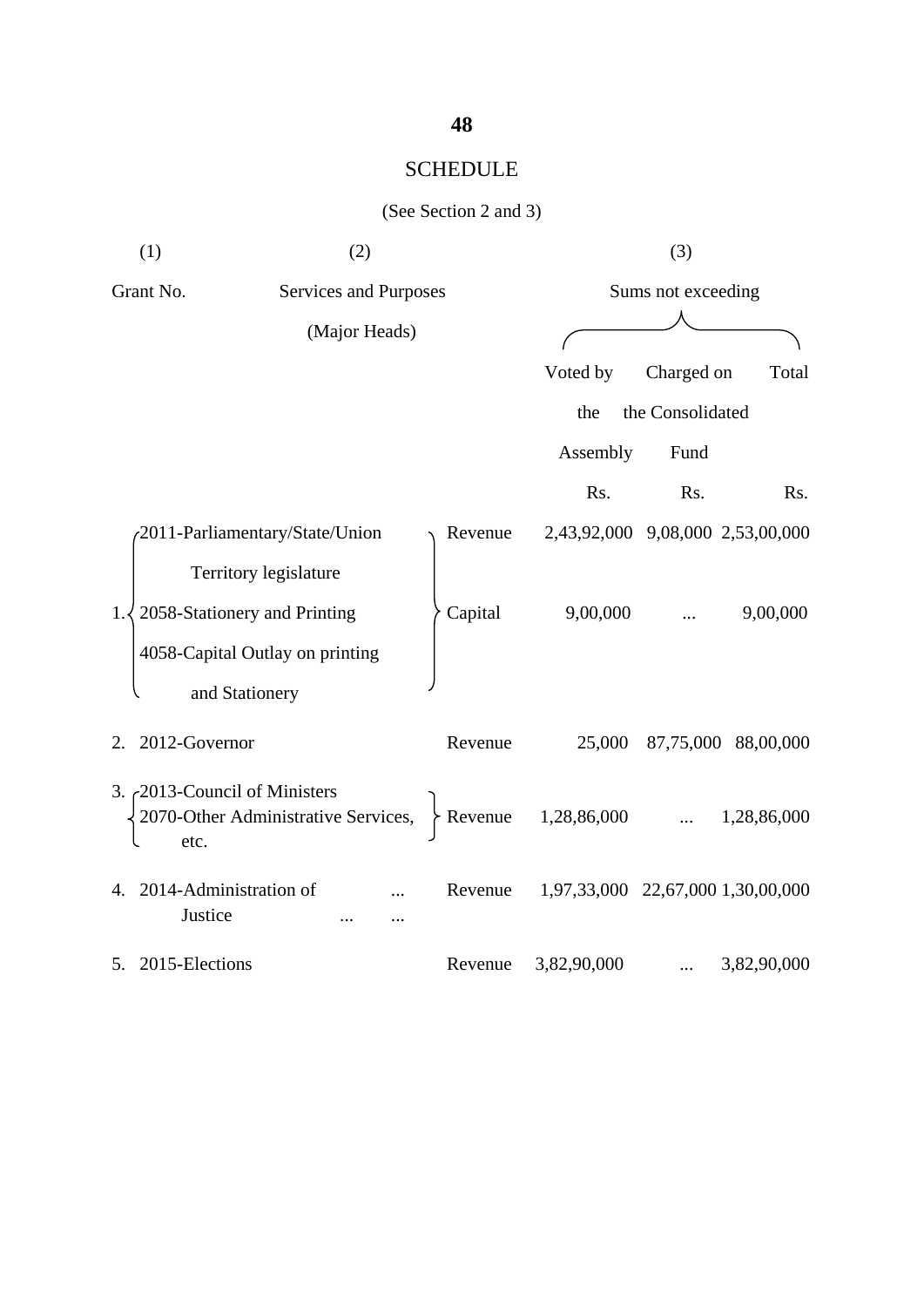|          | (1)<br>(2)                                                                                                   |                    |                          | (3)              |                          |
|----------|--------------------------------------------------------------------------------------------------------------|--------------------|--------------------------|------------------|--------------------------|
|          | Grant No.<br>Services and Purposes                                                                           |                    | Sums not exceeding       |                  |                          |
|          | (Major Heads)                                                                                                |                    |                          |                  |                          |
|          |                                                                                                              |                    | Voted by                 | Charged on       | Total                    |
|          |                                                                                                              |                    | the                      | the Consolidated |                          |
|          |                                                                                                              |                    | Assembly                 | Fund             |                          |
|          |                                                                                                              |                    | Rs.                      | Rs.              | Rs.                      |
|          | 2029-Land Revenue                                                                                            |                    |                          |                  |                          |
|          | 2245-Relief on account of Natural                                                                            |                    |                          |                  |                          |
|          | Calamities                                                                                                   |                    |                          |                  |                          |
|          | 2250-Other Social Services                                                                                   | Revenue            | 4,19,10,000              |                  | 4,19,10,000              |
|          | 3475-Other Social Economic                                                                                   |                    |                          |                  |                          |
| 6.       | Services<br>6225-Loans for Welfare of<br>Scheduled Castes, Scheduled<br>Tribes and other Backward<br>Classes |                    |                          |                  |                          |
|          | 6250-Loans for Other Social                                                                                  | Capital            | 10,000                   |                  | 10,000                   |
|          | Services                                                                                                     |                    |                          |                  |                          |
|          | 6401-Loans for Crop Husbandry                                                                                |                    |                          |                  |                          |
| 7.<br>8. | 2030-Stamps and Registration<br>2039-State Excise                                                            | Revenue<br>Revenue | 19,50,000<br>1,25,00,000 |                  | 19,50,000<br>1,25,00,000 |
|          | 2040-Sales Tax                                                                                               |                    |                          |                  |                          |
| 9.       | 2045-I-Other Taxes and Duties on<br><b>Commodities and Services</b>                                          | Revenue            | 1,25,39,000              |                  | 1,25,39,000              |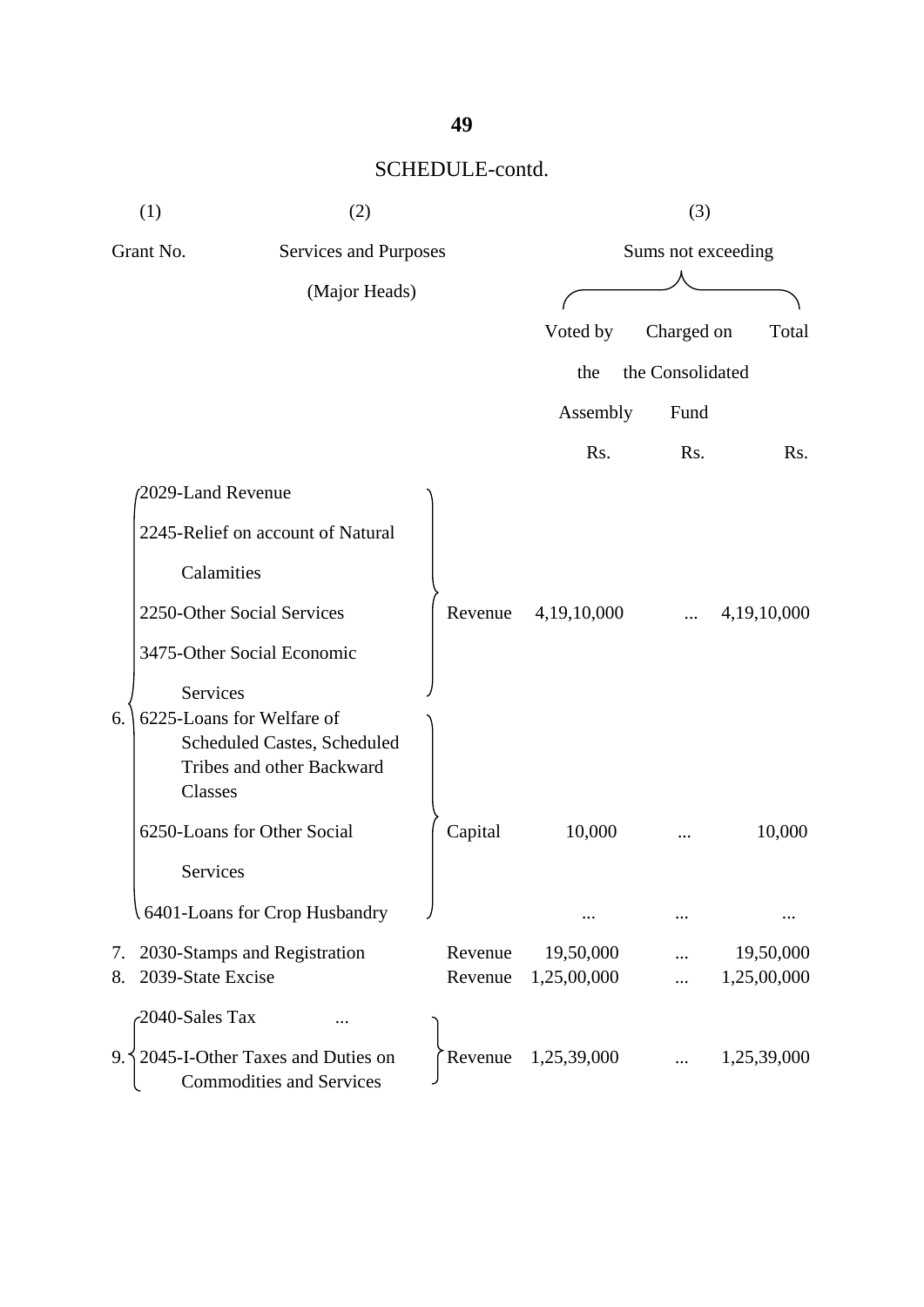| (1)       | (2)                                                               |                    |                          |                    | (3)                      |  |  |  |
|-----------|-------------------------------------------------------------------|--------------------|--------------------------|--------------------|--------------------------|--|--|--|
| Grant No. | Services and Purposes                                             |                    |                          | Sums not exceeding |                          |  |  |  |
|           | (Major Heads)                                                     |                    |                          |                    |                          |  |  |  |
|           |                                                                   |                    | Voted by                 | Charged on         | Total                    |  |  |  |
|           |                                                                   |                    | the                      | the Consolidated   |                          |  |  |  |
|           |                                                                   |                    | Assembly                 | Fund               |                          |  |  |  |
|           |                                                                   |                    | Rs.                      | Rs.                | Rs.                      |  |  |  |
|           | 2041-Taxes on vehicles                                            |                    |                          |                    |                          |  |  |  |
|           | 2070-Other Administrative                                         | Revenue            | 4,16,02,000              |                    | 4,16,02,000              |  |  |  |
| 10.       | Services etc<br>3055-Road Transport                               |                    |                          |                    |                          |  |  |  |
|           | 5055-Capital Outlay on Roads                                      | Capital            | 3,63,00,000              |                    | 3,63,00,000              |  |  |  |
|           | Transport                                                         |                    |                          |                    |                          |  |  |  |
|           | 2045-Other Taxes and Duties on<br><b>Commodities and Services</b> |                    |                          |                    |                          |  |  |  |
|           | 2501-Special Programme for                                        | Revenue            | 9,00,75,000              |                    | 9,00,75,000              |  |  |  |
|           | <b>Rural Development</b>                                          |                    |                          |                    |                          |  |  |  |
| 11.       | 2801-Power                                                        |                    |                          |                    |                          |  |  |  |
|           | 2810-Non-Conventional Sources                                     |                    |                          |                    |                          |  |  |  |
|           | of Energy                                                         |                    |                          |                    |                          |  |  |  |
| 12.       | .6801-Loans for Power Projects<br>2047-Other Fiscal Services      | Capital<br>Revenue | 25,00,00,000<br>5,50,000 |                    | 25,00,00,000<br>5,50,000 |  |  |  |
|           | 2052-Secretariat General Services                                 |                    |                          |                    |                          |  |  |  |
|           | 2251-Secretariat Social Services                                  |                    | Revenue 11,95,74,000     |                    | 11,95,74,000             |  |  |  |
| 13.       | 3451-Secretariat-Economic                                         |                    |                          |                    |                          |  |  |  |
|           | Services                                                          |                    |                          |                    |                          |  |  |  |
|           | 5275-Capital Outlay on other                                      | Capital            |                          |                    |                          |  |  |  |
|           | <b>Communication Services</b>                                     |                    |                          |                    |                          |  |  |  |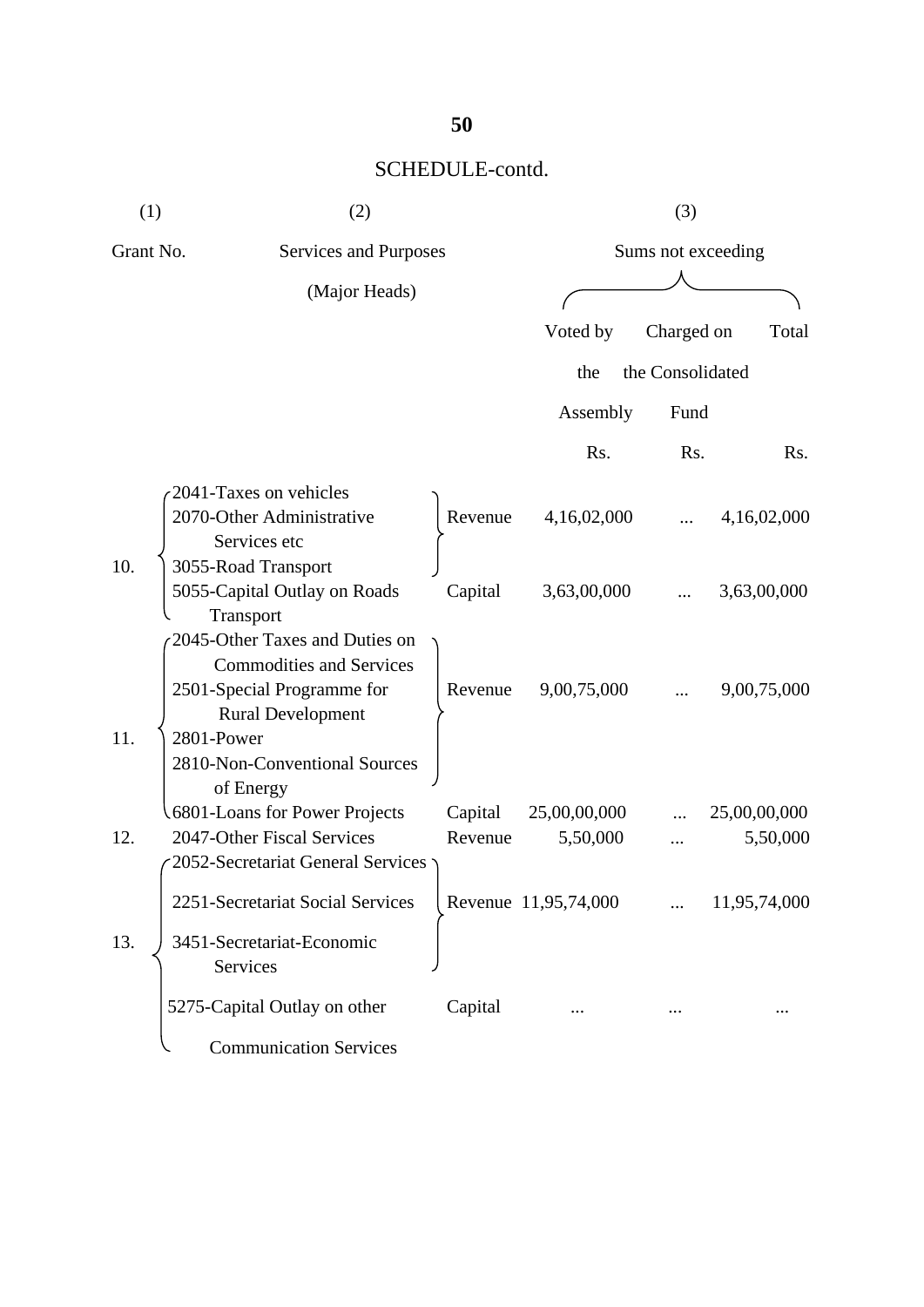|      | (1)                                                                                                                 | (2)                               |                    |                                    | (3)                |                            |
|------|---------------------------------------------------------------------------------------------------------------------|-----------------------------------|--------------------|------------------------------------|--------------------|----------------------------|
|      | Grant No.                                                                                                           | Services and Purposes             |                    |                                    | Sums not exceeding |                            |
|      |                                                                                                                     | (Major Heads)                     |                    |                                    |                    |                            |
|      |                                                                                                                     |                                   |                    | Voted by                           | Charged on         | Total                      |
|      |                                                                                                                     |                                   |                    | the                                | the Consolidated   |                            |
|      |                                                                                                                     |                                   |                    | Assembly                           | Fund               |                            |
|      |                                                                                                                     |                                   |                    | Rs.                                | Rs.                | Rs.                        |
|      | 14. 2053-District Administration<br>15. 2054-Treasury and Accounts<br>Administration                                |                                   | Revenue<br>Revenue | 3,23,00,000<br>2,00,00,000         |                    | 3,23,00,000<br>2,00,00,000 |
| 16.5 | 2055-Police<br>2070-Other Administrative<br>Services etc.<br>2216-Housing<br>4059-Capital Outlay on Public<br>Works |                                   | Revenue            | 41,76,90,000 1,00,000 41,77,90,000 |                    |                            |
|      | 4216-Capital Outlay on Housing                                                                                      |                                   | Capital            | 90,00,000                          |                    | 90,00,000                  |
|      | -2056-Jails                                                                                                         |                                   | Revenue            | 1,34,49,000                        |                    | 1,34,49,000                |
| 173  | 4059-Capital Outlay on Public<br>Works                                                                              |                                   | Capital            |                                    |                    |                            |
|      | 2058-Stationery and Printing                                                                                        | 4058-Capital Outlay on Stationery |                    | Revenue 3,00,00,000                |                    | 3,00,00,000                |
| 18.  | and Printing                                                                                                        |                                   |                    |                                    |                    |                            |
|      | 4216-Capital Outlay on Housing                                                                                      |                                   | Capital            | 30,00,000                          |                    | 30,00,000                  |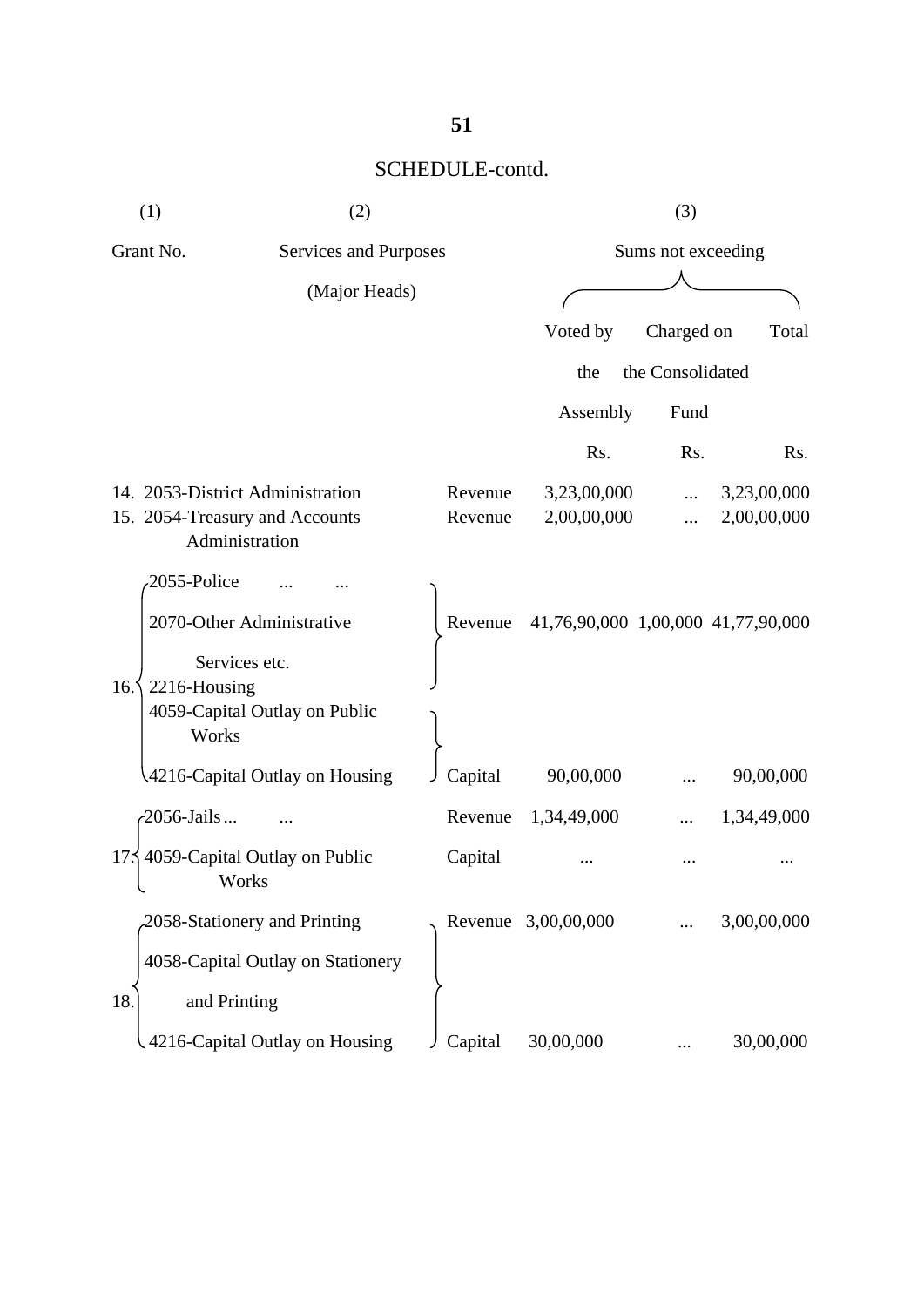|     | (1)                            | (2)                                 |         |                 | (3)                |                       |
|-----|--------------------------------|-------------------------------------|---------|-----------------|--------------------|-----------------------|
|     | Grant No.                      | Services and Purposes               |         |                 | Sums not exceeding |                       |
|     |                                | (Major Heads)                       |         |                 |                    |                       |
|     |                                |                                     |         | Voted by        | Charged on         | Total                 |
|     |                                |                                     |         | the             | the Consolidated   |                       |
|     |                                |                                     |         | Assembly        | Fund               |                       |
|     |                                |                                     |         | Rs.             | Rs.                | Rs.                   |
|     |                                | 2052-Secretariat-General Services   |         |                 |                    |                       |
|     | 2059-Public Works              |                                     | Revenue | 22, 35, 84, 000 |                    | $\ldots$ 22,35,84,000 |
|     | 2203-Technical Education       |                                     |         |                 |                    |                       |
|     |                                | 2204-Sports and Youth Services      |         |                 |                    |                       |
|     | 2205-Art and Culture           |                                     |         |                 |                    |                       |
|     | 2216-Housing                   |                                     |         |                 |                    |                       |
|     |                                | 4059-Capital Outlay on Public Works |         |                 |                    |                       |
|     |                                | 4202-Capital Outlay on Education,   |         |                 |                    |                       |
| 19. | Art and Culture                |                                     |         |                 |                    |                       |
|     | 4210-Capital Outlay on Medical |                                     |         |                 |                    |                       |
|     | and Public Health              |                                     |         |                 |                    |                       |
|     |                                | 4216-Capital Outlay on Housing-01   | Capital | 14,50,00,000    |                    | 14,50,00,000          |
|     |                                | Government Residential Building     |         |                 |                    |                       |
|     | (in-charge P.W.D)              |                                     |         |                 |                    |                       |
|     | 4403-Capital Outlay on Animal  |                                     |         |                 |                    |                       |
|     | Husbandry                      |                                     |         |                 |                    |                       |
|     | 4404-Capital Outlay on Dairy   |                                     |         |                 |                    |                       |
|     | Development                    |                                     |         |                 |                    |                       |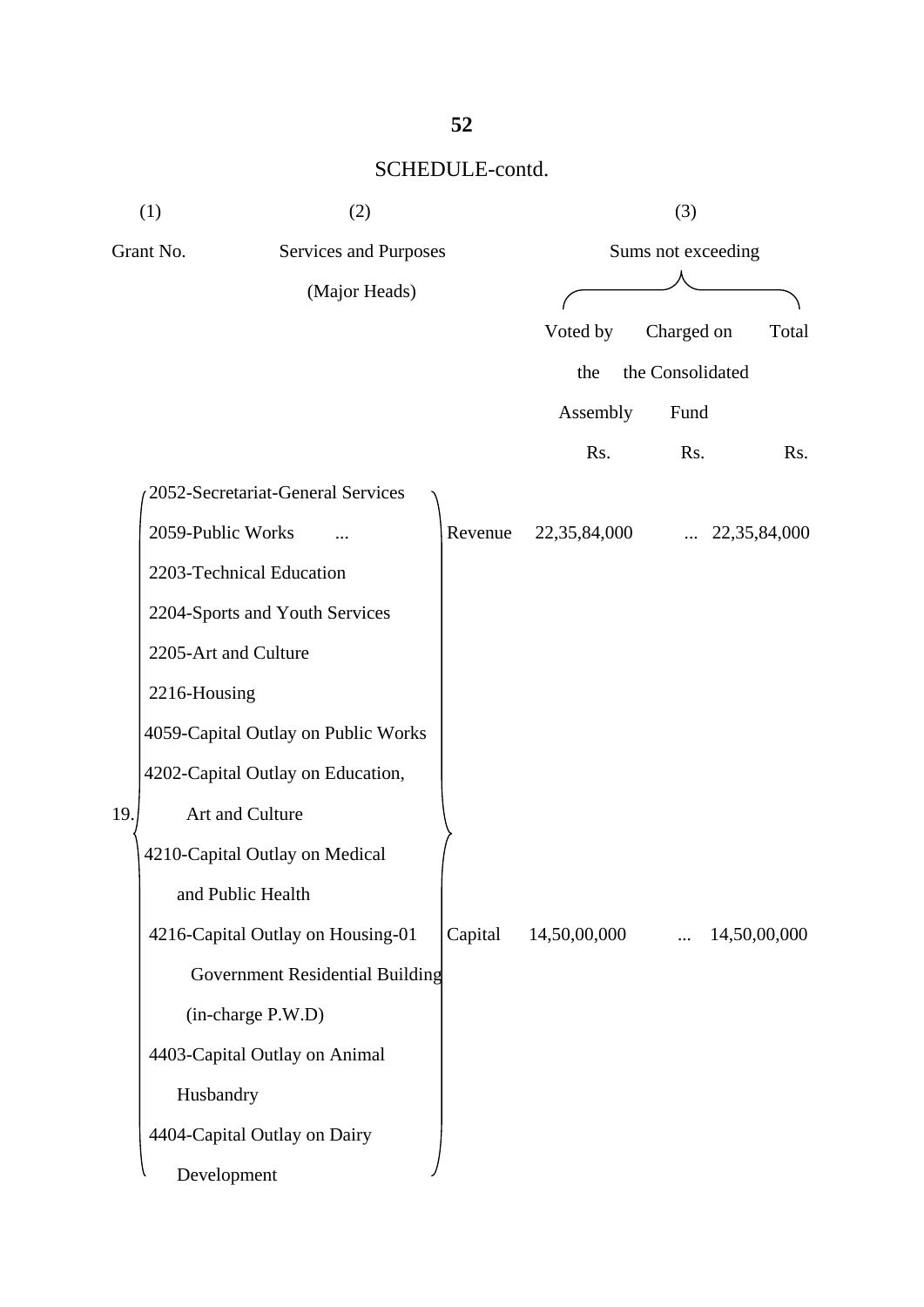|    | (1)<br>(2)                                                                                         |               |         |                        | (3)                |                |  |  |
|----|----------------------------------------------------------------------------------------------------|---------------|---------|------------------------|--------------------|----------------|--|--|
|    | Grant No.<br>Services and Purposes                                                                 |               |         |                        | Sums not exceeding |                |  |  |
|    |                                                                                                    | (Major Heads) |         |                        |                    |                |  |  |
|    |                                                                                                    |               |         | Voted by               | Charged on         | Total          |  |  |
|    |                                                                                                    |               |         | the                    | the Consolidated   |                |  |  |
|    |                                                                                                    |               |         | Assembly               | Fund               |                |  |  |
|    |                                                                                                    |               |         | Rs.                    | Rs.                | Rs.            |  |  |
|    |                                                                                                    |               |         |                        |                    |                |  |  |
|    | 20-2070 Other Administrative Services etc. Revenue<br>4059-Capital Outlay on Public Works JCapital |               |         | 4,94,90,000            |                    | 4,94,90,000    |  |  |
|    | 2075-Miscellaneous General Services                                                                |               |         |                        |                    |                |  |  |
|    | 2202-General Education                                                                             |               |         |                        |                    |                |  |  |
|    | 2203-Technical Education                                                                           |               |         |                        |                    |                |  |  |
|    | 2204-Sports and Youth Services                                                                     |               |         |                        |                    |                |  |  |
|    | 2205-Art and Culture                                                                               |               |         | Revenue 1,04,98,60,000 |                    | 1,04,98,60,000 |  |  |
|    | 2236-Nutrition                                                                                     |               |         |                        |                    |                |  |  |
|    | 3425-Other Scientific Research                                                                     |               |         |                        |                    |                |  |  |
| 21 | 3454-Census, Survey and<br><b>Statistics</b>                                                       |               |         |                        |                    |                |  |  |
|    | 4202-Capital Outlay on Education,                                                                  |               | Capital | 1,30,00,000            |                    | 1,30,00,000    |  |  |
|    | Art and Culture                                                                                    |               |         |                        |                    |                |  |  |
|    | 4204-Capital Outlay on Education,                                                                  |               |         |                        |                    |                |  |  |
|    | Sports, Art and Culture                                                                            |               |         |                        |                    |                |  |  |
|    | 6202-Loans for Education, Art                                                                      |               |         |                        |                    |                |  |  |
|    | and Culture                                                                                        |               |         |                        |                    |                |  |  |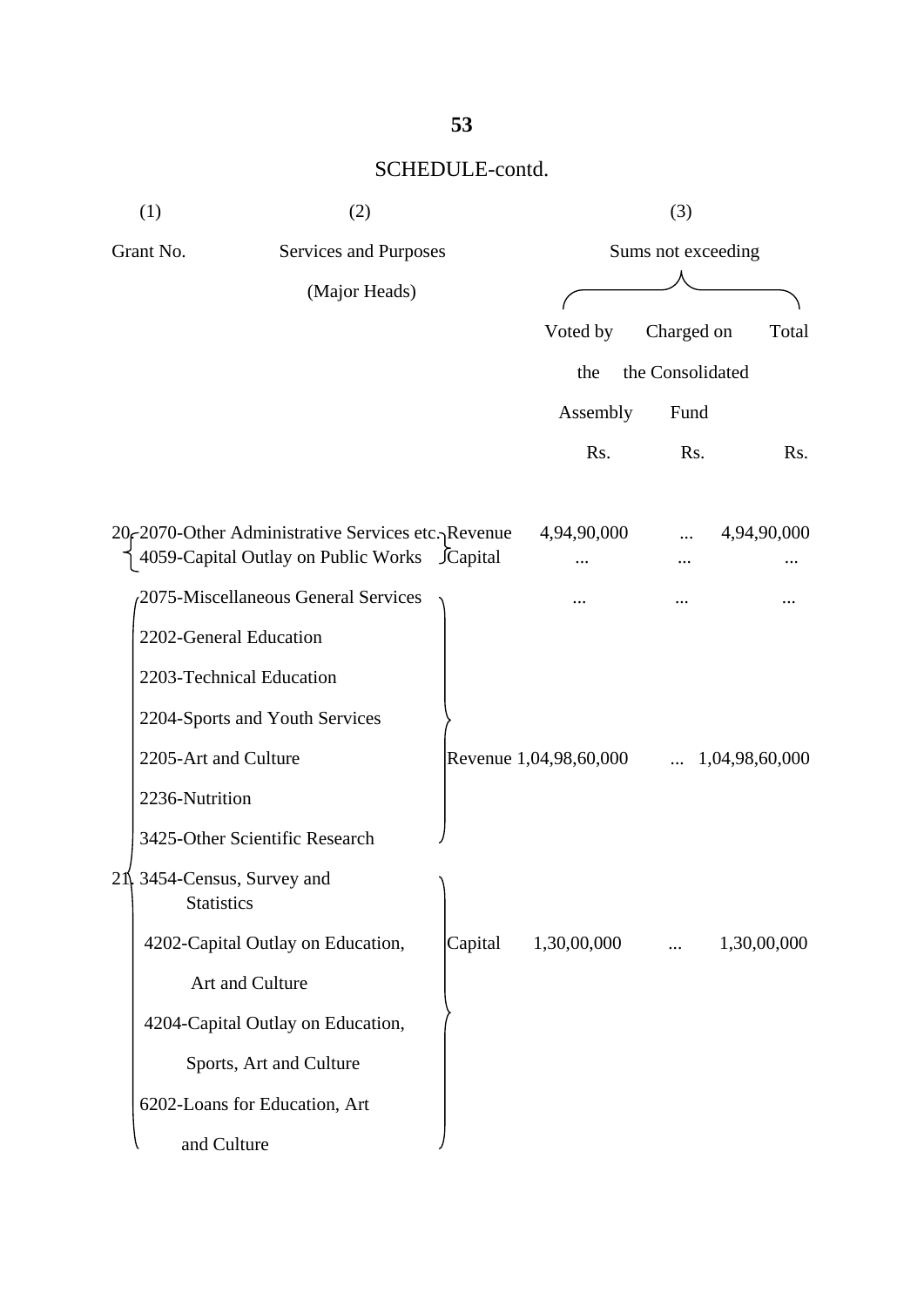|     | (1)                                        | (2)                                                |          |                      | (3)                |                 |
|-----|--------------------------------------------|----------------------------------------------------|----------|----------------------|--------------------|-----------------|
|     | Grant No.                                  | Services and Purposes                              |          |                      | Sums not exceeding |                 |
|     |                                            | (Major Heads)                                      |          |                      |                    |                 |
|     |                                            |                                                    |          | Voted by             | Charged on         | Total           |
|     |                                            |                                                    |          | the                  | the Consolidated   |                 |
|     |                                            |                                                    |          | Assembly             | Fund               |                 |
|     |                                            |                                                    |          | Rs.                  | Rs.                | Rs.             |
|     |                                            | 22 2070-Other Administrative Services etc          |          |                      |                    |                 |
|     | 2216-Housing                               |                                                    | JRevenue | 2,42,40,000          |                    | 2,42,40,000     |
|     |                                            | 23. 2070-Other Administrative Services etc Revenue |          | 72,36,000            |                    | 72,36,000       |
|     |                                            | 24. 2071-Pension and other Retirement              | Revenue  | 7,50,35,000          |                    | 7,50,35,000     |
|     | <b>Benefits</b>                            |                                                    |          |                      |                    |                 |
|     | 25. 2075-Miscellaneous General<br>Services |                                                    | Revenue  | 13,30,000            |                    | 13,30,000       |
|     |                                            | 2210-Medical and Public Health                     |          |                      |                    |                 |
|     | 2211-Family Welfare                        |                                                    |          | Revenue 36,73,86,000 |                    | 36,73,86,000    |
|     |                                            | 4210-Capital Outlay on Medical                     |          |                      |                    |                 |
| 26. | and Public Health                          |                                                    |          |                      |                    |                 |
|     | 4216-Capital Outlay on Family              |                                                    | Capital  | 4,05,00,000          |                    | 4,05,00,000     |
|     | Welfare                                    |                                                    |          |                      |                    |                 |
|     |                                            | 2215-Water Supply and Sanitation                   |          |                      |                    |                 |
|     | 2216-Housing                               |                                                    |          | Revenue 18,12,30,000 |                    | 18, 12, 30, 000 |
|     | 27. 4215-Capital Outlay on Water           | Supply and Sanitation                              |          |                      |                    |                 |
|     |                                            | 4216-Capital Outlay on Housing                     |          | Capital 27,21,50,000 |                    | 27, 21, 50, 000 |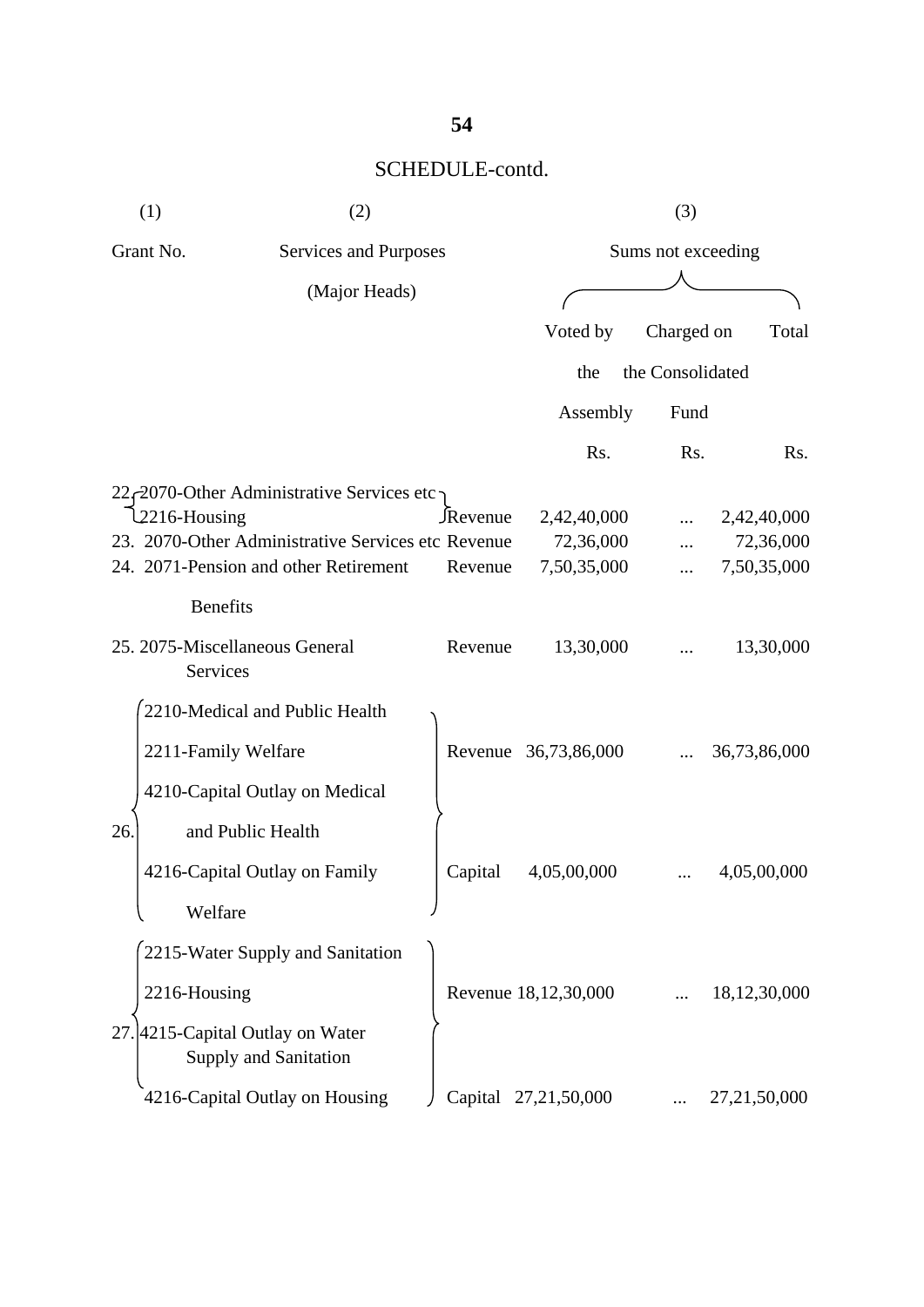| (1)<br>(2)                                          |                                               |  |         | (3)                |                  |             |
|-----------------------------------------------------|-----------------------------------------------|--|---------|--------------------|------------------|-------------|
| Grant No.<br>Services and Purposes<br>(Major Heads) |                                               |  |         | Sums not exceeding |                  |             |
|                                                     |                                               |  |         |                    |                  |             |
|                                                     |                                               |  |         | Voted by           | Charged on       | Total       |
|                                                     |                                               |  |         | the                | the Consolidated |             |
|                                                     |                                               |  |         | Assembly           | Fund             |             |
|                                                     |                                               |  |         | Rs.                | Rs.              | Rs.         |
|                                                     | $-2216$ -Housing                              |  | Revenue | 2,40,85,000        |                  | 2,40,85,000 |
| 28 <sub>5</sub>                                     | 4216-Capital Outlay on Housing                |  |         |                    |                  |             |
|                                                     | 6216-Loans for Housing                        |  | Capital | 1,30,65,000        |                  | 1,30,65,000 |
|                                                     | 29. (2216-Housing                             |  |         |                    |                  |             |
|                                                     | 2217-Urban Development                        |  | Revenue | 8,99,00,000        |                  | 8,99,00,000 |
|                                                     | 4216-Capital Outlay on Housing                |  |         |                    |                  |             |
|                                                     | 4217-Capital Outlay on Urban                  |  | Capital | 3,15,00,000        |                  | 3,15,00,000 |
|                                                     | Development                                   |  |         |                    |                  |             |
| 30.                                                 | 2220-Information and Publicity                |  | Revenue | 1,72,00,000        |                  | 1,72,00,000 |
| 31.                                                 | 2230-Labour and Employment                    |  | Revenue | 3,14,00,000        |                  | 3,14,00,000 |
|                                                     | 3456-Civil Supplies                           |  | Revenue | 1,55,81,000        |                  | 1,55,81,000 |
| 32.                                                 | 4408-Capital Outlay on Food                   |  | Capital |                    | .                |             |
|                                                     | Storage and Warehousing                       |  |         |                    |                  |             |
| 33.                                                 | 2235-Social Security and Welfare              |  | Revenue |                    |                  |             |
|                                                     | 6235-Loans for Social Security<br>and Welfare |  | Capital |                    |                  |             |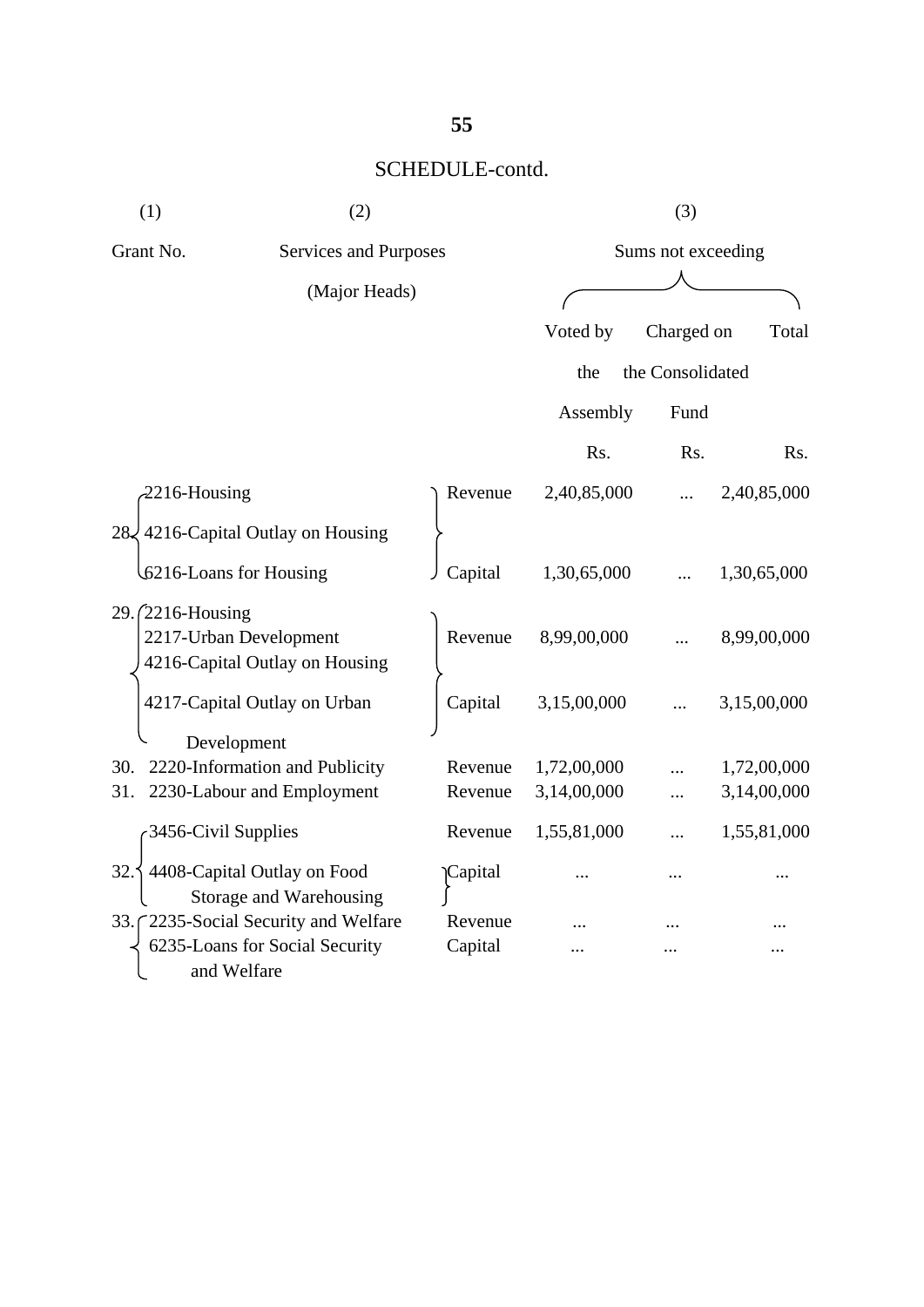|     | (1)<br>(2)                         |                                                                                                    |         | (3)          |                    |              |  |
|-----|------------------------------------|----------------------------------------------------------------------------------------------------|---------|--------------|--------------------|--------------|--|
|     | Grant No.<br>Services and Purposes |                                                                                                    |         |              | Sums not exceeding |              |  |
|     |                                    | (Major Heads)                                                                                      |         |              |                    |              |  |
|     |                                    |                                                                                                    |         | Voted by     | Charged on         | Total        |  |
|     |                                    |                                                                                                    |         | the          | the Consolidated   |              |  |
|     |                                    |                                                                                                    |         |              |                    |              |  |
|     |                                    |                                                                                                    |         | Assembly     | Fund               |              |  |
|     |                                    |                                                                                                    |         | Rs.          | Rs.                | Rs.          |  |
|     |                                    | 2225-Welfare of Scheduled Tribes,                                                                  | Revenue | 13,65,76,000 |                    | 13,65,76,000 |  |
|     | ward Classes                       | Schedule Caste and Other Back-                                                                     |         |              |                    |              |  |
|     |                                    | 2235- Social Security and Welfare                                                                  |         |              |                    |              |  |
| 34. | Works                              | 2236-Nutrition (Social Welfare)<br>4059-Capital Outlay on Public<br>4235--Capital Outlay on Social | Capital | 11,24,000    |                    | 11,24,000    |  |
|     |                                    | Security and Welfare                                                                               |         |              |                    |              |  |
|     |                                    | 35. 2235- Social Security and Welfare<br>36. <sub>2</sub> 075-Miscellaneous General Services       | Revenue | 8,30,000     |                    | 8,30,000     |  |
|     |                                    | 2234-Social Security and Welfare                                                                   | Revenue | 9,85,000     |                    | 9,85,000     |  |
|     | 37. 2250-Other Social Services     |                                                                                                    | Revenue | 40,000       |                    | 40,000       |  |
|     |                                    | 38. 3451-Secretariat Economic Services                                                             | Revenue | 2,43,53,000  |                    | 2,43,53,000  |  |
|     | 39./2425-Co-operation              |                                                                                                    | Revenue | 4,09,95,000  |                    | 4,09,95,000  |  |
|     | 4425-Capital Outlay on             |                                                                                                    |         |              |                    |              |  |
|     | Co-operation                       |                                                                                                    |         |              |                    |              |  |
|     | 4435-Capital Outlay of other       |                                                                                                    | Capital | 4,42,20,000  |                    | 4,42,20,000  |  |
|     |                                    | <b>Agricultural Programmes</b>                                                                     |         |              |                    |              |  |
|     |                                    | .6425-Loans for Co-operation                                                                       |         |              |                    |              |  |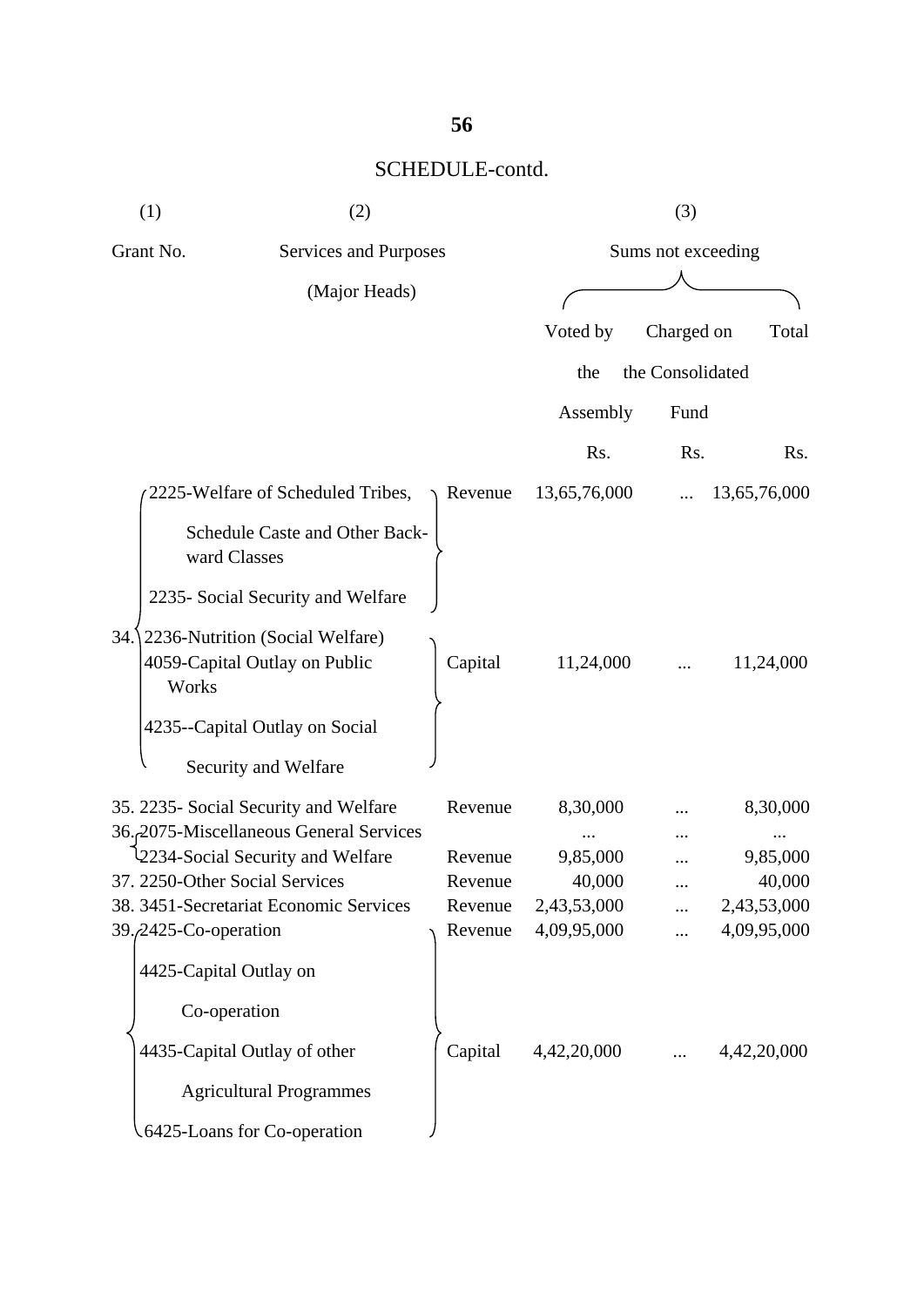| (1)       | (2)                                                                               |         |                     | (3)                |             |
|-----------|-----------------------------------------------------------------------------------|---------|---------------------|--------------------|-------------|
| Grant No. | Services and Purposes                                                             |         |                     | Sums not exceeding |             |
|           | (Major Heads)                                                                     |         |                     |                    |             |
|           |                                                                                   |         | Voted by            | Charged on         | Total       |
|           |                                                                                   |         | the                 | the Consolidated   |             |
|           |                                                                                   |         | Assembly            | Fund               |             |
|           |                                                                                   |         | Rs.                 | Rs.                | Rs.         |
|           | 40. 2552-North Eastern Areas                                                      | Revenue | 48,00,000           |                    | 48,00,000   |
|           | (Special Areas Programme)<br>4552-Capital Outlay on North<br><b>Eastern Areas</b> | Capital | 9,10,00,000         |                    | 9,10,00,000 |
|           | 41. 3454-Census, Surveys and Statistics                                           |         | Revenue 1,37,39,000 |                    | 1,37,39,000 |
|           | $42f$ 2216-Housing<br>3475-Other General Economic<br><b>Services</b>              | Revenue | 55,07,000           |                    | 55,07,000   |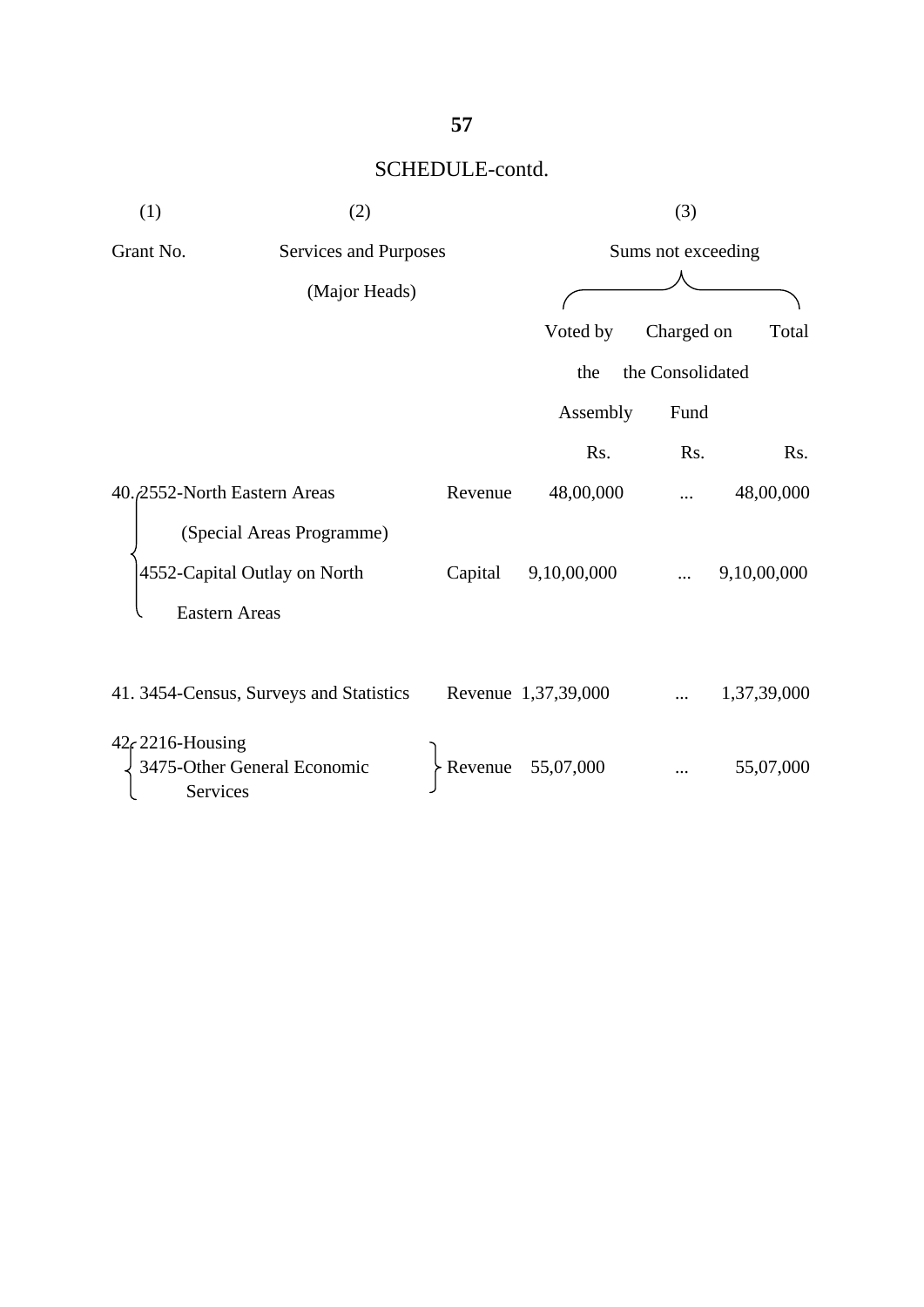| (1)                                                                                                                | (2)                   |         |              | (3)                |              |
|--------------------------------------------------------------------------------------------------------------------|-----------------------|---------|--------------|--------------------|--------------|
| Grant No.                                                                                                          | Services and Purposes |         |              | Sums not exceeding |              |
|                                                                                                                    | (Major Heads)         |         |              |                    |              |
|                                                                                                                    |                       |         | Voted by     | Charged on         | Total        |
|                                                                                                                    |                       |         | the          | the Consolidated   |              |
|                                                                                                                    |                       |         | Assembly     | Fund               |              |
|                                                                                                                    |                       |         | Rs.          | Rs.                | Rs.          |
| 2216-Housing                                                                                                       |                       |         |              |                    |              |
| 2401-Crop Husbandry                                                                                                |                       |         |              |                    |              |
| 2408-Food Storage and Warehousing                                                                                  |                       |         |              |                    |              |
| 2415-Agricultural Research and                                                                                     |                       | Revenue | 41,87,44,000 |                    | 41,87,44,000 |
| Education                                                                                                          |                       |         |              |                    |              |
| 2435-Other Agricultural Programmes                                                                                 |                       |         |              |                    |              |
| 43. 2702-Minor Irrigation<br>2250-Other Social Services<br>2702-Minor Irrigation<br>4216-Capital Outlay on Housing |                       |         |              |                    |              |
| 4401-Capital Outlay on Crop Husban-                                                                                |                       |         |              |                    |              |
| dry                                                                                                                |                       |         |              |                    |              |
| 4416-Investment in Agricultural                                                                                    |                       | Capital | 5,63,00,000  |                    | 5,63,00,000  |
| <b>Financial Institutions</b>                                                                                      |                       |         |              |                    |              |
| 4702-Capital Outlay on Minor Irrigation                                                                            |                       |         |              |                    |              |
| 6401-Loans for Crop Husbandry                                                                                      |                       |         |              |                    |              |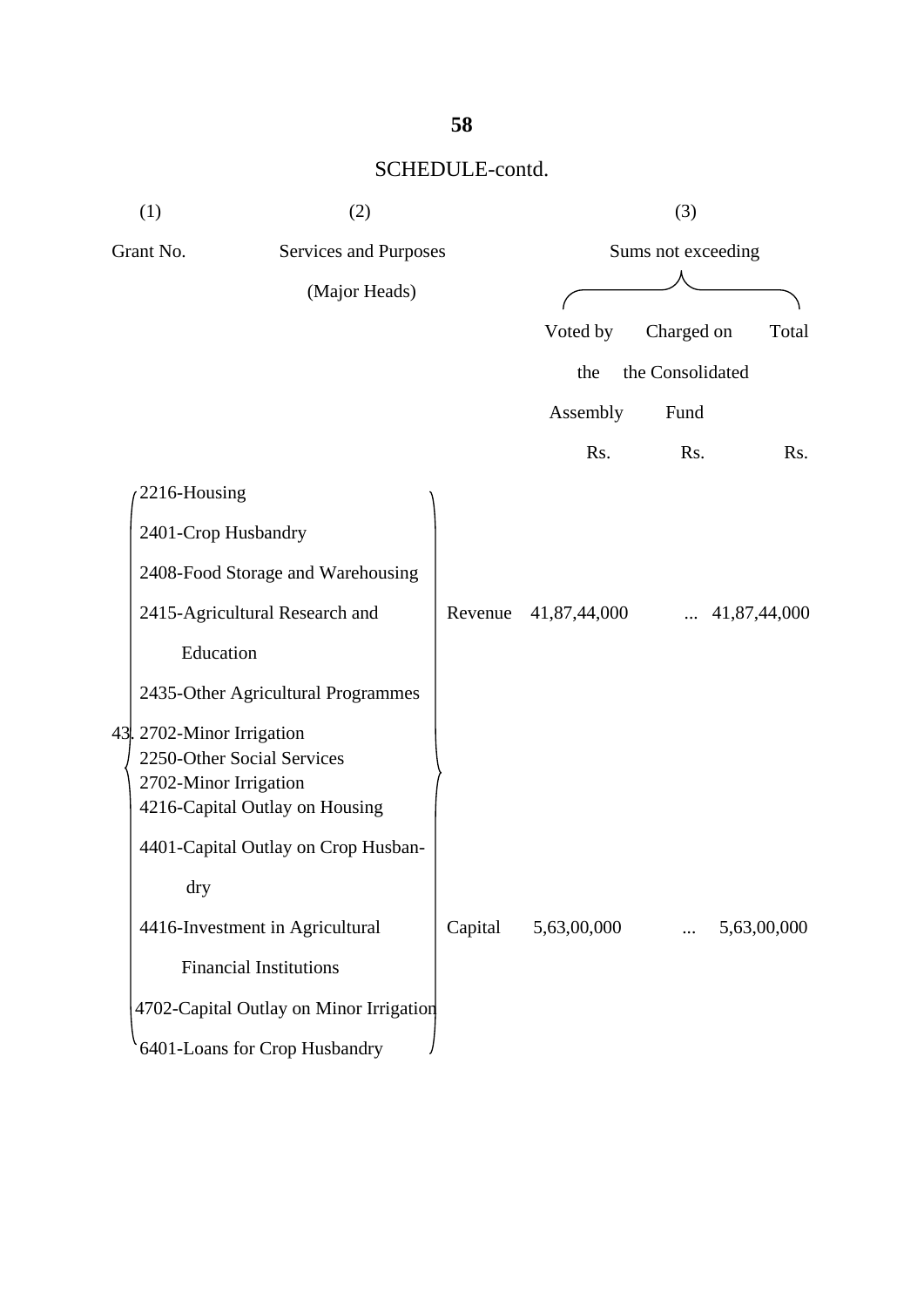| (1)                                | (2)                                                                                                  |         |                      | (3)                |              |
|------------------------------------|------------------------------------------------------------------------------------------------------|---------|----------------------|--------------------|--------------|
| Grant No.<br>Services and Purposes |                                                                                                      |         |                      | Sums not exceeding |              |
|                                    | (Major Heads)                                                                                        |         |                      |                    |              |
|                                    |                                                                                                      |         | Voted by             | Charged on         | Total        |
|                                    |                                                                                                      |         | the                  | the Consolidated   |              |
|                                    |                                                                                                      |         | Assembly             | Fund               |              |
|                                    |                                                                                                      |         | Rs.                  | Rs.                | Rs.          |
| Projects                           | 44./2701-Medium Irrigation-II-Works<br>under Embankment and Drainage<br>Wing P.W.D Medium Irrigation | Revenue | 40,60,000            |                    | 40,60,000    |
| 2711-Flood Control                 |                                                                                                      |         |                      |                    |              |
|                                    | 4701-Capital Outlay on Medium                                                                        |         |                      |                    |              |
| Irrigation                         |                                                                                                      |         |                      |                    |              |
|                                    | 4711-Capital Outlay on Flood                                                                         | Capital | 3,58,00,000          |                    | 3,58,00,000  |
|                                    | <b>Control Projects</b>                                                                              |         |                      |                    |              |
| 2216-Housing                       |                                                                                                      |         |                      |                    |              |
|                                    | 2402-Soil and Water Conservation                                                                     |         | Revenue 15,75,01,000 |                    | 15,75,01,000 |
| 45<br>Education                    | 2415-Agricultural Research and                                                                       |         |                      |                    |              |
|                                    | 46. 2501-Special Programmes for Rural<br>Development                                                 | Revenue | 3,22,30,000          |                    | 3,22,30,000  |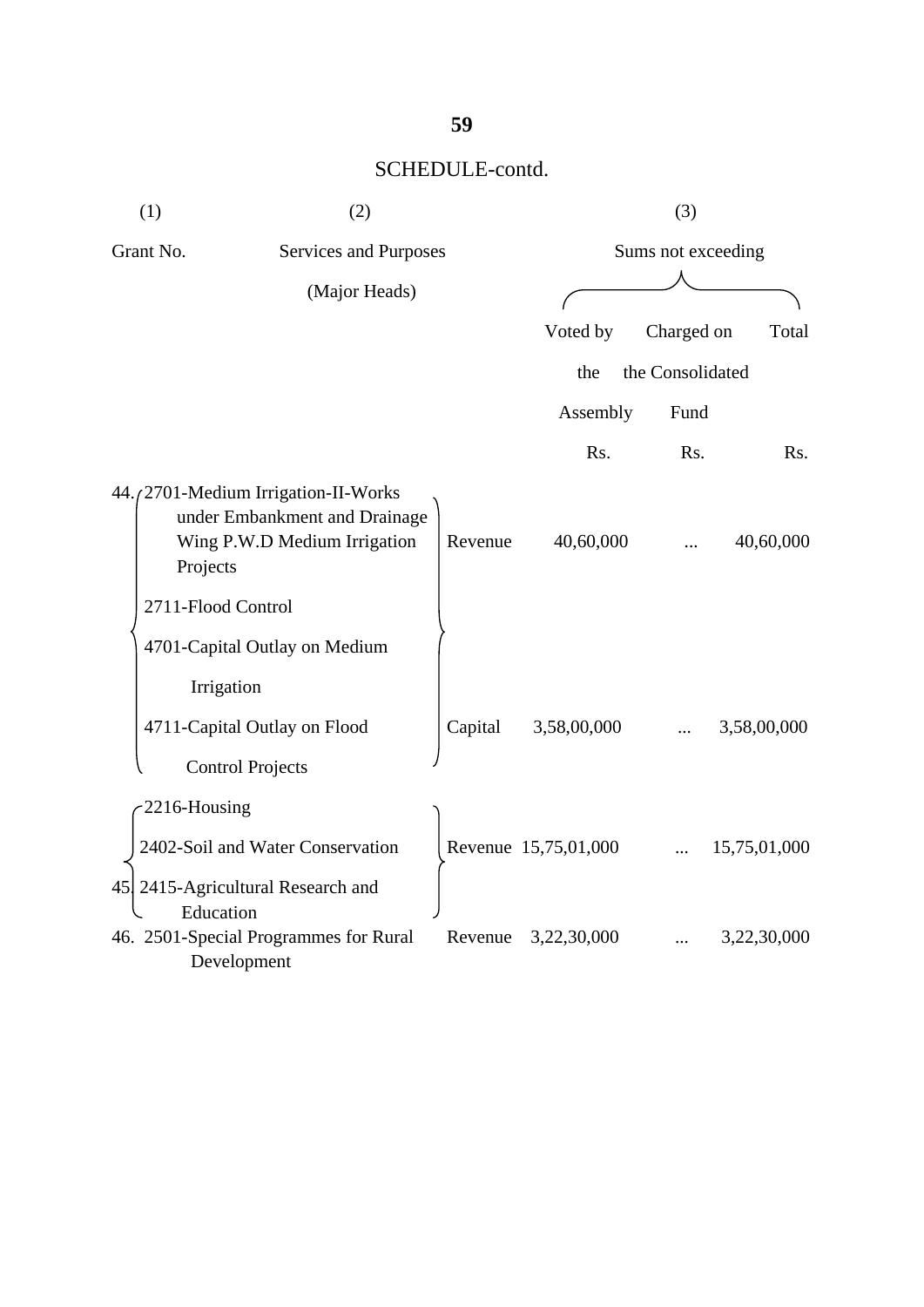|     | (1)<br>(2)                                                                    |         |                     | (3)                |              |
|-----|-------------------------------------------------------------------------------|---------|---------------------|--------------------|--------------|
|     | Grant No.<br>Services and Purposes                                            |         |                     | Sums not exceeding |              |
|     | (Major Heads)                                                                 |         |                     |                    |              |
|     |                                                                               |         | Voted by            | Charged on         | Total        |
|     |                                                                               |         | the                 | the Consolidated   |              |
|     |                                                                               |         | Assembly            | Fund               |              |
|     |                                                                               |         | Rs.                 | Rs.                | Rs.          |
|     | 2216-Housing                                                                  |         |                     |                    |              |
|     | 2403-Animal Husbandry                                                         |         |                     |                    |              |
|     | 2415-Agricultural Research and                                                | Revenue | 11,97,98,000        |                    | 11,97,98,000 |
|     | Education                                                                     |         |                     |                    |              |
| 47. | 4059-Capital Outlay on Public                                                 |         |                     |                    |              |
|     | Works                                                                         |         |                     |                    |              |
|     | 4403-Capital Outlay on Animal                                                 | Capital | 2,00,000            |                    | 2,00,000     |
|     | Husbandry                                                                     |         |                     |                    |              |
|     | 6403-Loans for Animal Husbandry                                               |         |                     |                    |              |
|     | 2216-Housing                                                                  |         |                     |                    |              |
|     | 48. 2404-Dairy Development<br>2415-Agricultural Research and<br>Education     |         | Revenue 2,21,32,000 |                    | 2,21,32,000  |
|     | 2216-Housing                                                                  |         |                     |                    |              |
|     | 2405-Fisheries                                                                |         |                     |                    |              |
| 49. | 2415-Agricultural Research and<br>Education<br>4216-Capital Outlay on Housing |         | Revenue 2,72,30,000 |                    | 2,72,30,000  |
|     | 4405-Capital Outlay on Fisheries                                              | Capital | 8,00,000            |                    | 8,00,000     |

# **60**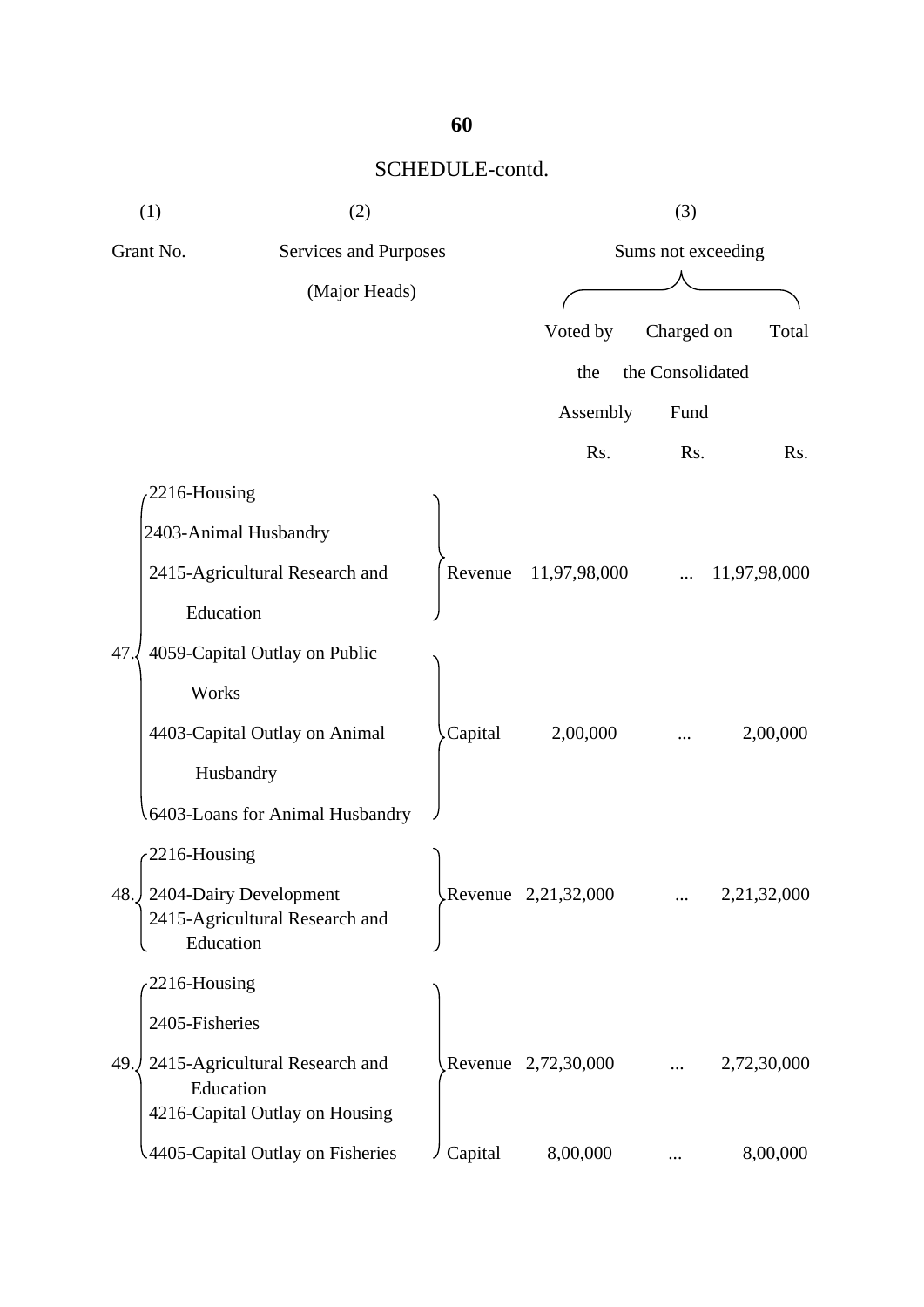|              | (1)                          | (2)                             |         |                      |  | (3)              |  |              |
|--------------|------------------------------|---------------------------------|---------|----------------------|--|------------------|--|--------------|
|              | Grant No.                    | Services and Purposes           |         | Sums not exceeding   |  |                  |  |              |
|              |                              | (Major Heads)                   |         |                      |  |                  |  |              |
|              |                              |                                 |         | Voted by             |  | Charged on       |  | Total        |
|              |                              |                                 |         | the                  |  | the Consolidated |  |              |
|              |                              |                                 |         | Assembly             |  | Fund             |  |              |
|              |                              |                                 |         | Rs.                  |  | Rs.              |  | Rs.          |
|              | 2406-Forestry and Wild Life  |                                 |         |                      |  |                  |  |              |
| 50.          | Education                    | 2415-Agricultural Research and  | Revenue | 17,75,50,000         |  |                  |  | 17,75,50,000 |
|              |                              | 4406-Capital Outlay on Forestry | Capital | 25,00,000            |  |                  |  | 25,00,000    |
|              | and Wild Life                |                                 |         |                      |  |                  |  |              |
|              | 2216-Housing                 |                                 |         | Revenue 22,65,61,000 |  |                  |  | 22,65,61,000 |
|              | 2236-Nutrition               |                                 |         |                      |  |                  |  |              |
|              | 2401-Crop Husbandry          |                                 |         |                      |  |                  |  |              |
|              | 2501-Special Programmes for  |                                 |         |                      |  |                  |  |              |
|              | <b>Rural Development</b>     |                                 |         |                      |  |                  |  |              |
|              | 2505-Rural Employment        |                                 |         |                      |  |                  |  |              |
| $51\sqrt{ }$ | Programmes                   | 2515-Other Rural Development    |         |                      |  |                  |  |              |
|              |                              | 2216-Capital Outlay on Housing  |         |                      |  |                  |  |              |
|              | 4515-Capital Outlay on Rural |                                 | Capital | 1,32,80,000          |  | $\cdots$         |  | 1,32,80,000  |
|              | Development                  |                                 |         |                      |  |                  |  |              |
|              | 6515-Loans for other Rural   |                                 |         |                      |  |                  |  |              |
|              |                              | <b>Development Programmes</b>   |         |                      |  |                  |  |              |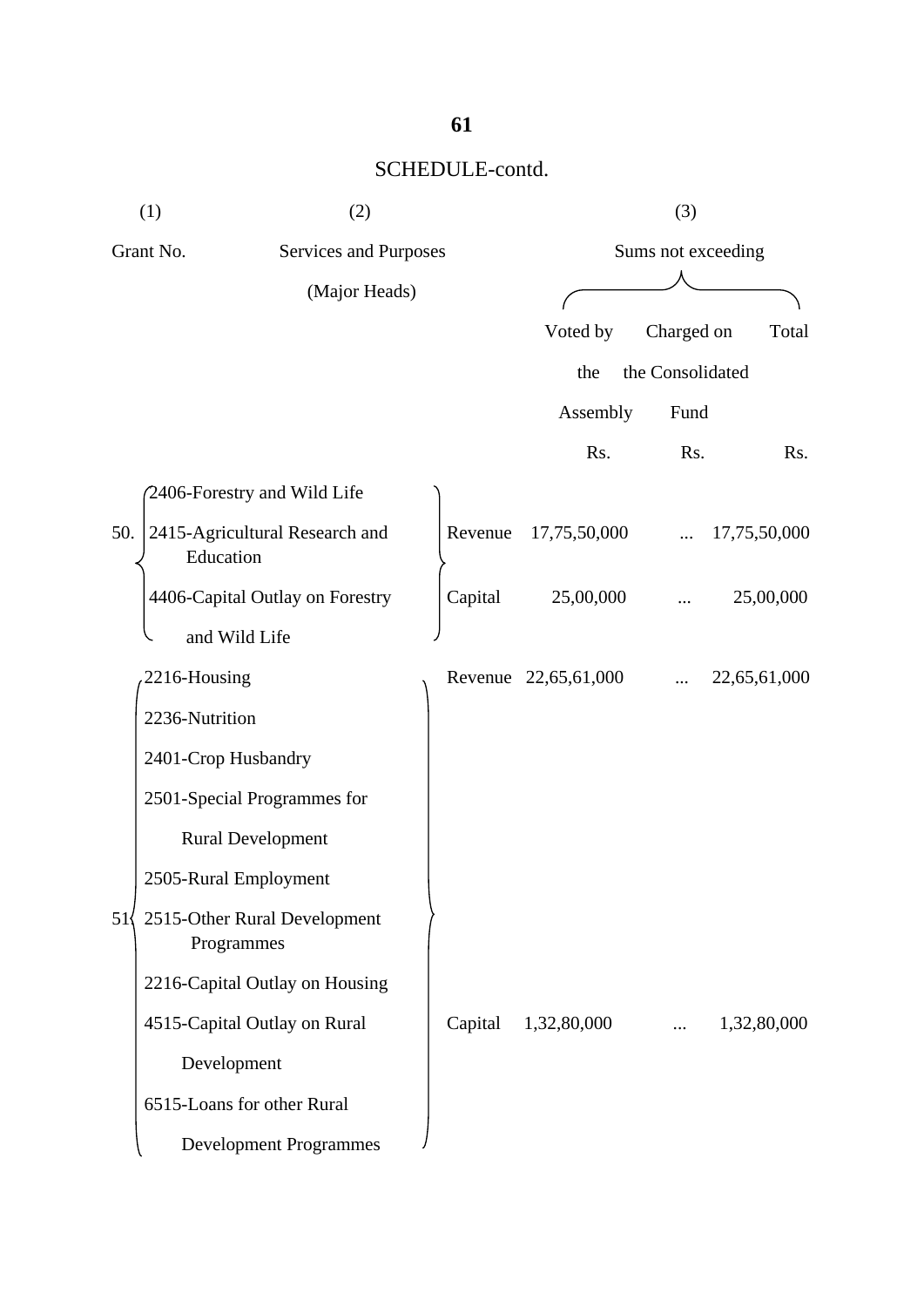| (1)<br>(2) |                                                                                                          |                                     |         | (3)                 |                  |             |
|------------|----------------------------------------------------------------------------------------------------------|-------------------------------------|---------|---------------------|------------------|-------------|
|            | Grant No.                                                                                                | Services and Purposes               |         | Sums not exceeding  |                  |             |
|            |                                                                                                          | (Major Heads)                       |         |                     |                  |             |
|            |                                                                                                          |                                     |         | Voted by            | Charged on       | Total       |
|            |                                                                                                          |                                     |         | the                 | the Consolidated |             |
|            |                                                                                                          |                                     |         | Assembly            | Fund             |             |
|            |                                                                                                          |                                     |         | Rs.                 | Rs.              | Rs.         |
|            | 2582-Industries                                                                                          |                                     | Revenue | 1,29,00,000         |                  | 1,29,00,000 |
| 52.        | 4854-Capital Outlay on Cement                                                                            | and Non-Metallic Mineral            |         |                     |                  |             |
|            | 4885- Capital Outlay on Industries                                                                       |                                     |         |                     |                  |             |
|            | and Minerals                                                                                             |                                     |         |                     |                  |             |
|            |                                                                                                          | 6885-Loans for other Industries and |         |                     |                  |             |
|            | Minerals                                                                                                 |                                     | Capital | 7,50,00,000         |                  | 7,50,00,000 |
|            | 2216-Housing                                                                                             |                                     |         |                     |                  |             |
|            | 2851-Village and Small Industries                                                                        |                                     | Revenue | 4,28,10,000         |                  | 4,28,10,000 |
| 53.        | 4851-Capital Outlay on Village<br>and Small Industries<br>6851-Loans for Village and Small<br>Industries |                                     | Capital | 10,90,000           |                  | 10,90,000   |
|            | 2216-Housing                                                                                             |                                     |         |                     |                  |             |
|            | 2851-Village and Small Industries                                                                        |                                     |         | Revenue 7,10,53,000 |                  | 7,10,53,000 |
|            | 4216-Capital Outlay on Housing                                                                           |                                     |         |                     |                  |             |
| 54         | 4851-Capital Outlay on Village<br>and Small Industries<br>6851-Loans for Village and Small<br>Industries |                                     | Capital | 1,59,00,000         |                  | 1,59,00,000 |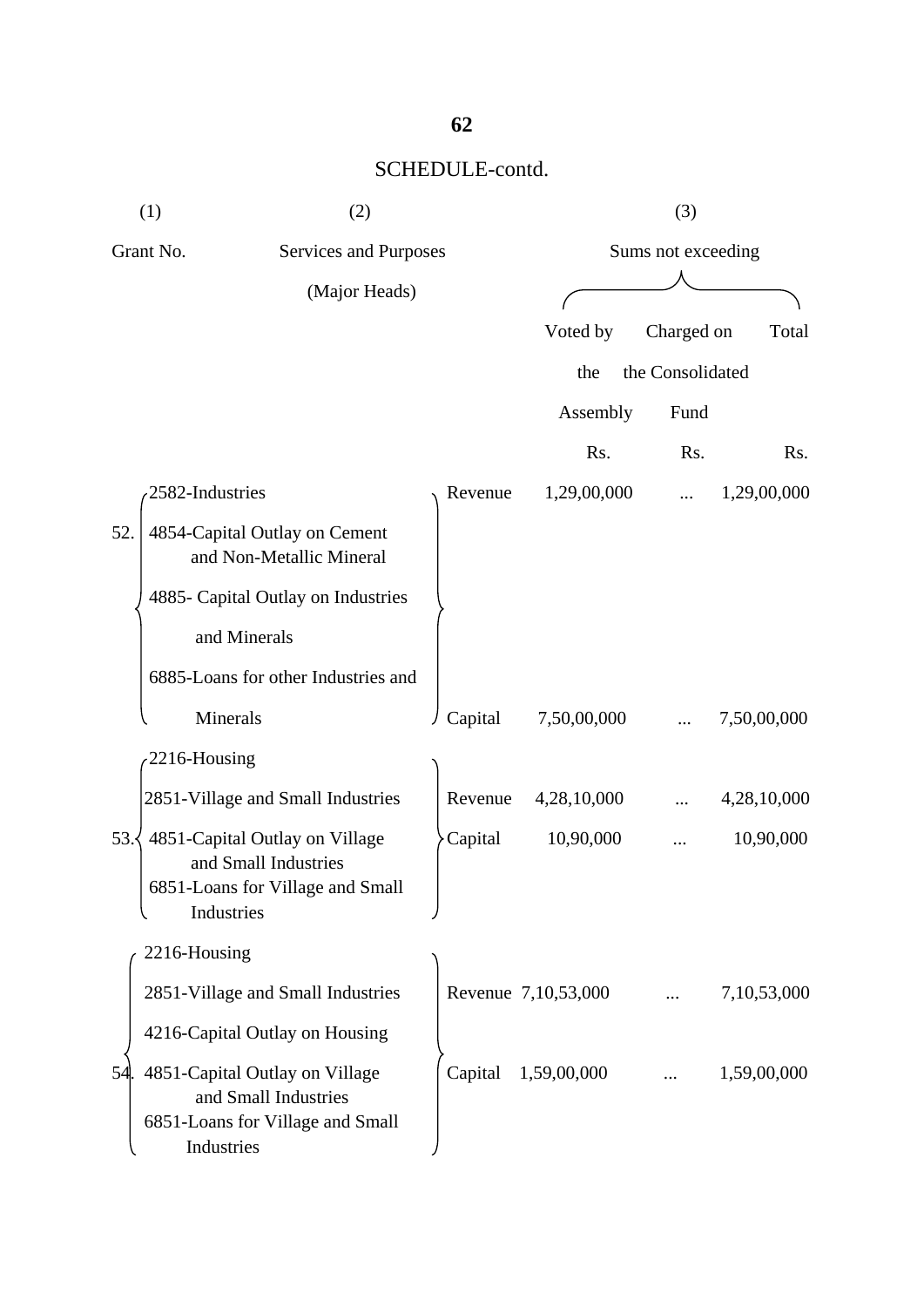| (1)                                         | (2)                                                             |         | (3)                |                  |              |  |
|---------------------------------------------|-----------------------------------------------------------------|---------|--------------------|------------------|--------------|--|
| Grant No.                                   | Services and Purposes                                           |         | Sums not exceeding |                  |              |  |
|                                             | (Major Heads)                                                   |         |                    |                  |              |  |
|                                             |                                                                 |         | Voted by           | Charged on       | Total        |  |
|                                             |                                                                 |         | the                | the Consolidated |              |  |
|                                             |                                                                 |         |                    |                  |              |  |
|                                             |                                                                 |         | Assembly           | Fund             |              |  |
|                                             |                                                                 |         | Rs.                | Rs.              | Rs.          |  |
|                                             |                                                                 |         |                    |                  |              |  |
|                                             | 2853-Non-Ferrous Mining and                                     | Revenue | 2,18,00,000        |                  | 2,18,00,000  |  |
|                                             | Metallurgical Industries                                        |         |                    |                  |              |  |
| 55                                          | 4216-Capital Outlay on Housing<br>4853-Capital Outlay on Mining | Capital | 1,52,00,000        |                  | 1,52,00,000  |  |
|                                             | and Metallurgical                                               |         |                    |                  |              |  |
| 3054-Roads and Bridges                      |                                                                 | Revenue | 25,95,00,000       |                  | 25,95,00,000 |  |
| 56.                                         | 5054-Capital Outlay on Roads                                    | Capital | 52,07,00,000       |                  | 52,07,00,000 |  |
|                                             | and Bridges                                                     |         |                    |                  |              |  |
| 3452-Tourism                                |                                                                 | Revenue | 1,28,00,000        |                  | 1,28,00,000  |  |
|                                             | 4059-Capital Outlay on Public                                   |         |                    |                  |              |  |
| Works                                       |                                                                 |         |                    |                  |              |  |
| $57\sqrt{5275}$ -Capital Outlay on other    |                                                                 | Capital | 2,65,00,000        |                  | 2,65,00,000  |  |
|                                             | <b>Communication Services</b>                                   |         |                    |                  |              |  |
|                                             | 5452-Capital Outlay on Tourism                                  |         |                    |                  |              |  |
| 7452-Loans for Tourism                      |                                                                 |         |                    |                  |              |  |
|                                             | 58. 3606-Aid Materials and Equipments                           | Revenue |                    |                  |              |  |
| 59. 5465-Investment in General              |                                                                 | Capital |                    |                  |              |  |
|                                             | <b>Financial and Training</b>                                   |         |                    |                  |              |  |
| Institutions                                |                                                                 |         |                    |                  |              |  |
| 60.7610-Loans to Government<br>Servants etc |                                                                 | Capital | 6,50,00,000        |                  | 6,50,00,000  |  |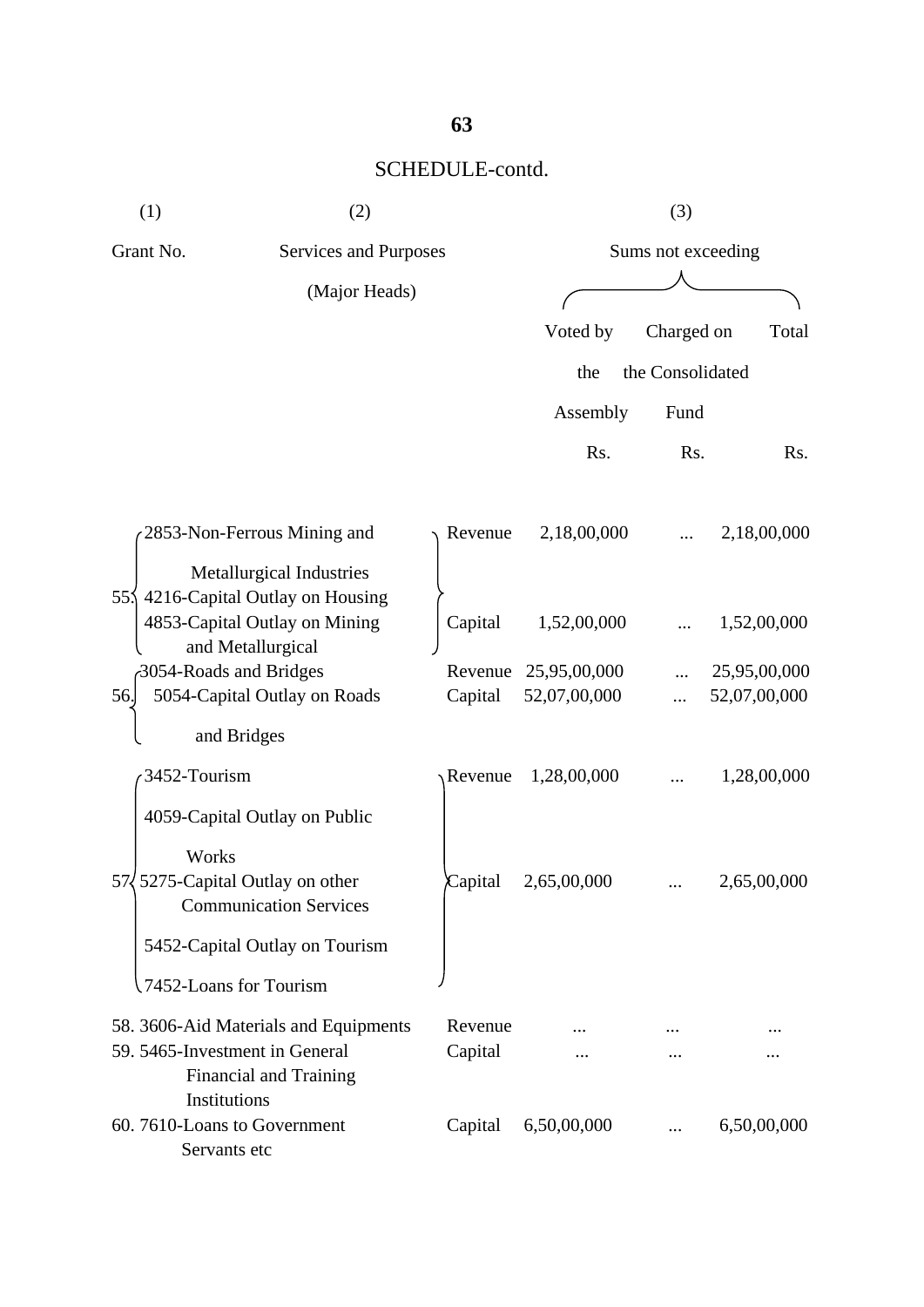| (1)                             | (2)                                                       |         |                                          | (3)              |                                    |
|---------------------------------|-----------------------------------------------------------|---------|------------------------------------------|------------------|------------------------------------|
| Grant No.                       | Services and Purposes                                     |         | Sums not exceeding                       |                  |                                    |
|                                 | (Major Heads)                                             |         |                                          |                  |                                    |
|                                 |                                                           |         | Voted by                                 | Charged on       | Total                              |
|                                 |                                                           |         | the                                      | the Consolidated |                                    |
|                                 |                                                           |         | Assembly                                 | Fund             |                                    |
|                                 |                                                           |         | Rs.                                      | Rs.              | Rs.                                |
| 61.7615-Miscellaneous Loans     |                                                           | Capital |                                          |                  |                                    |
| 62. 7810-Inter-State Settlement |                                                           | Capital |                                          |                  |                                    |
|                                 | 63. 7999-Appropriation to Contingency                     | Capital | .                                        |                  |                                    |
| Fund                            |                                                           |         |                                          |                  |                                    |
| 2049-Interest Payments          |                                                           | Revenue |                                          |                  | $\ldots$ 41,44,89,600 41,44,89,600 |
|                                 | 6003-Internal Debt. Of the State                          | Capital |                                          |                  | $\ldots$ 42,43,21,000 42,43,21,000 |
| Government                      |                                                           |         |                                          |                  |                                    |
|                                 | 6004-Loans and Advances from<br>the Central Government    | Capital |                                          |                  | $\ldots$ 13,38,30,000 13,38,30,000 |
|                                 | 2048-Appropriation for Reduction<br>or Avoidance of Debt. | Revenue |                                          |                  |                                    |
|                                 | 2051-Public Service Commission                            | Revenue |                                          | 35,30,000        | 35,30,000                          |
|                                 | Total                                                     |         | 679,15,55,000 98,82,20,600 777,97,75,000 |                  |                                    |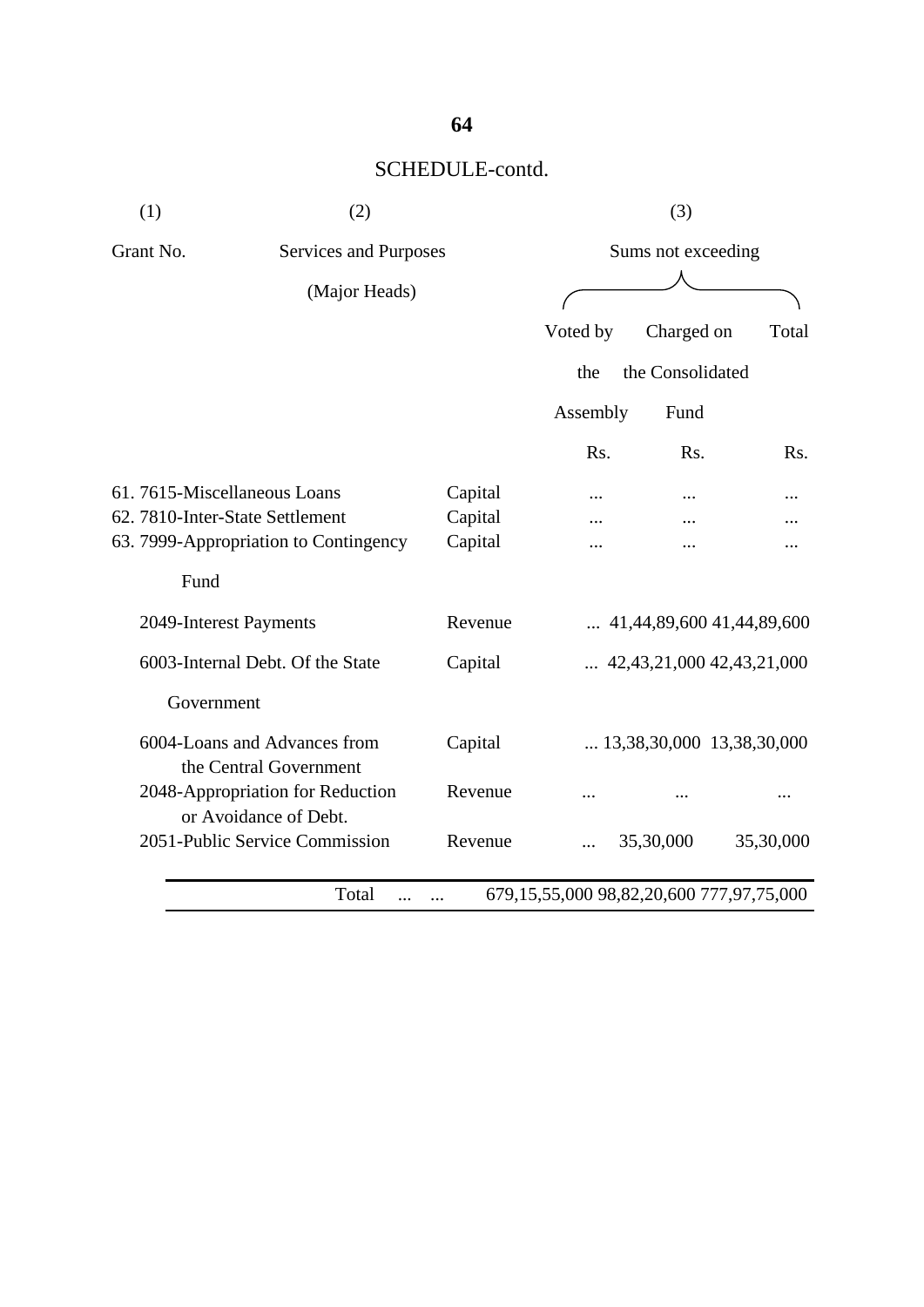#### MEGHALAYA ACT 5 OF 1994

#### The Meghalaya Finance Act, 1994

(As passed by the Meghalaya Legislative Assembly)

(Received the Assent of the Government on the  $18<sup>th</sup>$  May, 1994)

(Published in the *Gazette of Meghalaya*, Extraordinary, issue dated 18<sup>th</sup> May, 1994)

An

Act

#### **To give effect to the financial proposals of the Government of Meghalaya for the Financial Year 1994-95**

Be it enacted by the Legislature of the State of Meghalaya in the Forty-fifth Year of the Republic of India as follows:-

#### **CHAPTER-I**

#### **Preliminary**

| Short title and | (1) This Act may be called the Meghalaya Finance Act,       |
|-----------------|-------------------------------------------------------------|
| Commencement    | 1994.                                                       |
|                 | (2) It shall be deemed to have come into force on the first |

ed to have come into force on the first day of April 1994

#### **CHAPTER-II**

#### **Tax on Petroleum and Petroleum Products**

Amendment of Section 2 In Section 3 of the Meghalaya (Sales of Petroleum and 3 of Act IX of 1956 Petroleum Products including Motor Spirit and Lubricants) Taxation Act (Assam Act IX of 1956 as adapted and amended by Meghalaya), in sub-section (1)-

- (a) For items (i), (ii), (iii), (iv) and (v) the following shall be substituted namely-
- "(i) Motor spirit including Petrol (but ... Five paise excluding motor spirit used as fuel in the rupee. for aircrafts, diesel oil and other internal combustion oil). "(ii) Lubricants ... Five paise

in the rupee.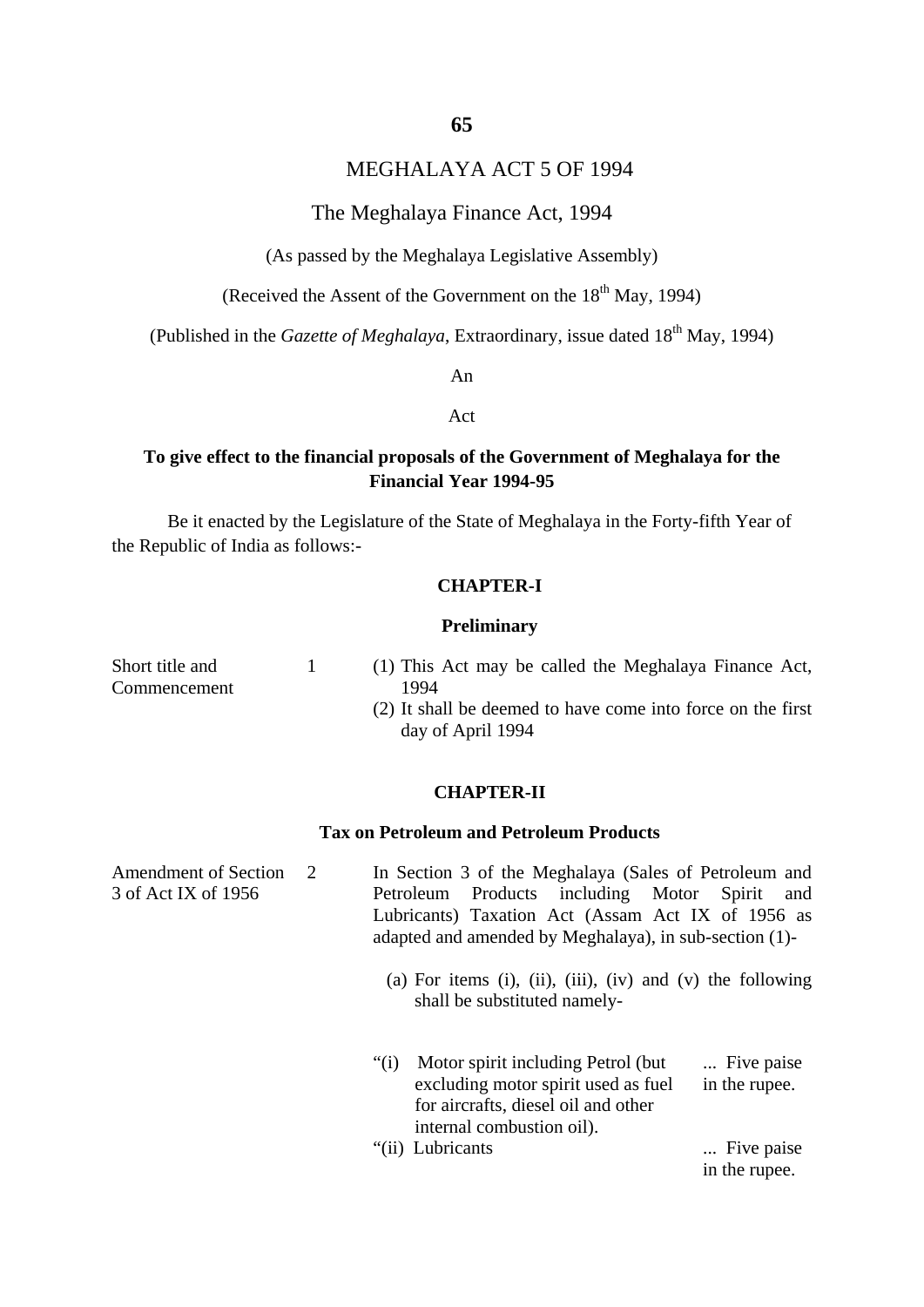#### **66**

"(iii) Diesel oil and other internal ... Four paise combustion oils but excluding petrol. r and the state of the state of the state of the state of the state of the state of the state of the state of the state of the state of the state of the state of the state of the state of the state of the state of the stat n the "(v) crude oil rupee.

- ... One paise in the rupee".
	- (b) After the existing item (vii), the following new items (viii) and (ix) shall be added, namely-

"(viii) Motor spirit used as fuel for air ... twenty craft including aviation turbine fuel paise in the rupee". "(ix) polyester staple fibre (PSF) and ... one paise dimethyle tetraphthalate (BMT) acrylic in the fibre rupee"

#### **CHAPTER-III**

#### **PURCHAES TAX**

- Amendment of section 3 In the Meghalaya Purchase Tax Act (Assam Act XIX of 3 of Act XIX of 1967 1967 and adapted and amended by Meghalaya)
	- i) In section 3, sub-section (2), after the existing proviso, the following shall be added as a new proviso, namely-

 "Provided further that no tax shall be leviable where the last purchase of the taxable goods by a dealer is for sale by him to consumptors within the State".

- ii) In the Schedule thereto-
	- (a) Against item 5, for the figure and words "50 paise per rupee value" the figure and words "60 paise per rupee value" shall be substituted.
	- (b) After the existing item 10, the following shall be added as new item 11, namely-

 "11. Lime and Lime-stane ... 10 paise in the rupee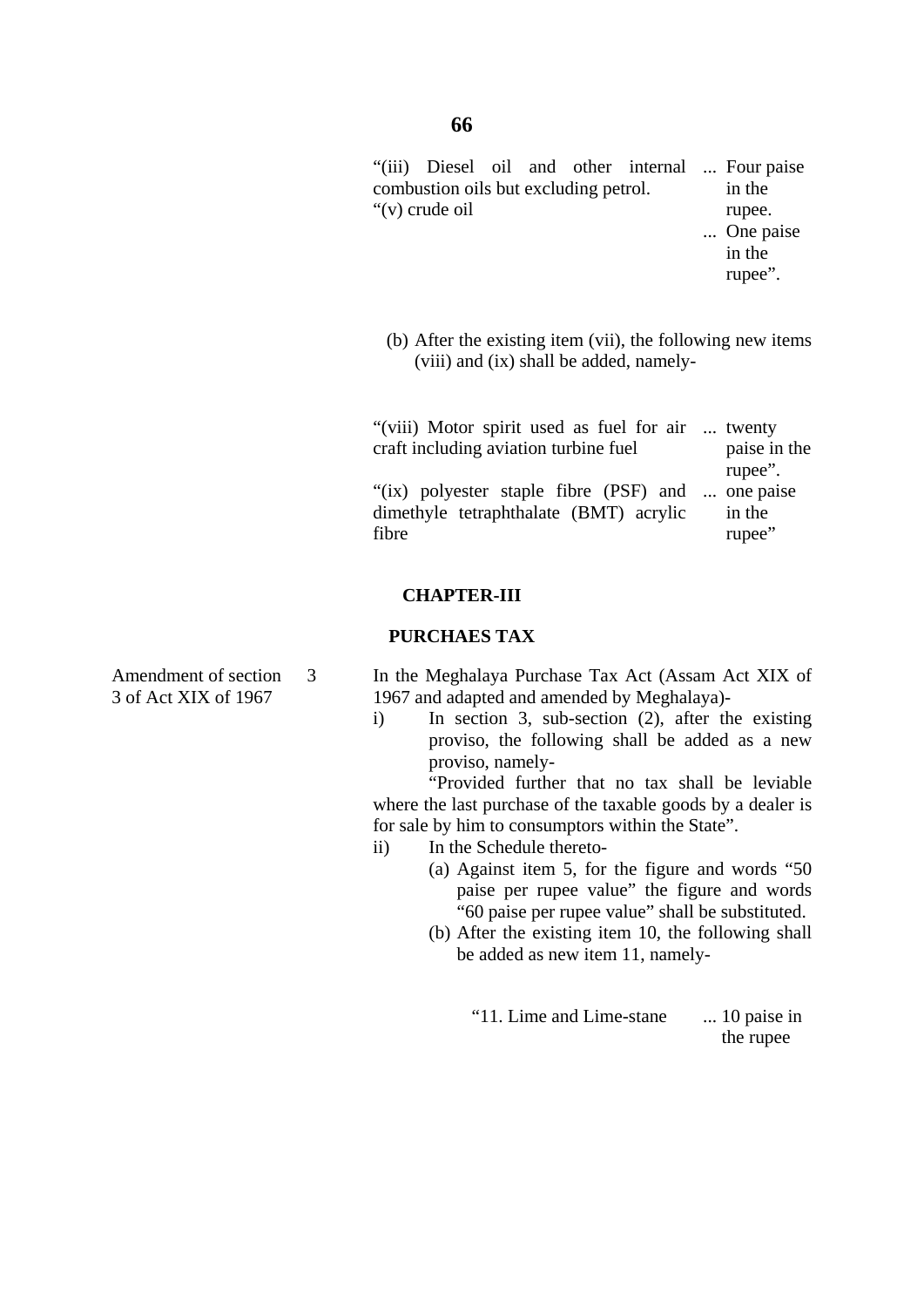#### **CHAPTER-IV**

#### **Tax on Luxuries**

Amendment of section 4 In the Meghalaya Tax on Luxuries (Hotels and Lodging 3 of Act 8 of 1991 Houses) Act, 1991, in sub-section (1) of section 3, against-

- i) Item (b), for the figure and words "10 percent" the figure and words "5 percent";
- ii) Item (c), for the figure and words " $12 \frac{1}{2}$ percent", the figure and words "6 ½ percent";
- iii) Item (d), for the figure and words "15 percent", the figure and words "7 ½ percent";
- iv) Item (e) for the figure and words " $17 \frac{1}{2}$ percent", the figure and words "9 percent".
- v) Item (f), for the figure and words "20 percent", the figure and words "10 percent", shall be substituted.

#### **CHAPTER-V**

#### **Tax on Motor Vehicles**

Amendment of Part A 3 In Part A of the Schedule to the Meghalaya Motor of the Schedule to Act Vehicles Taxation Act (Assam Act IX of 1936 as IX of 1936 adapted by Meghalaya) hereinafter referred to as the principal Act)-

> (a) In Article IIIB, for items (ii) and (iii), the following shall be substituted, namely-

"(ii) An additional tax of each person 32 8 in excess of six which a vehicle is designed to carry. "(iii) An additional tax for every  $\frac{1}{2}$  76 19" metric tonnes or part thereof of authorised load of goods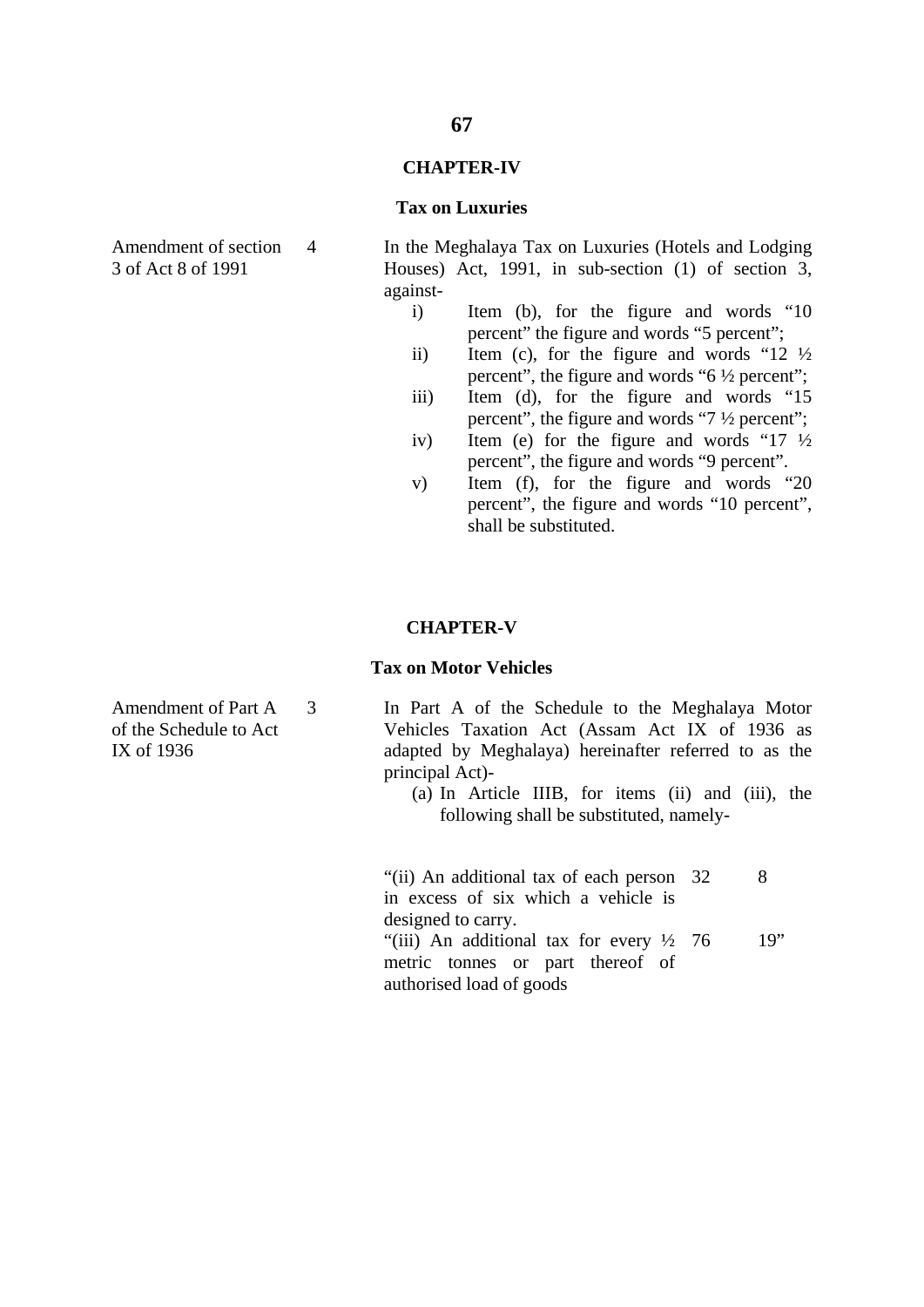|   | (b) In Article III C, for items (i), (ii) and (iii), the<br>following shall be substituted, namely-                   |                  |                 |
|---|-----------------------------------------------------------------------------------------------------------------------|------------------|-----------------|
|   | "(i) Not exceeding 2 metric tonnes in<br>weight                                                                       | - 96             | 24              |
|   | "(ii) Exceeding 2 metric tonnes but not<br>exceeding $31/2$<br>metric<br>tonnes<br>in<br>weight.                      | -192             | 48              |
|   | "(iii) Exceeding 31/2 metric tonnes in<br>weight                                                                      | 380              | 95"             |
|   | (c) In Article III D, for items (i), (ii) and (iii), the<br>following shall be substituted, namely-                   |                  |                 |
|   | "(i) Light trailer<br>"(ii) Medium trailer<br>"(iii) Heavy trailer                                                    | 96<br>172<br>380 | 24<br>43<br>95" |
|   | (d) In Article III E, for items $(i)$ , $(ii)$ and $(iii)$ , the<br>following shall be substituted, namely-           |                  |                 |
|   | "(i) Light (not exceeding 3 metric<br>tonnes in weight)                                                               | 96               | 24              |
|   | "(ii) Medium (exceeding 3 metric<br>tonnes but not exceeding 5 metric                                                 | 192              | 48              |
|   | tonnes)<br>"(iii) Heavy (exceeding 5 metric 380<br>tonnes)                                                            |                  | 95"             |
| 6 | In Part B of the Schedule to the Principal Act.                                                                       |                  |                 |
|   | (a) In Article Iv A, for items (i), (ii), (iii), (iv) and (v),<br>the following shall be substituted and thereafter a |                  |                 |

new item (vi) shall be added namely-

**68**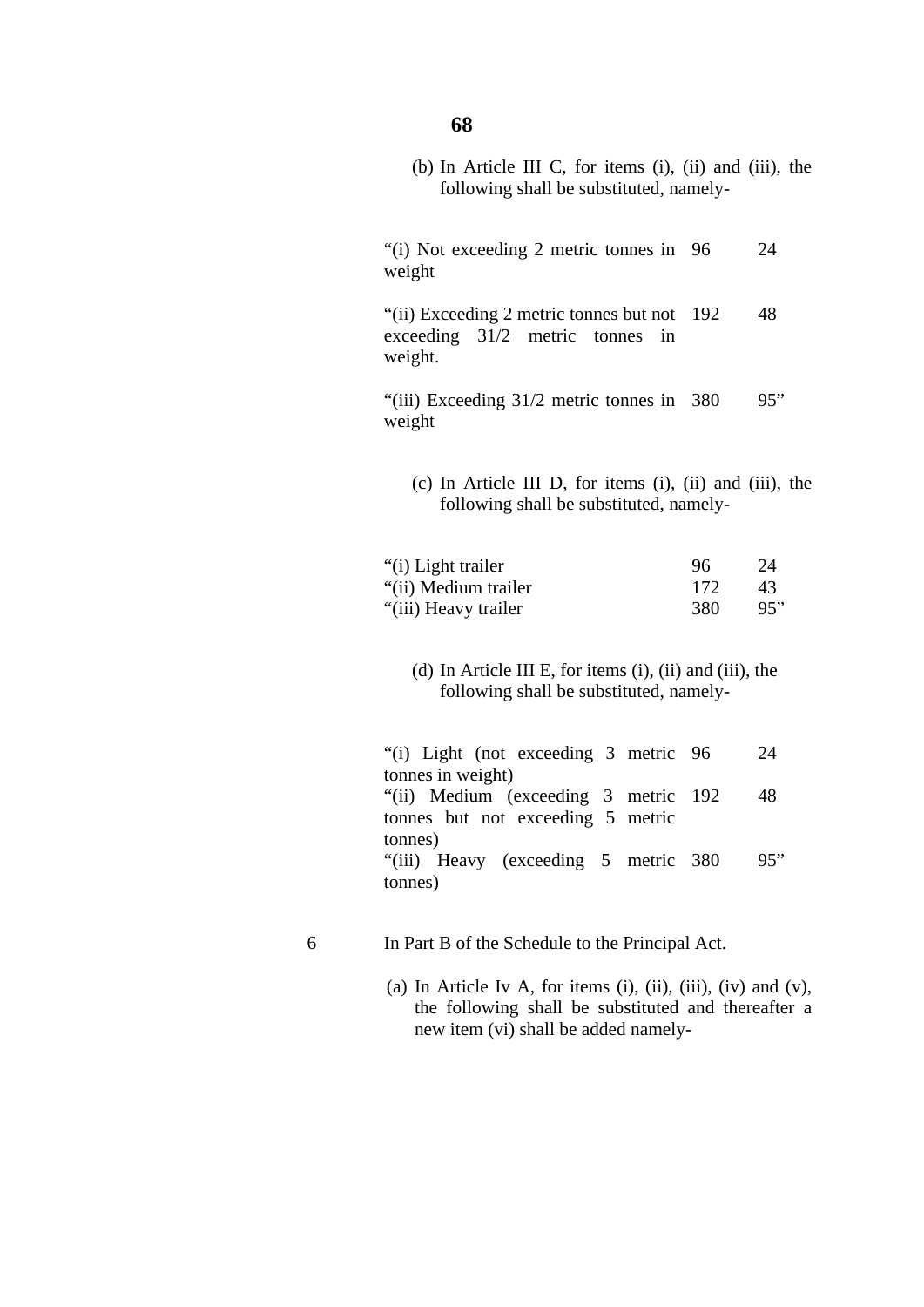#### **69**

| 376  | 94   |
|------|------|
| 568  | 142. |
| 568  | 142  |
| 1192 | 298  |
| 152  | 38   |
| 232  | 5    |
|      |      |

- (b) In Article IV B, for item (i), the following shall be substituted, namely-
- "(i) For every seat 60 15
- (c) In Article VI A, for items (i) and (ii), the following shall be substituted, namely-

| "(i) For every seat                                 | 60. | 15      |
|-----------------------------------------------------|-----|---------|
| "(ii) An additional tax for every $\frac{1}{2}$ 144 |     | $36$ ", |
| thereof of authorised load of goods                 |     |         |

- (d) In Article VII, for items (i), (ii) and (iii), the following shall be substituted, namely-
- "(i) Not exceeding 2 metric tonnes in 244 61 weight
- "(ii) Exceeding 2 metric tonnes but not 476 119 exceeding 3 ½ metric tonnes in weight

"(iii) Exceeding  $3\frac{1}{2}$  metric tonnes in 684 171". weight

(e) In Article VIII, for items (i), (ii) and (iii), the following shall be substituted, namely-

| "(i) Light trailer   | 192 | 48   |
|----------------------|-----|------|
| "(ii) Medium trailer | 380 | -95  |
| "(iii) Heavy trailer | 656 | 164" |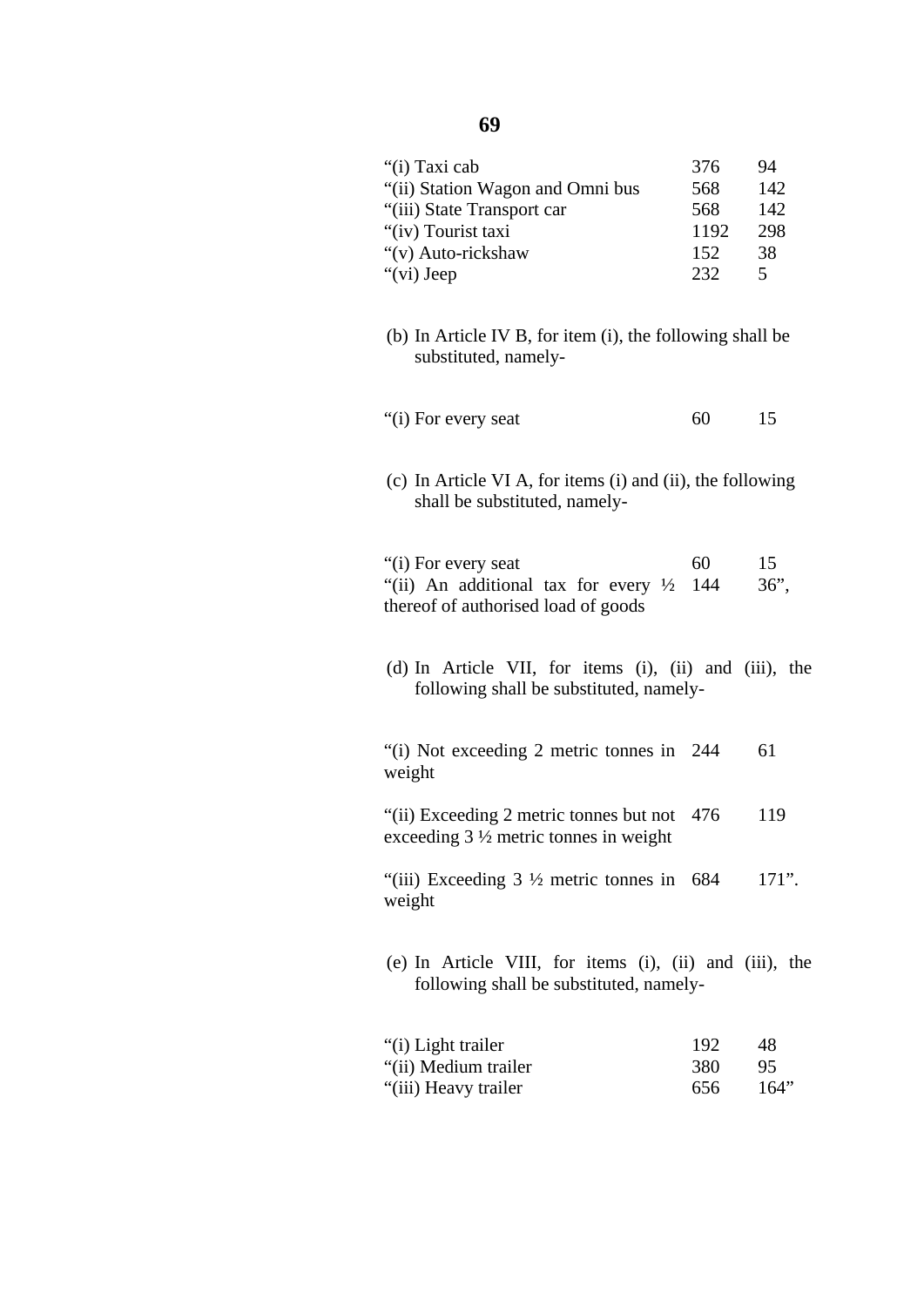(f) In Article X, for items (i), (ii) and (iii), the following shall be substituted, namely-

"(i) Light (not exceeding 3 metric 244 61) tonnes in weight) "(ii) Medium (exceeding 3 metric 476 119 tonnes but not exceeding 5 metric

"(iii) Heavy (Exceeding 5 metric 684 171" tonnes)

#### **70**

tonnes)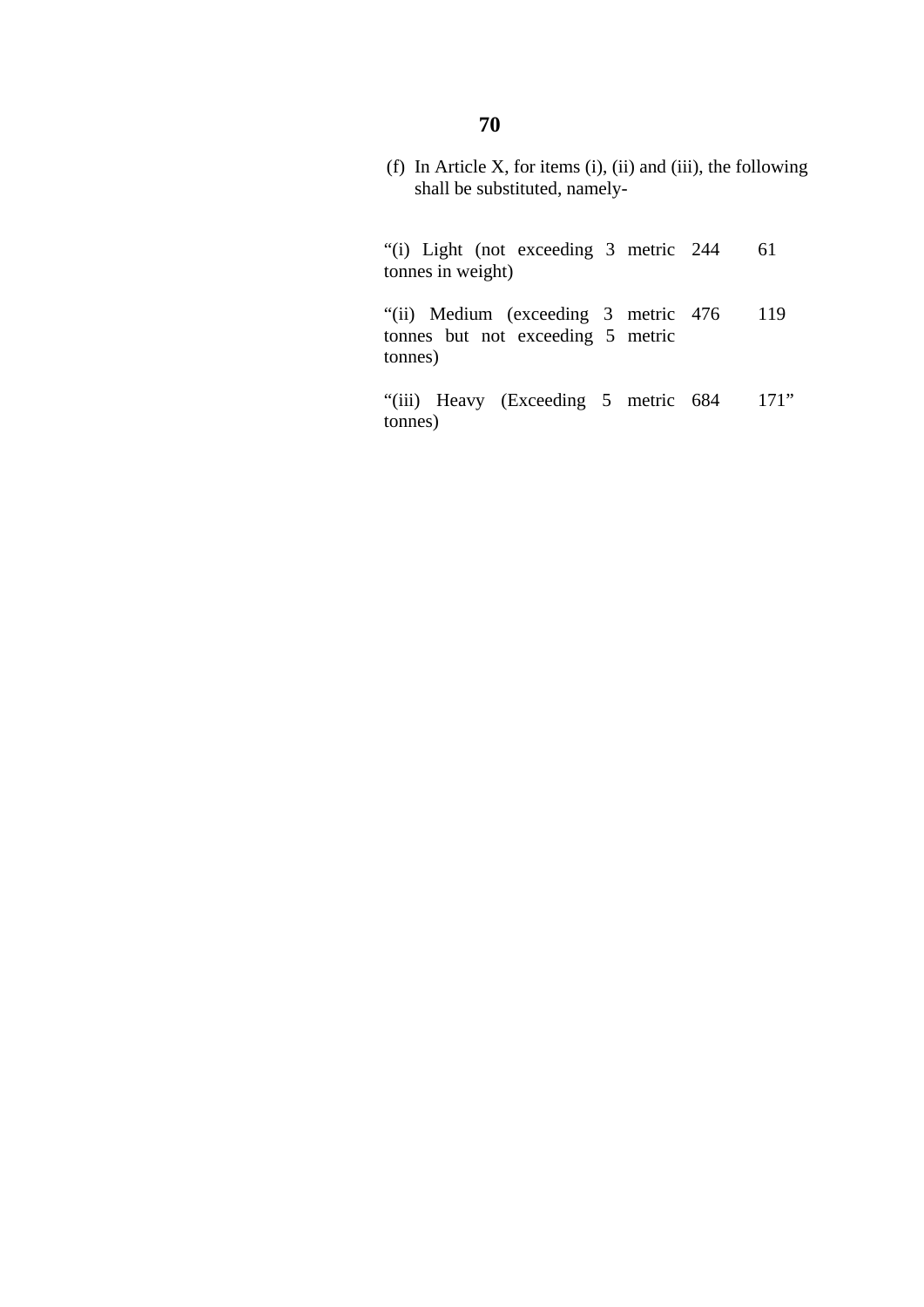### MEGHALAYA ACT 6 OF 1994

### THE MEGHALAYA 9 TAKING OVER OF DISTRICT COUNCIL LOWER PRIMARY SCHOOLS ACT, 1993

(As passed by the Meghalaya Legislative Assembly)

(Received the Assent of the Government on the  $2<sup>nd</sup>$  May, 1994)

(Published in the *Gazette of Meghalaya*, Extraordinary, issue dated 2<sup>nd</sup> June, 1994)

An

Act

### **To provide for the taking over of Primary Schools of the District Councils in Meghalaya by the State Government and for mattes connected therewith**

Be it enacted by the Legislature of the State of Meghalaya in the Forty-fourth Year of the Republic of India as follows:-

| Short title and<br>commencement | 1              | (1) This Act may be called the Meghalaya (Taking over of<br>District Council Lower Primary Schools) Act, 1993<br>(2) It shall come into force on such date as the State<br>Government may, by notification in the Official<br>Gazette, appoint and different dates may be appointed<br>for different autonomous district                                                                                                                                                                                                                                                                                                                                                                                                                                                                                                   |
|---------------------------------|----------------|----------------------------------------------------------------------------------------------------------------------------------------------------------------------------------------------------------------------------------------------------------------------------------------------------------------------------------------------------------------------------------------------------------------------------------------------------------------------------------------------------------------------------------------------------------------------------------------------------------------------------------------------------------------------------------------------------------------------------------------------------------------------------------------------------------------------------|
| Definition                      | $\overline{2}$ | In this Act, unless there is anything repugnant to the<br>context:-<br>(a) "Act" means the Meghalaya (Taking over of District<br>Council Lower Primary Schools) Act 1993<br>(b) "appointed day" means the date appointed by the State<br>Government under sub-section $(2)$ of section 1;<br>(c) "autonomous district" means the autonomous district, as<br>the case may be of Khasi Hills, Garo Hills or Jaintia<br>Hills;<br>(d) "cut-off-date" means the cut-off date referred to in<br>section 4;<br>(e) "DCLP School" means any Lower Primary School<br>including a Junior Basic School managed by the District<br>Council;<br>(f) "District Council" means a District Council in the State<br>of Meghalaya constituted under the Sixth Schedule to<br>the Constitution;<br>(g) "section" means a section of the Act; |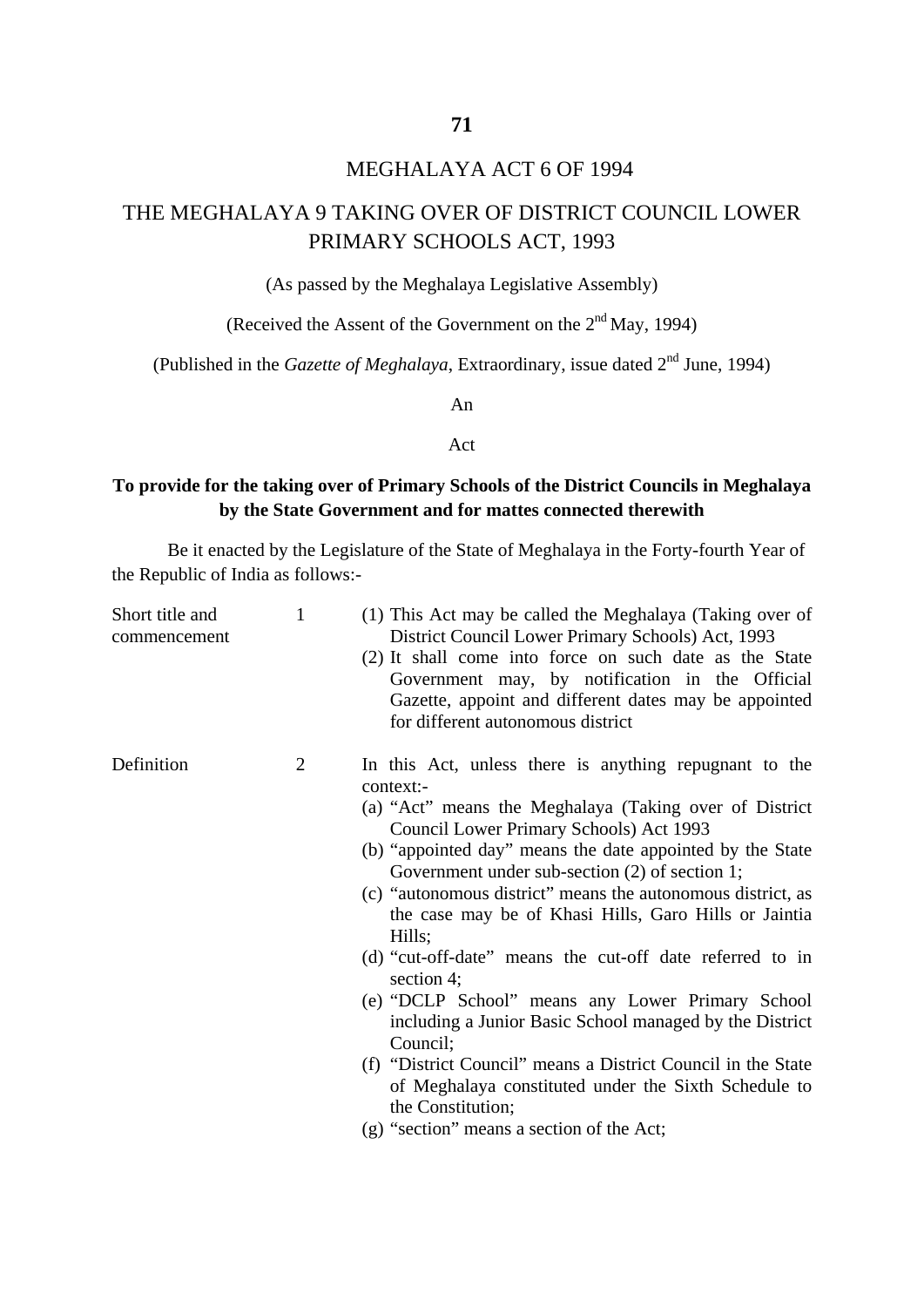- (h) "State Government" means the Government of the State of Meghalaya; and
- (i) "taking over" means the taking over of DCLP Schools by the State Government as referred to in section 3;
- Taking over of DCLP 3 (1) On and from the appointed day all DCLP Schools in the Schools autonomous districts shall stand taken over by and vest in the State Government.
	- (2) On the taking-over of the schools under sub-section (1) the liability on account of-
		- (a) Salary and allowances, including any arrear thereof, of a teacher who immediately before the twentieth day of December, 1993 is a teacher of such school shall pass on the State Government; and
		- (b) Gratuity and pensionery benefits of a DCLP school teacher, including any arrear thereof, for any period commencing from the cut-date shall be borne by the State Government.
	- (3) The provisions of clauses (a) and (b) of sub-section (2) shall also apply to DCLP school teacher who is deputed or transferred by the State Government to serve in a school not being a DCLP school.
- Cut-off-date 4 For calculating the length of service of a DLCP school teacher for the purpose of gratuity, pension, retirement benefits and for the purposes of this Act the State Government may by order fix a cut-off date which shall not be date later than the twentieth day of December, 1993 and different cut-off dates may be fixed for different autonomous districts.
- Conditions of service 5 Notwithstanding anything contained in any act or rules for of the teachers the time being in force the State Government may, by notification in the Official Gazette, make rules to provide for the conditions of service of the teachers referred to in sub-sections (2) and (3) of section 3 and of such teachers who had at any time between the cut-off date and the appointed day retired or otherwise ceased to be in service otherwise than by resignation, dismissal or removal and such rules may provide for-
	- (a) Leave and the grant of leave;
	- (b) Pay structure and the formula for fixation of pay, gratuity and pension.
	- (c) Criteria for fixing the seniority interse;
	- (d) Age of retirement; and
	- (e) Any other matter relating and the conditions of service of the teachers.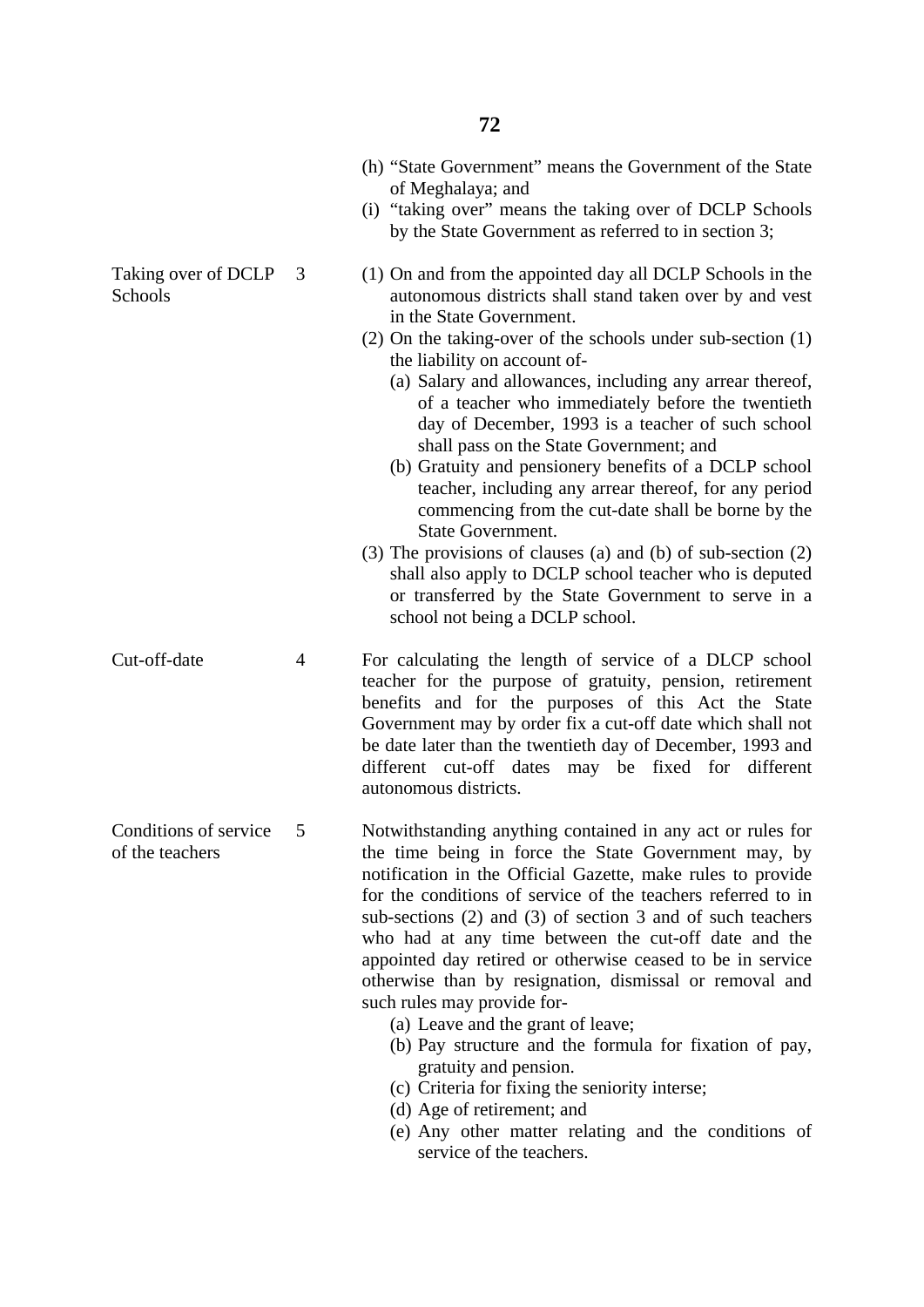- Managing Committee 6 (1) A managing committee consisting of not more than ten members may be constituted by a village authority or durbar and such a managing committee shall require approval of the State Government and, unless so approved, shall not be deemed to have been validity constituted.
	- (2) The State Government may nominate two of its officer to be *ex-officio* members of a managing committee referred to in sub-section (1)
	- (3) In case a managing committee is not constituted as referred to in sub-section (1) the State Government shall constituted such a committee with members as it may deem fit to nominate.
	- (4) Notwithstanding anything contained in this section the State Government may, in the interest of the school at any time dissolve and reconstitute or direct that a managing committee be reconstituted.
	- (5) The State Government may from time to time give directions to a managing committee for managing the affairs of the school and the committee shall comply with such directions.
	- (6) Subject to the provisions of sub-section (5) the properties, moveable and immovable, and other assets of a school so taken-over shall be managed and administered by the managing committee of the school.
	- (7) The State Government may delegate all or any of the powers under sub-sections  $(2)$ ,  $(3)$ ,  $(4)$  and  $(5)$  to an officer not below the rank of a Deputy Inspector of schools.
- Act not to apply to  $\overline{7}$  For the removal of doubt, nothing in this Act shall apply to minority and private a minority school or a private school

 Provided that nothing in this section shall be construed as barring the enforcement in such schools of the rules, regulations or orders relating to the payment of salaries of the teachers and their educational qualifications, the maintenance of discipline and standard of education and observance of the conditions relating to grants as may be made by the State Government.

**Explanation-** In this section-

- i) 'minority school' means a lower primary school established and managed by minorities whether religious or linguistic; and
- ii) 'private school' means a lower primary school which is established and managed by a private individual or individuals or a body of them or by a village authority by whatever name called.

schools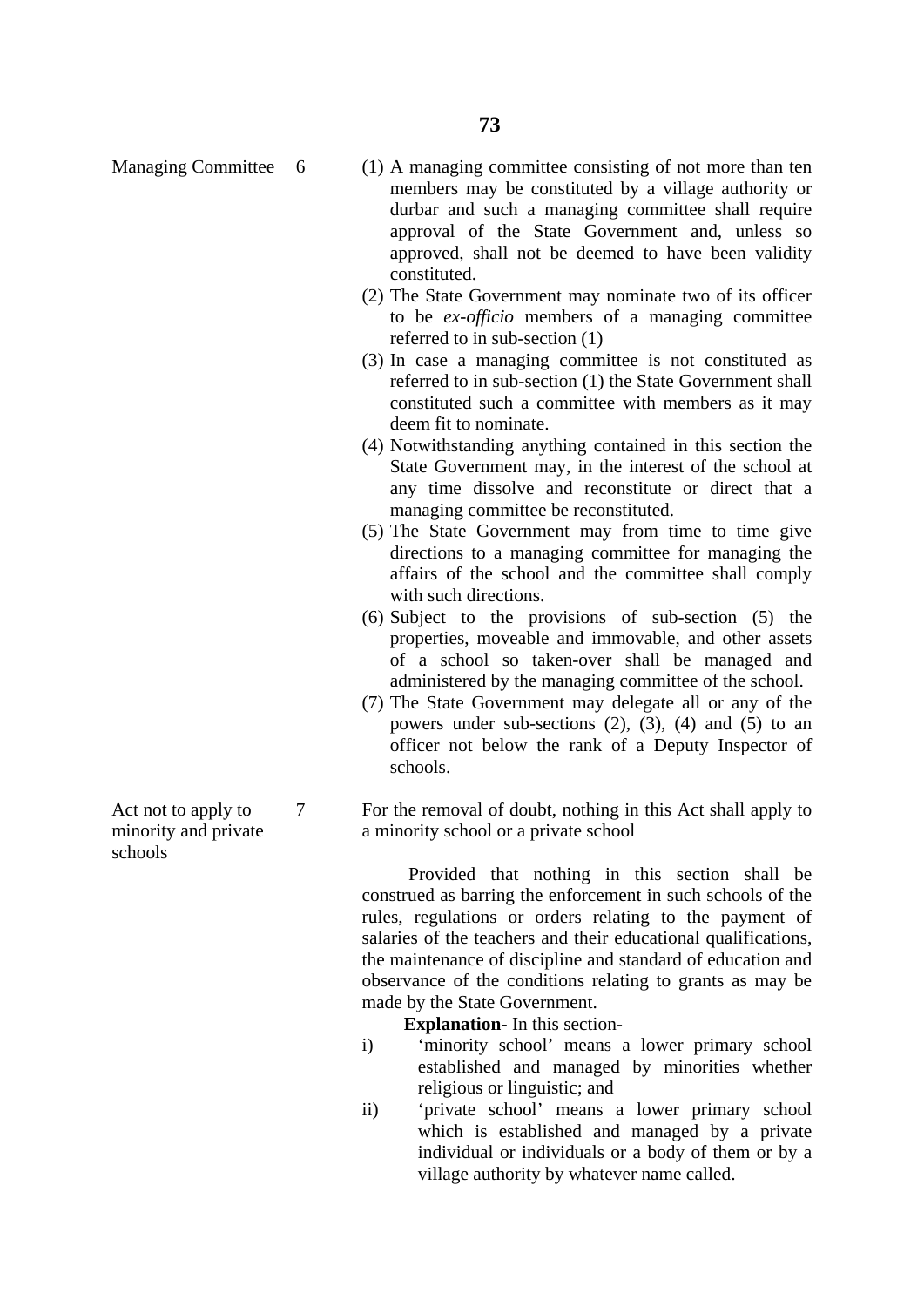Power to make rules 8 Notwithstanding anything contained in section 5 the State Government may, by notification in Official Gazette, make rules for generally carrying out the purposes of this Act.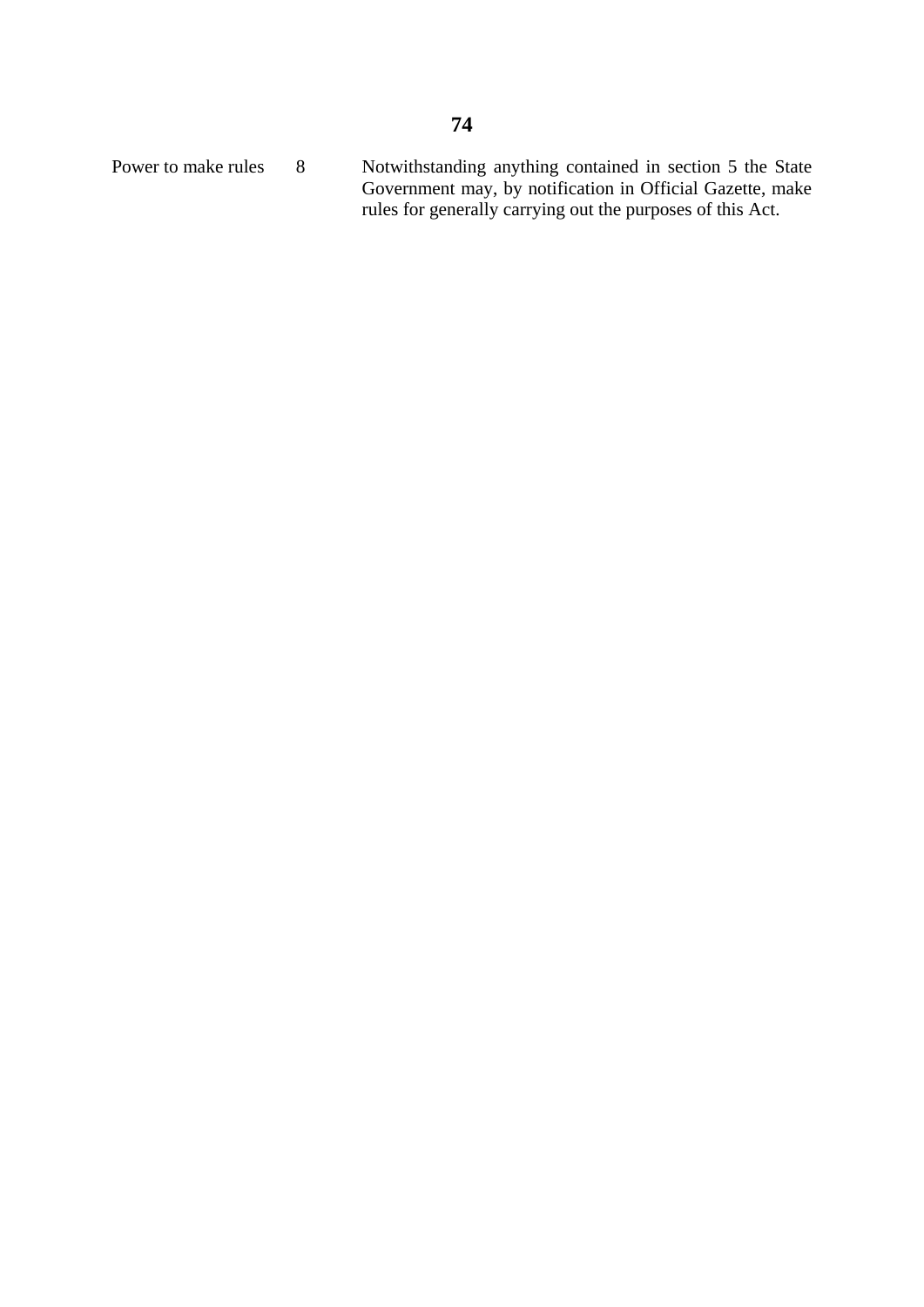### MEGHALAYA ACT 7 OF 1994

#### The Meghalaya Electricity Duty (Amendment) Act, 1994

(As passed by the Meghalaya Legislative Assembly)

(Received the Assent of the Government on  $3<sup>rd</sup>$  October, 1994)

(Published in the *Gazette of Meghalaya*, Extraordinary, issue dated 4<sup>th</sup> October, 1994)

An

#### Act

#### **Further to amend the Meghalaya Electricity Duty Act.**

Be it enacted by the Legislature of the State of Meghalaya in the Forty-fifth Year of the Republic of India as follows:-

| Short title                                         |    | This Act may be called the Meghalaya Electricity Duty<br>(Amendment) Act, 1994                                                                                                                                                      |
|-----------------------------------------------------|----|-------------------------------------------------------------------------------------------------------------------------------------------------------------------------------------------------------------------------------------|
| <b>Amendment of Section</b><br>3 of Act XXX of 1964 | -2 | In section 3 of the Meghalaya Electricity Duty Act<br>(Assam Act XXX of 1964 as adapted and amended by<br>Meghalaya), after sub-section (1), the following new<br>provision shall be inserted namely:-                              |
|                                                     |    | "Provided that for energy, supplied with effect from the<br>first day of August, 1993 for purposes of domestic<br>consumption within the State, the duty shall be reduced<br>and deemed always to have been so reduced by one paise |

per unit of energy so supplied".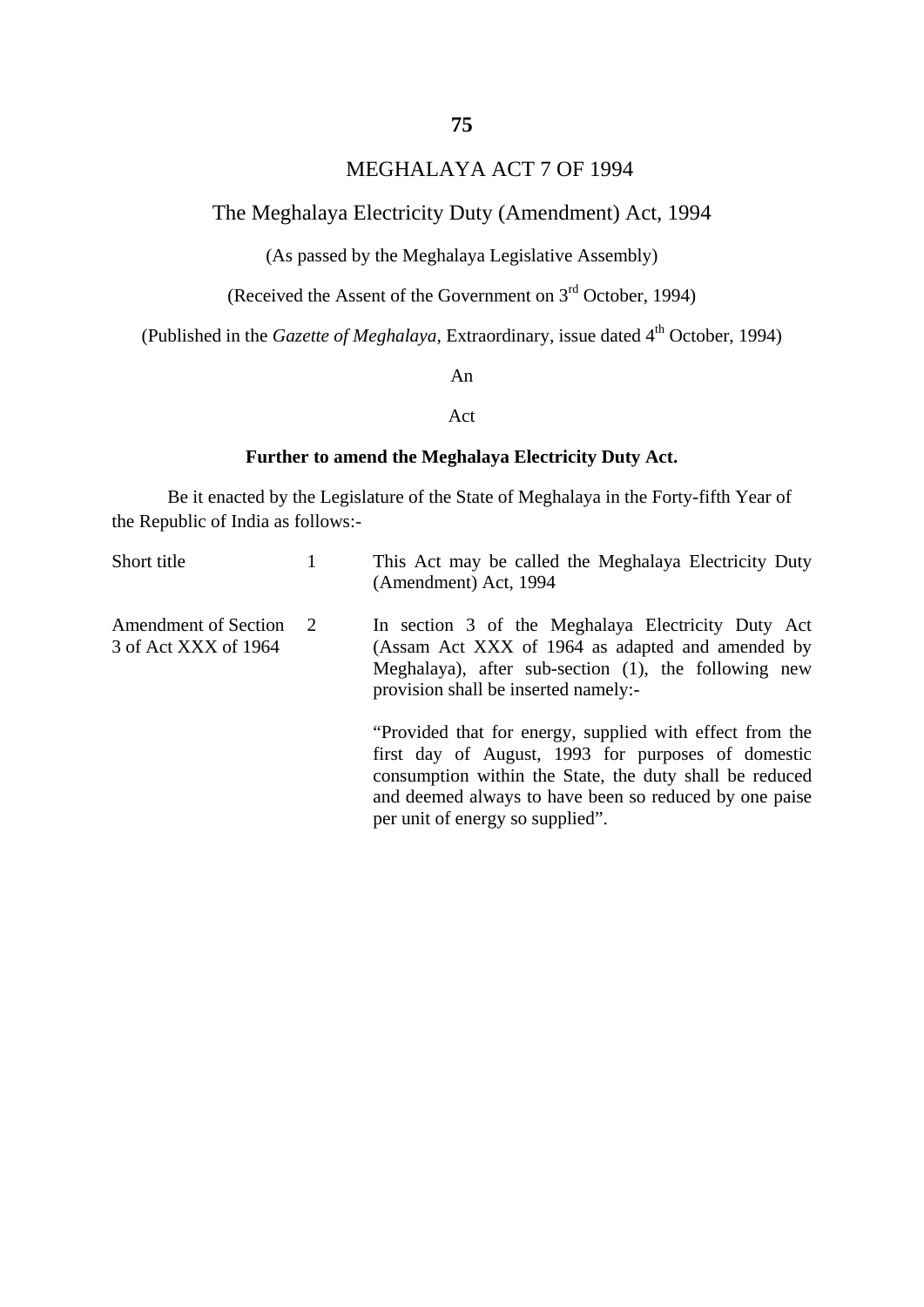### MEGHALAYA ACT 8 OF 1994

#### The Meghalaya Appropriation (No. III) Act, 1994

(As passed by the Meghalaya Legislative Assembly)

(Received the Assent of the Government on the  $3<sup>rd</sup>$  October, 1994)

(Published in the *Gazette of Meghalaya*, Extraordinary, issue dated 4<sup>th</sup> October, 1994)

#### An

#### Act

To authorise payment and appropriation of certain further sums from and out of the Consolidated Fund of Meghalaya for the Services of the Financial Year 1994-95

Be it enacted by the Legislature of the State of Meghalaya in the Forty-fifth Year of the Republic of India as follows:-

| Short title and<br>Commencement                                                           |   | (1) This Act may be called the Meghalaya<br>Appropriation (No. III) Act, 1994                                                                                                                                                                                                                                                                                                                                                                                                               |
|-------------------------------------------------------------------------------------------|---|---------------------------------------------------------------------------------------------------------------------------------------------------------------------------------------------------------------------------------------------------------------------------------------------------------------------------------------------------------------------------------------------------------------------------------------------------------------------------------------------|
| Withdrawal of Rs.<br>4,99,82,791 from and out of<br>the Consolidated Fund of<br>Meghalaya | 2 | From and out of the Consolidated Fund of Meghalaya<br>there may be paid and applied sums not exceeding<br>those specified in column (3) of the Schedule<br>amounting in the aggregate to the sum of rupees four<br>crores, ninety nine lakhs eighty-two thousand, seven<br>hundred ninety one towards defraying the several<br>charges which will come in the course of payment<br>during the financial year 1994-95 in respect of the<br>services specified in column (2) of the Schedule. |
| Appropriation                                                                             | 3 | The sums authorised to be withdrawn from and out of<br>the Consolidated Fund of Meghalaya by this Act,<br>shall be appropriated for the services and purposes                                                                                                                                                                                                                                                                                                                               |

expressed in the Schedule in relation to the said year.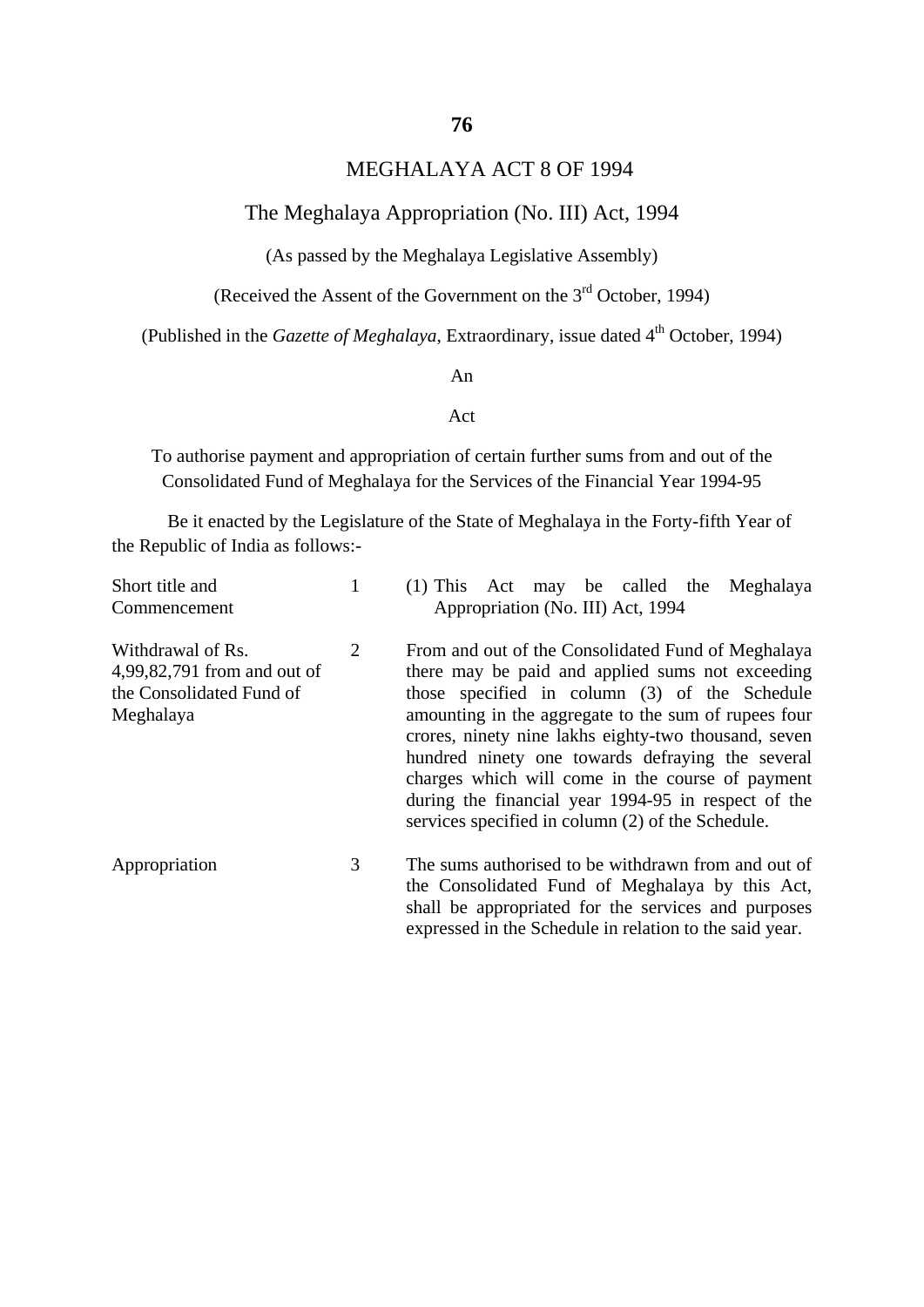# SCHEDULE

### (See Section 2 and 3)

| (1)                                          | (2)                                                     |           | (3)      |                    |           |
|----------------------------------------------|---------------------------------------------------------|-----------|----------|--------------------|-----------|
| Grant No.                                    | Services and Purposes                                   |           |          | Sums not exceeding |           |
|                                              | (Major Heads)                                           |           |          |                    |           |
|                                              |                                                         |           | Voted by | Charged on         | Total     |
|                                              |                                                         |           | the      | the Consolidated   |           |
|                                              |                                                         |           | Assembly | Fund               |           |
|                                              |                                                         |           | Rs.      | Rs.                | Rs.       |
|                                              | 2011-Parliamentary/State/Union<br>Territory legislature | Revenue   |          |                    |           |
| 1.                                           | 2058-Stationery and Printing                            | Capital   |          |                    |           |
|                                              | 4058-Capital Outlay on printing<br>and Stationery       |           |          |                    |           |
| 2. 2012-Governor                             |                                                         | Revenue   |          | 11,12,810          | 11,12,810 |
| 3. $\zeta$ 2013-Council of Ministers<br>etc. | 2070-Other Administrative Services,                     | - Revenue |          |                    |           |
| 4. 2014-Administration of<br>Justice         |                                                         | Revenue   |          |                    |           |
| 2015-Elections<br>5.                         |                                                         | Revenue   |          |                    |           |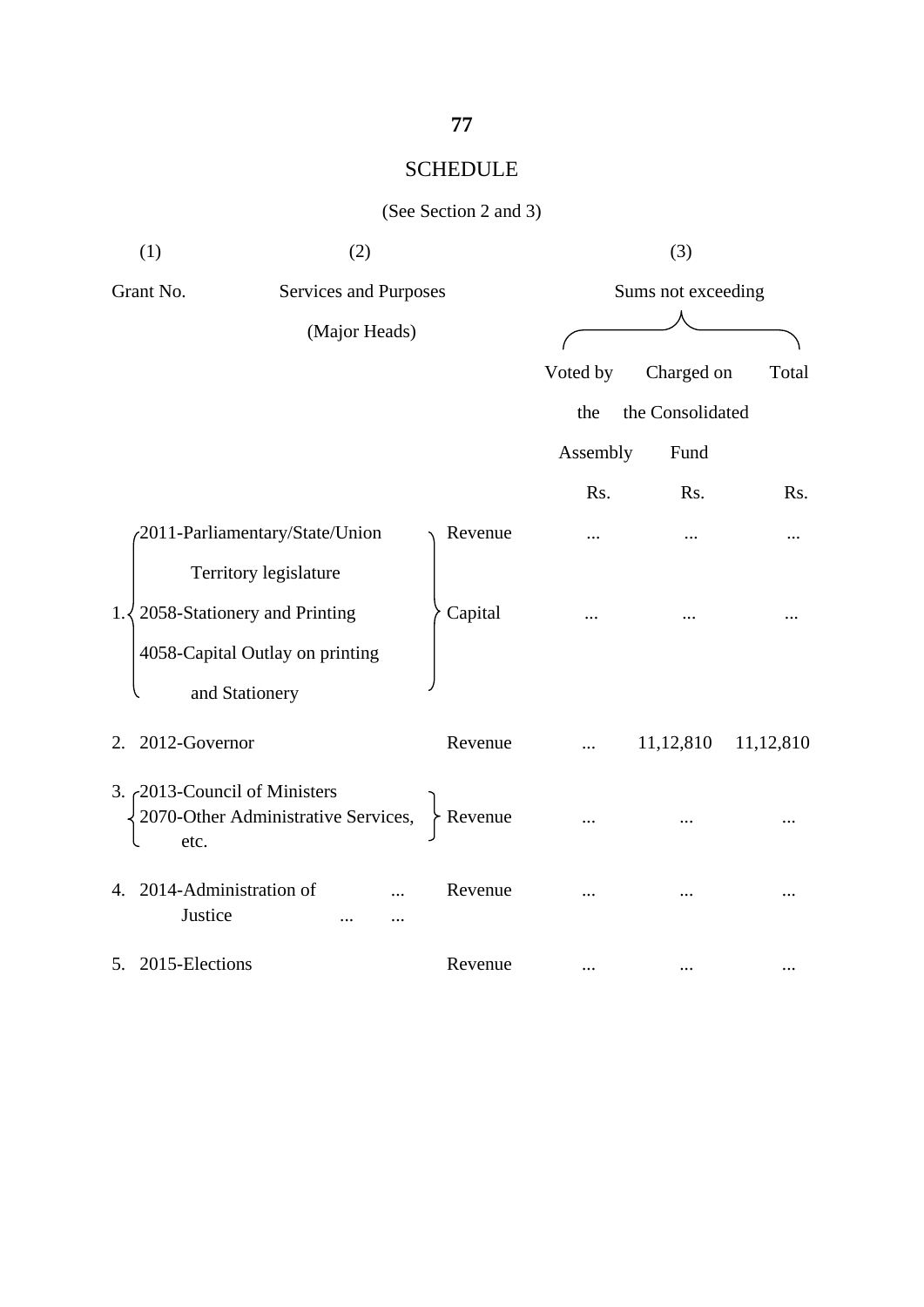| (1)<br>(2) |                                                                     |         | (3)      |                    |       |
|------------|---------------------------------------------------------------------|---------|----------|--------------------|-------|
|            | Grant No.<br>Services and Purposes                                  |         |          | Sums not exceeding |       |
|            | (Major Heads)                                                       |         |          |                    |       |
|            |                                                                     |         | Voted by | Charged on         | Total |
|            |                                                                     |         | the      | the Consolidated   |       |
|            |                                                                     |         | Assembly | Fund               |       |
|            |                                                                     |         | Rs.      | Rs.                | Rs.   |
|            | 2029-Land Revenue                                                   |         |          |                    |       |
|            | 2245-Relief on account of Natural                                   |         |          |                    |       |
|            | Calamities                                                          |         |          |                    |       |
|            | 2250-Other Social Services                                          | Revenue |          |                    |       |
|            | 3475-Other General Economic                                         |         |          |                    |       |
| 6.         | Services<br>6225-Loans for Welfare of                               |         |          |                    |       |
|            | <b>Scheduled Castes, Scheduled</b>                                  |         |          |                    |       |
|            | Tribes and other Backward<br>Classes                                |         |          |                    |       |
|            | 6250-Loans for Other Social                                         |         |          |                    |       |
|            |                                                                     | Capital |          |                    |       |
|            | Services                                                            |         |          |                    |       |
|            | 6401-Loans for Crop Husbandry                                       |         |          |                    |       |
| 7.         | 2030-Stamps and Registration                                        | Revenue |          |                    |       |
| 8.         | 2039-State Excise                                                   | Revenue |          |                    |       |
|            | 2040-Sales Tax                                                      |         |          |                    |       |
| 9.         | 2045-I-Other Taxes and Duties on<br><b>Commodities and Services</b> | Revenue |          |                    |       |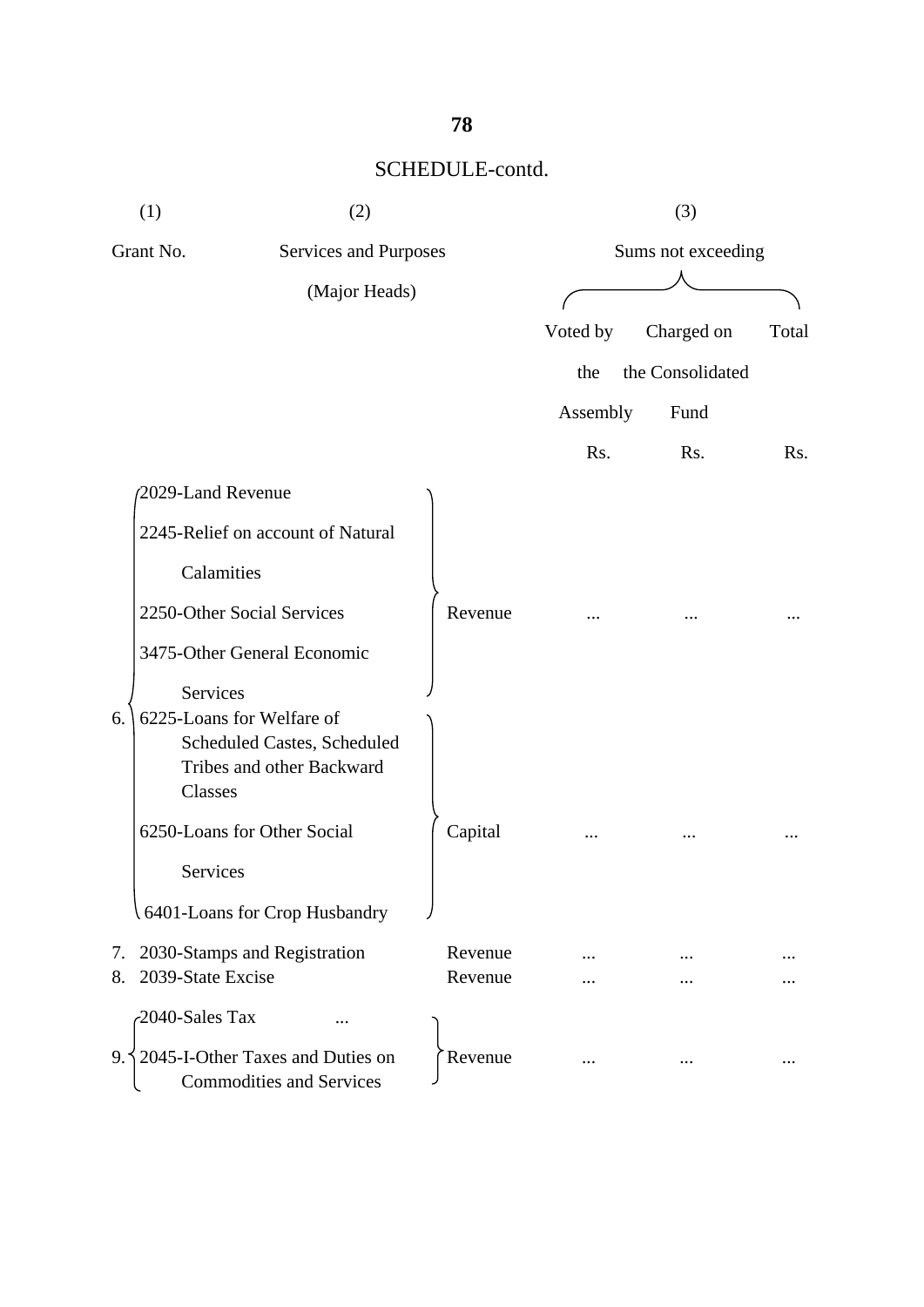| (1)       | (2)                                                                                                                                                 |           |          | (3)                |          |
|-----------|-----------------------------------------------------------------------------------------------------------------------------------------------------|-----------|----------|--------------------|----------|
| Grant No. | Services and Purposes                                                                                                                               |           |          | Sums not exceeding |          |
|           | (Major Heads)                                                                                                                                       |           |          |                    |          |
|           |                                                                                                                                                     |           | Voted by | Charged on         | Total    |
|           |                                                                                                                                                     |           | the      | the Consolidated   |          |
|           |                                                                                                                                                     |           | Assembly | Fund               |          |
|           |                                                                                                                                                     |           | Rs.      | Rs.                | Rs.      |
| 10.       | 2041-Taxes on vehicles<br>2070-Other Administrative Ser-<br>Vices-Purchase & Mainte-<br>nance of Transport<br>3055-Road Transport                   | Revenue   |          |                    |          |
|           | 5055-Capital Outlay on Roads<br>Transport<br>2045-Other Taxes and Duties on<br><b>Commodities and Services-II</b><br>-Inspectorate of Electricity   | Capital   |          |                    |          |
| 11.       | 2501-Special Programmes for<br>Rural Development-Integra-<br>Ted Rural Energy Programme<br>2801-Power<br>2810-Non-Conventional Sources<br>of Energy | Revenue   |          |                    |          |
|           | 6801-Loans for Power Projects                                                                                                                       | / Capital |          |                    |          |
| 12.       | 2047-Other Fiscal Services                                                                                                                          | Revenue   |          |                    |          |
|           | 2048-Appropriation for Reduction<br>or Avoidance of debt                                                                                            | Revenue   |          |                    |          |
|           | 2049-Interest Payments                                                                                                                              | Revenue   |          |                    |          |
|           | 2051-Public Services Commission                                                                                                                     | Revenue   |          |                    |          |
|           | 13 c2052-Secretariat General Services<br>2251-Secretariat Social Services<br>3451-Secretariat-Economic Services                                     | Revenue   | 5,43,519 |                    | 5,43,519 |
|           | 14. 2053-District Administration                                                                                                                    | Revenue   |          |                    |          |
|           | 15. 2054-Treasury and Accounts<br>Administration                                                                                                    | Revenue   | 4,75,000 |                    | 4,75,000 |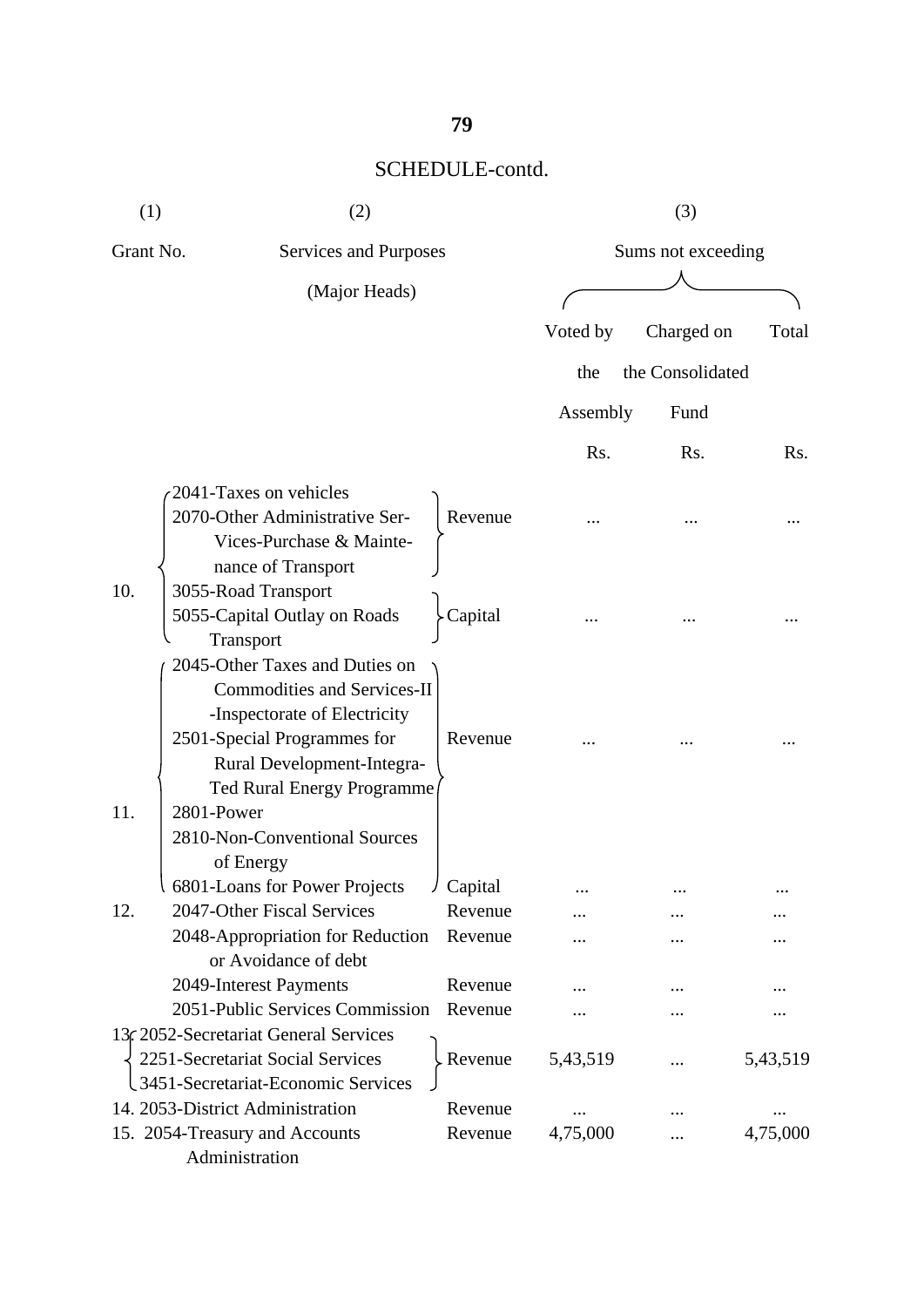| (1)                 | (2)<br>(3)                                                                      |         |          |                    |       |
|---------------------|---------------------------------------------------------------------------------|---------|----------|--------------------|-------|
| Grant No.           | Services and Purposes                                                           |         |          | Sums not exceeding |       |
|                     | (Major Heads)                                                                   |         |          |                    |       |
|                     |                                                                                 |         | Voted by | Charged on         | Total |
|                     |                                                                                 |         | the      | the Consolidated   |       |
|                     |                                                                                 |         | Assembly | Fund               |       |
|                     |                                                                                 |         | Rs.      | Rs.                | Rs.   |
| 2055-Police         |                                                                                 |         |          |                    |       |
|                     | 2070-Other Administrative Services-                                             |         |          |                    |       |
| 16.                 | Fire Protection and Control<br>2216-Housing-01-Government                       | Revenue |          |                    |       |
|                     | <b>Residential Buildings</b><br>4059-Capital Outlay on Public<br>Works (Police) |         |          |                    |       |
|                     | 4216-Capital Outlay on Housing                                                  | Capital |          |                    |       |
| (Police)            |                                                                                 |         |          |                    |       |
| $-2056$ -Jails      |                                                                                 | Revenue |          |                    |       |
|                     | 17.5 4059-Capital Outlay on Public<br>Works (Jails)                             | Capital |          |                    |       |
|                     | 2058-Stationery and Printing                                                    | Revenue |          |                    |       |
|                     | 4058-Capital Outlay on Stationery                                               |         |          |                    |       |
| 18.<br>and Printing |                                                                                 |         |          |                    |       |
|                     | 4216-Capital Outlay on Housing-01                                               | Capital |          |                    |       |
|                     | <b>Government Residential</b>                                                   |         |          |                    |       |
| <b>Buildings</b>    |                                                                                 |         |          |                    |       |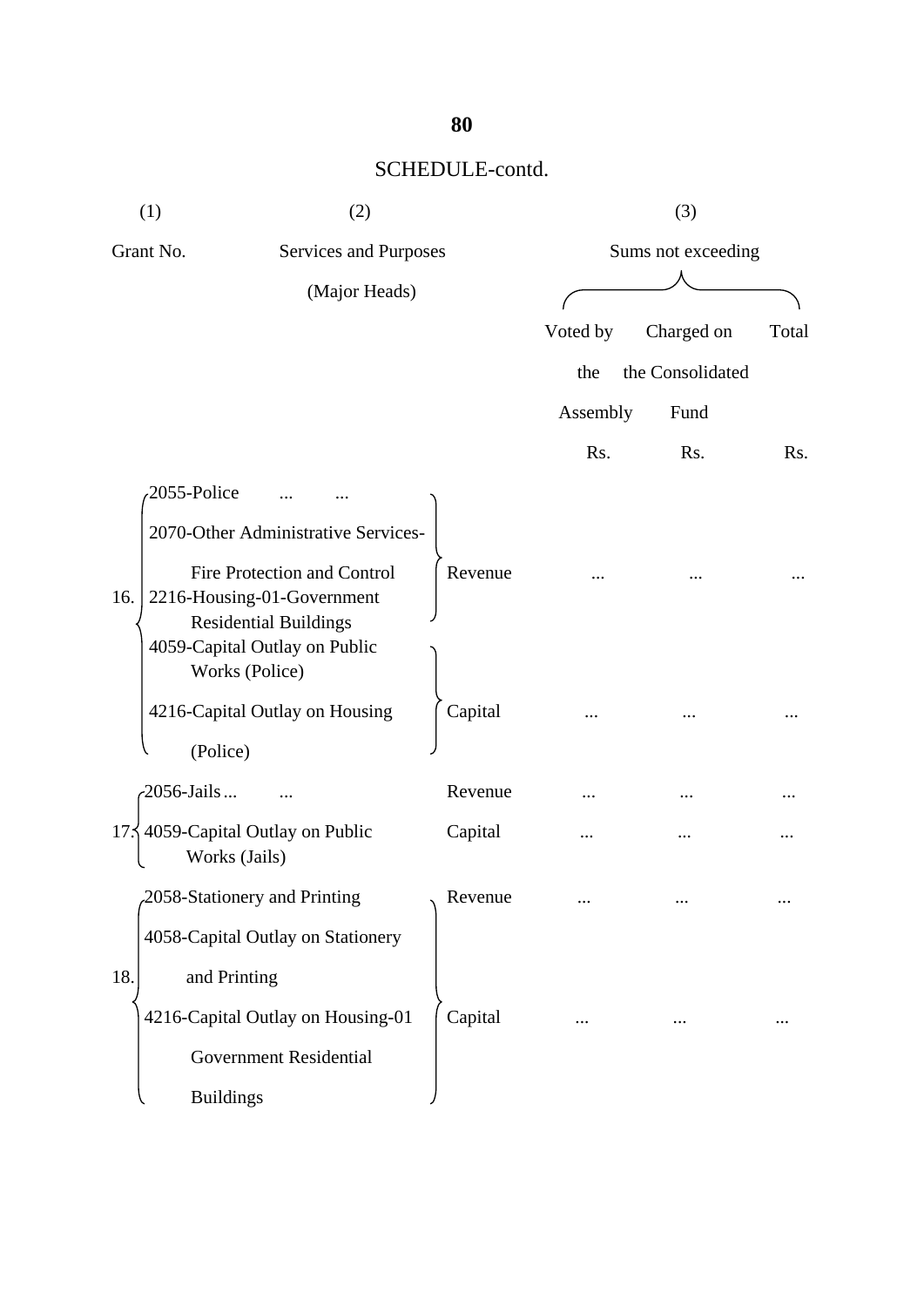| (1)<br>(2)                                                          |                                                                                                                                                                                                                                                                               | (3)     |          |                    |       |
|---------------------------------------------------------------------|-------------------------------------------------------------------------------------------------------------------------------------------------------------------------------------------------------------------------------------------------------------------------------|---------|----------|--------------------|-------|
| Grant No.                                                           | Services and Purposes                                                                                                                                                                                                                                                         |         |          | Sums not exceeding |       |
|                                                                     | (Major Heads)                                                                                                                                                                                                                                                                 |         |          |                    |       |
|                                                                     |                                                                                                                                                                                                                                                                               |         | Voted by | Charged on         | Total |
|                                                                     |                                                                                                                                                                                                                                                                               |         | the      | the Consolidated   |       |
|                                                                     |                                                                                                                                                                                                                                                                               |         | Assembly | Fund               |       |
|                                                                     |                                                                                                                                                                                                                                                                               |         | Rs.      | Rs.                | Rs.   |
| Secretariat<br>2059-Public Works<br>2205-Art and Culture<br>(P.W.D) | 19. (2052-Secretariat-General Services-II<br><b>Public Works Department</b><br>2202-General Education<br>2203-Technical Education Buildings<br>2204-Sports etc, Buildings<br>2210-Medical and Public Health<br>2216-Housing-01-Government<br>Residential Buildings (in-charge | Revenue |          |                    |       |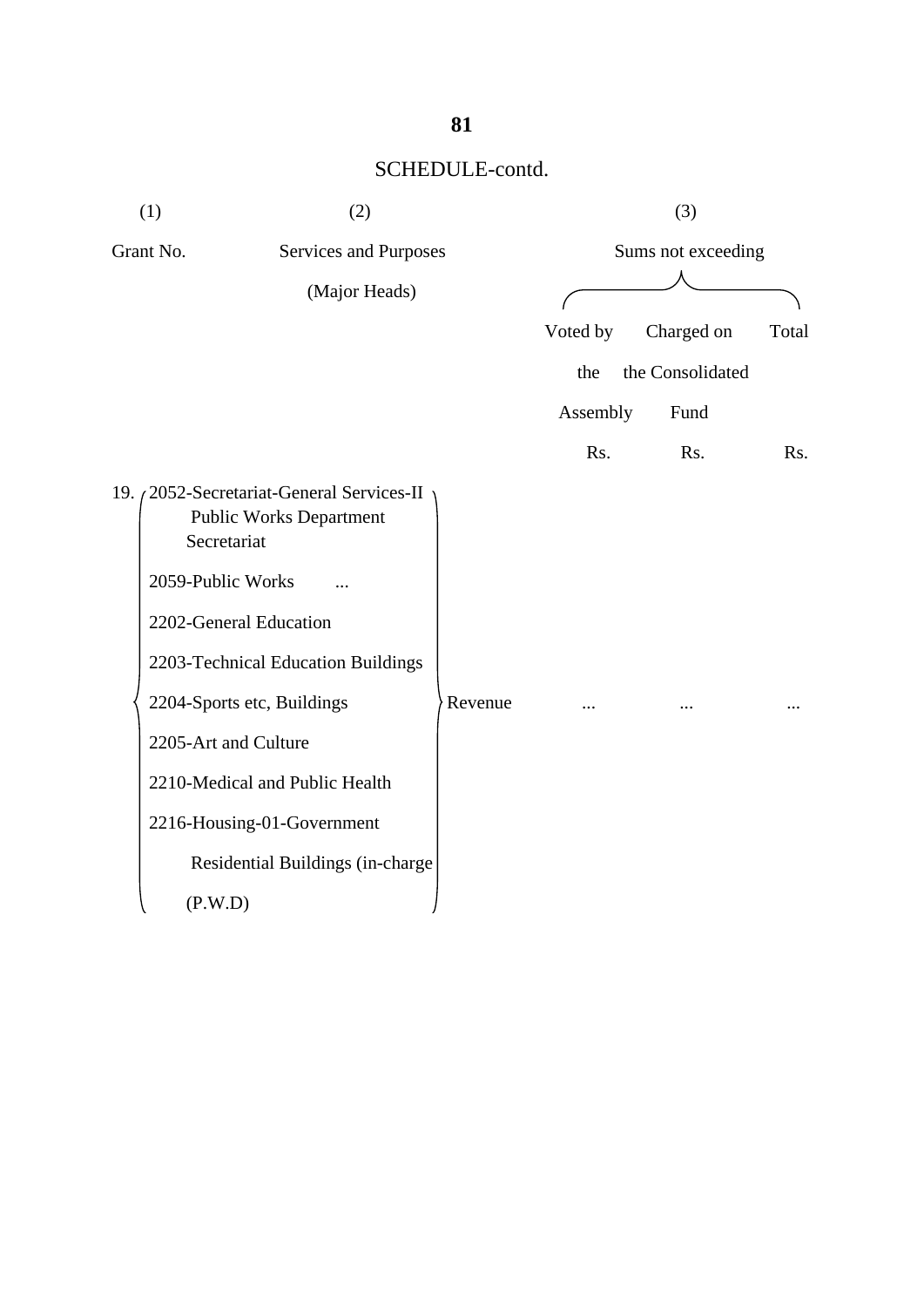| (1)       | (2)                                                                          |         |          | (3)                |       |
|-----------|------------------------------------------------------------------------------|---------|----------|--------------------|-------|
| Grant No. | Services and Purposes                                                        |         |          | Sums not exceeding |       |
|           | (Major Heads)                                                                |         |          |                    |       |
|           |                                                                              |         | Voted by | Charged on         | Total |
|           |                                                                              |         | the      | the Consolidated   |       |
|           |                                                                              |         | Assembly | Fund               |       |
|           |                                                                              |         | Rs.      | Rs.                | Rs.   |
|           | 19. <sub>(4059</sub> -Capital Outlay on Public Works                         |         |          |                    |       |
|           | 4202-Capital Outlay on Education,                                            |         |          |                    |       |
|           | Sports, etc                                                                  |         |          |                    |       |
|           | 4210-Capital Outlay on Medical                                               |         |          |                    |       |
|           | and Public Health                                                            |         |          |                    |       |
|           | 4216-Capital Outlay on Housing-01                                            |         |          |                    |       |
|           | Government Residential Building                                              | Capital |          |                    |       |
|           | (in-charge P.W.D)                                                            |         |          |                    |       |
|           | 4403-Capital Outlay on Animal                                                |         |          |                    |       |
|           | Husbandry                                                                    |         |          |                    |       |
|           | 4404-Capital Outlay on Dairy                                                 |         |          |                    |       |
|           | Development                                                                  |         |          |                    |       |
|           |                                                                              |         |          |                    |       |
|           | 20-2070-Other Administrative Services<br>-1-Civil Defence and Home<br>Guards | Revenue |          |                    |       |
|           | 4059-Capital Outlay on Public Works<br>(Civil Defence and Home Guards)       | Capital |          |                    |       |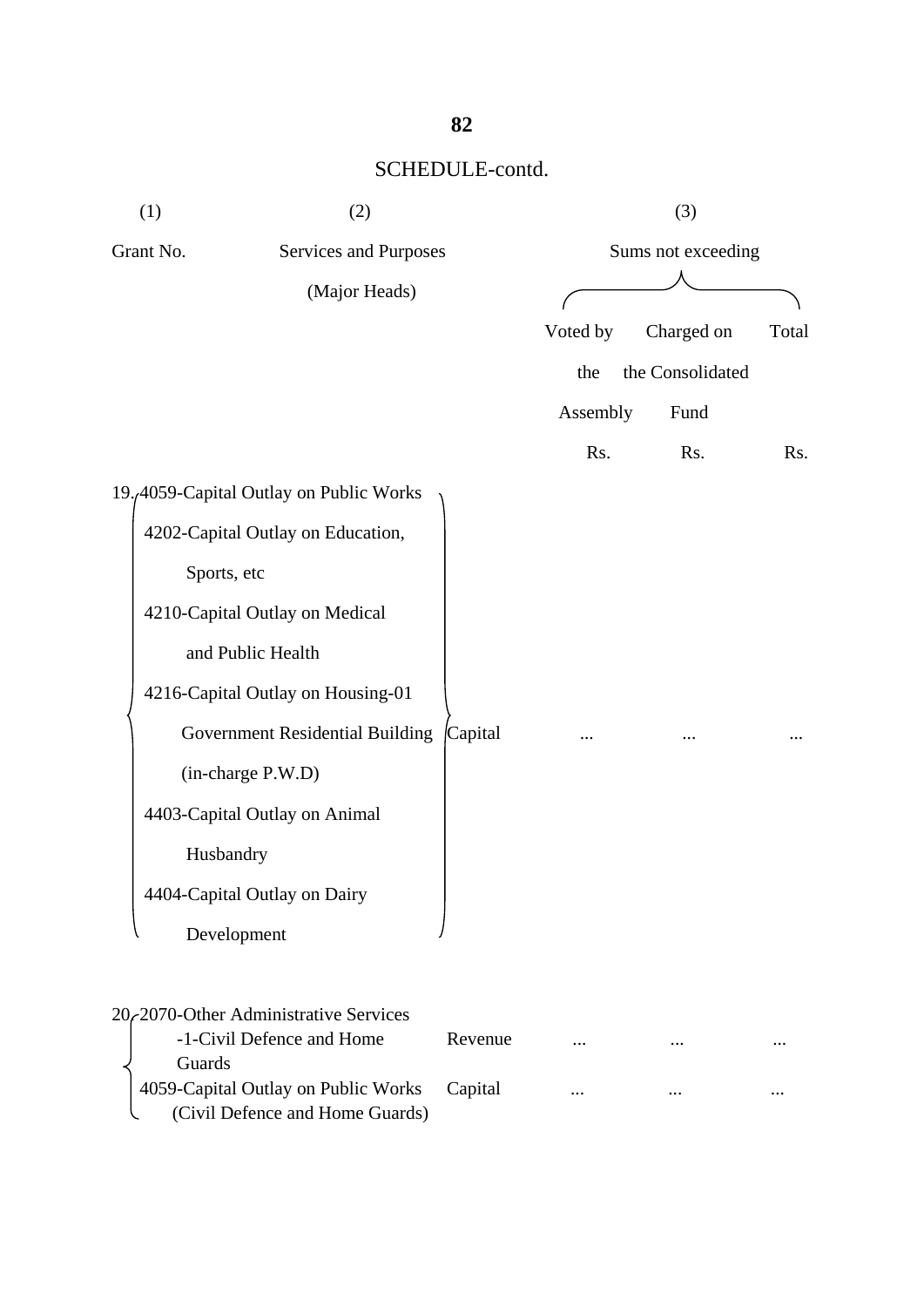| (1)                    | (2)                                                                                                  |         |          |                    | (3)              |  |  |  |
|------------------------|------------------------------------------------------------------------------------------------------|---------|----------|--------------------|------------------|--|--|--|
| Grant No.              | Services and Purposes                                                                                |         |          | Sums not exceeding |                  |  |  |  |
|                        | (Major Heads)                                                                                        |         |          |                    |                  |  |  |  |
|                        |                                                                                                      |         | Voted by | Charged on         | Total            |  |  |  |
|                        |                                                                                                      |         | the      | the Consolidated   |                  |  |  |  |
|                        |                                                                                                      |         | Assembly | Fund               |                  |  |  |  |
|                        |                                                                                                      |         | Rs.      | Rs.                | R <sub>s</sub> . |  |  |  |
| Services               | 21/2075-Miscellaneous General Services<br>-104-Pension and Awards in<br>consideration of Distinguish |         |          |                    |                  |  |  |  |
| 2202-General Education |                                                                                                      |         |          |                    |                  |  |  |  |
|                        | 2203-Technical Education                                                                             |         |          |                    |                  |  |  |  |
|                        | 2204-Sports and Youth Services                                                                       |         |          |                    |                  |  |  |  |
| 2205-Art and Culture   |                                                                                                      | Revenue |          |                    |                  |  |  |  |
| 2236-Nutrition         |                                                                                                      |         |          |                    |                  |  |  |  |
|                        | 3425-Other Scientific Research                                                                       |         |          |                    |                  |  |  |  |
| <b>Statistics</b>      | 3454-Census, Survey and                                                                              |         |          |                    |                  |  |  |  |
|                        | 4202-Capital Outlay on Education,                                                                    | Capital |          |                    |                  |  |  |  |
|                        | Sports, Art and Culture                                                                              |         |          |                    |                  |  |  |  |
|                        | 6202-Loans for Education, Sports, Art                                                                |         |          |                    |                  |  |  |  |
| and Culture            |                                                                                                      |         |          |                    |                  |  |  |  |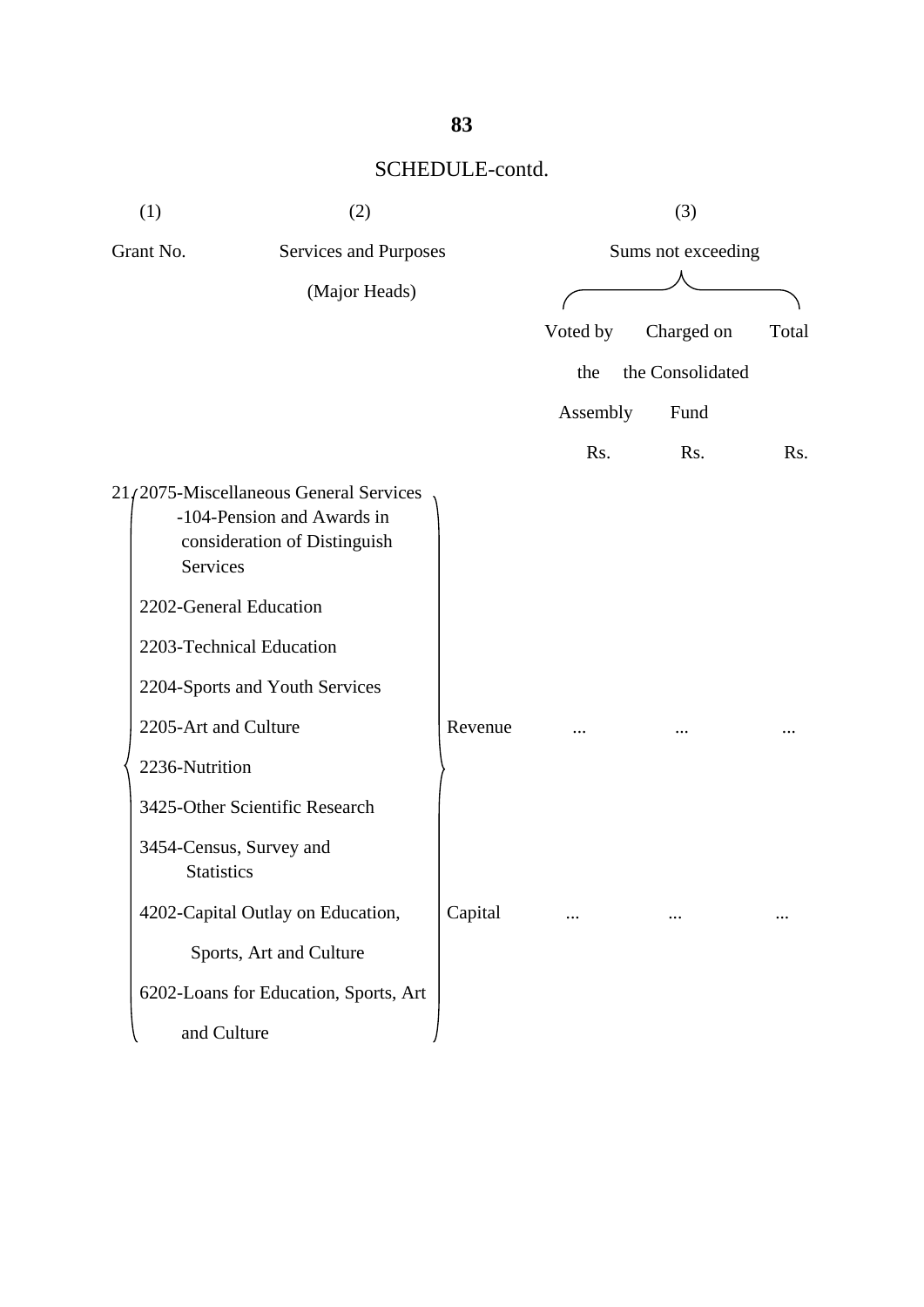| (1)       | (2)                                                                                                          |         | (3)      |                    |          |
|-----------|--------------------------------------------------------------------------------------------------------------|---------|----------|--------------------|----------|
| Grant No. | Services and Purposes                                                                                        |         |          | Sums not exceeding |          |
|           | (Major Heads)                                                                                                |         |          |                    |          |
|           |                                                                                                              |         | Voted by | Charged on         | Total    |
|           |                                                                                                              |         | the      | the Consolidated   |          |
|           |                                                                                                              |         | Assembly | Fund               |          |
|           |                                                                                                              |         | Rs.      | Rs.                | Rs.      |
|           | 22. $(2070$ -Other Administrative Services<br>-IV-Guest Houses, Government<br>Hostels, etc.                  |         |          |                    |          |
|           | 2216-Housing-01-Government<br>Residential Buildings (i/c GAD)                                                | Revenue | 96,426   |                    | 96,426   |
|           | 4059-Capital Outlay on Public Works<br>$(i/c$ GAD)                                                           | Capital |          |                    |          |
|           | 2070-Other Administrative Services                                                                           | Revenue | 1,38,000 |                    | 1,38,000 |
| 23.       | -V-Training, Vigilance, Adminis-<br>tration of Citizenship Act etc.<br>24. 2071-Pension and other Retirement | Revenue |          |                    |          |
|           | <b>Benefits</b>                                                                                              |         |          |                    |          |
|           | 2070-Other Administrative Services                                                                           | Revenue |          |                    |          |
| 25.       | -VI-State Lotteries.<br>2075-Miscellaneous General<br>Services                                               | Revenue |          |                    |          |
|           | 2210-Medical and Public Health                                                                               |         |          |                    |          |
|           | 2211-Family Welfare                                                                                          | Revenue |          |                    |          |
|           | 4210-Capital Outlay on Medical                                                                               |         |          |                    |          |
| 26        | and Public Health                                                                                            |         |          |                    |          |
|           | 4216-Capital Outlay on Family                                                                                | Capital |          |                    |          |
|           | Welfare                                                                                                      |         |          |                    |          |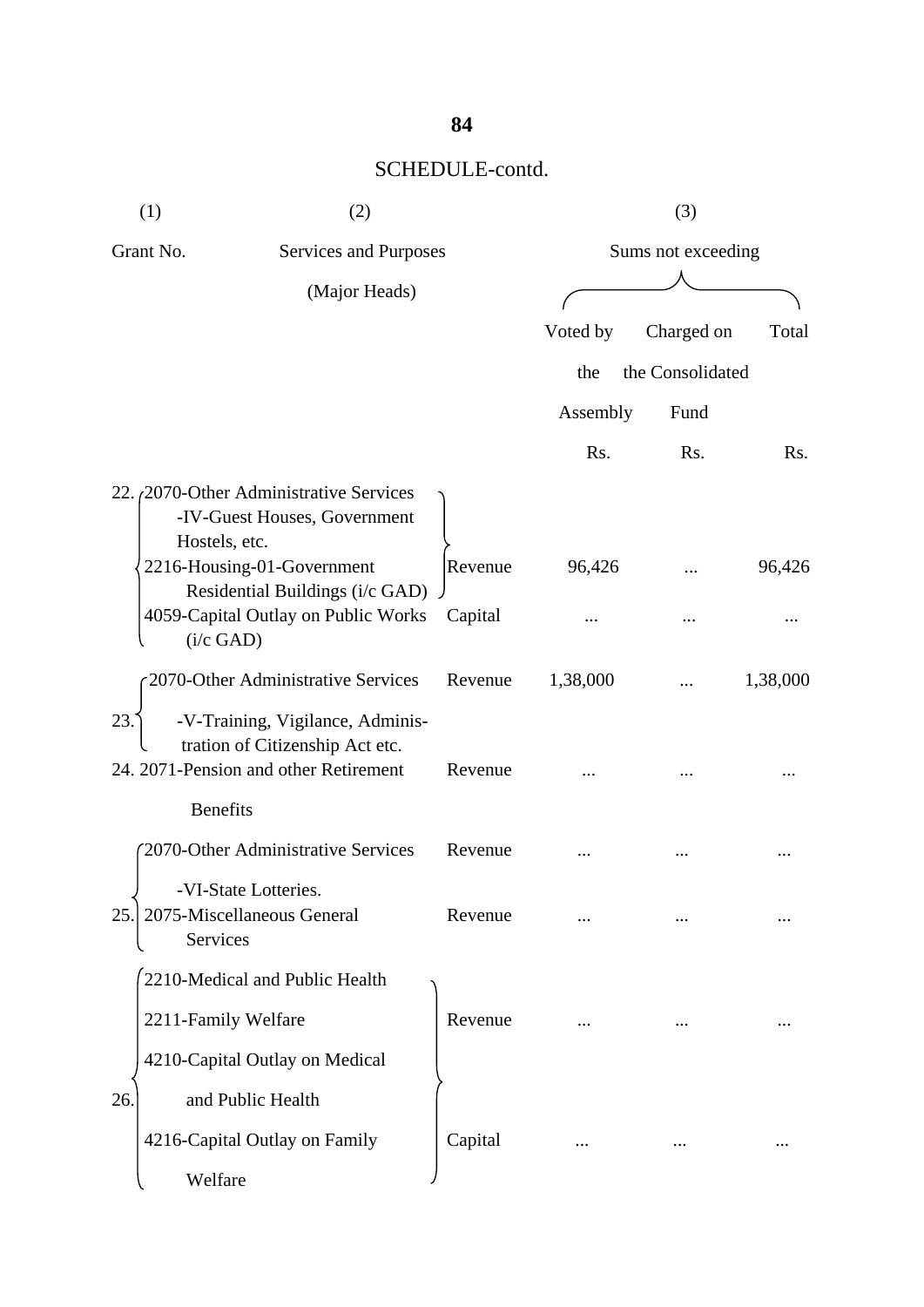|     | (1)<br>(2)                                                       |         | (3)      |                     |       |
|-----|------------------------------------------------------------------|---------|----------|---------------------|-------|
|     | Grant No.<br>Services and Purposes                               |         |          | Sums not exceeding  |       |
|     | (Major Heads)                                                    |         |          |                     |       |
|     |                                                                  |         | Voted by | Charged on          | Total |
|     |                                                                  |         | the      | the Consolidated    |       |
|     |                                                                  |         | Assembly | Fund                |       |
|     |                                                                  |         | Rs.      | Rs.                 | Rs.   |
|     | 2215-Water Supply and Sanitation                                 |         |          |                     |       |
|     | 2216-Housing                                                     | Revenue |          | 94,00,000 94,00,000 |       |
|     | 27. 4215-Capital Outlay on Water<br><b>Supply and Sanitation</b> |         |          |                     |       |
|     | 4216-Capital Outlay on Housing                                   | Capital |          |                     |       |
|     | -01-Government Residential                                       |         |          |                     |       |
|     | <b>Buildings</b>                                                 |         |          |                     |       |
|     | 6215-Loans for Water Supply and                                  |         |          |                     |       |
|     | Sanitation                                                       |         |          |                     |       |
|     | 2216-Housing                                                     | Revenue |          |                     |       |
|     | 28 4216-Capital Outlay on Housing                                |         |          |                     |       |
|     | 6216-Loans for Housing                                           | Capital |          |                     |       |
|     | 29. (2217-Urban Development<br>4216-Capital Outlay on Housing    | Revenue |          |                     |       |
|     | 4217-Capital Outlay on Urban                                     | Capital |          |                     |       |
| 30. | Development<br>2220-Information and Publicity                    | Revenue | $\cdots$ |                     |       |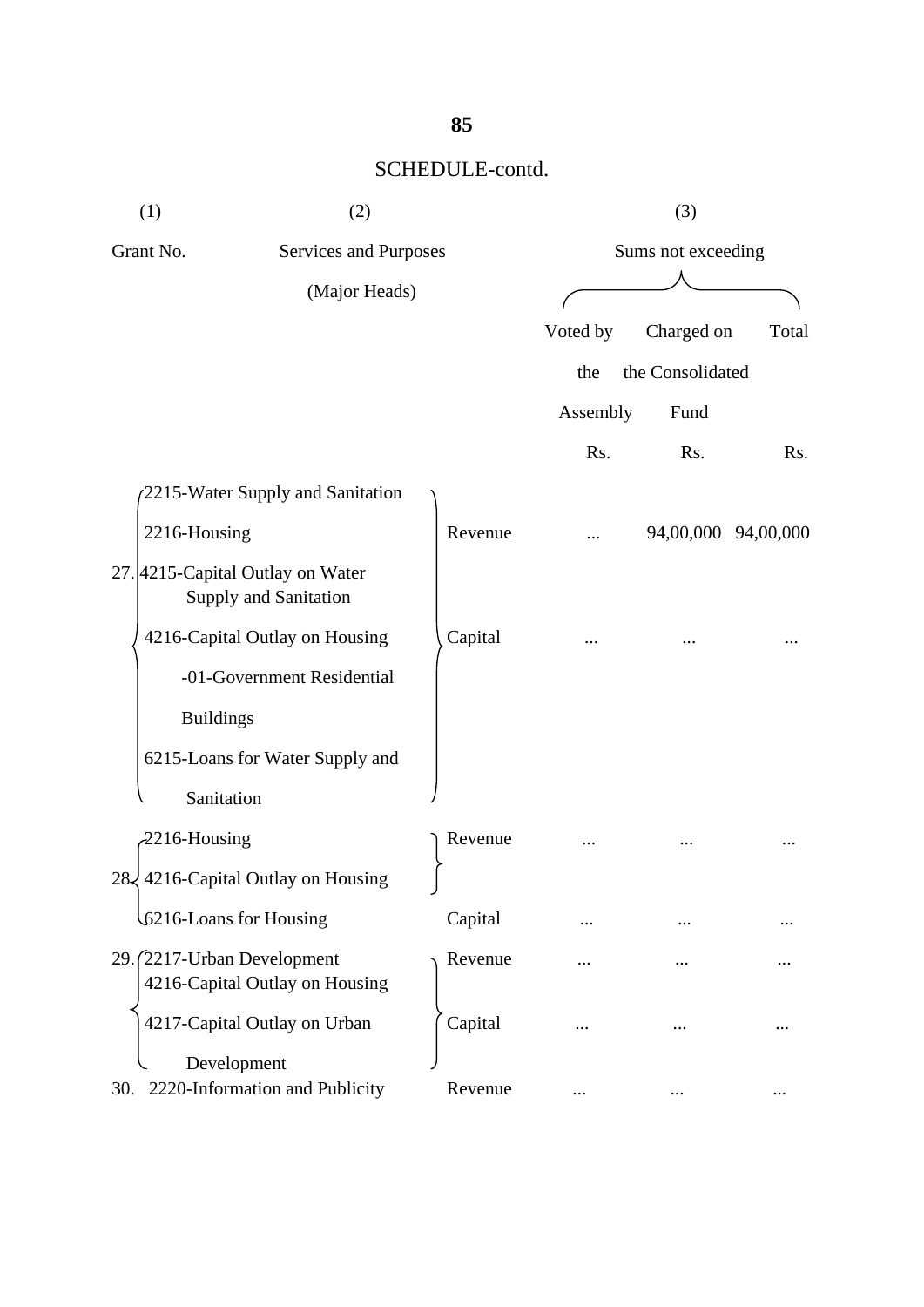| (1)       | (2)                                                                                                                                                                                                                                                                                                                        |                               |                    | (3)              |             |
|-----------|----------------------------------------------------------------------------------------------------------------------------------------------------------------------------------------------------------------------------------------------------------------------------------------------------------------------------|-------------------------------|--------------------|------------------|-------------|
| Grant No. | Services and Purposes                                                                                                                                                                                                                                                                                                      |                               | Sums not exceeding |                  |             |
|           | (Major Heads)                                                                                                                                                                                                                                                                                                              |                               |                    |                  |             |
|           |                                                                                                                                                                                                                                                                                                                            |                               | Voted by           | Charged on       | Total       |
|           |                                                                                                                                                                                                                                                                                                                            |                               | the                | the Consolidated |             |
|           |                                                                                                                                                                                                                                                                                                                            |                               | Assembly           | Fund             |             |
|           |                                                                                                                                                                                                                                                                                                                            |                               | Rs.                | Rs.              | Rs.         |
| 32.       | 31, 2230-Labour and Employment<br>-01-Labour<br>2230-Labour and Employment<br>$-01-(A)$ -Inspectorate of Facto-<br>riesand Steam Boilers<br>2230-Labour and Employment-02-<br>Employment-03-Training<br>3456-Civil Supplies<br>2408-Food Storage and Warehousing<br>4408-Capital Outlay on Food<br>Storage and Warehousing | Revenue<br>Revenue<br>Capital | 1,55,81,000        |                  | 1,55,81,000 |
| 33. (     | 2235-Social Security and Welfare<br>01-Rehabilitation                                                                                                                                                                                                                                                                      | Revenue                       |                    |                  |             |
|           | 6235-Loans for Social Security<br>and Welfare-60-Other Social<br>Security and Welfare Programmes                                                                                                                                                                                                                           | Capital                       |                    |                  |             |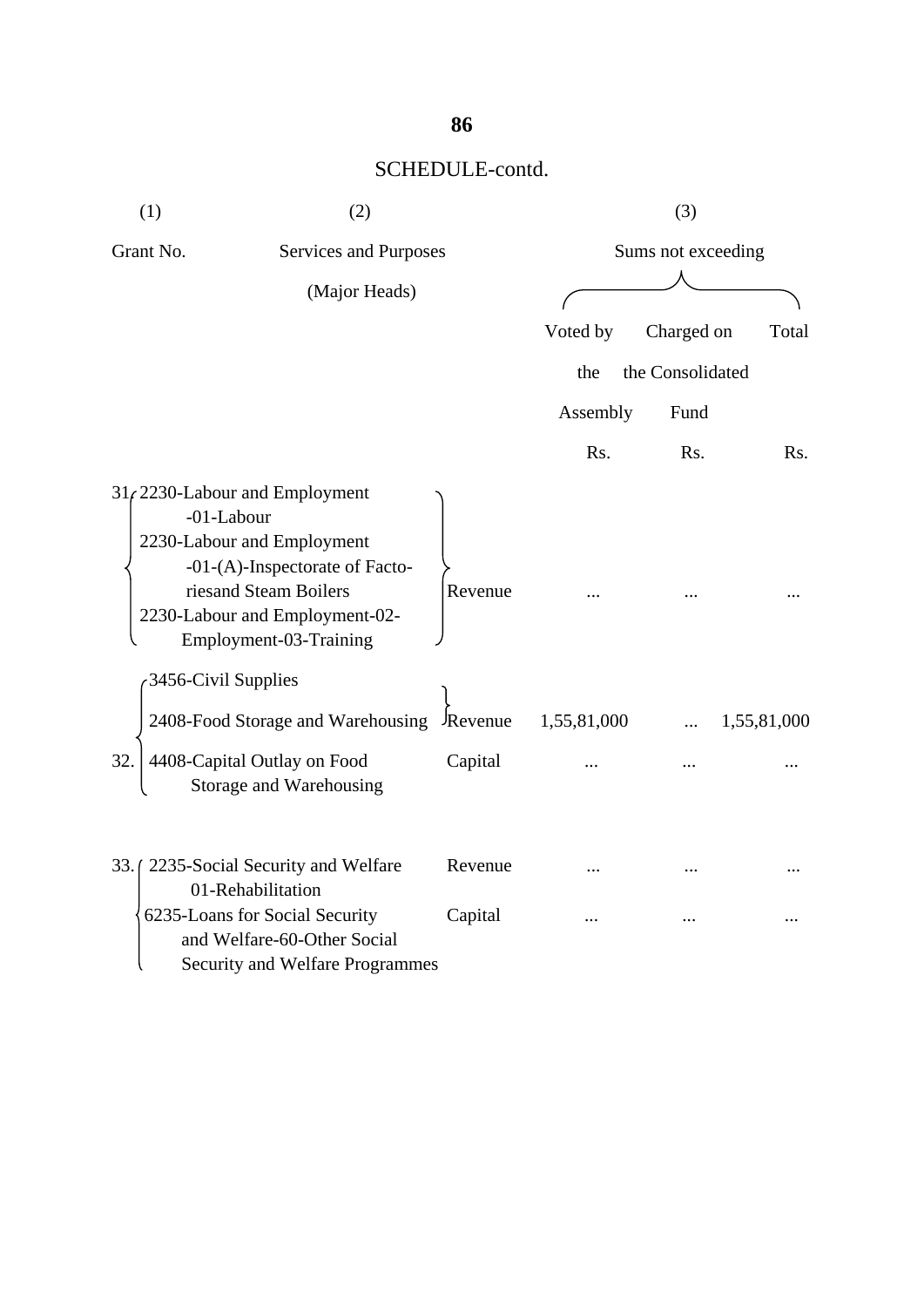| (1)                            | (2)                                                                                                        |         |                    | (3)              |        |  |  |
|--------------------------------|------------------------------------------------------------------------------------------------------------|---------|--------------------|------------------|--------|--|--|
| Grant No.                      | Services and Purposes                                                                                      |         | Sums not exceeding |                  |        |  |  |
|                                | (Major Heads)                                                                                              |         |                    |                  |        |  |  |
|                                |                                                                                                            |         | Voted by           | Charged on       | Total  |  |  |
|                                |                                                                                                            |         | the                | the Consolidated |        |  |  |
|                                |                                                                                                            |         | Assembly           | Fund             |        |  |  |
|                                |                                                                                                            |         | Rs.                | Rs.              | Rs.    |  |  |
|                                | 2225-Welfare of Scheduled Tribes,                                                                          | Revenue |                    |                  |        |  |  |
| ward Classes                   | Schedule Caste and Other Back-                                                                             |         |                    |                  |        |  |  |
|                                | 2235- Social Security and Welfare                                                                          |         |                    |                  |        |  |  |
| 34.                            | 2236-Nutrition (Social Welfare)<br>4059-Capital Outlay on Public                                           | Capital |                    |                  |        |  |  |
|                                | Works (Social Welfare)<br>35. 2235 - Social Security and Welfare<br>-60-Other Social Security and          |         |                    |                  |        |  |  |
|                                | <b>Welfare Programmes</b>                                                                                  | Revenue | 32,888             |                  | 32,888 |  |  |
|                                | 6235-Loans for Social Security<br>and Welfare-60-Other Social<br>Security and Welfare Programmes           | Capital |                    |                  |        |  |  |
|                                | 36./2235- Social Security and Welfare-E<br>-60-Other Social Security and<br><b>Welfare Programmes</b>      | Revenue |                    |                  |        |  |  |
|                                | 2075-Miscellaneous General Services<br>-104-Pension & Awards in consi-<br>deration of distinguish services |         |                    |                  |        |  |  |
| 37. 2250-Other Social Services |                                                                                                            | Revenue |                    |                  |        |  |  |
| Offices                        | 38. 3451-Secretariat Economic Services<br>-II-Planning Board and attached                                  | Revenue |                    |                  |        |  |  |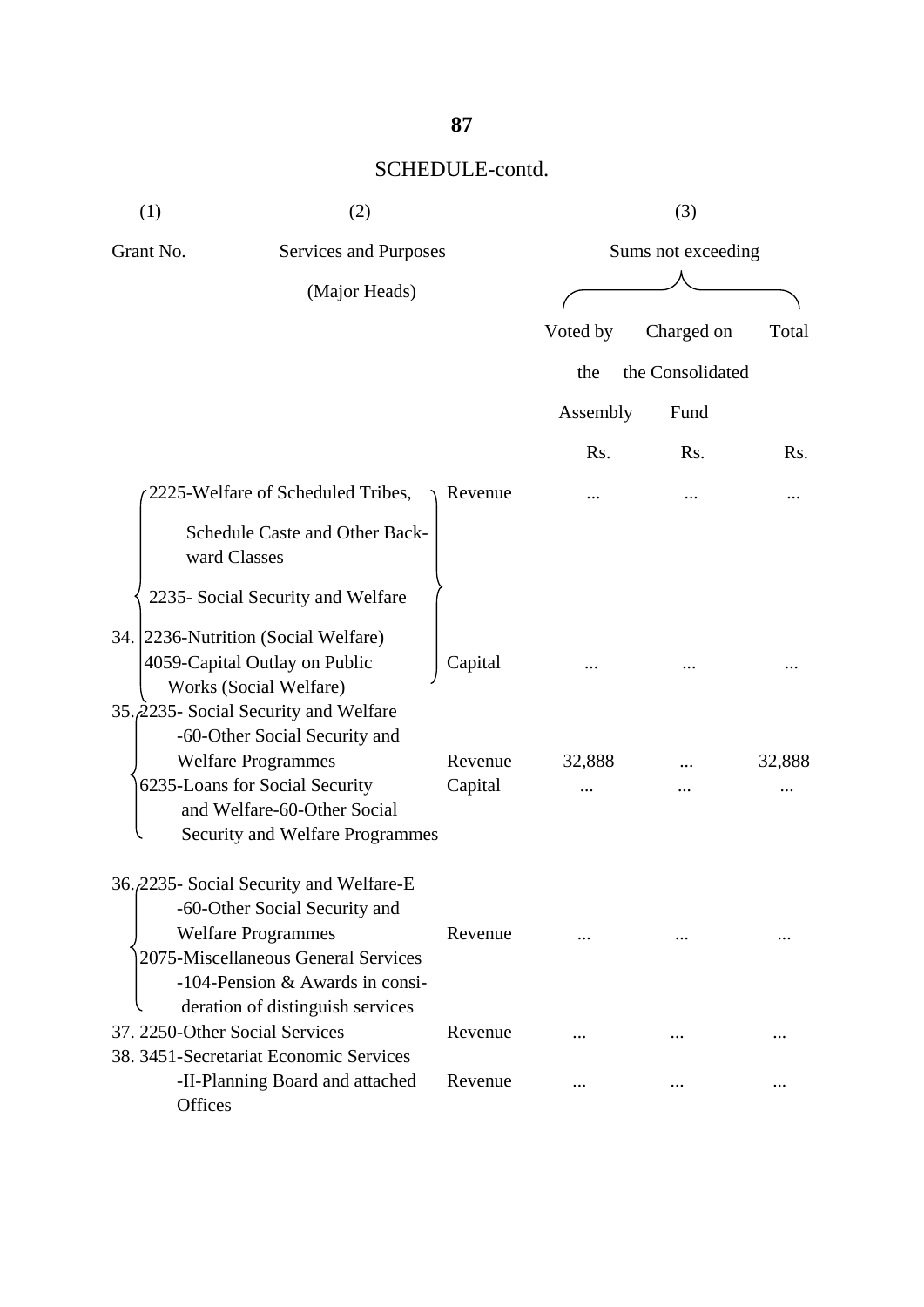| (1)       | (2)                                                                                                                                            |         | (3)                |                  |             |
|-----------|------------------------------------------------------------------------------------------------------------------------------------------------|---------|--------------------|------------------|-------------|
| Grant No. | Services and Purposes                                                                                                                          |         | Sums not exceeding |                  |             |
|           | (Major Heads)                                                                                                                                  |         |                    |                  |             |
|           |                                                                                                                                                |         | Voted by           | Charged on       | Total       |
|           |                                                                                                                                                |         | the                | the Consolidated |             |
|           |                                                                                                                                                |         | Assembly           | Fund             |             |
|           |                                                                                                                                                |         | Rs.                | Rs.              | Rs.         |
|           | 2425-Co-operation                                                                                                                              | Revenue |                    |                  |             |
|           | 4425-Capital Outlay on                                                                                                                         |         |                    |                  |             |
| 39.       | Co-operation                                                                                                                                   |         |                    |                  |             |
|           | 4435-Capital Outlay of other                                                                                                                   | Capital |                    |                  |             |
|           | <b>Agricultural Programmes</b>                                                                                                                 |         |                    |                  |             |
|           | 6425-Loans for Co-operation                                                                                                                    |         |                    |                  |             |
|           | 40. 2552-North Eastern Areas                                                                                                                   | Revenue | 1,31,20,000        |                  | 1,31,20,000 |
|           | 4552-Capital Outlay on North                                                                                                                   |         |                    |                  |             |
|           | <b>Eastern Areas</b>                                                                                                                           |         |                    |                  |             |
|           | 6552-Loans for North Eastern Areas                                                                                                             | Capital |                    |                  |             |
|           | 41. 3454-Census, Surveys and Statistics<br>-02-Surveys and Statistics                                                                          | Revenue |                    |                  |             |
|           | 42, 3475-Other General Economic<br>Services-Regulation of Weight<br>and Measures<br>2216-Housing-01-Government<br><b>Residential Buildings</b> | Revenue |                    |                  |             |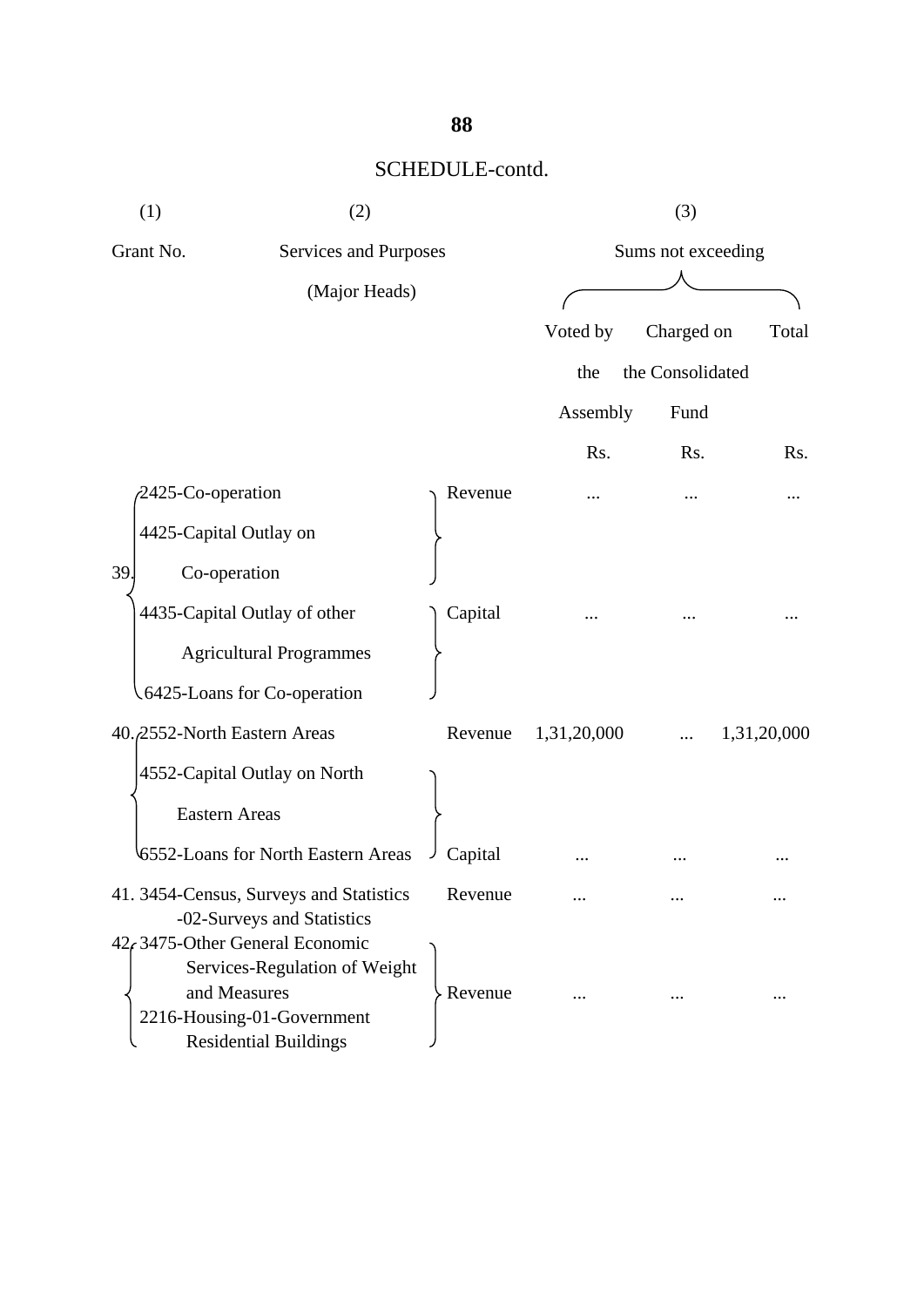|           | (1)<br>(2)                |                                         |                       | (3)      |                    |       |  |
|-----------|---------------------------|-----------------------------------------|-----------------------|----------|--------------------|-------|--|
| Grant No. |                           |                                         | Services and Purposes |          | Sums not exceeding |       |  |
|           |                           | (Major Heads)                           |                       |          |                    |       |  |
|           |                           |                                         |                       | Voted by | Charged on         | Total |  |
|           |                           |                                         |                       | the      | the Consolidated   |       |  |
|           |                           |                                         |                       | Assembly | Fund               |       |  |
|           |                           |                                         |                       | Rs.      | Rs.                | Rs.   |  |
|           | 2401-Crop Husbandry       |                                         |                       |          |                    |       |  |
|           |                           | 2408-Food Storage and Warehousing       |                       |          |                    |       |  |
|           |                           | 2415-Agricultural Research and          |                       |          |                    |       |  |
|           | Education                 |                                         |                       |          |                    |       |  |
|           |                           | 2435-Other Agricultural Programmes      | Revenue               |          |                    |       |  |
|           | 43. 2702-Minor Irrigation |                                         |                       |          |                    |       |  |
|           |                           | 2250-Other Social Services              |                       |          |                    |       |  |
|           | 2216-Housing              |                                         |                       |          |                    |       |  |
|           |                           | 4401-Capital Outlay on Crop Husban-     |                       |          |                    |       |  |
|           | dry                       |                                         |                       |          |                    |       |  |
|           |                           | 4702-Capital Outlay on Minor Irrigation |                       |          |                    |       |  |
|           |                           | 4416-Investment in Agricultural         | Capital               |          |                    |       |  |
|           |                           | <b>Financial Institutions</b>           |                       |          |                    |       |  |
|           |                           | 6401-Loans for Crop Husbandry           |                       |          |                    |       |  |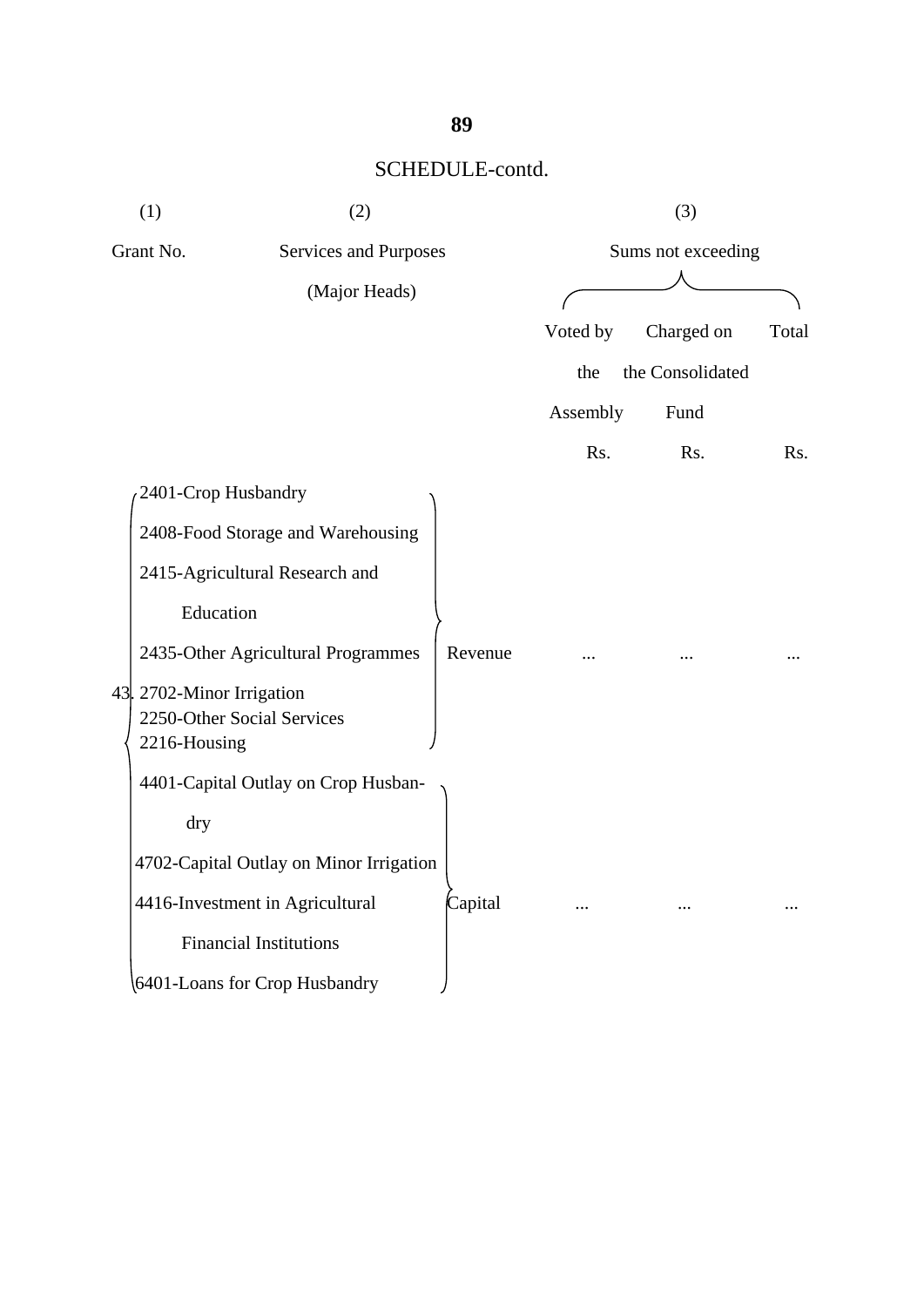| (1)             | (2)                                                                                                                                                                                  |         |                    | (3)              |             |
|-----------------|--------------------------------------------------------------------------------------------------------------------------------------------------------------------------------------|---------|--------------------|------------------|-------------|
| Grant No.       | Services and Purposes                                                                                                                                                                |         | Sums not exceeding |                  |             |
|                 | (Major Heads)                                                                                                                                                                        |         |                    |                  |             |
|                 |                                                                                                                                                                                      |         | Voted by           | Charged on       | Total       |
|                 |                                                                                                                                                                                      |         | the                | the Consolidated |             |
|                 |                                                                                                                                                                                      |         | Assembly           | Fund             |             |
|                 |                                                                                                                                                                                      |         | Rs.                | Rs.              | Rs.         |
|                 | 44./2701-Medium Irrigation-II- under<br><b>Embankment and Drainage Wing</b><br>P.W.D Medium Irrigation Project<br>2711-Irrigation, Navigation Drainage<br>and Flood Control projects | Revenue |                    |                  |             |
| Irrigation      | 4701-Capital Outlay on Medium<br>4711-Capital Outlay on Flood<br><b>Control Projects</b>                                                                                             | Capital |                    |                  |             |
| 45<br>Education | 2402-Soil and Water Conservation<br>2415-Agricultural Research and<br>2216-Housing-01-Government Resi-<br>dential Buildings                                                          | Revenue |                    |                  |             |
|                 | 46. (2501-Special Programmes for Rural<br>Development                                                                                                                                | Revenue | 1,00,00,000        |                  | 1,00,00,000 |
|                 | 6402-Loans for Soil and Water<br>Conservation                                                                                                                                        | Capital |                    |                  |             |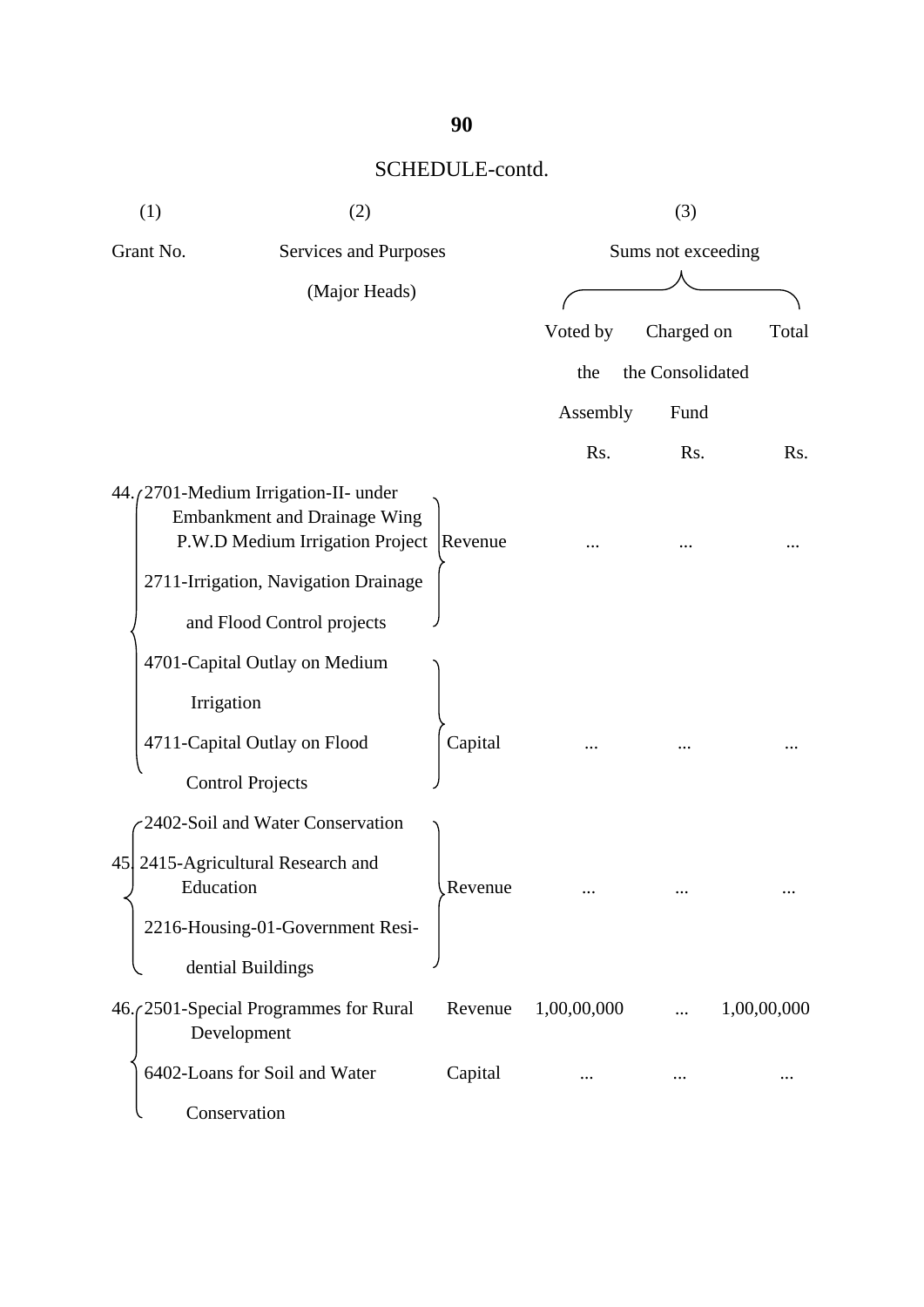| (1)<br>(2)                              |                                                                                                                           |         | (3)                |                  |       |  |
|-----------------------------------------|---------------------------------------------------------------------------------------------------------------------------|---------|--------------------|------------------|-------|--|
| Grant No.                               | Services and Purposes                                                                                                     |         | Sums not exceeding |                  |       |  |
|                                         | (Major Heads)                                                                                                             |         |                    |                  |       |  |
|                                         |                                                                                                                           |         | Voted by           | Charged on       | Total |  |
|                                         |                                                                                                                           |         | the                | the Consolidated |       |  |
|                                         |                                                                                                                           |         | Assembly           | Fund             |       |  |
|                                         |                                                                                                                           |         | Rs.                | Rs.              | Rs.   |  |
|                                         | 2403-Animal Husbandry                                                                                                     |         |                    |                  |       |  |
|                                         | 2415-Agricultural Research and                                                                                            |         |                    |                  |       |  |
| Education                               |                                                                                                                           | Revenue |                    |                  |       |  |
|                                         | 2216-Housing-01-Government                                                                                                |         |                    |                  |       |  |
| 47.                                     | <b>Residential Buildings</b><br>4059-Capital Outlay on Public Works                                                       |         |                    |                  |       |  |
|                                         | 4403-Capital Outlay on Animal                                                                                             | Capital |                    |                  |       |  |
|                                         | Husbandry                                                                                                                 |         |                    |                  |       |  |
|                                         | 6403-Loans for Animal Husbandry                                                                                           |         |                    |                  |       |  |
| 48. 2404-Dairy Development<br>Education | 2216-Housing-01-Government<br><b>Residential Buildings</b><br>2415-Agricultural Research and                              | Revenue |                    |                  |       |  |
| 2405-Fisheries                          |                                                                                                                           |         |                    |                  |       |  |
| 49.<br>Education                        | 2415-Agricultural Research and<br>2216-Housing-01-Government Resi-<br>dential Buildings<br>4216-Capital Outlay on Housing | Revenue |                    |                  |       |  |
|                                         | 4405-Capital Outlay on Fisheries                                                                                          | Capital |                    |                  |       |  |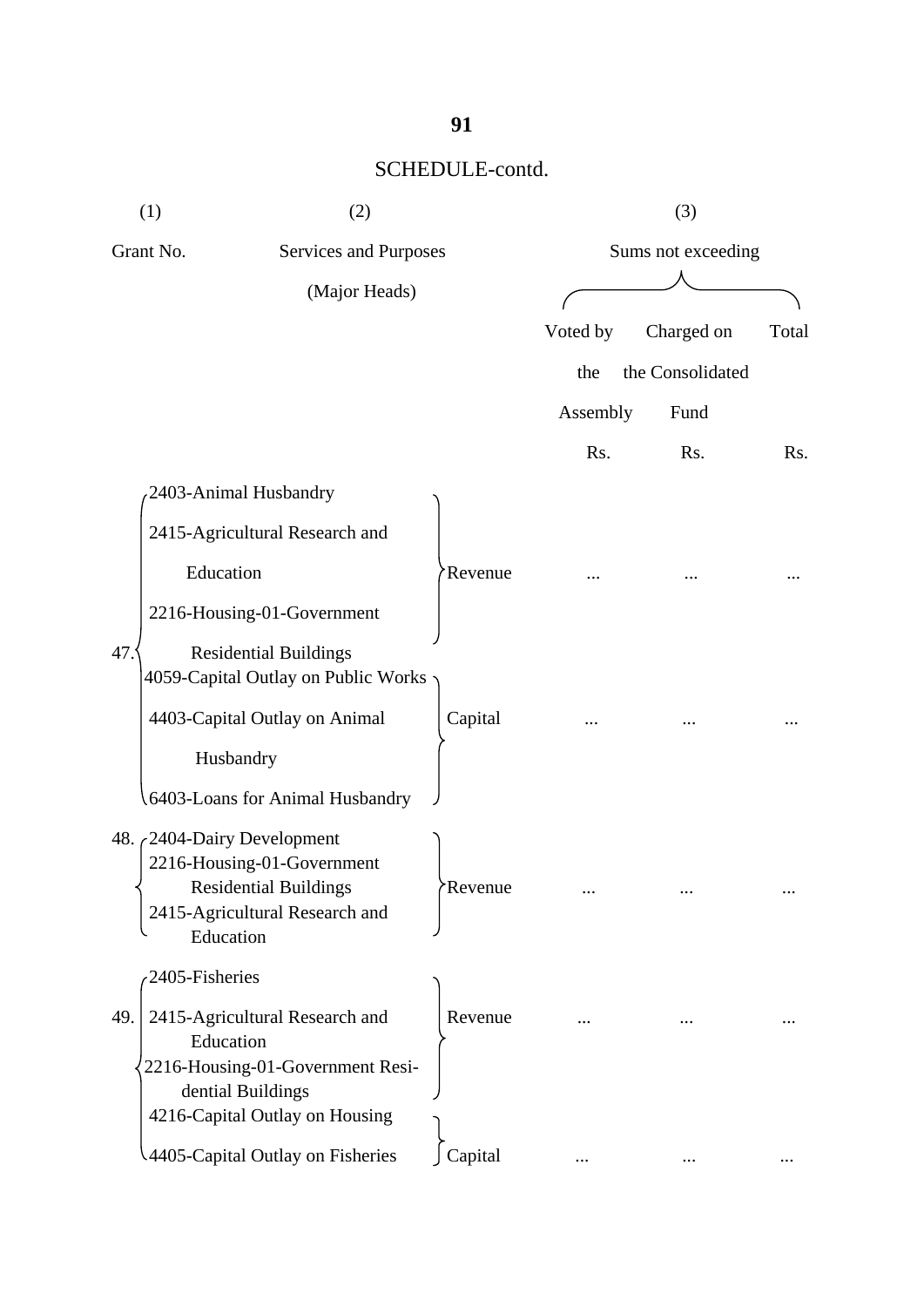|     | (1)<br>(2)            |                                                         | (3)     |                    |                  |        |
|-----|-----------------------|---------------------------------------------------------|---------|--------------------|------------------|--------|
|     | Grant No.             | Services and Purposes                                   |         | Sums not exceeding |                  |        |
|     |                       | (Major Heads)                                           |         |                    |                  |        |
|     |                       |                                                         |         | Voted by           | Charged on       | Total  |
|     |                       |                                                         |         | the                | the Consolidated |        |
|     |                       |                                                         |         | Assembly           | Fund             |        |
|     |                       |                                                         |         | Rs.                | Rs.              | Rs.    |
|     |                       | 2406-Forestry and Wild Life and                         |         |                    |                  |        |
|     |                       | <b>Education Forests</b>                                |         |                    |                  |        |
| 50. | Education             | 2415-Agricultural Research and                          | Revenue |                    | 10,172           | 10,172 |
|     |                       | 4406-Capital Outlay on Forest                           | Capital |                    |                  |        |
|     | Programmes            | 2515-Other Rural Development                            |         |                    |                  |        |
|     |                       | 2216-Housing-01-Government                              |         |                    |                  |        |
|     |                       | <b>Residential Buildings</b>                            | Revenue |                    |                  |        |
|     | 2236-Nutrition        |                                                         |         |                    |                  |        |
|     | 2401-Crop Husbandry   |                                                         |         |                    |                  |        |
| 51. |                       | 2501-Special Programmes for<br><b>Rural Development</b> |         |                    |                  |        |
|     | 2505-Rural Employment |                                                         |         |                    |                  |        |
|     |                       | 2216-Capital Outlay on Housing                          |         |                    |                  |        |
|     |                       | 4515-Capital Outlay on Rural                            | Capital |                    |                  |        |
|     | Development           |                                                         |         |                    |                  |        |
|     |                       | 6515-Loans for other Rural                              |         |                    |                  |        |
|     |                       | <b>Development Programmes</b>                           |         |                    |                  |        |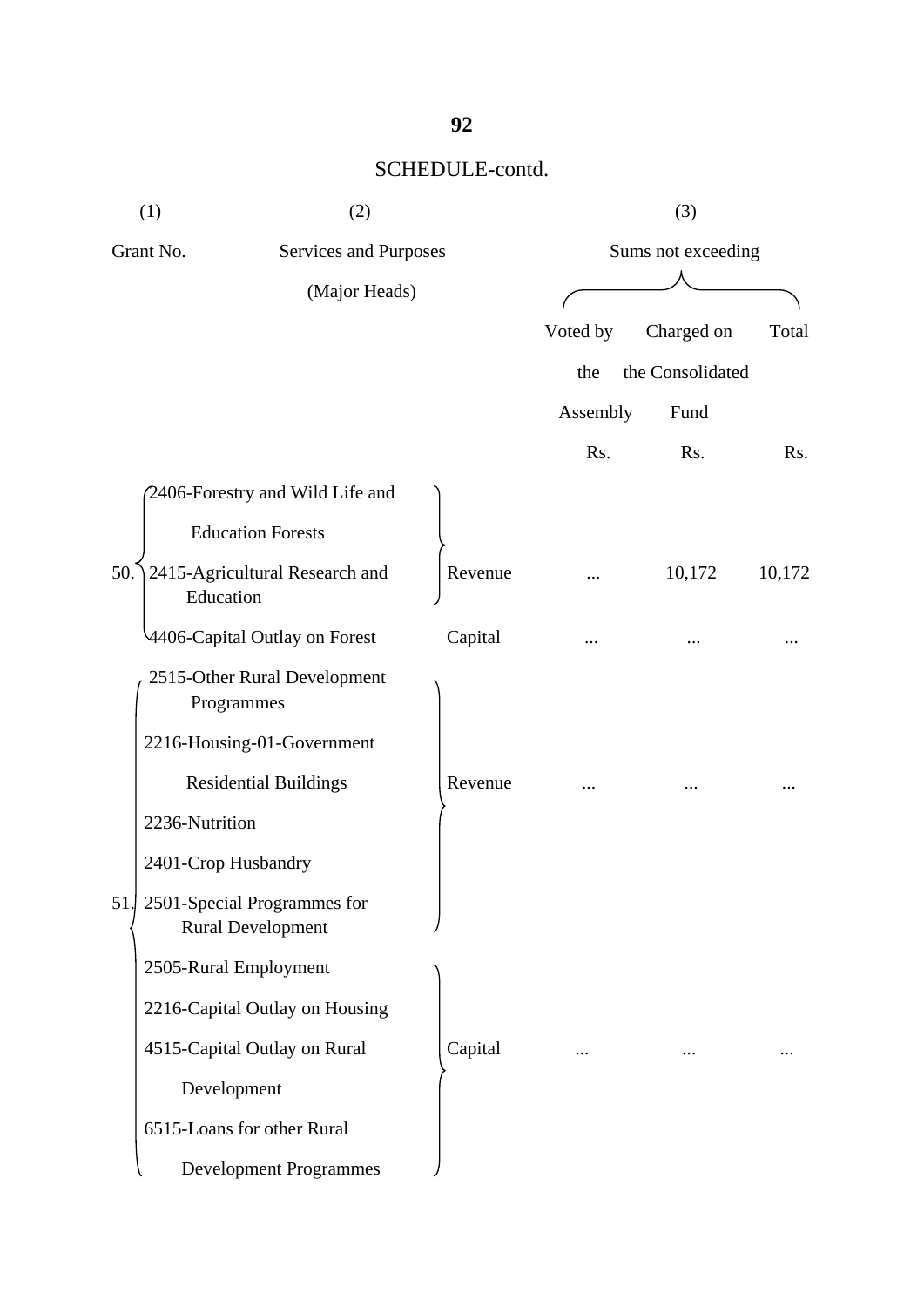|     | (2)<br>(1)                                                                                                                                                                                                 |                       |          | (3)                |       |  |  |
|-----|------------------------------------------------------------------------------------------------------------------------------------------------------------------------------------------------------------|-----------------------|----------|--------------------|-------|--|--|
|     | Grant No.                                                                                                                                                                                                  | Services and Purposes |          | Sums not exceeding |       |  |  |
|     | (Major Heads)                                                                                                                                                                                              |                       | Voted by | Charged on         | Total |  |  |
|     |                                                                                                                                                                                                            |                       | the      | the Consolidated   |       |  |  |
|     |                                                                                                                                                                                                            |                       | Assembly | Fund               |       |  |  |
|     | 2582-Industries                                                                                                                                                                                            | Revenue               | Rs.      | Rs.                | Rs.   |  |  |
| 52. | 4885- Capital Outlay on Industries<br>and Minerals<br>4858-Capital Outlay on Engineering<br>Industries<br>4860-Capital Outlay on Consumer<br>Industries<br>6885-Loans for other Industries and<br>Minerals | Capital               |          |                    |       |  |  |
|     | 2851-Village and Small Industries                                                                                                                                                                          | Revenue               |          |                    |       |  |  |
| 53. | 2216-Housing-01-Government<br><b>Residential Buildings</b><br>4851-Capital Outlay on Village<br>and Small Industries<br>6851-Loans for Village and Small<br>Industries                                     | Capital               |          |                    |       |  |  |
|     | 2851-Village and Small Industries                                                                                                                                                                          | Revenue               |          |                    |       |  |  |
|     | 2216-Housing-01-Government                                                                                                                                                                                 |                       |          |                    |       |  |  |
| 54. | <b>Residential Buildings</b>                                                                                                                                                                               |                       |          |                    |       |  |  |
|     | 4216-Capital Outlay on Housing<br>4851-Capital Outlay on Village<br>and Small Industries                                                                                                                   | Capital               |          |                    |       |  |  |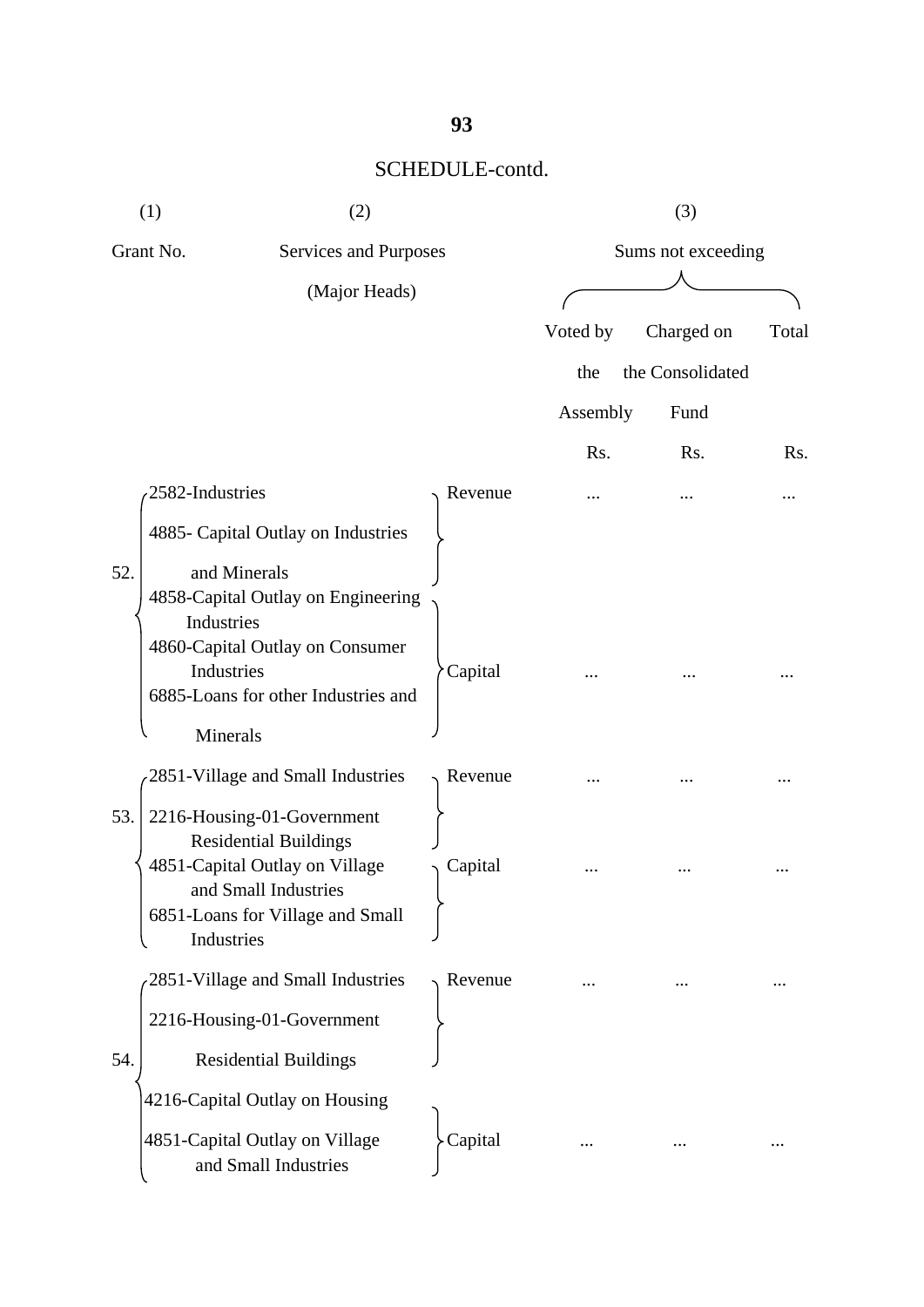| (1)                           | (2)                                                                                                                                                                                                                                                                                                               |                               | (3)                |                  |             |
|-------------------------------|-------------------------------------------------------------------------------------------------------------------------------------------------------------------------------------------------------------------------------------------------------------------------------------------------------------------|-------------------------------|--------------------|------------------|-------------|
| Grant No.                     | Services and Purposes                                                                                                                                                                                                                                                                                             |                               | Sums not exceeding |                  |             |
|                               | (Major Heads)                                                                                                                                                                                                                                                                                                     |                               |                    |                  |             |
|                               |                                                                                                                                                                                                                                                                                                                   |                               | Voted by           | Charged on       | Total       |
|                               |                                                                                                                                                                                                                                                                                                                   |                               | the                | the Consolidated |             |
|                               |                                                                                                                                                                                                                                                                                                                   |                               | Assembly           | Fund             |             |
|                               |                                                                                                                                                                                                                                                                                                                   |                               | Rs.                | Rs.              | Rs.         |
|                               | 2853-Non-Ferrous Mining and                                                                                                                                                                                                                                                                                       | Revenue                       | 1,50,00,000        |                  | 1,50,00,000 |
| <b>Mines</b><br>$55\%$<br>56. | Metallurgical Industries-02-<br>Regulation and Development of<br>4216-Capital Outlay on Housing-01<br><b>Government Residential Buildings</b><br>4853-Capital Outlay on Non-Ferrous<br>Mining and Metallurgical<br><b>Industries Non-Ferrous Metals</b><br>3054-Roads and Bridges<br>5054-Capital Outlay on Roads | Capital<br>Revenue<br>Capital |                    | 58,976           | 58,976      |
|                               | and Bridges                                                                                                                                                                                                                                                                                                       |                               |                    |                  |             |
| 3452-Tourism                  |                                                                                                                                                                                                                                                                                                                   | Revenue                       |                    |                  |             |
|                               | 4059-Capital Outlay on Public<br>Works (Tourism)<br>57 5275 - Capital Outlay on other<br><b>Communication Services</b>                                                                                                                                                                                            | Capital                       |                    |                  |             |
|                               | 5452-Capital Outlay on Tourism                                                                                                                                                                                                                                                                                    |                               |                    |                  |             |
|                               | 7452-Loans for Tourism                                                                                                                                                                                                                                                                                            |                               |                    |                  |             |
|                               | 58. 3606-Aid Materials and Equipments<br>6003-Internal Debt. Of the State<br>Government (Charged)                                                                                                                                                                                                                 | Revenue<br>Capital            |                    |                  |             |
|                               | 6004-Loans and Advances from<br>the Central Government (Charged)                                                                                                                                                                                                                                                  | Capital                       |                    |                  |             |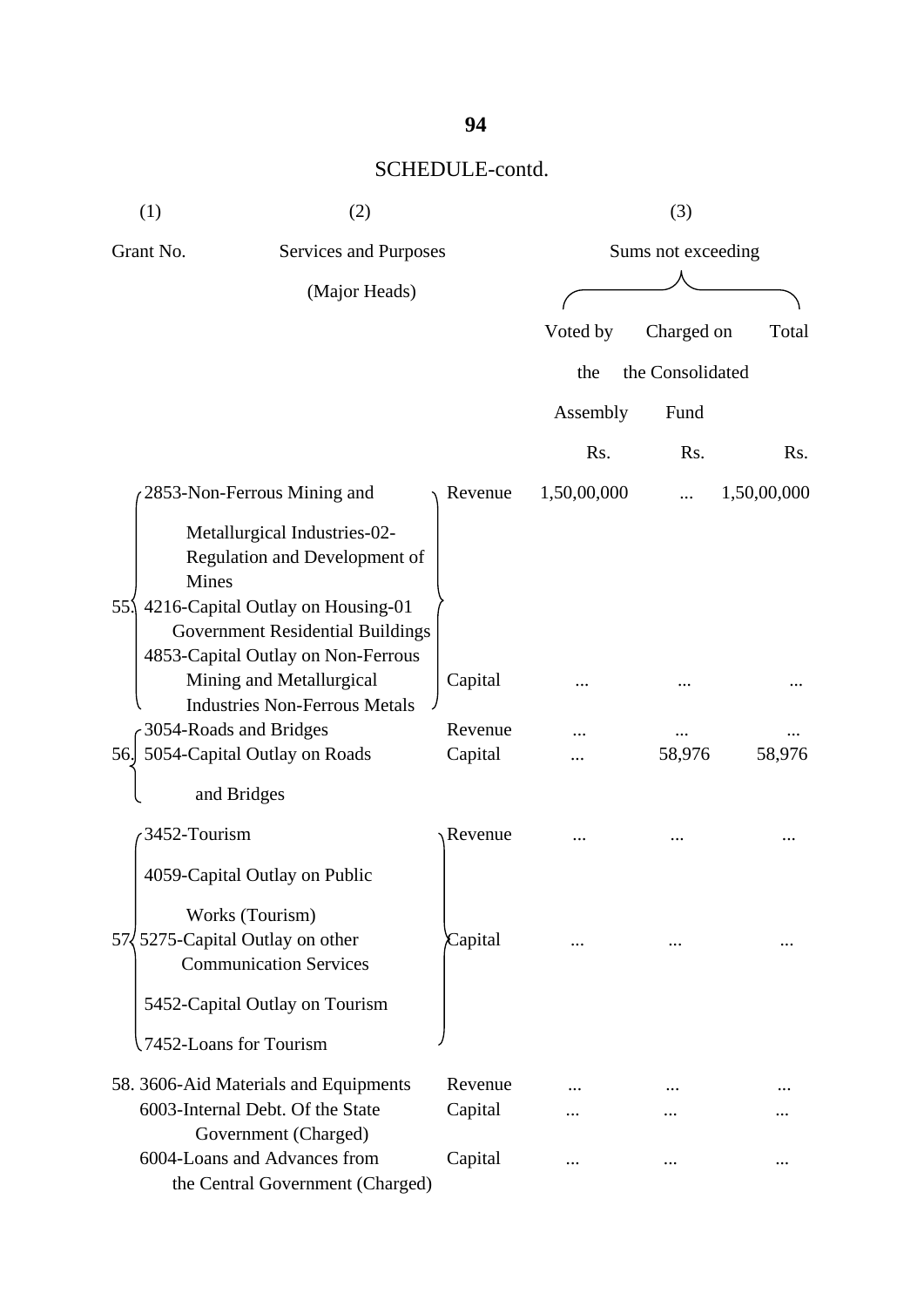| (2)                                                             |              | (3)                                                                                        |            |                                                                              |
|-----------------------------------------------------------------|--------------|--------------------------------------------------------------------------------------------|------------|------------------------------------------------------------------------------|
| Grant No.                                                       |              |                                                                                            |            |                                                                              |
|                                                                 |              |                                                                                            |            |                                                                              |
|                                                                 |              | Voted by                                                                                   | Charged on | Total                                                                        |
|                                                                 |              | the                                                                                        |            |                                                                              |
|                                                                 |              |                                                                                            | Fund       |                                                                              |
|                                                                 |              | Rs.                                                                                        | Rs.        | R <sub>s</sub> .                                                             |
| 59. 5465-Investment in General<br><b>Financial and Training</b> | Capital      |                                                                                            |            |                                                                              |
| 60.7610-Loans to Government<br>Servants etc                     | Capital      | $\ddotsc$                                                                                  |            |                                                                              |
| 61.7615-Miscellaneous Loans                                     |              |                                                                                            |            |                                                                              |
| 62. 7810-Inter-State Settlement                                 | Capital      |                                                                                            |            |                                                                              |
|                                                                 | Capital      |                                                                                            |            |                                                                              |
| Fund                                                            |              |                                                                                            |            |                                                                              |
| Total                                                           |              |                                                                                            |            | 15,30,49,066                                                                 |
|                                                                 | Institutions | Services and Purposes<br>(Major Heads)<br>Capital<br>63. 7999-Appropriation to Contingency |            | Sums not exceeding<br>the Consolidated<br>Assembly<br>15,02,35,428 28,13,638 |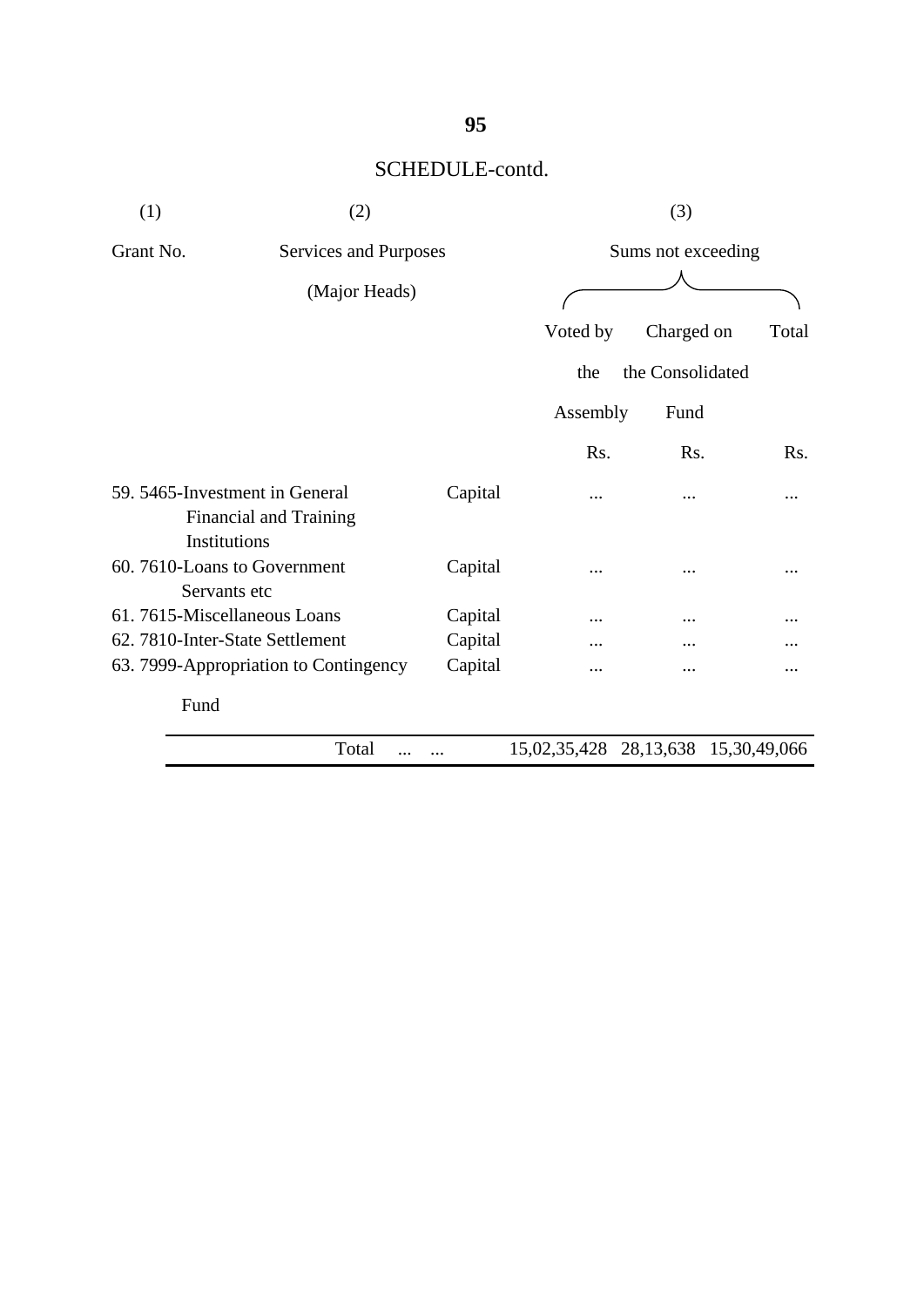### MEGHALAYA ACT 9 OF 1994

#### THE MEGHALAYA MEDICAL COUNCIL ACT, 1987

#### (As passed by the Meghalaya Legislative Assembly)

(Received the Assent of the President of India on the  $26<sup>th</sup>$  November, 1994)

(Published in the *Gazette of Meghalaya*, Extraordinary, issue dated 3rd December, 1994)

An

#### Act

To provide for the registration of medical (allopathic) practitioners in the State of Meghalaya and for matters connected therewith.

Be it enacted by the Legislature of the State of Meghalaya in the Thirty-eight Year of the Republic of India as follows:-

#### **1. Short title, extent and commencement-**

- (1) This Act may be called the Meghalaya Medical Council Act, 1987
- (2) It extends to the whole State of Meghalaya.
- (3) It shall come into force at once.
- **2. Definitions-** In this Act unless the context otherwise requires-
	- (a) "Council" means the State Medical Council of Meghalaya constituted under this Act;
	- (b) "Government" means the Government of the State of Meghalaya;
	- (c) "Institution" includes a hospital, dispensary or health centre where people report either as indoor or outdoor patients for investigation or for treatment;
	- (d) "Medical Council of India" means the Medical Council of India established and constituted under the Indian Medical Council Act, 1956;
	- (e) "medicine" means any modern scientific medicine and includes surgery and obstetrics, but does not include veterinary medicine or dentistry or veterinary surgery or Homeopathic, Ayurvedic or Unary system of medicines and the expression "medical" shall be construed accordingly;
	- (f) "Prescribed" means prescribed by rules or regulations made under this Act;
	- (g) "President" and "Vice-president" means respectively the President and Vice-President of the Council;
	- (h) "recognised medical qualification" means any of the medical qualifications included in the Schedules to the Indian Medical Council Act, 1956, as amended from time to time;
	- (i) "Registrar" means the Registrar of the Council;
	- (j) "Register" means the State Medical Register maintained by the Council under this Act;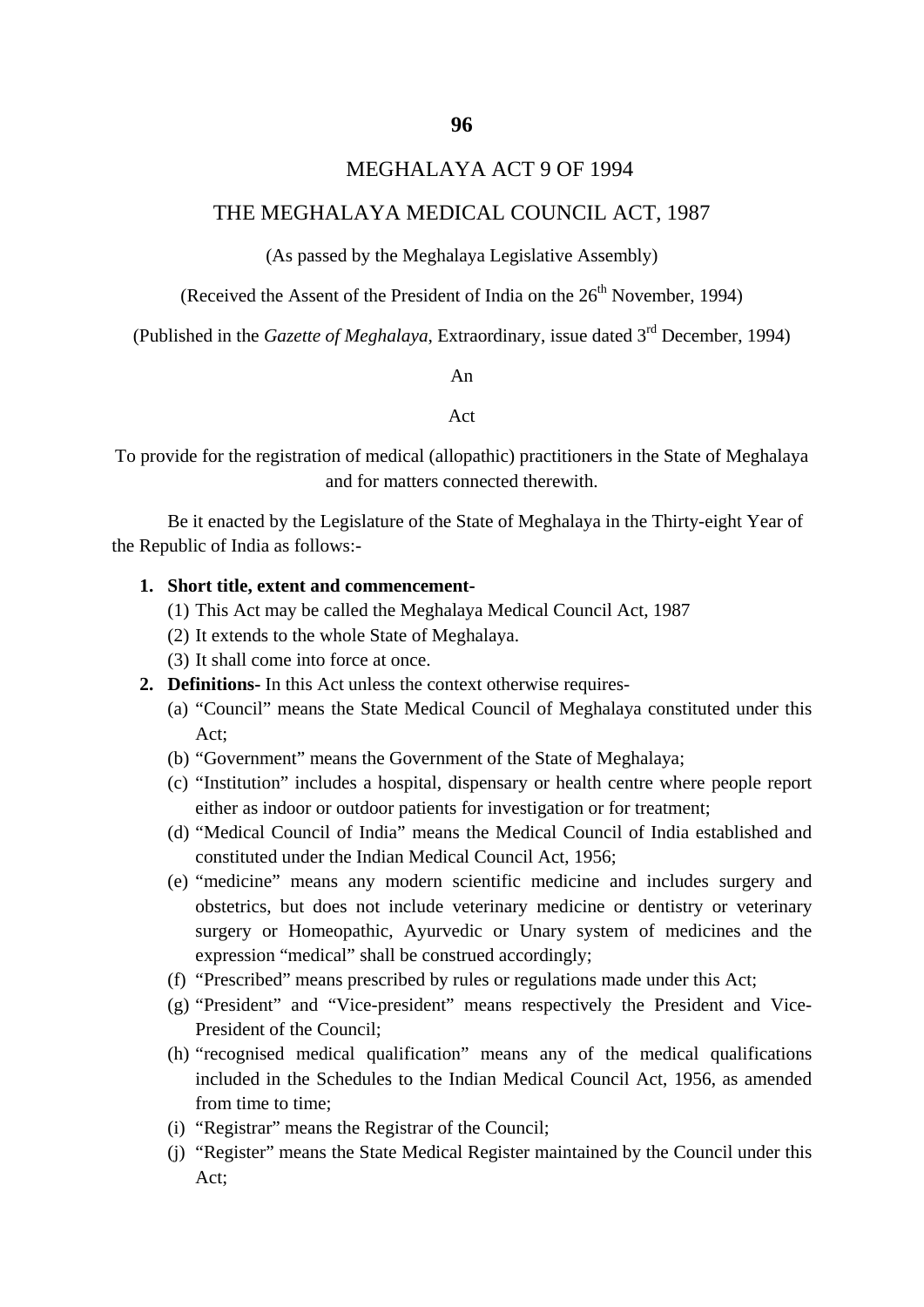- (k) "registered practitioner" means any person whose name is entered in the Register under this Act;
- (l) "section" means a section of this Act;

#### **3. Constitution of Medical Council-**

- (1) The State Government may constitute a Medical Council for the State to be called "the State Medical Council of Meghalaya" and the Council shall be a body corporate and shall have perpetual succession and a Common Seal and Shall by the said name, sue and be sued. The Council shall consist of the following members, namely-
	- (a) Two members to be nominated by the State Government;
	- (b) Two members to be elected in the Prescribed manner by the registered practitioners, practising in the State from amongst themselves;
	- (c) One member to be nominated by the Director General of Health Services of the Government of India;
	- (d) Two members to be nominated by the Medical Council of India;
	- *(e)* Director of Health Services, Meghalaya *(Ex-officio)*
- (2) The President and the Vice-president shall be elected in the prescribed manner by the members of the Council from amongst themselves.
- **4. Tenure of office of members:-** A member of the Council shall hold office for a term of 5 years from the date of his election or nomination or until his successor shall have been duly elected or, as the case may be nominated, whichever is earlier, and shall be eligible for re-election or re-nomination.

#### **5. Vacation of seat as member and filling up of the vacancy:**-

- (1) A member of the Council shall be deemed to have vacated his seat-
	- (a) On sending his resignation in writing to the President;
	- (b) On his absence from three consecutive meetings of the Council without its permissions;
	- (c) On removal of his names from the Register;
	- (d) On his being declared an insolvent by any competent Court or on his becoming insane;
	- (e) On expiry of his term as member; or
	- (f) On his absence out of India for six consecutive months without prior intimation to the Council;
- (2) A casual vacancy in the Council shall be filled up by nomination or election, as the case may be, and the person nominated or elected to fill the vacancy shall hold office only for the remaining part of the term for which the member whose place he takes was nominated or elected.
- **6. Disqualification for being elected or nominated as a member-** A person shall be disqualified for being elected or nominated as a member of the Council if he-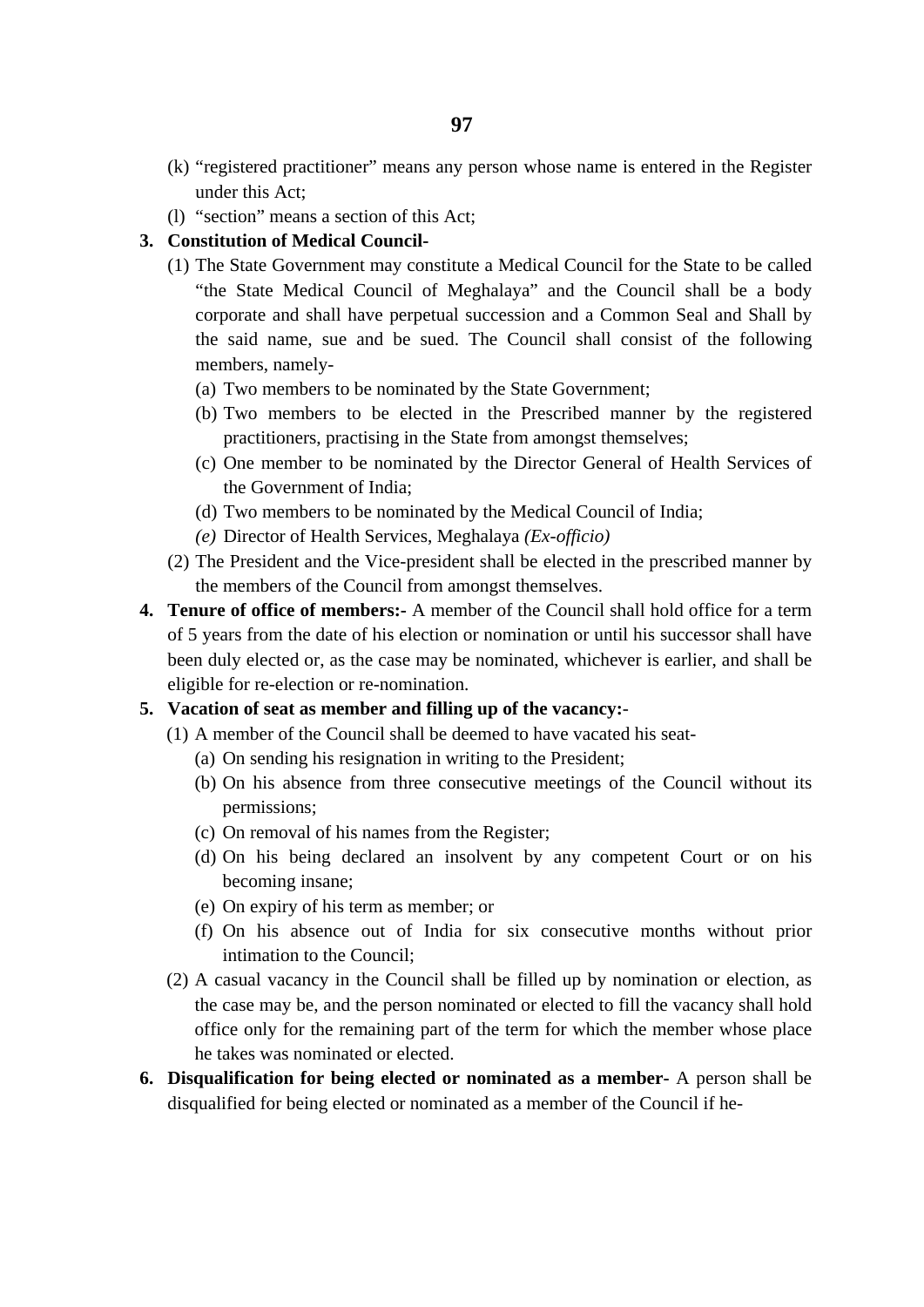- (a) Is not a registered practitioner under this Act or the Indian Medical Council Act, 1956;
- (b) Does not possess any of the recognised medical qualification;
- (c) Has been dismissed service under Government, local or other authority for misconduct;
- (d) Has been sentenced by a criminal court to imprisonment for any offence involving moral turpitude;
- (e) Has been convicted by a court India, whether before or after the commencement of this Act, for offence punishable under the Protection of Civil Rights Act, 1995 unless a period of 6 (six years or such less period, as the Government may allow in any particular case has elapsed from the date of such conviction.
- **7. Publication of names of members-** The name of every members of the Council, elected or nominated, shall be published by the Government in the Official Gazette.

#### **8. Meeting of the Council-**

- (1) No business shall be transacted at a meeting of the Council unless at least four members are present. All questions, other than question or order, which may come before the Council, shall be decided by a majority of votes of the members present and voting at the meeting. In case of equality of votes, the President or, in his absence, the Vice-President or, in the absence of both, the members presiding over the meeting, elected by the members present shall have a casting vote. The President or the Vice-President or the member presiding over the meeting as the case may be, shall decide all points of order which may arise and his decision shall be final.
- (2) If any question arises with reference to procedure in respect of any matter for which no provision is made in this Act, or the regulations made there under, the President or the Vice-President or the member presiding over the meeting, as the case may be, shall decide the same and his decision shall be final.
- (3) Until such time as the regulation referred to in sub-section (2) have come into operation, the President may, by a letter addressed to each member, summon a meeting at such time and place as to him shall seem expedient.
- (4) Subject to the provision of this Act or the regulation made there under no Act or proceedings of the Council shall be invalid merely by reason of the existence of any vacancy among the members of the Council.
- **9. Sitting fees and travelling expenses-** The members of the Council shall be entitled to such fees for attendance at meetings of the Council and such travelling expenses as may from time to time be allowed by the Council and approved by the Government.

#### **10. Register and other Officers-**

- (1) The Council shall appoint a Registrar who shall act as Secretary of the Council and also as Treasurer, unless the Council appoints another person as Treasurer.
- (2) The Council may also employ such other persons, as it may deem necessary, for the purposes of the Council.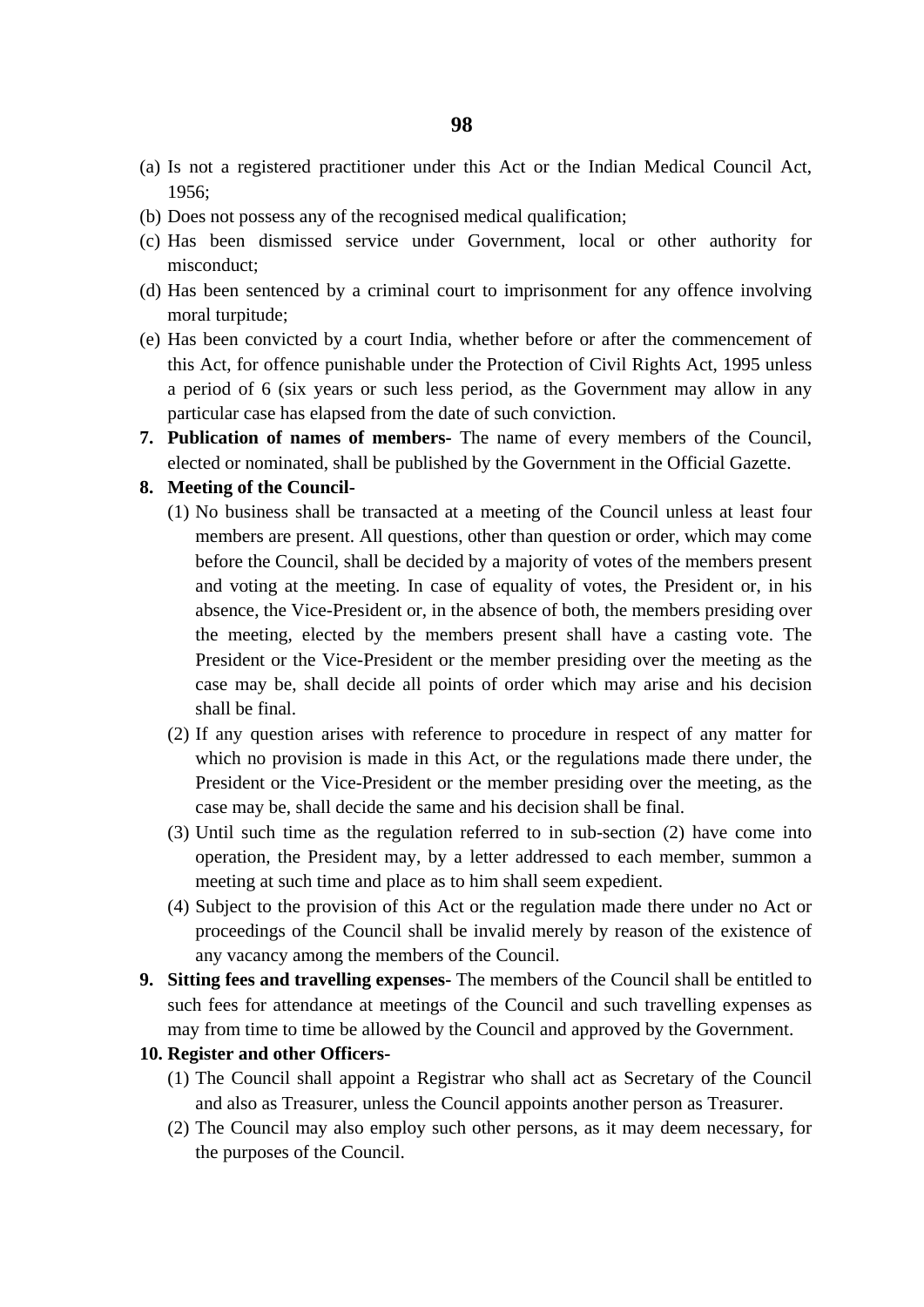(3) All persons appointed or employed under this section shall be deemed to be public servants within the meaning of section 21 of the Indian Penal Code, 1860

#### **11. Duties of the Registrar-**

- (1) It shall be the duty of the Registrar to keep a register of medical practitioners in accordance with the provisions of this Act, and, from time to time, make all necessary alterations in register of the addresses, appointments, qualifications or titles of such practitioners and cause the name of any practitioners who is dead to be removed from the register. The Register shall also publish the Register in the Official Gazette after every five years ending  $31<sup>st</sup>$  December.
- (2) Every registered practitioner shall send to the Registrar after every five years ending  $31<sup>st</sup>$  December a renewal fee as may be prescribed with an animation about alterations. If any, in the address, appointments, qualifications or tiles. If the renewal fee is not paid by such date as may be prescribed, the Register may send through registered post a letter to such registered practitioner at his registered address and at any other address available with him enquiring whether such practitioner has ceased to practise or whether his residence or appointment has changed and if no answer is received within a period of six months from its despatch, the Registrar may remove the name of such registered practitioner from the Register.

 Provided that any name so removed may be re-entered in the register under the direction of the Council on payment of prescribed fee.

- **12. Registrar to be public document-** The register shall be deemed to be public document within the meaning of this Evidence Act, 1872.
- **13. Privileges of registered practitioner-** Save as provided in section 25 and 27 of the Indian Medical Council Act, 1956, no person other than a registered practitioner shall-
	- (a) Hold office as physician or surgeon or any other office (by whatever designation called) in Government or in any institution maintained by a local or other authority;
	- (b) Practise medicine in the State;
	- (c) Be entitled to sign or authenticate medical or fitness certificate or any other certificate required by any law to be signed or authenticated by a duly qualified medical practitioner; or
	- (d) Be entitled to give evidence at any inquest or in any court of law as an expert under Section 45 of the Indian Evidence Act, 1872 on any matter relating to medicine.
- **14. Person who can be registered-** Every person possesses any of the recognised medical qualifications shall, subject to the provisions hereinafter contained and on payment of such registration fee as may be prescribed and entitled to have his name entered in the Register;

Provided that the Council may refuse to permit the registration of any person who has been convicted of any offence involving moral turpitude or who after an inquiry at which opportunity to be heard has been given to him, was found guilty of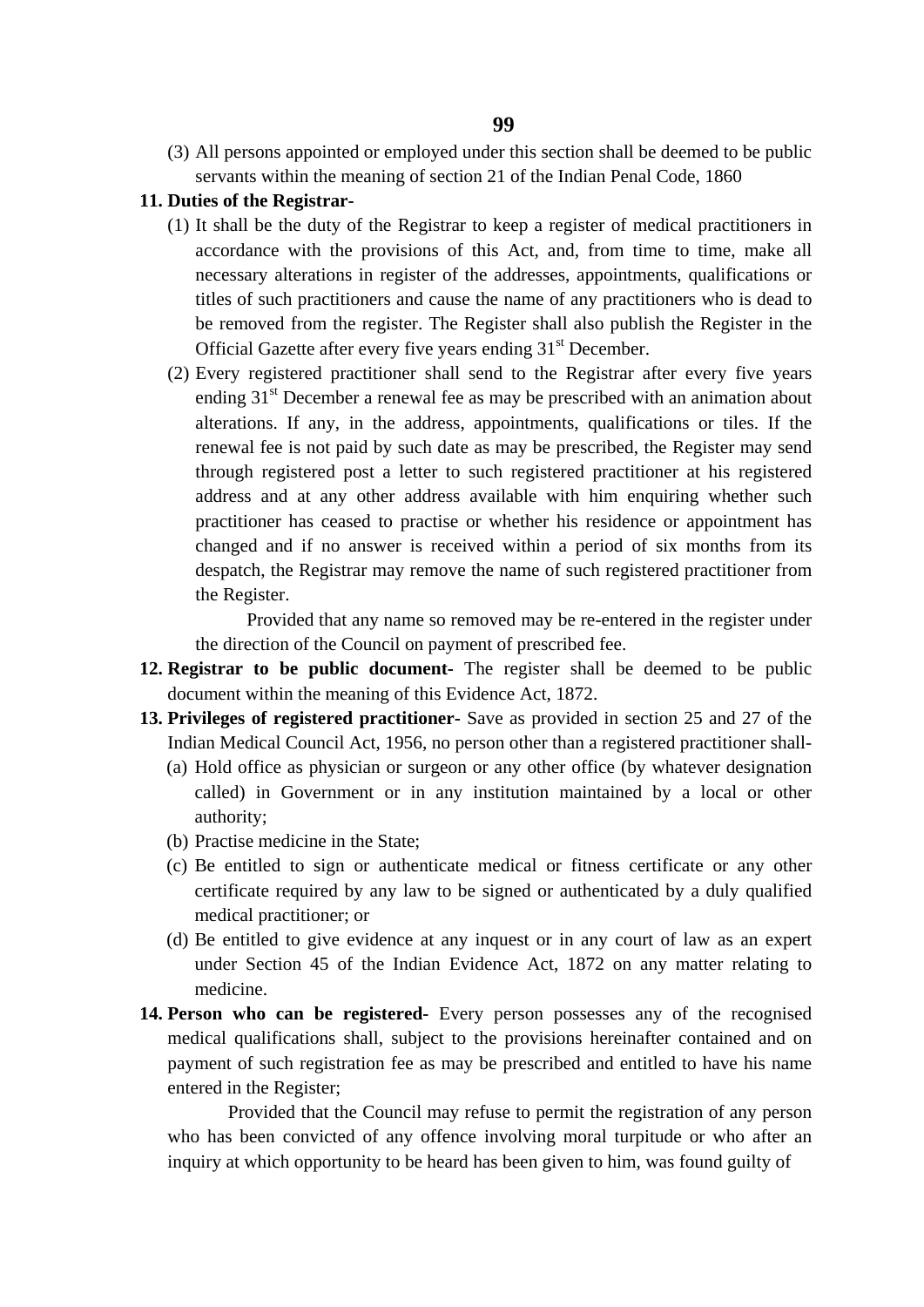professional misconduct;

 Provided further that the above disqualification may be removed by the Medical Council of India in any particular case after sufficient reasons for doing so are communicated to the Council.

#### **15. Information to be furnished to the Registrar with application-**

- (1) Every person who applies to have his name entered in the register shall:-
	- (a) Satisfy the Registrar that he possesses one or more of the titles or qualification referred to in the Schedules to the Indian Medical Council Act, 1956, as amended from time to time; and
	- (b) Correctly inform the Registrar of the dates on which he obtained the title or qualification which entitles him to claim registration under this Act.
- (2) Every application under this section shall be made in such from and on payment of such fee as may be prescribed.
- **16. Entry of new titles and qualification and change of names in Register-** If any registered practitioner obtains any other title or qualification in addition to the title or qualification in respect of which he has been registered or if he changes his name he shall on payment of the prescribed fee, be entitled to have such additions or changes in title, qualification or name, as the case may be, to be made in the register.

#### **17. Alteration or entry or removed of name from the register by Council-**

- (1) The Council may, if it deems fit, and after giving notice to the person concerned and enquiring into his objections if any order that any entry in the register which is provided to have been fraudulently or incorrectly made or brought about, be cancelled or corrected.
- (2) The Council may direct the removal, permanently or temporarily for any specific period, from the register the name of any registered practitioner who has been convicted of any such offence involving moral turpitude or who, after an enquiry at which opportunity to be heard has been given to him or his Advocate, is held by the Council to be guilty of professional misconduct. The Council may also direct that any name so removed shall be restored.

#### **18. Notice of death and removal of Name from Register:-**

- (1) Every Registrar of Birth and Deaths who receives notice of the death of any person whose name is known to have been entered in the Register shall forthwith inform the Registrar of such death stating the date, time and place of death.
- (2) On receipt of such information from the Registrar of Births and Deaths or from any other reliable source regarding such death, the Registrar shall remove the name of the deceased person from the Register.
- **19. Disposal of fees:-** All fees received by the Council under this Act shall be applied for the purposes of this Act as may be prescribed.
- **20. Appeal against the decision of Registrar:-** An appeal shall lie to the Council against any order passed the Registrar under section 14, section 15 or section 16. The said appeal shall be preferred within three months from the date of communication of the order appealed against.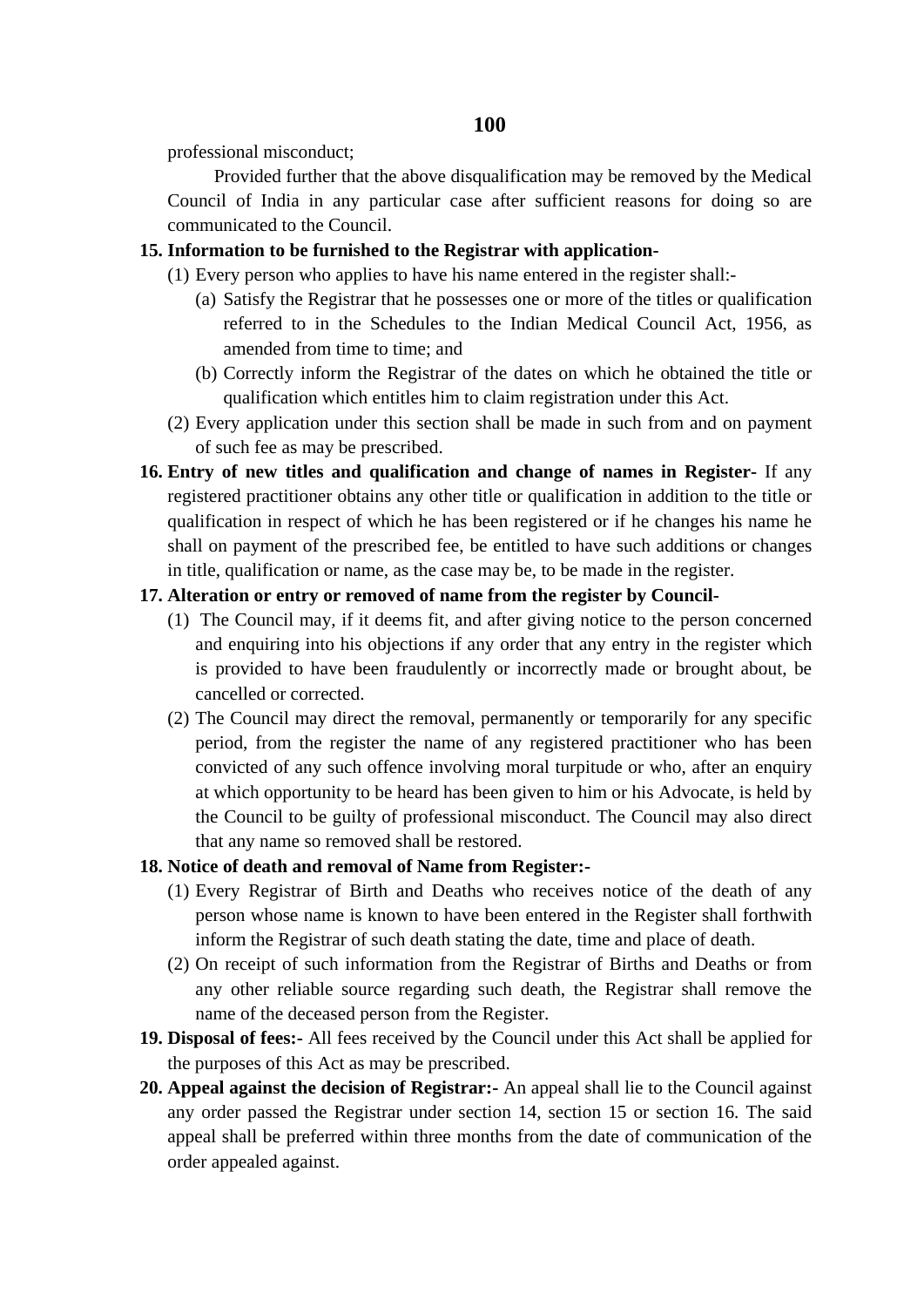**21. Appeal against the decision of Council:-** An appeal shall lie to the Medical Council of India against any decision of the Council under section 14 and section 17, such appeal shall be preferred within three months from the date of communication of the decision of the Council.

#### **22. Procedure of inquiries and appeal:-**

- (1) The Council may at its discretion hold an inquiry under section 14 or section 17 in camera.
- (2) For the purpose of any such enquiry of appeal under section 20 of the Council shall be deemed to be a court within the meaning of Indian Evidence Act, 1872, and shall exercise all powers of a Commissioner appointed under the Public Servants (Enquiries) Act, 1850, and such inquiries and appeals shall be conducted, as far as may be, in accordance with the provision of section 5 and section 8 to 18 of the said Act.
- (3) The procedure for conducting enquiry and disposing of appeal shall be as prescribed.

#### **23. Control of Medical Council of India:-**

- (1) In the performance of its function under this Act the Council shall be under the control and Jurisdiction of the Medical Council of India.
- (2) If at any time it shall appear to the Medical Council of India that the Council has neglected, exceeded or abused the exercise of its power or the performance of any duty impose upon it by this Act, the Medical Council of India may communicate the particulars of such neglect, excess or abuse to the Council and if the Council fails to remedy such neglect excess or abuse, within such times as may be fixed by the Medical Council of India in this behalf, the Medical Council of India may, for the purpose of remedying such neglect, excess or abuse cause the powers and duties of the Council to be exercised and performed by such agency and for such period as it may think fit.
- **24. Prohibition to practise medicines by persons not registered:-** No person, other than a registered practitioner or other medical practitioners whose names are borne in the Indian Medical Register, shall practise allopathic system of medicine in Meghalaya.

#### **25. Penalty:**-

- (1) Any person who contravenes the provisions of Section 13 or 24 shall be punishable with fine which may extend to rupees one thousand or with imprisonment for a period of six months of with both for the first offence and for every subsequent offence with fine which may extend to rupees two thousand or imprisonment for a term which may extend to one year or with both.
- (2) Whoever falsely assumes or uses any description or addition to his name implying thereby that he is qualified to practise the allopathic system of Medicine under the provision of this Act shall be punishable with fine which may extend to rupees one thousand or with imprisonment for a period of six months or with both for the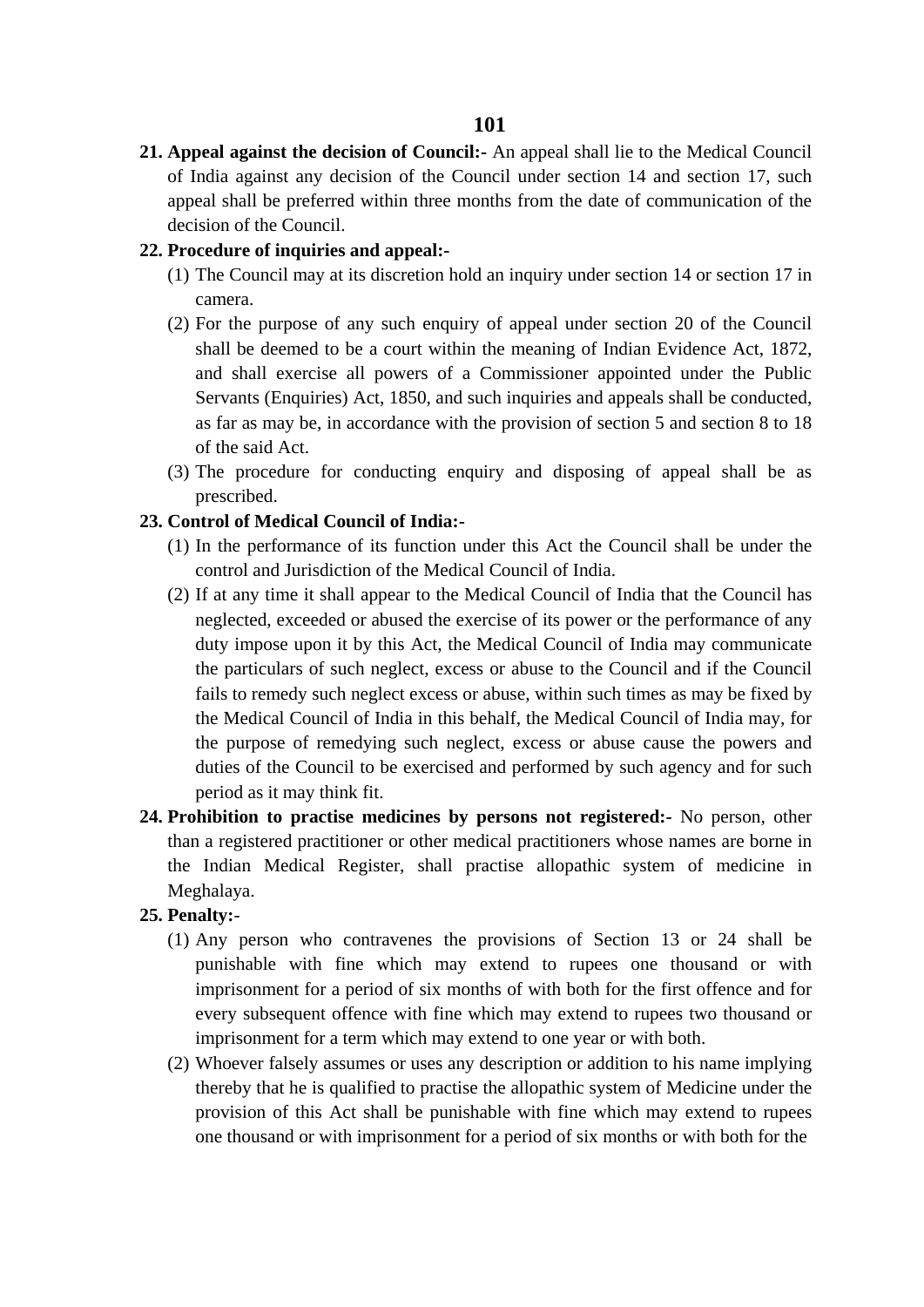first offence and for every subsequent offence with fine which may extend to rupees two thousand or imprisonment period of one year or with both.

**26.** Other legal proceeding shall lie against the Government, the Council, the Medical Council of India or any of their officers or servants for anything which is in good faith done or intended to be done under this Act.

#### **27. Power to make rules:-**

- (1) The Government may, in consultation the Council make rules for carrying out the purposes of this Act.
- (2) In particular and without prejudices to the generally of the foregoing power, such Rules may provide for all or any of the following matters, namely:
	- (a) The manner of election of the President and Vice-President and of filling up vacancies of number of the Council;
	- (b) The functions to be performed by the President and the Vice-President;
	- (c) The application of fees under section 19;
	- (d) The procedure to be followed by the Council in conducting any enquiry under this Act and disposing of appeals from the decision of the Registrar.
	- (e) The compilation and publication of the Register;
	- (f) Any matter which is required to be provided for by rules.
- **28.** Power to make regulations:- The Council may, with the previous sanction of the Government make regulations generally for carrying out the purposes of this Act and without prejudice to the generality of this power, such regulations may provide for:-
	- (a) The form of application and fees chargeable there for;
	- (b) Fees chargeable in respect of any registration under this Act;
	- (c) Keeping of accounts of such fess;
	- (d) The provident fund and gratuity for the employees of the Council;
	- (e) Conditions of service of its employees;
	- (f) Convening of and conduct of business in meeting of the Council;
	- (g) Election of Council members by registered medical practitioner in the Medical Council; and
	- (h) Other matter which is required to be provided for by regulations;
- **29.** Repeal of Assam Act 1 of 1916:- The Assam Medical Act 1919 in its application of Meghalaya is hereby repealed;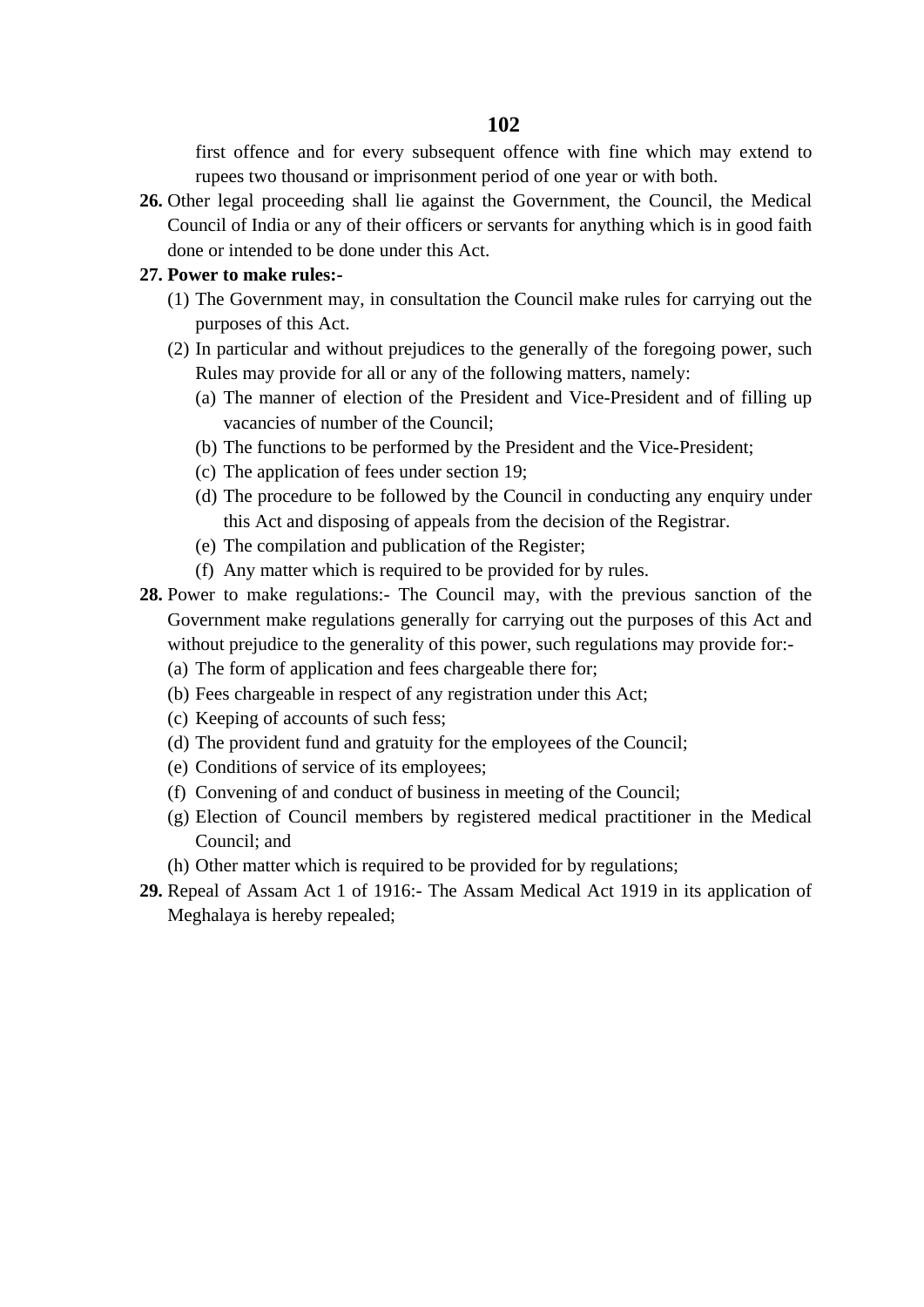#### **103**

### MEGHALAYA ORDINANCE NO. 1 OF 1994

#### The Meghalaya Preventive Detention Ordinance, 1994

### Promulgated by the Governor on the  $6<sup>th</sup>$  October, 1994

(Published in the Extraordinary *Gazette of Meghalaya*, dated 6<sup>th</sup> October, 1994)

#### An

#### **Ordinance**

To provide for preventive detention in certain cases and for matters connected therewith.

Whereas, the Legislative Assembly of the State of Meghalaya is not in session and the Governor is satisfied that circumstances exist which render it necessary for him to take immediate action;

Now, therefore, in exercise of the powers conferred by clause (1) of Article 213 of the Constitution, the Governor is pleased to promulgate the following Ordinance, namely:-

| Short title, extent and<br>commencement | $\mathbf{1}$ | (1) This Ordinance may be called the Meghalaya Preventive<br>Detention Ordinance, 1994<br>(2) It extends to the whole of the State of Meghalaya.<br>(3) It shall come into force at once.                                                                                                                                                                                                                                                                                                                                                                                                                |
|-----------------------------------------|--------------|----------------------------------------------------------------------------------------------------------------------------------------------------------------------------------------------------------------------------------------------------------------------------------------------------------------------------------------------------------------------------------------------------------------------------------------------------------------------------------------------------------------------------------------------------------------------------------------------------------|
| Definition                              | 2            | In this Ordinance, unless the context otherwise requires-<br>(a) "Advisory Board" means the Advisory Board constituted<br>under section 10;<br>(b) "Code" means the Code of Criminal Procedure, 1973<br>(c) "detention order" means an order made under section 3;<br>(d) "Government" or "State Government"<br>the<br>means<br>Government of the State of Meghalaya;<br>(e) "Section" means a section of this Ordinance; and<br>(f) "State" means the State of Meghalaya.                                                                                                                               |
| Power to make<br>detention order        | 3            | (1) The State Government or a District Magistrate may, if he<br>is satisfied with respect to any person that with a vie to<br>preventing him from acting any manner prejudicial to the<br>security of the State or to the maintenance of public order<br>or of supplies and services essential to the community it<br>is necessary so to do, make an order directing that such<br>person be detained.<br>$(2)$ The powers under sub-section $(1)$ may also be exercised<br>by such officer of the State Government not below the<br>rank of a Secretary as may be specially empowered in<br>this behalf. |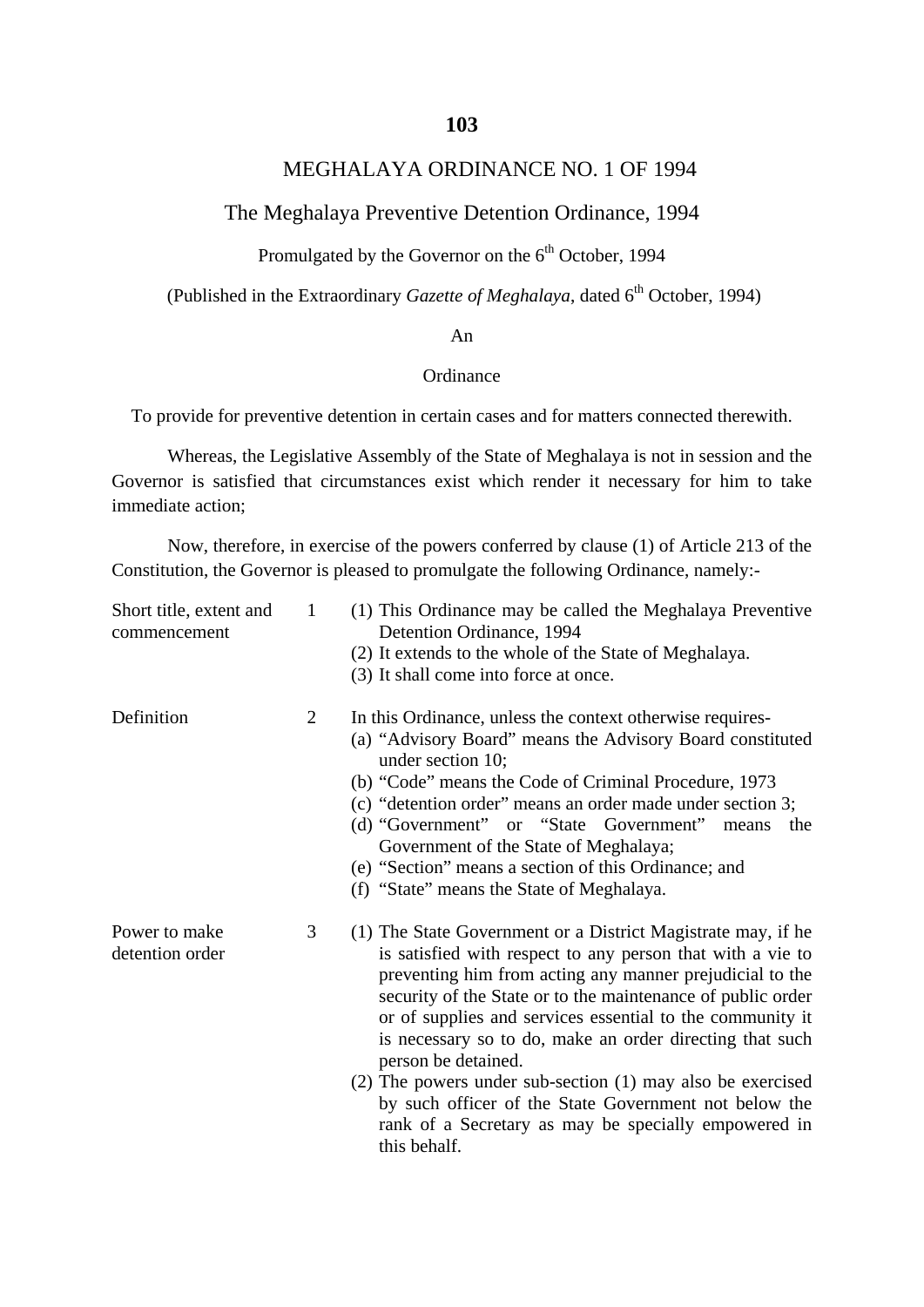(3) When a detention order is made under the section by a District Magistrate or by an officer referred to in subsection (2) such District Magistrate or officer shall forthwith report the fact to the State Government together with the grounds on which the order has been made and such other particulars as in his opinion have a bearing on the matter and no such order shall remain in force or more than twelve days after the making thereof unless in the meantime it has been approved by the State Government ;

 Provided that where the grounds detention are under Section 8 communicate by the Authority making the order to the person detained after five days but not later than ten days from the date of detention, this sub-section shall apply subject to the modification that for words "twelve days" the words "fifteen days" shall substituted.

- Execution of detention 4 A detention order may be executed at any place of India in orders the manner provided for execution of warrior of arrest under the Code.
- Power to regulate place 5 Every person in respect of whom a detention and has been
- detention (a) To be detained in such place and under such conditions, including conditions as to maintenance, discipline, and punishment for breaches of discipline as the State Government may be general or special order specify; and
	- (b) To be moved from one place of detention to another place of detention within the State or in another State by order of the State Government.

 Provided that no orders shall be made under clause (b) for the removal of a person from the State to another except with the consent of the Government of the other State.

- Detention orders not to 6 No detention order shall be invalid or inoperative merely by
- inoperative on certain (a) That the person to be detained there under is outside the grounds. limits of the territorial of the Government or officer making the order; or
	- (b) That the place of detention of such person is outside the said limits.

and condition of made shall be liable-

be invalid or reason-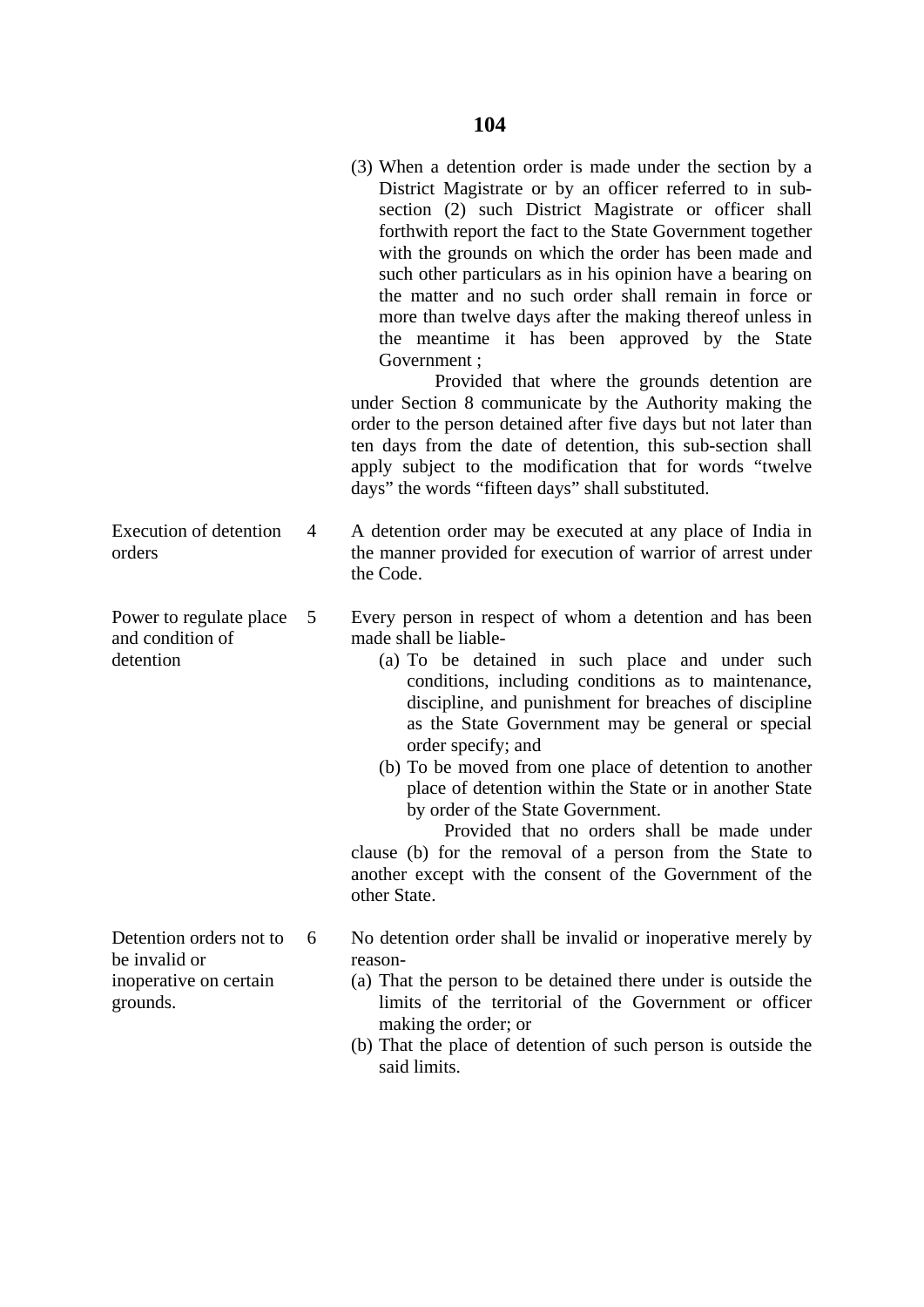- Powers in relation to  $7$  (1) If the Government or officer mentioned in sub-section (1) absorbing persons or sub-section (2) of section 3, as the case may be, has reason to believe that a person in respect of whom a detention order has been made has absconded or is concealing himself so that the order cannot be executed, the Government or the Officer may-
	- (a) Make a report in writing of the fact to Deputy Commissioner or the Chief Judicial Magistrate or a Judicial Magistrate of the first class having jurisdiction in the place where the said person ordinarily resides and there upon the provisions of section 82, 83, 84 and 85 of the Code shall apply in respect of the said person and his property as if the detention order made against him were a warrant issued by the Magistrate;
	- (b) By order notified in the *Official Gazette* direct the said person to appear before such officer at such place and within such period as may be specified in the order and if the said person fails to comply with such direction he shall, unless he proves that it was not possible for him to comply therewith and that he had, within the period specified in the order, inform the officer mentioned in the order of the reason which rendered compliance therewith impossible and of his where about, be punishable with imprisonment for a term which may extend to one year or with fine or with both.
	- (2) Notwithstanding anything contained in the Code every offence under clause (b) of sub-section (1) shall be cognisable.
- Grounds of order of 8 (1) When a person is detained in pursuance of a detention detention to be order the authority making shall as soon as may be, but disclosed to person ordinarily not later than five days and in exceptional affected by the order circumstances and for reasons to be recorded in writing, not later than ten days from the date of detention, communicate to such person the grounds on which the order was made and shall afford him the earliest opportunity of making a representation against the order to the Government.
	- (2) Nothing in sub-section (1) shall require the authority to disclose facts which it considers to be against public interest to disclose.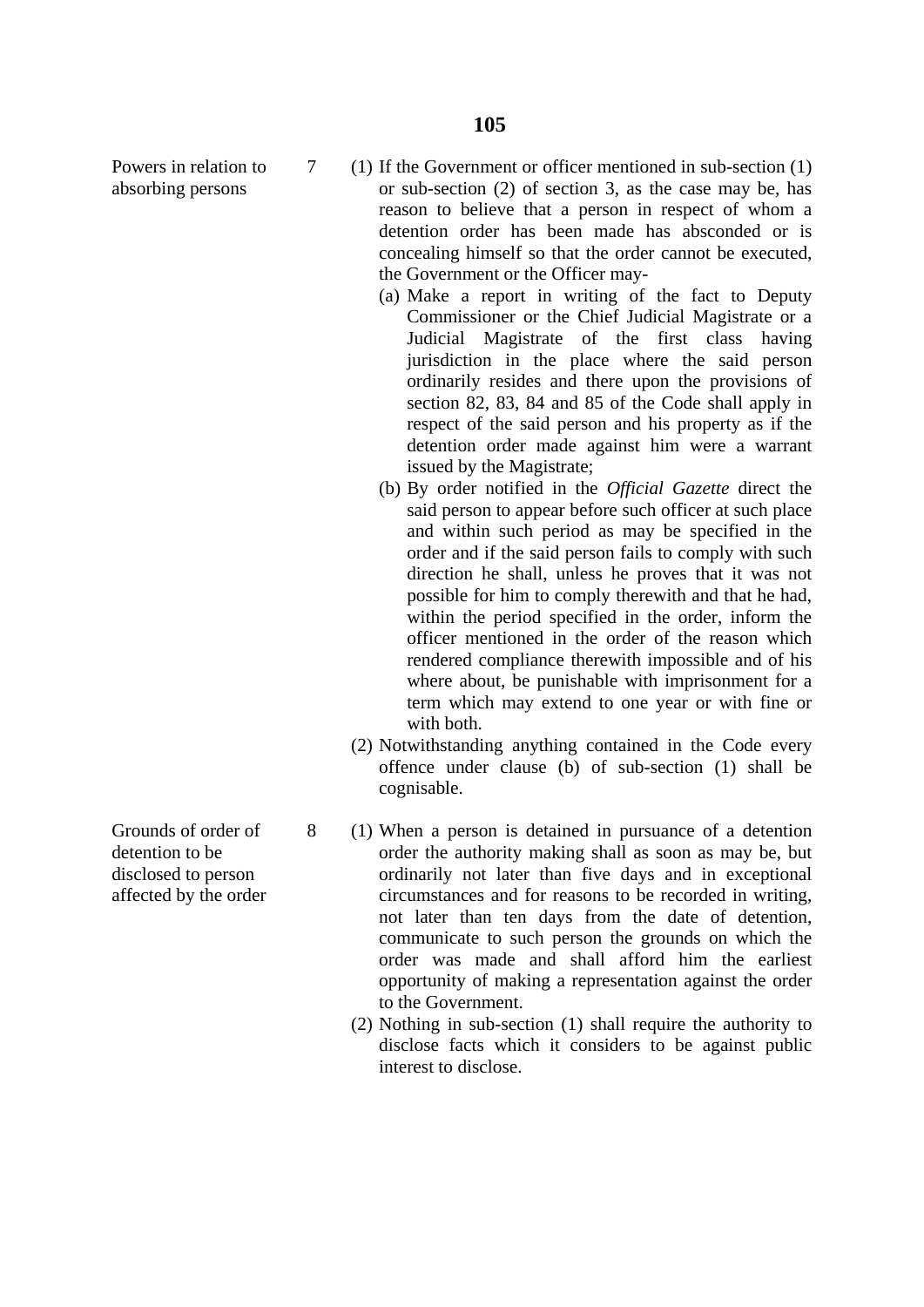Grounds of detention 9 Where a person is detained in pursuance of a detention order

| severable                                 |    | which has been made on two or more grounds such detention<br>order shall be deemed to have been made separately on each<br>of such grounds and accordingly.<br>(a) Such order shall not be deemed to be invalid or<br>inoperative merely because one or some of the grounds<br>are:-<br>Vague;<br>$\mathbf{i}$<br>Non-existent;<br>$\rm ii)$<br>Non-relevant;<br>$\overline{iii}$<br>Not connected or not proximately connected<br>iv)<br>with such person; or<br>Invalid for any other reason what so ever,<br>V)<br>and is not therefore possible to hold that the<br>Government or officer making such order<br>would have been satisfied as provided in sub-<br>section $(1)$ of section 3 with reference to the<br>remaining ground or grounds for making the<br>order of detention;<br>(b) The Government or officer making the order of detention<br>shall be deemed to have made the order of detention after<br>being satisfied, as provided in sub-section $(1)$ of section 3<br>with reference to the remaining ground or grounds |
|-------------------------------------------|----|----------------------------------------------------------------------------------------------------------------------------------------------------------------------------------------------------------------------------------------------------------------------------------------------------------------------------------------------------------------------------------------------------------------------------------------------------------------------------------------------------------------------------------------------------------------------------------------------------------------------------------------------------------------------------------------------------------------------------------------------------------------------------------------------------------------------------------------------------------------------------------------------------------------------------------------------------------------------------------------------------------------------------------------------|
| Constitution of<br><b>Advisory Boards</b> | 10 | (1) The State Government shall, whenever necessary,<br>constitute on more Advisory Boards for the purposes of<br>this Ordinance.<br>(2) An Advisory Board shall consist of three persons who are<br>have been or are qualified to be appointed Judges of a<br>Hugh Court and such persons shall be appointed by the<br>State Government.<br>(3) The State Government shall appointment one of the<br>members of the Authority Board who is or has been a<br>Judge of a High Court to be its Chairman and the<br>appointment as such Chairman of any person who is<br>Judge of a High Court shall be with the previous approval<br>of the Chief Justice of that High Court.                                                                                                                                                                                                                                                                                                                                                                   |
| Reference to Advisory<br>Board            | 11 | Save as otherwise expressly provided in this Ordinance,<br>where a detention order has been made, the State<br>Government shall, within three weeks from the date of<br>detention of the person place before the Advisory Board the<br>grounds on which the order was made and the representation,<br>if any, made by the person affected by the order and, in case<br>where the order has been made by a District Magistrate or an<br>officer referred to in sub-section (2) of section 3, also the<br>report made by such District Magistrate or officer under sub-                                                                                                                                                                                                                                                                                                                                                                                                                                                                        |

section (3) of that section.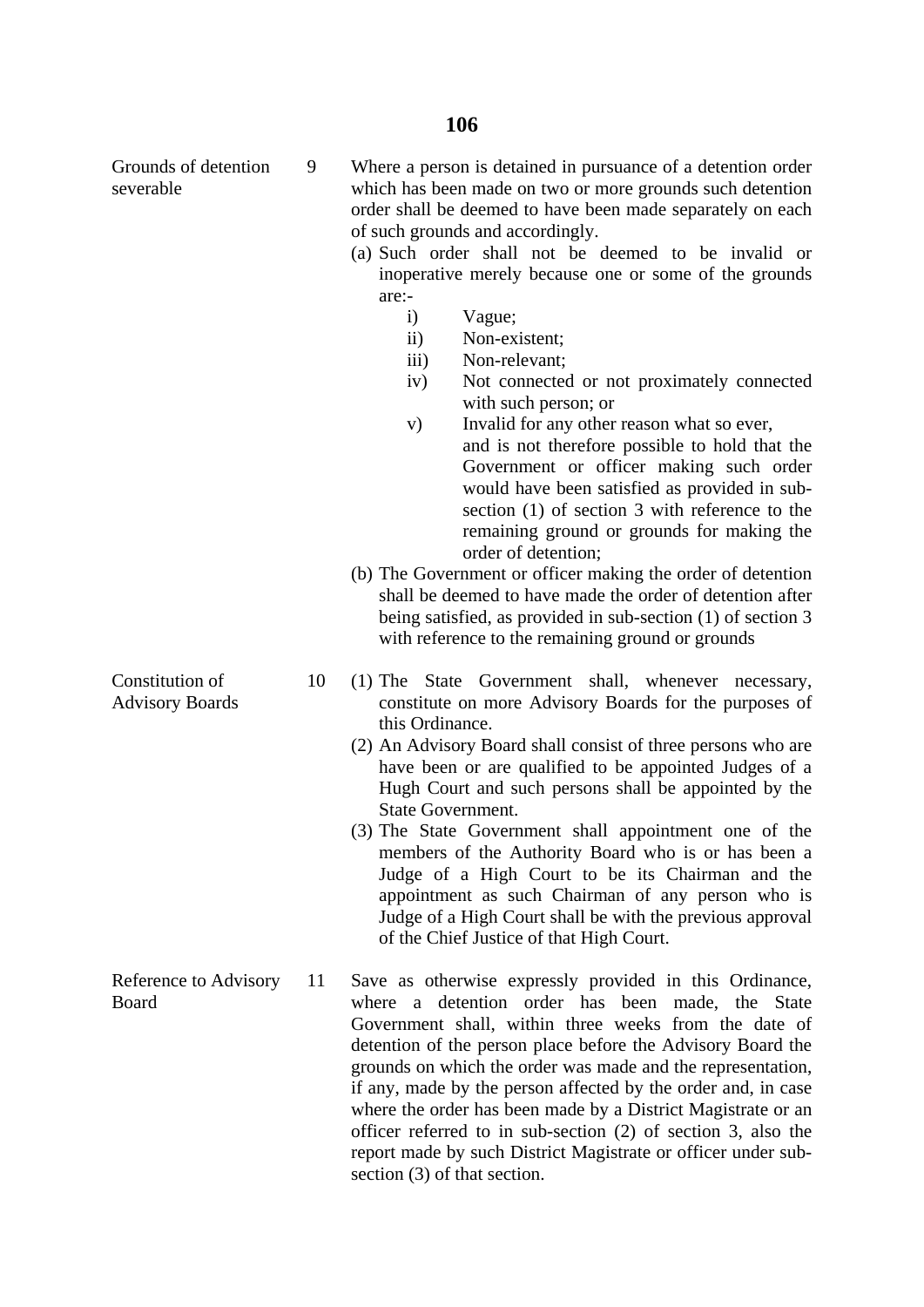Procedure of Advisory 12 (1) The Advisory Board shall, after considering the materials Boards placed before it and, after calling for such further information as it may deem necessary from the Government or from any person called for the purpose through the Government or from the person concerned, and if any particular case, it considers it necessary to do so or if the person concerned desires to be heard, after hearing him in person, submit its report to the Government within seven weeks from the date of detention of the person concerned. (2) The report of the Advisory Board shall specify in a separate part thereof the opinion of the Advisory Board as to whether or not there is sufficient cause for the detention of the person concerned. (3) When there is difference of opinion among the members of the Advisory Board the opinion of the majority of them shall be deemed to be the opinion of the Boards. (4) Nothing in this section shall entitle any person against whom a detention order has been made to appear by any legal practitioner in any matter connected with the reference to the Advisory Board. (5) The proceeding of the Advisory Board and its reports, excepting that part of the report in which the option of the Advisory Board in specified, shall be confidential. Action upon the 13 (1) In any case where the Advisory Board has reported that Advisory Board. there is, in its opinion, sufficient cause for the detention of the person the Government may confirm the detention order and continue the detention of the person concerned for such period as it thinks fit. (2) In any case where the Authority Board has reported that there is, in its opinion, no sufficient cause for the detention of the person the Government shall revoke the detention order and cause the person to be released forthwith. Maximum period of 14 The maximum period for which any person may be detained detention in pursuance of any detention order which has been confirmed under sub-section (1) of section 13 shall be one year from the date of detention; Provided that nothing contained in this section shall affect the power of the Government to revoke or modify the detention order that any earlier time.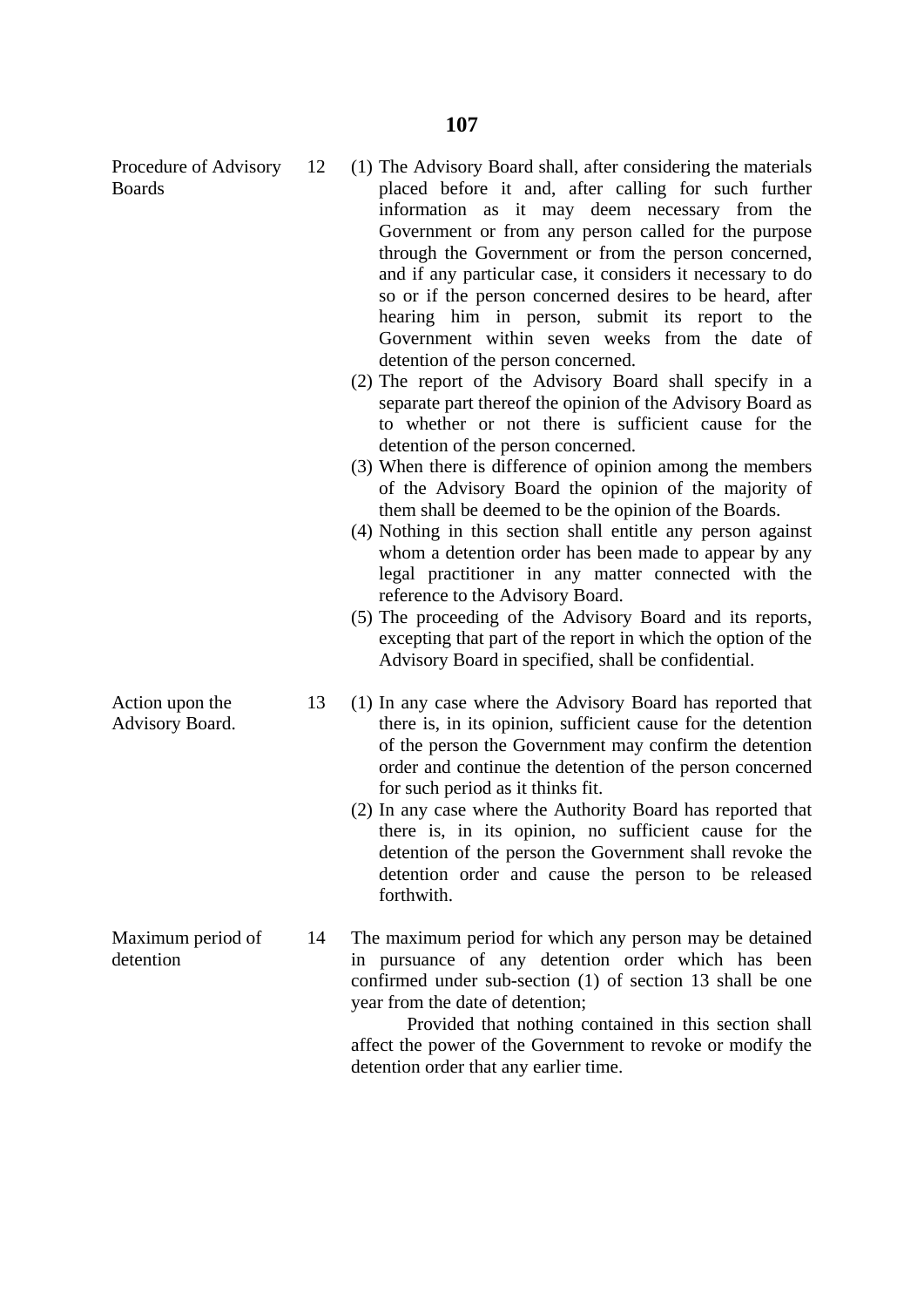| Revocation of<br>detention order.           | 15 | (1) Without prejudice to the provision of section 35 of the<br>Meghalaya Interpretation and General Clauses Act, 1972<br>a detention order made by a District Magistrate or by an<br>officer referred to in sub-section (2) of section 3 may, at<br>any time, be revoked or modified by the State<br>Government and, in case of a detention order made by the<br>State Government; by the Central Government.<br>(2) The revocation or expiry of a detention order shall not bar<br>the making of a fresh detention order against the same<br>person in any case where fresh facts have arisen after the<br>date of such revocation or expiry and on which the State                                                                                                                                                                                                                                                                                                                                                                                                                                                                                                                                                                                                                                                                               |
|---------------------------------------------|----|----------------------------------------------------------------------------------------------------------------------------------------------------------------------------------------------------------------------------------------------------------------------------------------------------------------------------------------------------------------------------------------------------------------------------------------------------------------------------------------------------------------------------------------------------------------------------------------------------------------------------------------------------------------------------------------------------------------------------------------------------------------------------------------------------------------------------------------------------------------------------------------------------------------------------------------------------------------------------------------------------------------------------------------------------------------------------------------------------------------------------------------------------------------------------------------------------------------------------------------------------------------------------------------------------------------------------------------------------|
|                                             |    | Government, a District Magistrate or officer, as the case<br>may be, is satisfied that such order should be made.                                                                                                                                                                                                                                                                                                                                                                                                                                                                                                                                                                                                                                                                                                                                                                                                                                                                                                                                                                                                                                                                                                                                                                                                                                  |
| Temporary release of<br>persons detained    | 16 | (1) The Government may, at any time, direct that any person<br>detained in pursuance of a detention order may be<br>released for any specified period either<br>without<br>conditions or upon such conditions as may be specified in<br>the direction and which that person accepts and may also,<br>at any time, cancel his release.<br>(2) In directing the release of any person under sub-section<br>(1) the Government may require him to enter into a bond<br>with or without sureties for the due observance of the<br>conditions specified in the direction.<br>(3) Any person released under sub-section (1) shall surrender<br>himself at the time and place and to the authority<br>specified in the order directing his release, or cancelling<br>his release, as the case may be.<br>(4) If any persons fails without sufficient cause to surrender<br>himself in the manner specified in sub-section (3), he<br>shall be punishable with imprisonment for a term which<br>may extend to two years or with fine or with both.<br>(5) If any persons fails to fulfil any of the conditions as may<br>be specified in the direction releasing him under sub-<br>section (1) or in the bond entered into by him the bond<br>shall be declared to be forfeited and the person bond<br>thereby shall be liable to pay the penalty thereof. |
| Protection of action<br>taken in good faith | 17 | No suit, prosecution or other legal proceedings shall lie<br>against the State Government or any person for anything<br>which is in good faith done or intended to be done in<br>pursuance of this Ordinance.                                                                                                                                                                                                                                                                                                                                                                                                                                                                                                                                                                                                                                                                                                                                                                                                                                                                                                                                                                                                                                                                                                                                      |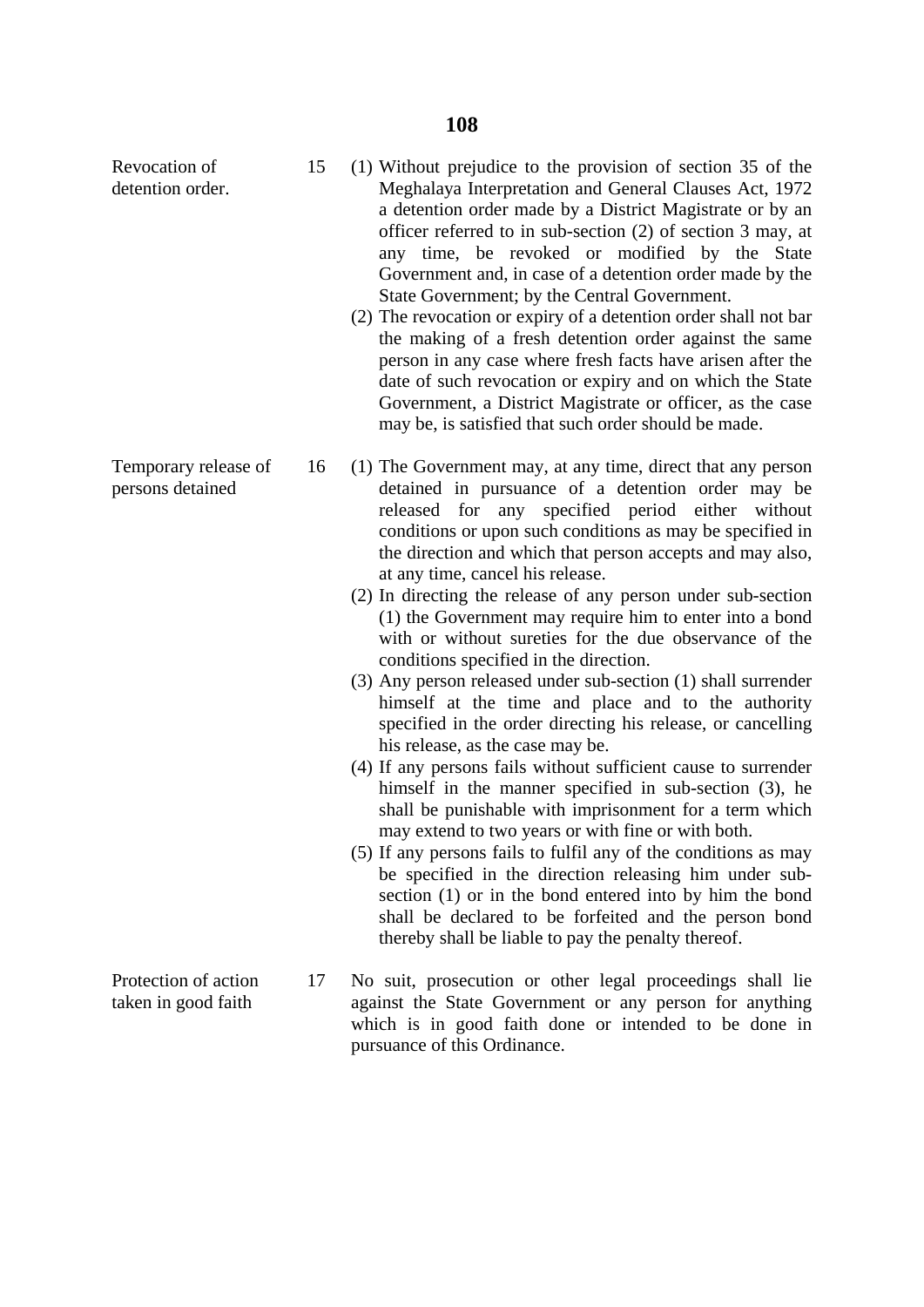#### **109**

## MEGHALAYA ORDINANCE NO. 2 OF 1994

Promulgated by the Governor on the  $19<sup>th</sup>$  December, 1994

# THE MEGHALAYA MEDICAL COUNCIL (AMENDMENT) ORDINANCE, 1994

(Published in the Extraordinary *Gazette of Meghalaya*, dated  $6<sup>th</sup>$  October, 1994)

#### **An**

### **Ordinance**

#### **To amend the Meghalaya Medical Council Act, 1987**

Whereas, the Legislative Assembly of Meghalaya is not in session and the Governor is satisfied that circumstances exist which render it necessary for him to take immediate action;

Now, therefore, in exercise of the powers conferred by clause (1) of Article 213 of the Constitution, the Governor of Meghalaya hereby promulgates in the Forty-fifth of the Republic of India the following Ordinance, namely:-

| Short title, extent and<br>commencement             | 1 | (1) This Ordinance may be called the Meghalaya Medical<br>Council (Amendment) Ordinance, 1994.<br>(2) It shall come into force at once.                                                                                                                                                                                   |
|-----------------------------------------------------|---|---------------------------------------------------------------------------------------------------------------------------------------------------------------------------------------------------------------------------------------------------------------------------------------------------------------------------|
| Amendment of section<br>3 of Act 9 of 1994          | 2 | In clause (c) of sub-section $(1)$ of section 3 of the Meghalaya<br>Medical Council Act, 1987 (Act 9 of 1994 and hereinafter<br>referred to as the principal Act), for the words "the Director<br>General of Health Services of the Government of India" the<br>words "the Indian Medical Association" shall be inserted. |
| Amendment of section<br>10 of the principal Act.    | 3 | In sub-section $(1)$ of section 10 of the principal Act, after the<br>words "Treasurer" occurring at the end, the words "and<br>approved by the Government" shall be added.                                                                                                                                               |
| Amendment of section<br>14 of the principal Act.    | 4 | In section 14 of the principal Act between the words<br>"qualification" and "Shall" the words "included in the<br>Schedules to the Indian Medical Council Act, 1956 and its<br>amendment from time to time" shall be inserted.                                                                                            |
| Substitution of section<br>16 of the principal Act. | 5 | For section 16 of the principal Act, the following shall be<br>substituted, namely-                                                                                                                                                                                                                                       |